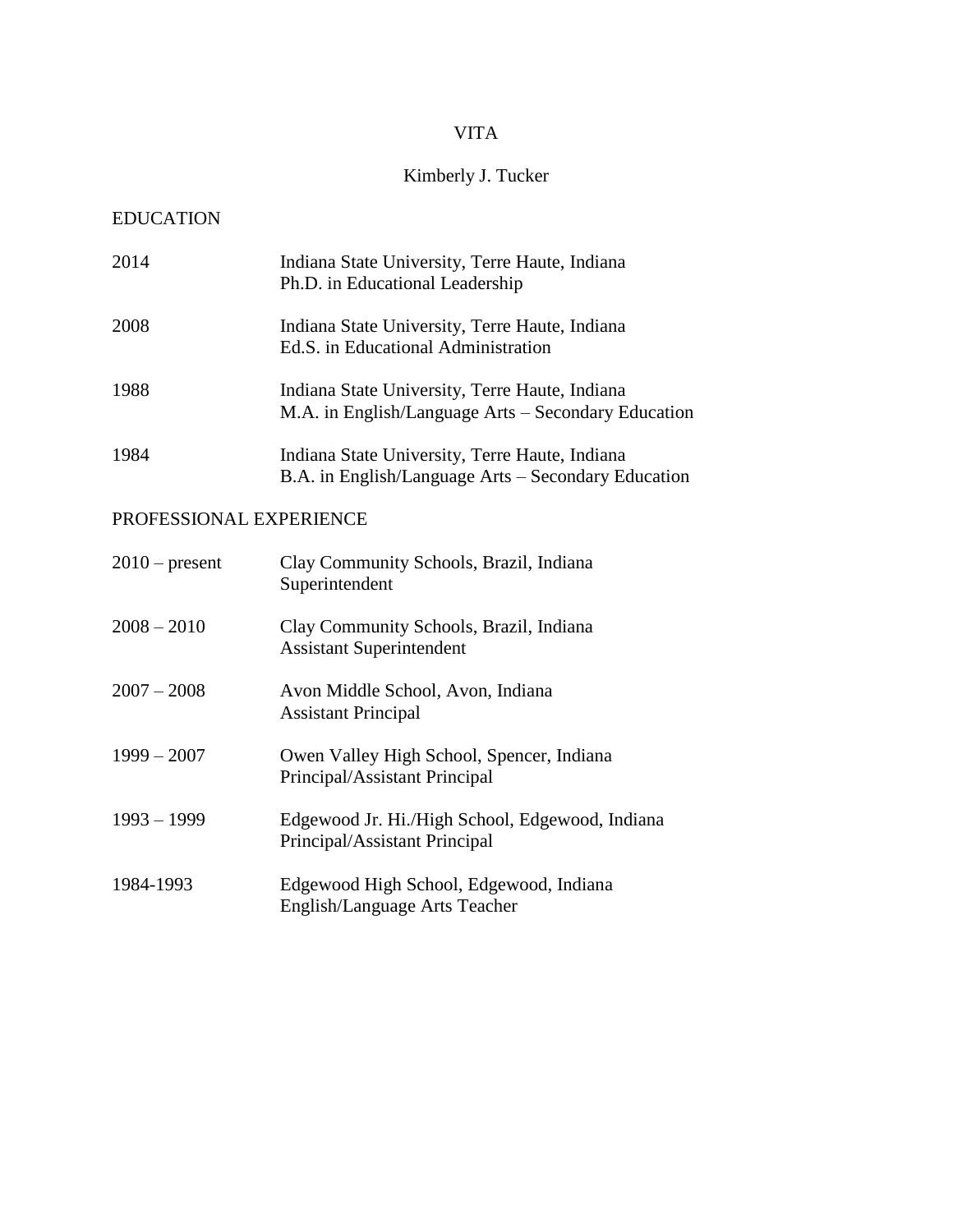## VIRTUAL SCHOOLS AND THE AFFECTIVE DOMAIN

 $\frac{1}{2}$ 

A Dissertation

Presented to

The College of Graduate and Professional Studies

Department of Educational Leadership

Indiana State University

Terre Haute, Indiana

\_\_\_\_\_\_\_\_\_\_\_\_\_\_\_\_\_\_\_\_\_\_

In Partial Fulfillment

of the Requirements for the Degree

Doctor of Philosophy

\_\_\_\_\_\_\_\_\_\_\_\_\_\_\_\_\_\_\_\_\_\_\_

by

Kimberly J. Tucker

May 2014

 $\odot$  Kimberly J. Tucker 2014

Keywords: Virtual, learning, affective, secondary, online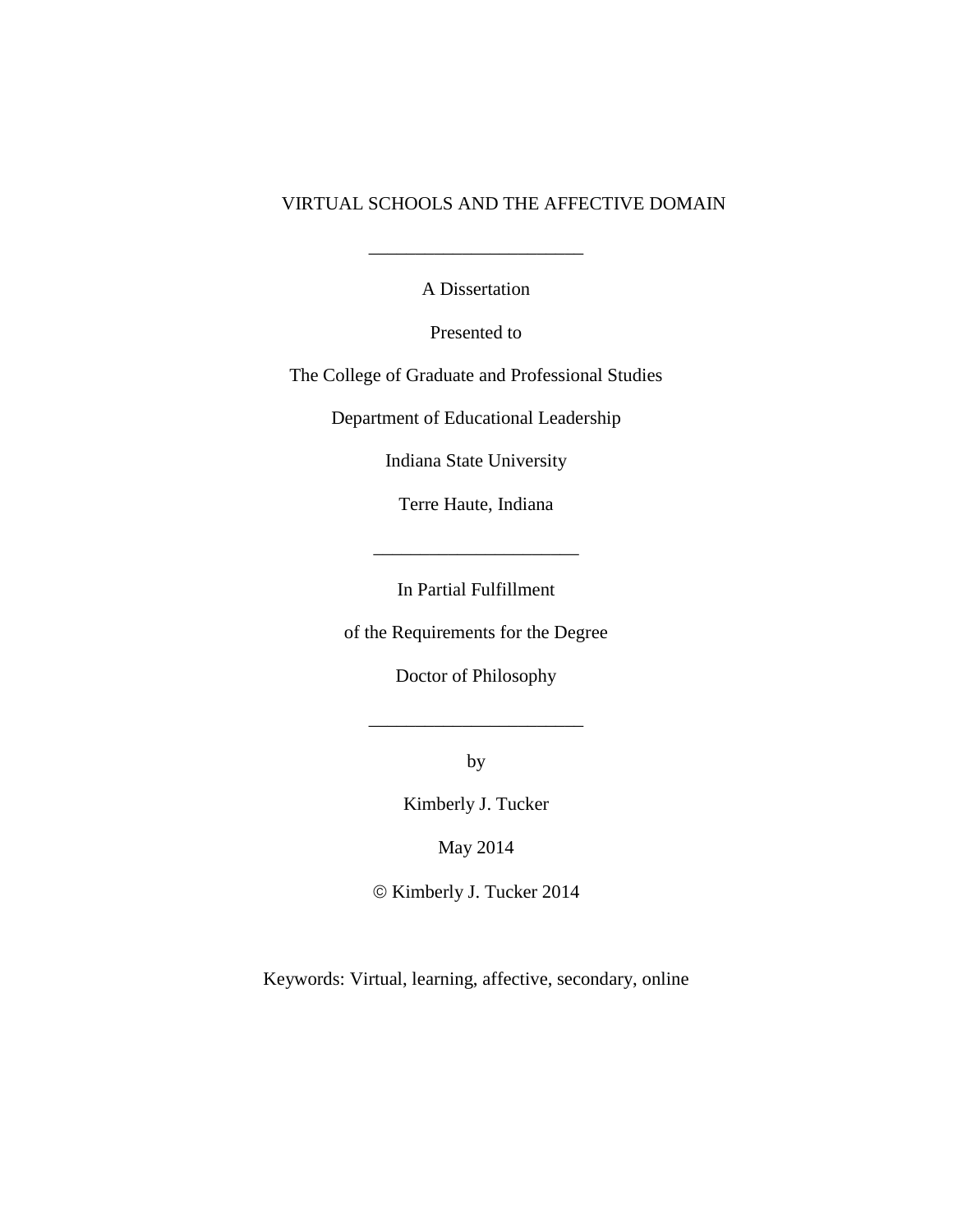## COMMITTEE MEMBERS

Committee Chair: Steve Gruenert, Ph.D.

Associate Professor, Educational Leadership

Indiana State University, Terre Haute, Indiana

Committee Member: Todd Whitaker, Ph.D.

Professor, Educational Leadership

Indiana State University, Terre Haute, Indiana

Committee Member: Timothy Rayle, Ph.D.

Assistant Superintendent

Clay Community Schools, Brazil, Indiana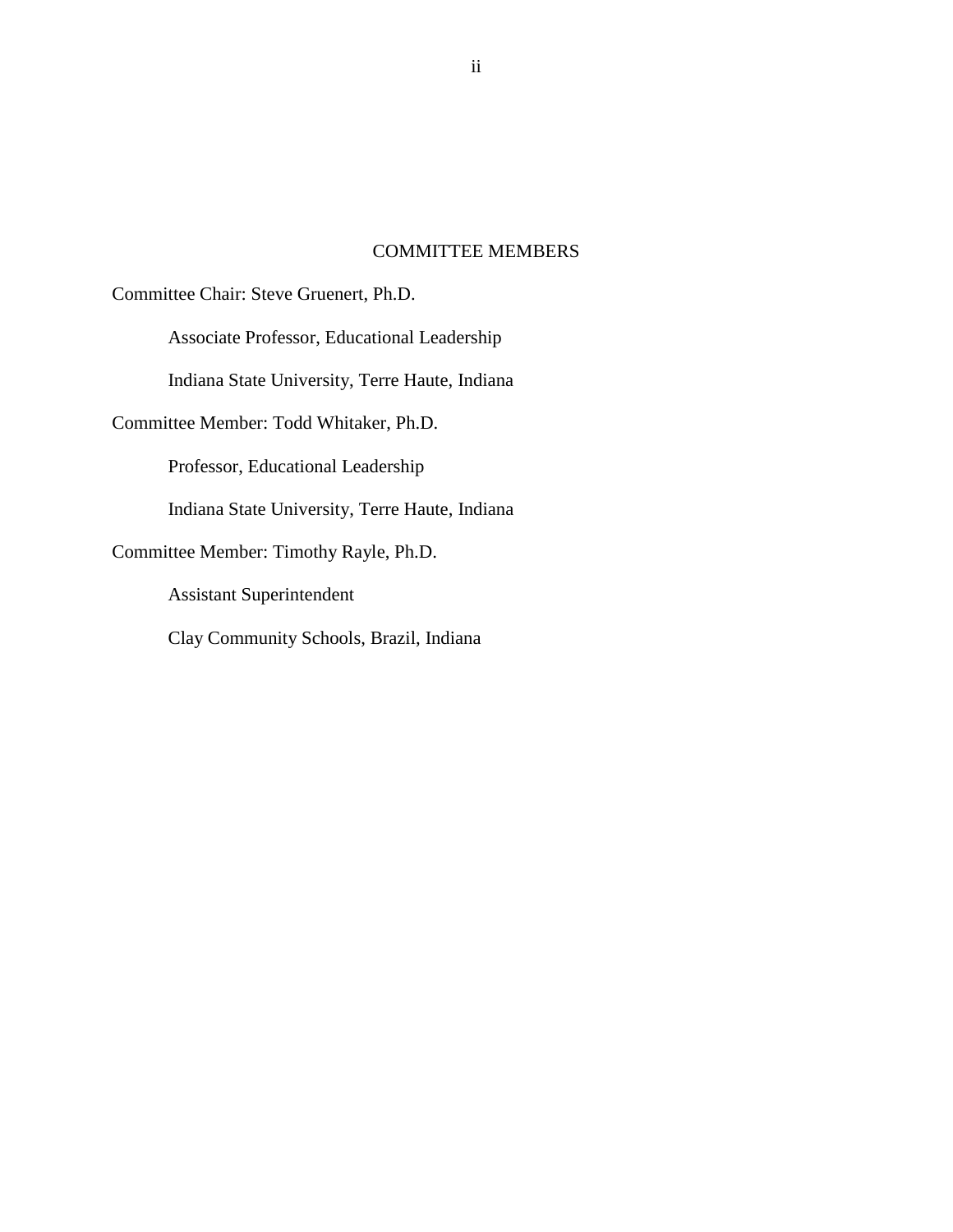### ABSTRACT

The intent of this qualitative study was to explore the following research questions: Does online instruction differ from traditional classroom instruction in regard to the development of affective learning? What emphasis is placed on developing affective skills in the traditional versus the virtual classroom? What instructional techniques are common or different toward developing affective learning in comparison of the traditional and virtual classroom? What specific types of lessons, activities, and assessments do teachers in each format use to ensure affective learning? What perceptions do teachers in the traditional and virtual classroom have with regard to affective learning and the implications with present and future learning in the affective domain through online instruction? Purposeful sampling was utilized to select five traditional classroom teachers and five virtual classroom teachers from Illinois. The state of Illinois was selected because in addition to academic learning standards, the Illinois Department of Education provides specific standards for social and emotional learning (SELS) in all grades. Three themes identified within the data included: acknowledgment and value of the impact of teacher immediacy on student learning, commitment to providing affective learning opportunities within the curriculum, and teacher perceptions about affective learning in online education. The responses showed that teachers in both settings acknowledged that affective learning was highly valued in their instructional programs. Interview analysis showed that teachers in the traditional and virtual settings were aware of the importance of providing affective support and developing affective skills in the classroom. Interview analysis showed that there were many similarities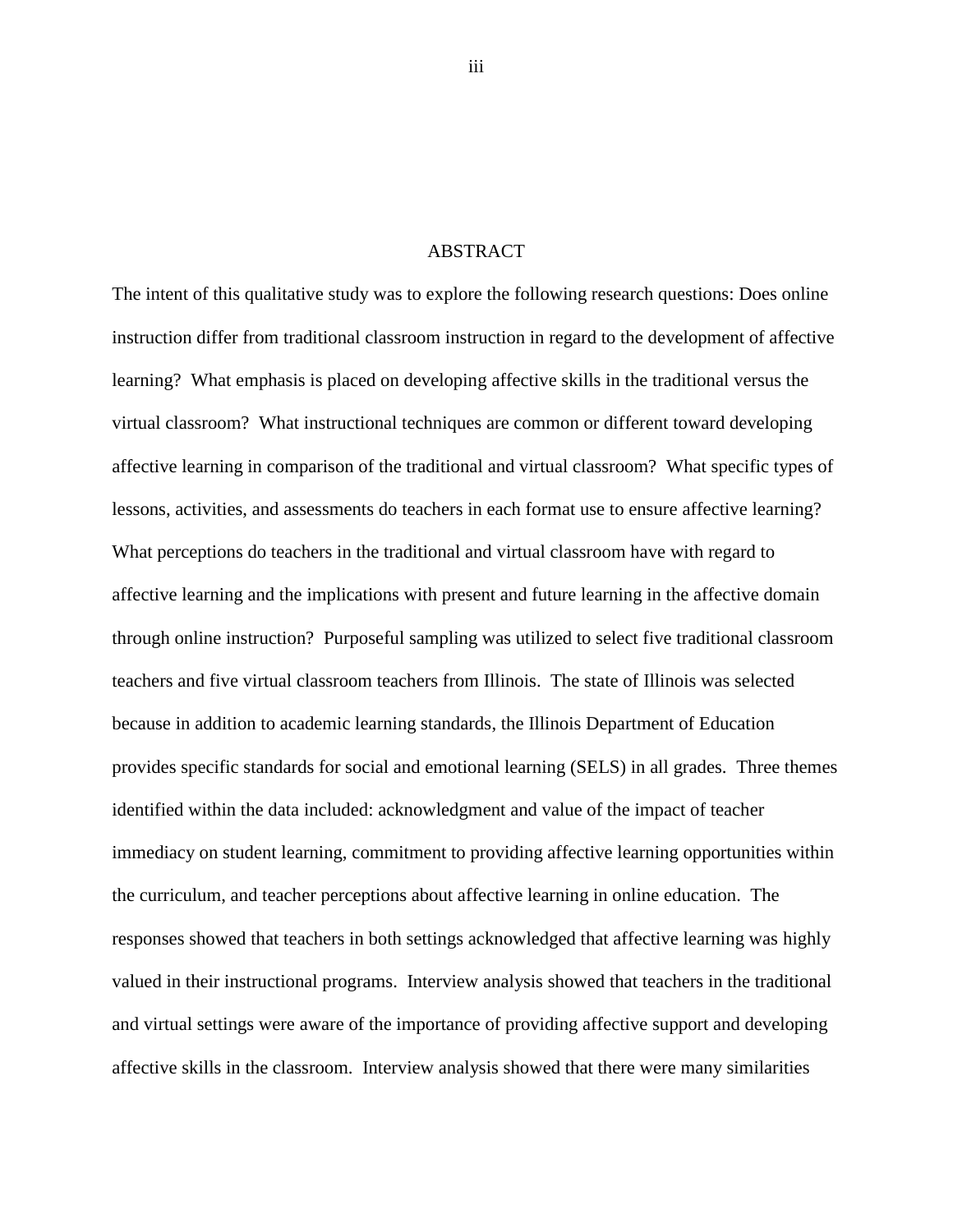between traditional and virtual curriculum in the development of instructional methodology to develop affective learning. The perspectives about online versus traditional education were sharply divided along the lines of teacher experience within the virtual platform. Traditional teachers did not believe that the virtual teacher or the virtual classroom could provide the necessary supports to build affective learning. Virtual teachers were much more amenable to online learning. Their perceptions were based on their described successes in the virtual classroom. They reflected on their efforts to build in affective supports and to implement instructional methodology which they believed were successful in developing their students in terms of the academic and affective domains. Overall, the study showed that virtual schools and virtual teachers do place significant emphasis on affective learning and that their overall pedagogy is similar to that of traditional classrooms and traditional teachers. Virtual schools have the capacity to impact student affective learning. Research into the impact that virtual schools have on K-12 students and the affective domain will provide parents with the information needed to place their children in the best-suited learning environment. It will also provide educators with the data to inform and reform instruction to better meet the needs of all K-12 learners.

iv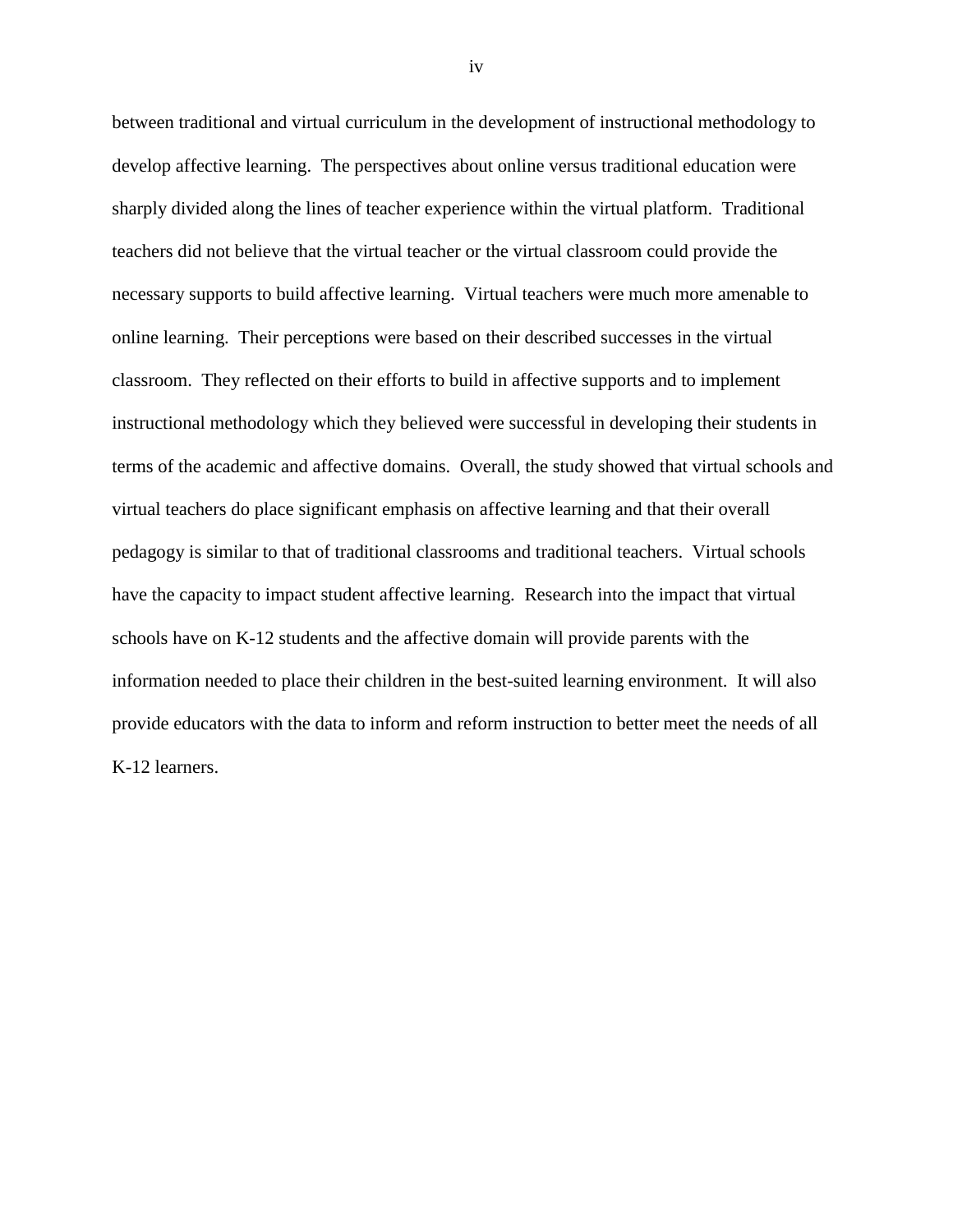### ACKNOWLEDGMENTS

I would like to thank my family for their encouragement, especially my life coaches, Fred and Mary Jo, who were unconditional in their insistence that my sister, Lori, and I could become anything that we were willing to work toward in life. I hope that my experiences will transcend the spirit of life-long learning to my children, Kyle and Kelly, and my grandchildren, Coleman, Maggie, Connor, and Kailyn. My thanks and love to Pam, who served as a sounding board for all matters educational and personal and who was also a source of friendly competition to be the first to finish the Ph.D. program. Finally, I am grateful to Dr. Timothy Rayle, Dr. Todd Whitaker, and Dr. Steve Gruenert, three scholars and gentlemen, whose research and writings in the field of educational leadership inspire me to be the best leader that I can be every day.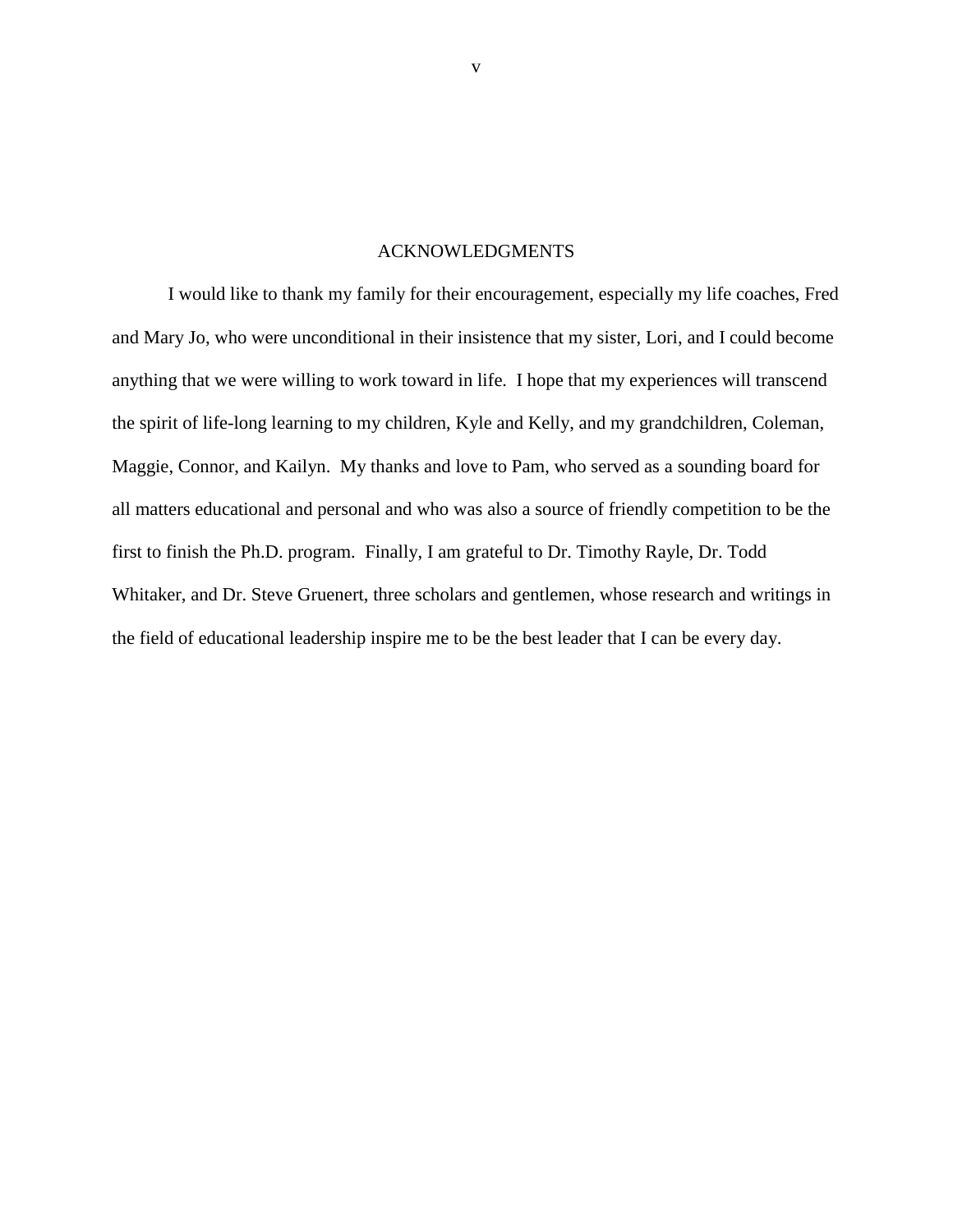# TABLE OF CONTENTS

| Necessity of Affective Learning in Traditional and Online Classroom  14 |  |
|-------------------------------------------------------------------------|--|
|                                                                         |  |
|                                                                         |  |
|                                                                         |  |
|                                                                         |  |
|                                                                         |  |
|                                                                         |  |
|                                                                         |  |
|                                                                         |  |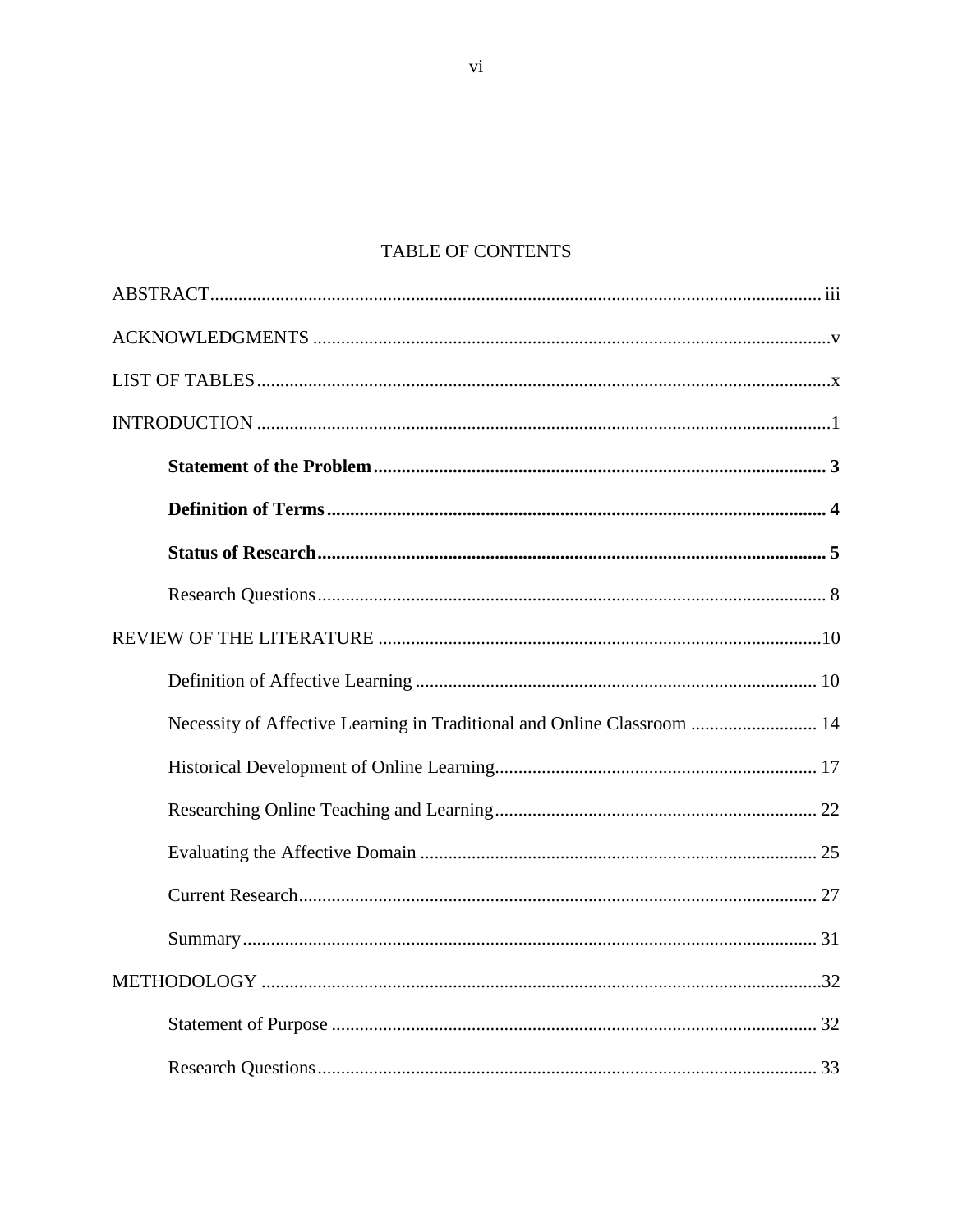| Acknowledging and Valuing the Impact of Teacher Immediacy in the Classroom  42 |  |
|--------------------------------------------------------------------------------|--|
|                                                                                |  |
|                                                                                |  |
|                                                                                |  |
|                                                                                |  |
|                                                                                |  |
|                                                                                |  |
|                                                                                |  |
|                                                                                |  |
|                                                                                |  |
|                                                                                |  |
|                                                                                |  |
|                                                                                |  |
|                                                                                |  |
|                                                                                |  |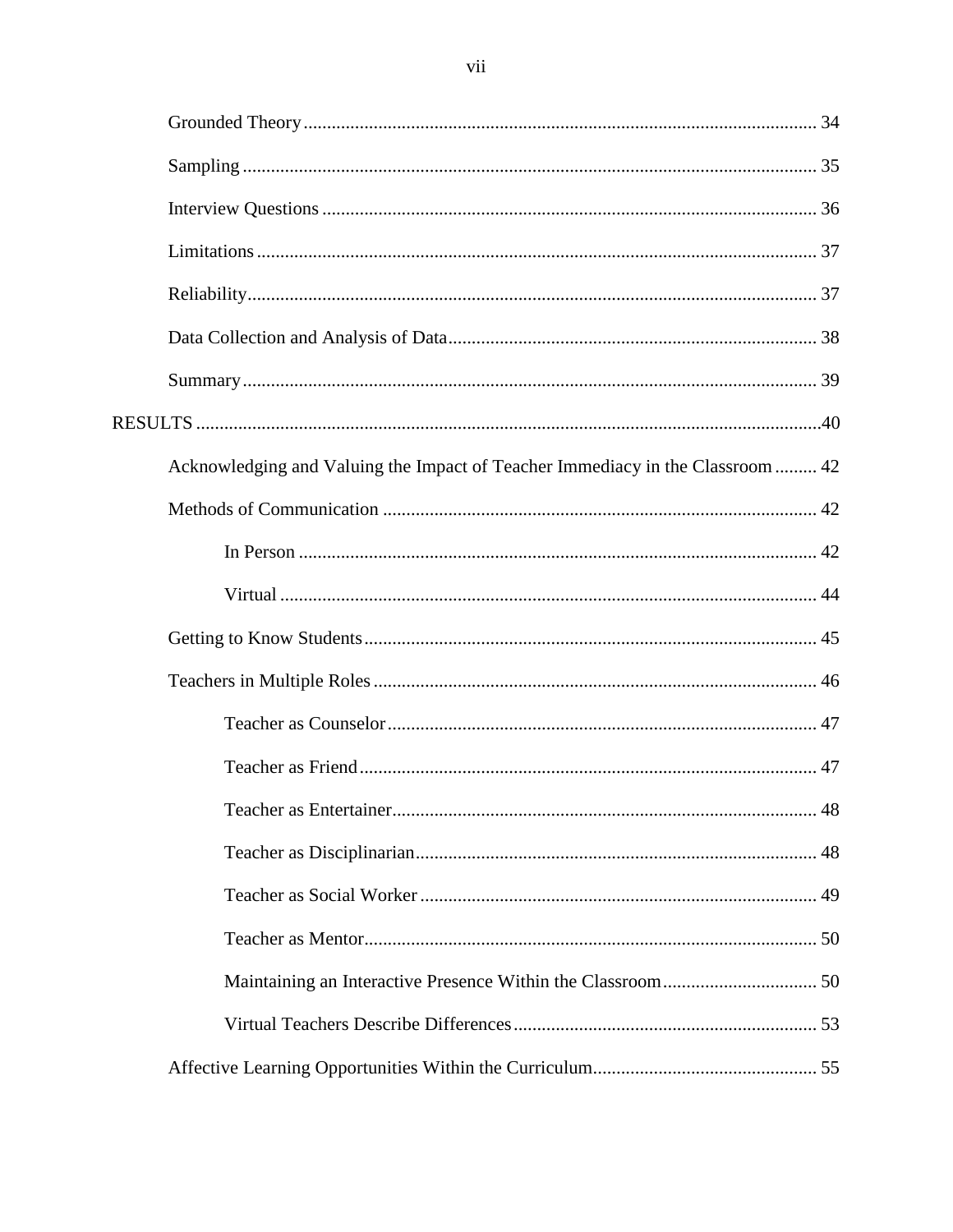| Affective Learning Holds Important Relevance in Future Online Learning 88 |  |
|---------------------------------------------------------------------------|--|
|                                                                           |  |
|                                                                           |  |
|                                                                           |  |
| APPENDIX B: ILLINOIS DEPARTMENT OF EDUCATION - SOCIAL EMOTIONAL           |  |
|                                                                           |  |
| APPENDIX C: GORHAM'S VERBAL IMMEDIACY BEHAVIORS SCALE 103                 |  |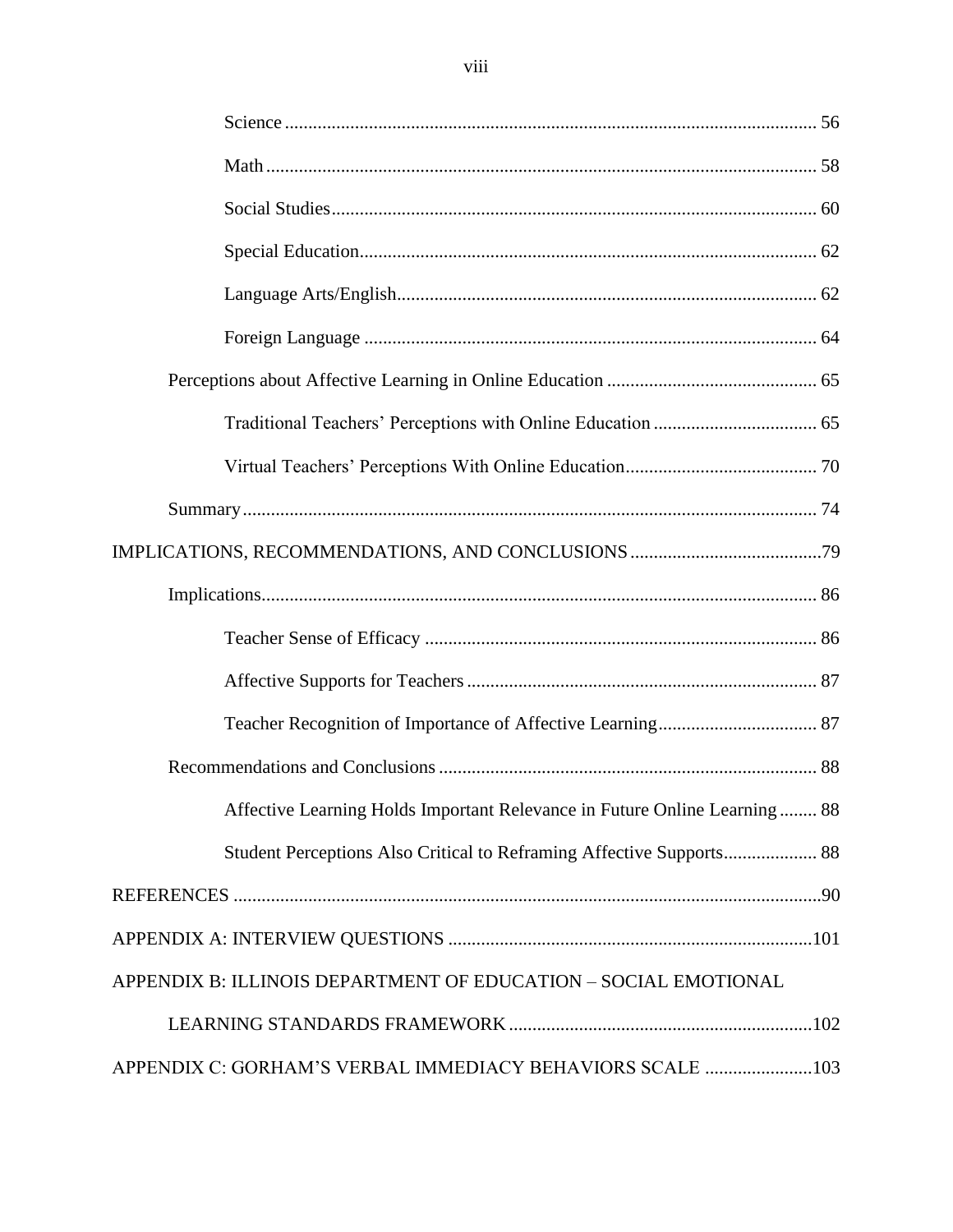| APPENDIX E: LEARNING TAXONOMY – KRATHWOHL'S AFFECTIVE DOMAIN106  |  |
|------------------------------------------------------------------|--|
| APPENDIX F: DEMOGRAPHICS IN YEARS OF EXPERIENCE FOR TEACHERS 109 |  |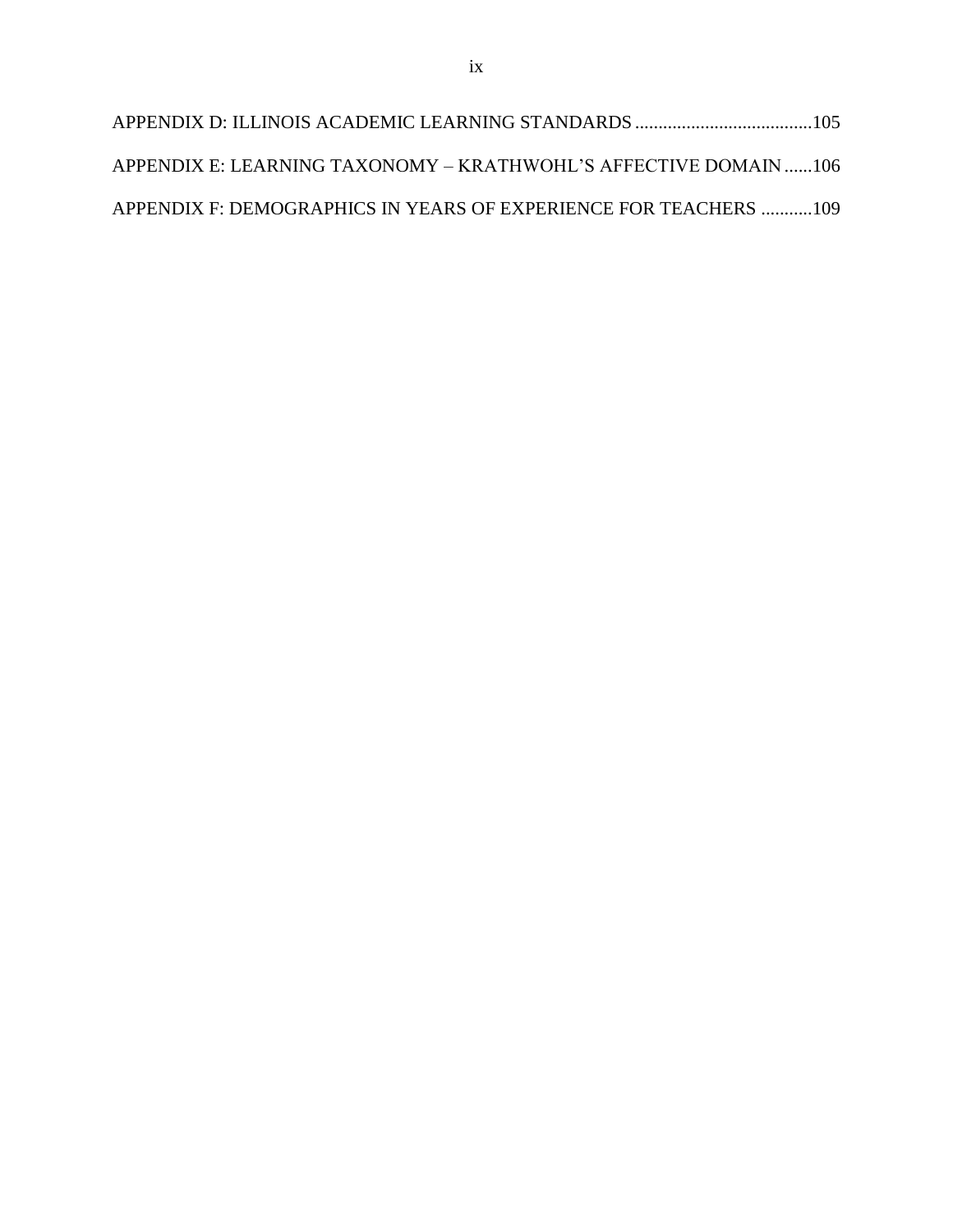# LIST OF TABLES

|--|--|--|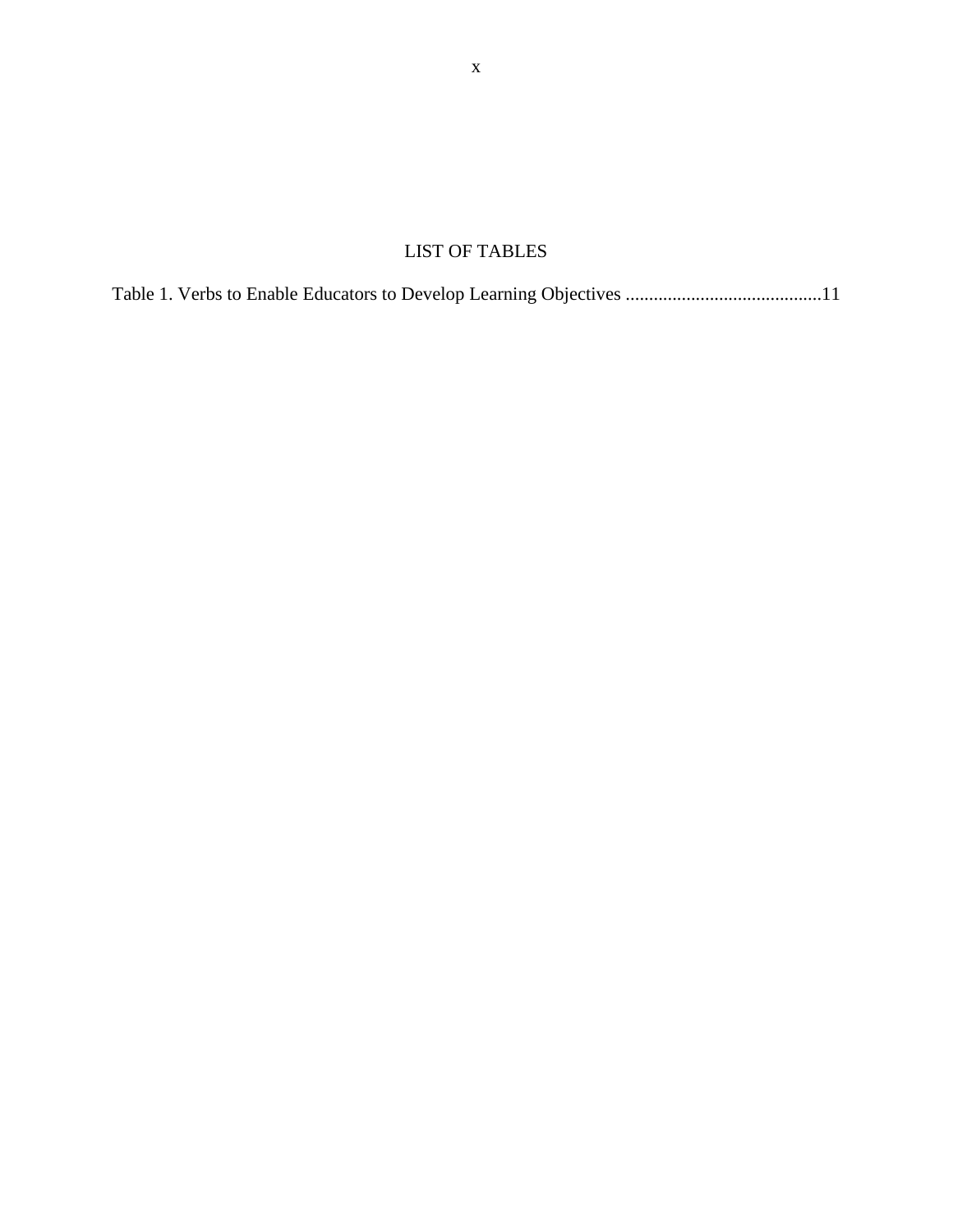### CHAPTER 1

### INTRODUCTION

In 1995, Neil Postman, author, media scholar, and head of Culture and Communications of New York University, was interviewed by a *PBS* journalist. He made the following remark with regard to personal computers:

I often wonder if this doesn't signify the end of any meaningful community life. I mean, when two human beings get together, they're co-present, there is built into it a certain responsibility we have for each other, and when people are co-present in family relationships, that responsibility is there. You can't just turn off a person. As a matter of fact, I'm one of the few people not only that you're likely to interview but maybe ever meet who is opposed to the use of personal computers in school because school, it seems to me, has always largely been about how to learn as part of a group. School has never really been about individualized learning but about how to be socialized as a citizen and as a human being, so that we, we have important rules in school, always emphasizing the fact that one is part of a group. (Brauen, 1995)

Fast forward 15 years to 2010 and virtual learning and cyber-schools are being heralded as a solution to many problems facing American schools, including overcrowded classrooms, faltering achievement statistics, a lack of access to accelerated and enrichment courses, and the infiltration of societal problems into the classroom, which many parents and students believe is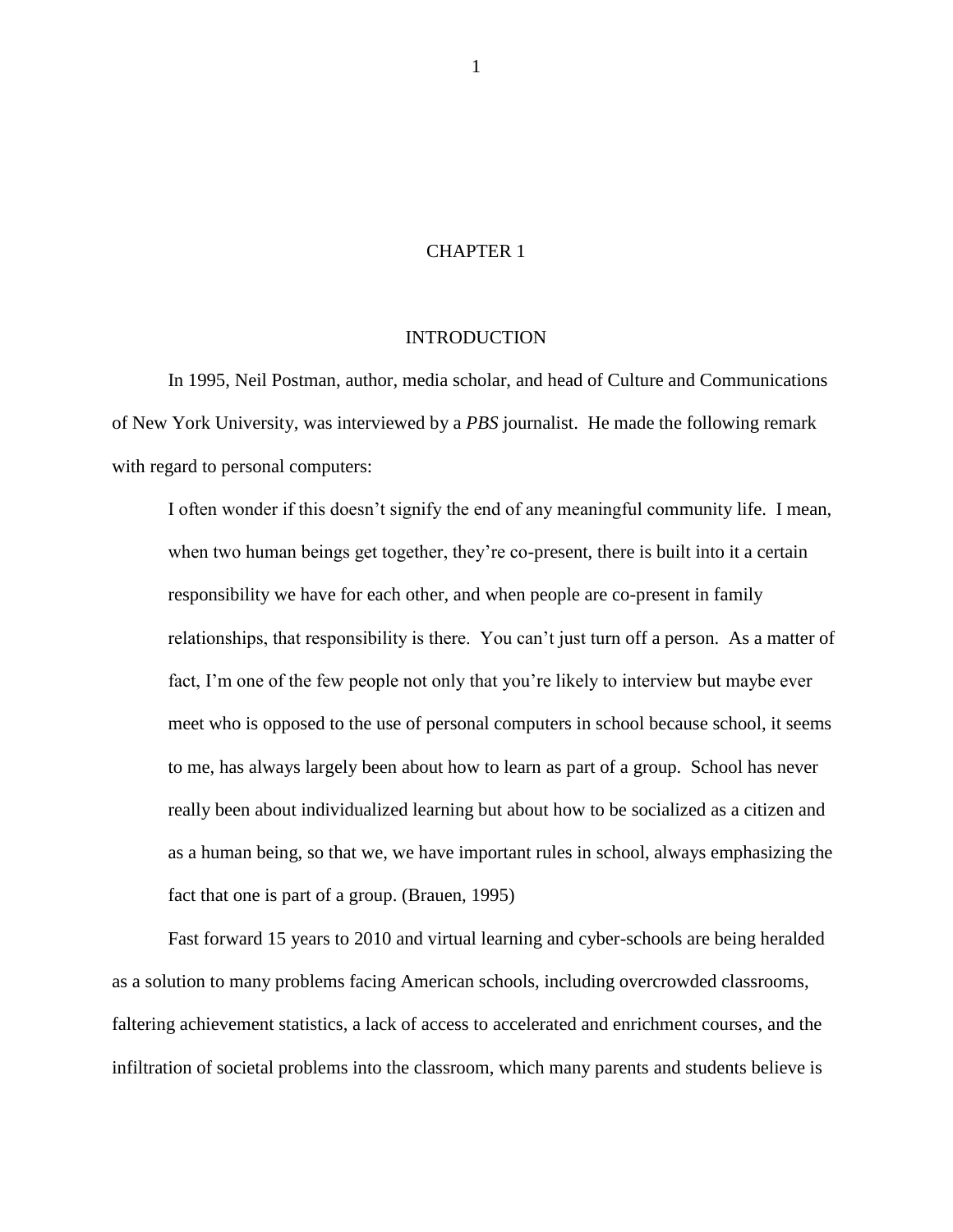jeopardizing classroom learning and has been dramatically illustrated in a documentary by Chilcott and Guggenheim (2010) entitled, *Waiting for Superman*.

This study sought to determine what attributes in curriculum and instruction existent in the virtual classroom and the traditional classroom are in common and which attributes are separate to one another regarding learning in the affective domain for K-12 students. The following statistics and insights were completed by International Association for K-12 Online Learning (iNACOL; 2012):

Forty states have state virtual schools. There were an estimated 1,816,400 enrollments in distance-education courses in K-12 school districts in 2009-10, almost all of which were online courses, 74% of these enrollments were in high school. The types of online courses with the highest enrollments in school districts are credit recovery and dual credit. A total of 74% of school districts with distance education programs planned to expand online offerings over the next 3 years. (iNACOL; 2012, p. 1)

As of late 2011, no state had a full suite of full-time and supplemental online course options for students at all grade levels. Florida, Minnesota, Idaho, and Wisconsin stood out as states with a wide variety of full-time and supplemental options for students across most grade levels. (iNACOL; 2012, p. 2)

Forty-five states and the District of Columbia have adopted the Common Core Standards (CCSS) representing an historic shift in this country to emphasize higher-order skills and the application of knowledge so that all students are challenged to higher levels and are prepared to be successful in a global, knowledge economy. This states-led work has changed the conversation about the country's expectations for all students and the education system itself toward attainment of globally-competitive, world class knowledge and skills (iNACOL, 2012).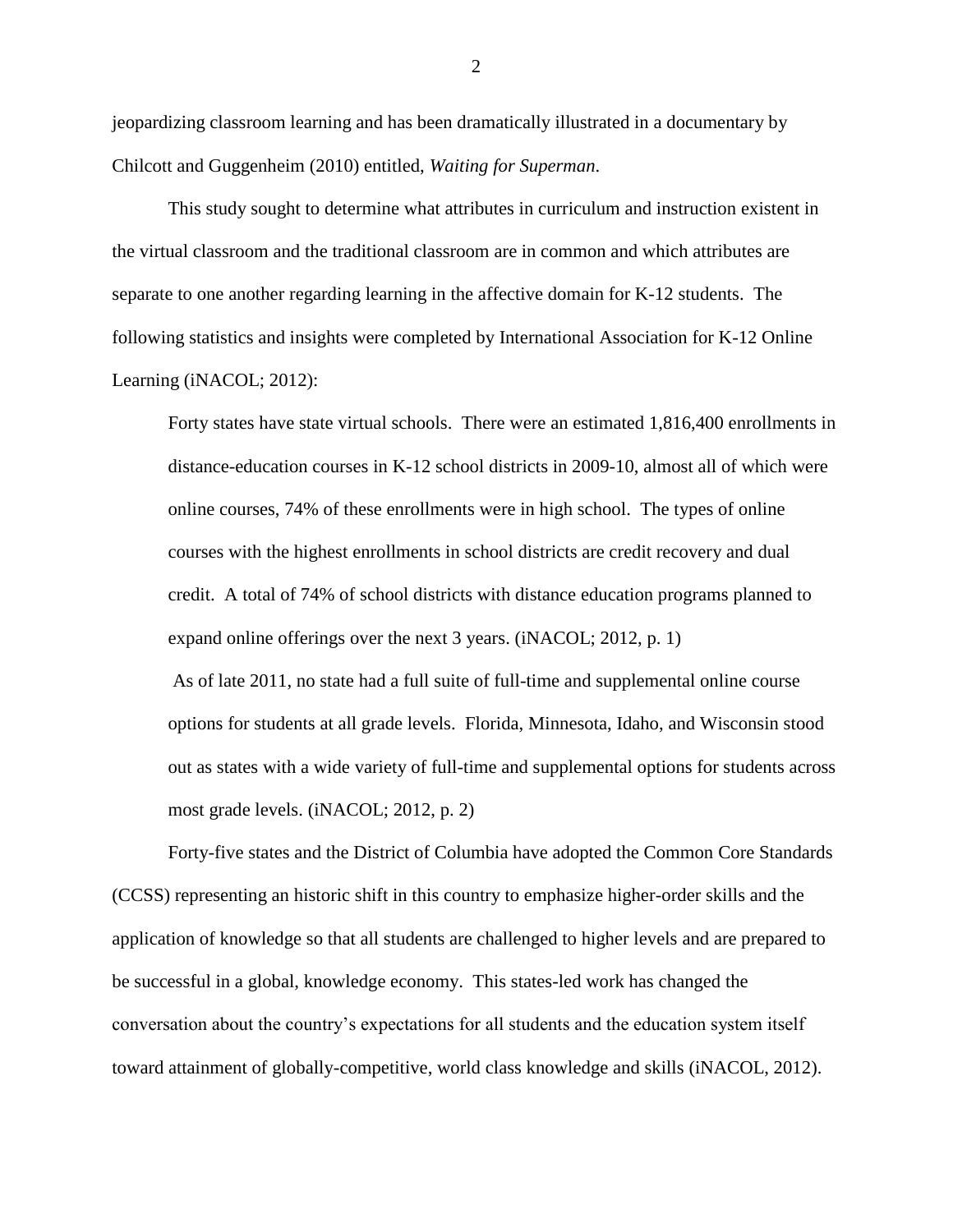A study conducted by Rayle (2011) indicated the following:

Data from this study in regard to the implementation and effectiveness of online learning indicates that all ability levels of students can benefit tremendously from online learning by lifting the restraint of required seat time and replacing it with required proficiency. Students can move through an online course at their own pace, thus removing the burden of having to wait until every student has mastered a concept before the class can move on. In 2009, virtually every required class needed for graduation was available online in an asynchronous format, allowing students to decide when and where they would attend class, and understood accredited online classes were available 24 hours per day, seven days per week. The research literature suggested that only online courses can give students access to the best teachers and most rigorous and relevant courses regardless of where the student lives or attends school. (p. 140)

#### **Statement of the Problem**

Does online instruction differ from traditional classroom instruction in regard to the development of affective learning? Is virtual learning a solution to many of the problems facing traditional schools? And, with consideration to Neil Postman's (Brauen,1995) warning about computers in the educational setting, will virtual learning bring about another type of learning gap in terms of affective skills and the social learning process? Have public schools become so entrenched in academic accountability that they have largely ignored the responsibility to educate the whole child? Finally, what kinds of innovations in technology and in teaching practices within the virtual learning environment will be needed to ensure academic and social developmental success for all cyber-space students?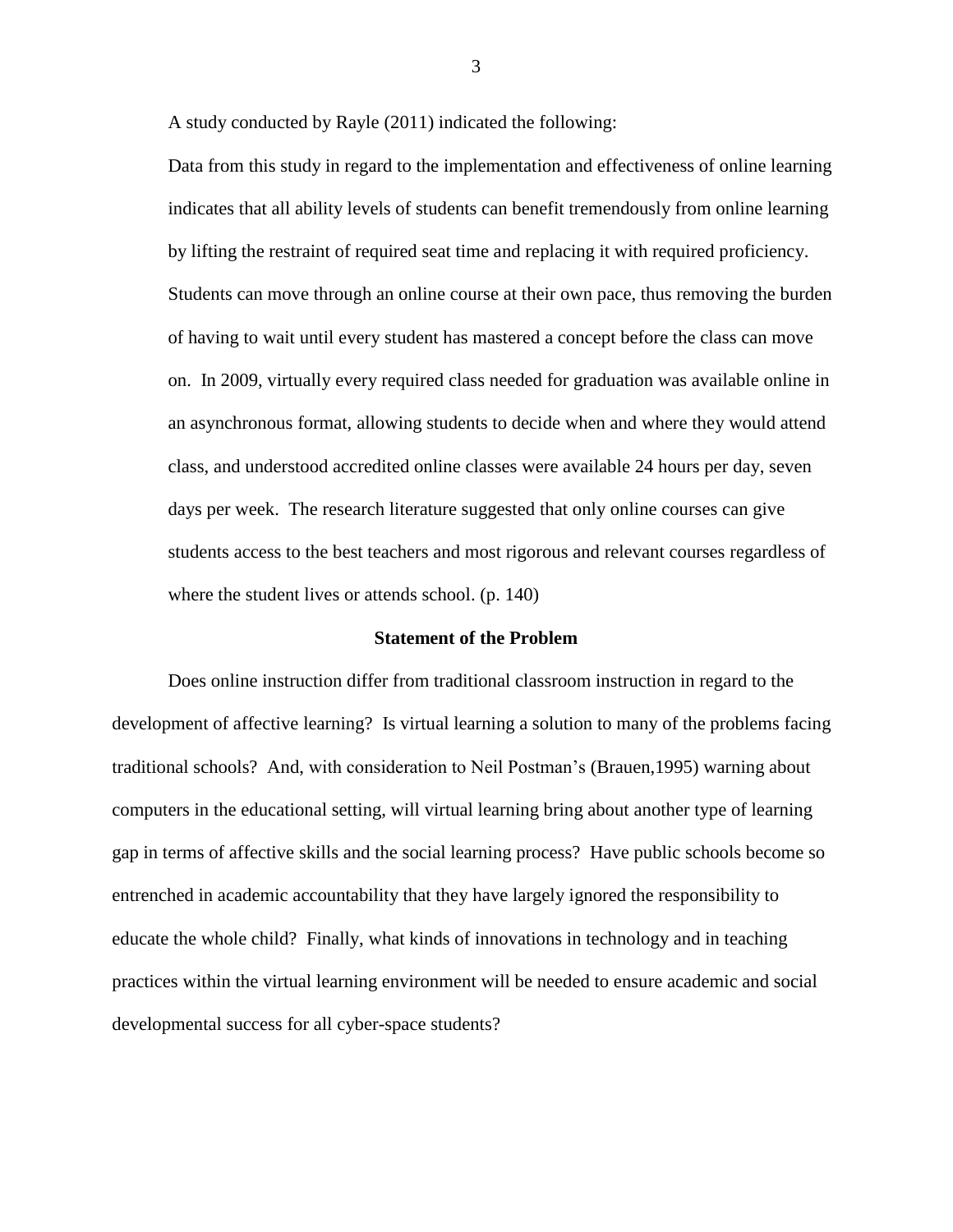In an article entitled, "Digital Natives, Digital Immigrants," Prensky (2001) declared that the disconnect between today's students, those who are K through college and their "digital immigrant instructors" is the "single biggest problem facing education today" (p. 2). He warned that today's learner may have a different brain from those students of the past.

# **Definition of Terms**

*Asynchronous learning.* Communication exchanges which occur in elapsed time between two or more people. Examples are email, online discussion forums, message boards, blogs, podcasts, etc.

*Blended course.* A course that combines two modes of instruction, online and face-toface.

*Blended learning.* Any time a student learns at least in part at a supervised brick-andmortar location away from home and at least in part through online delivery with some element of student control over time, place, path, and/or pace; often used synonymously with hybrid learning (Horn & Staker, 2011).

*Brick and mortar schools.* Refer to traditional schools or traditional school buildings, as contrasted with an online school.

*Credit recovery.* Refers to a student passing, and receiving credit for, a course that he or she previously attempted but did not succeed in earning an academic credit towards graduation (Massachusetts Department of Elementary & Secondary Education, 2010).

*Cyber school*. A formally constituted organization (public, private, state, charter, etc.) that offers full-time education delivered primarily over the Internet; Term used synonymously with the terms "Virtual School," "e-School," and "Online School" in some state policy.

*Digital learning.* Online or blended learning.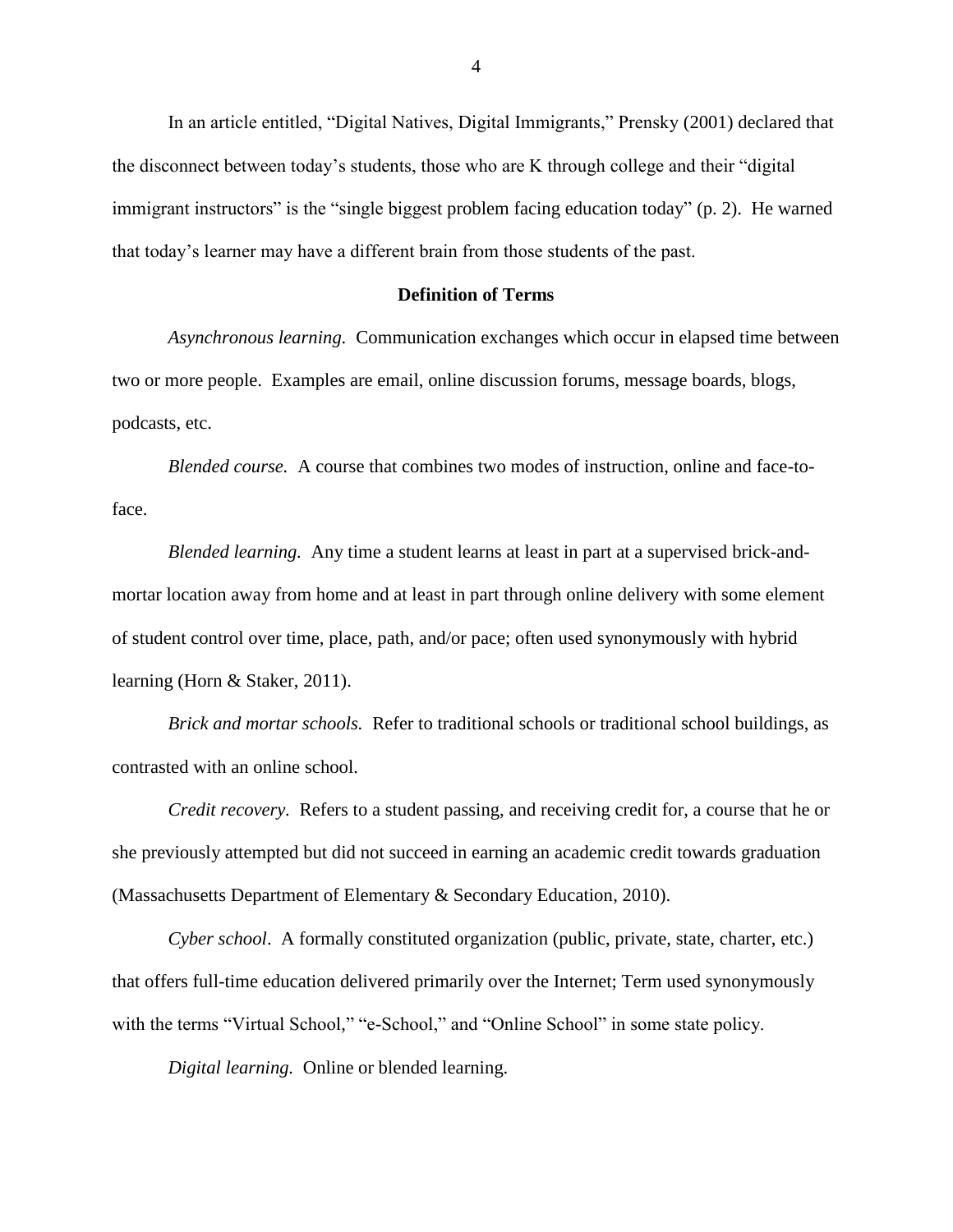*Distance education.* General term for any type of educational activity in which the participants are at a distance from each other—in other words, are separated in space. They may or may not be separated in time (asynchronous versus synchronous).

*Hybrid learning.* See blended learning.

*Online learning.* Education in which instruction and content are delivered primarily over the internet (Watson & Kalmon, 2005).

*Synchronous learning.* Online learning in which the participants interact at the same time and in the same space.

*The Online Learning Definitions Project* (2011). Provided the language defining new terminology, which has grown rapidly since the advent of the Internet and capacity to present online learning. The defined terms are a partial list intended to support this study:

*Threaded discussion.* A forum that includes a running commentary of messages used by a group to facilitate asynchronous online discussions.

*Virtual school*. See online school.

*Wiki.* A restricted or open website developed collaboratively by a community of users, allowing any user to create, add and edit content (iNACOL, 2011).

#### **Status of Research**

According to a 2009 study by Cavanaugh, Barbour, and Clark, the amount of published research on virtual school practice and policy is limited. The study further indicated that the majority of what has been written has come from published articles by those who had personal experience in the practice of virtual schooling or from masters' theses and doctoral dissertations. It distinguishes these writings as falling into two main areas of concentration: "the effectiveness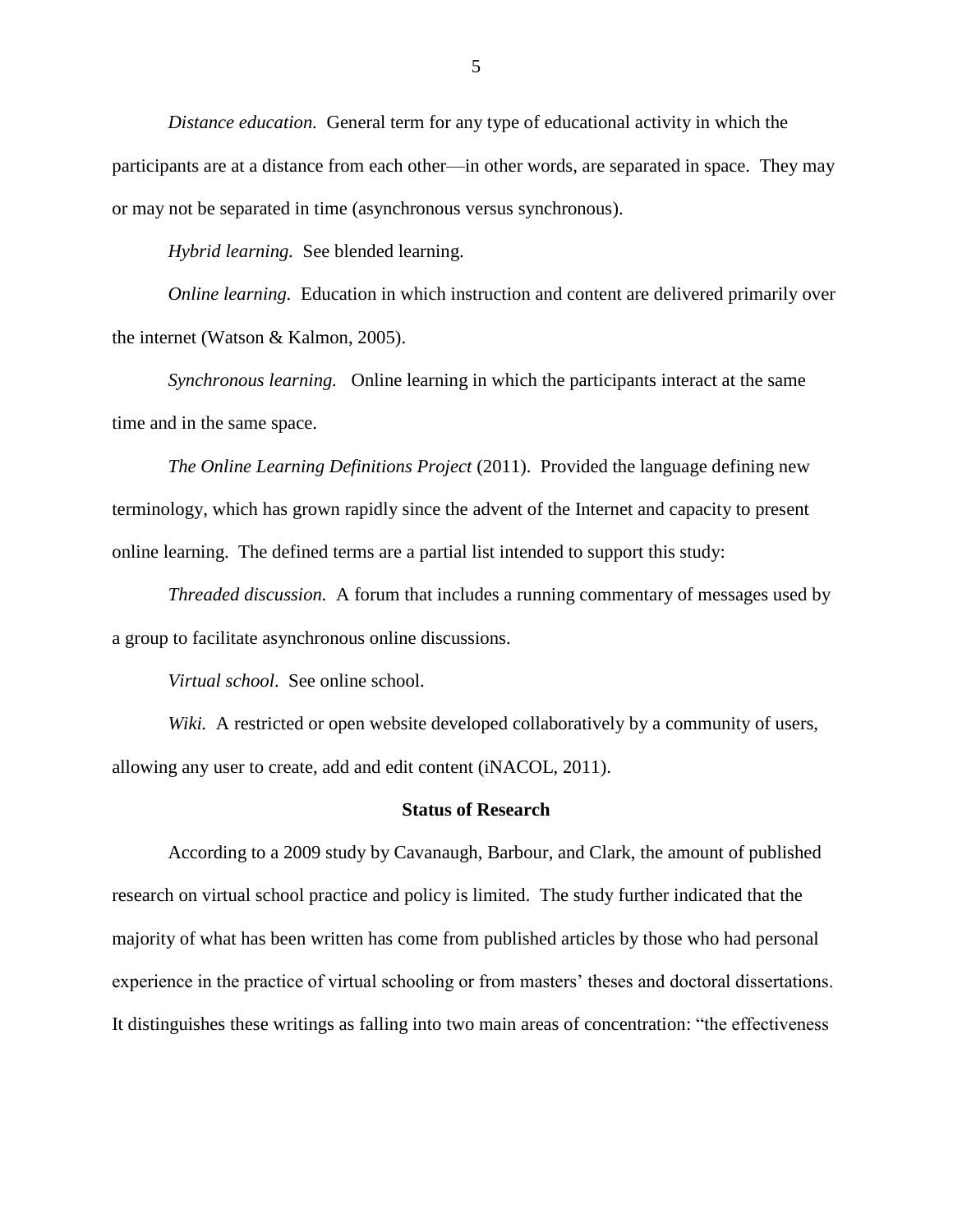of virtual schooling and student readiness and retention" (Cavanaugh et al., 2009, p. 6). The study concluded with the identification of areas for future research, which were as follows:

The first area is to establish best practices for online teaching strategies. The second area is to improve upon the identification of characteristics that are necessary for adolescents to be successful in online learning environments and to provide remediation for students who are lacking in these characteristics. The third area concerns how virtual school and brick and mortar school personnel can encourage more interaction between in-school and online classmates. The fourth area is to examine the quality of student learning experiences in virtual school environments, especially those of lower performing students. (Cavanaugh et al., 2009, p. 9)

Practitioners have provided a good deal of information to be considered in research in the area of best practice instruction for virtual schools and the related area of professional development for teachers. In a digital edition of *THE Journal*, Frey (2005), a principal from the Colorado Connections Academy submitted an article that specifically addressed the differences in teaching in the virtual environment. She explained that the focus for the teacher in a virtual school is on supporting the learning coach, typically this is the parent or guardian, and that this new emphasis in professional development "must reflect a paradigm shift" (p. 2). She further related that because the curriculum is student-centered, the focus is on the individual rather than the classroom. Beyond the computer medium, she and her teachers are required to get to know whole families and to interact with parents on a routine basis through email, from phone conversations, and on field trips and club activities sponsored by the school. Two necessary attributes of her teachers are the ability to be proactive and supportive of their students and the learning coaches (Frey, 2005).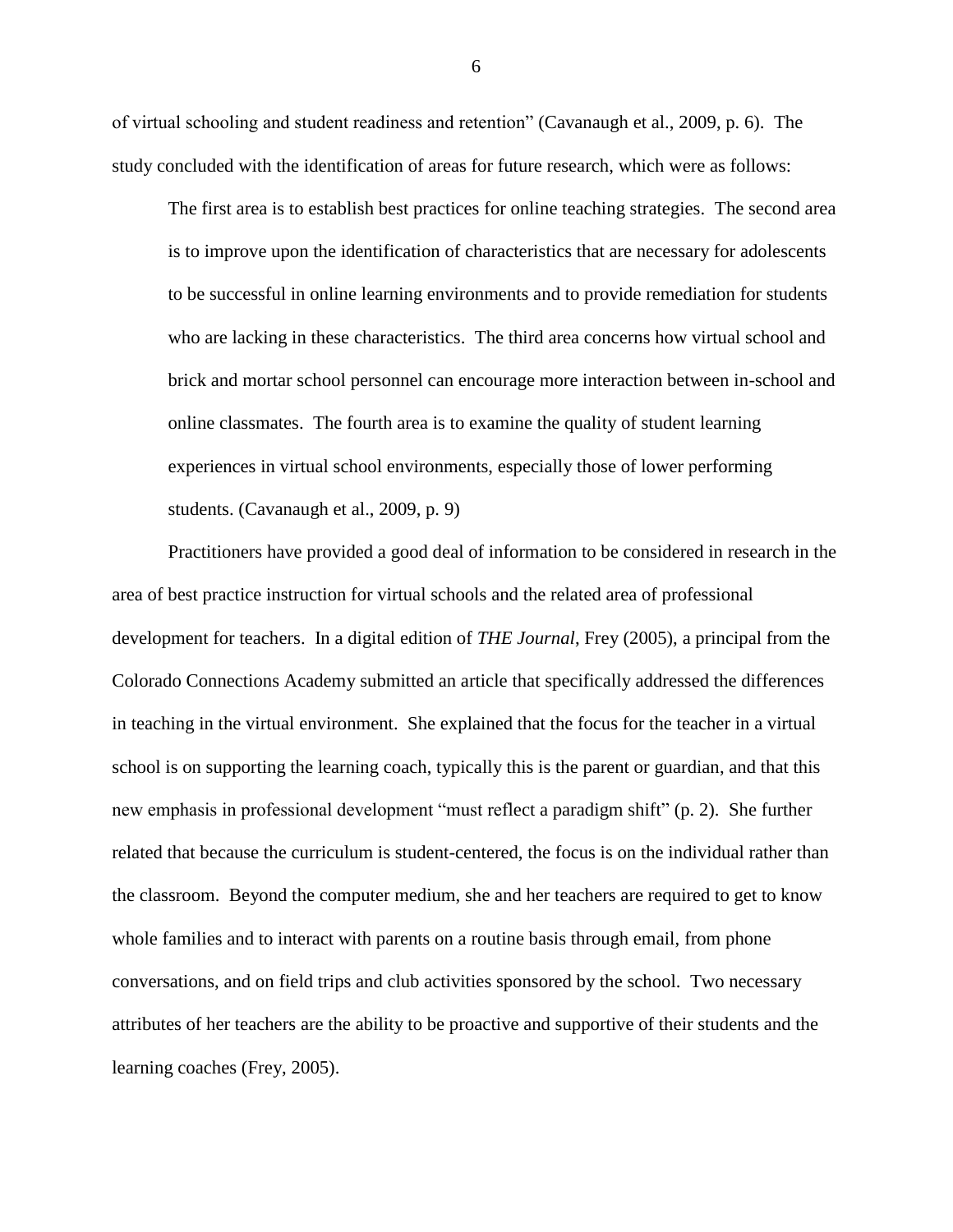Some research has been done to create a predictability model for success with students seeking to enroll in an online learning program or virtual school. Roblyer, Davis, Mills, Marshall, and Pape (2008) did a study called "Predicting Success for Virtual School Students: Putting Research-based Models into Practice." The following information was contained in their findings:

Virtual schooling has the potential to offer K-12 students increased access to educational opportunities not available locally, but comparatively high dropout rates continue to be a problem, especially for the underserved students most in need of these opportunities. Creating and using prediction models to identify at-risk virtual learners, long a popular topic in distance education, is assuming increasing urgency in virtual schooling. Though many studies have tested the contributions of various factors to online success, this article emphasizes that prediction models must be developed and used in ways that yield findings to support student success rather than prevent students from enrolling. (Roblyer et al., 2008, p. 91)

It is important to note that past studies that hypothesize that the most important contributors to virtual course success are student characteristics that cannot be changed through intervention are less than useful. Such studies could set the stage for preventing students of lower abilities from taking virtual courses at all. This outcome would keep virtual schools from making important contributions to building a better, more equitable and effective educational system (Roblyer & Davis, 2008).

Although there is substantially less research on learner characteristics of the K-12 student versus the adult learner, some of these adult/student factors appear to be similar for the adolescent learner (Rice, 2006). These characteristics include achievement and self-esteem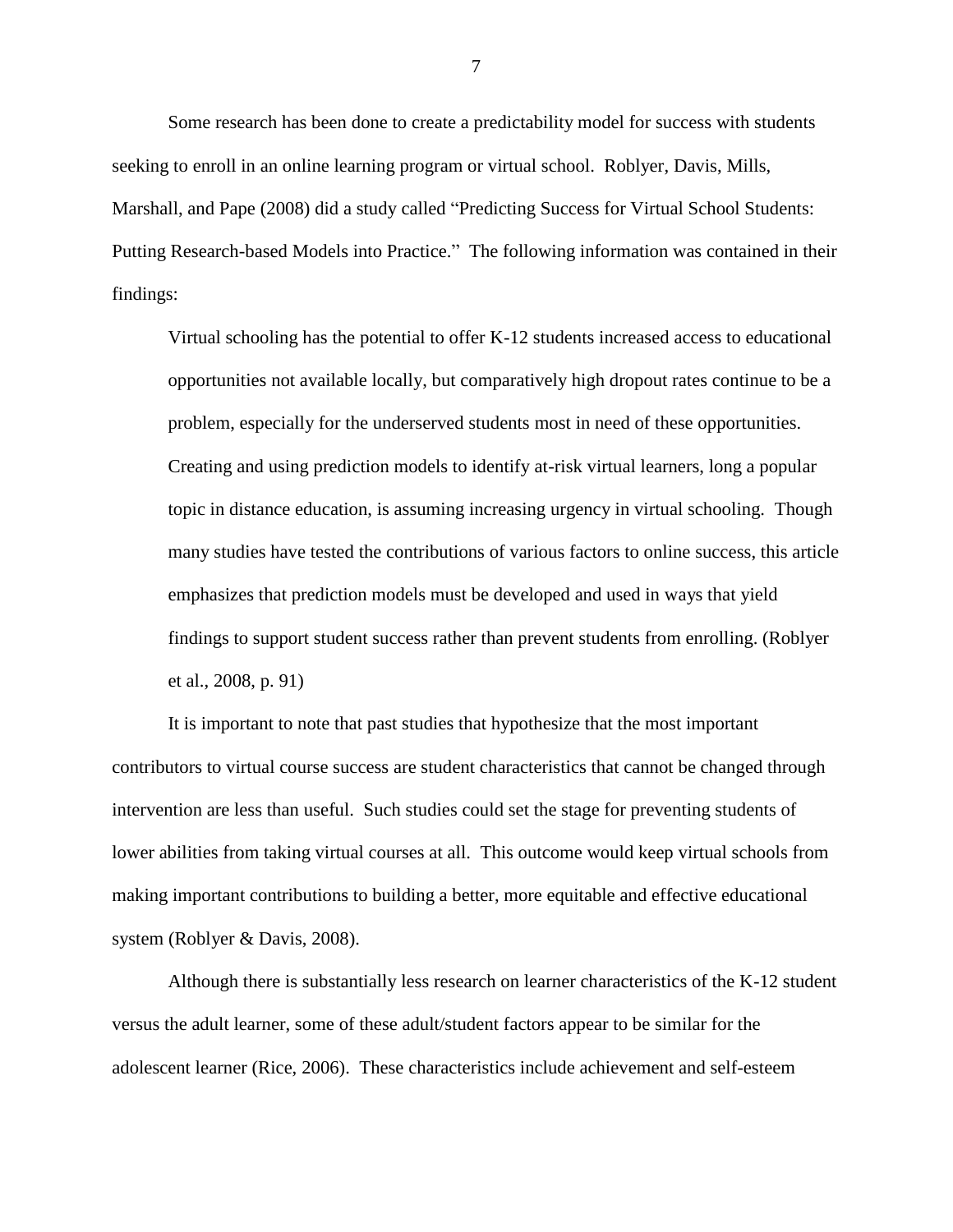beliefs and self-efficacy beliefs, responsibility and risk taking, technology skills and access, and organization and self-regulation. Although research may show that these are the observed attributes of the academically and socially advantaged student, these traits are often not in place in the skill sets and self-image of at-risk populations and are certainly less likely to be skills that young students have developed. Very little research exists to detail younger children's successful learner traits, with the exception of some studies that call into play those issues with the affective learning domain. The lack of social interaction may be a significant factor for student performance, student retention, and the student's overall satisfaction in the learning experience (Rice, 2006).

In summary, the field of virtual learning is still a new frontier, with schools coming online continuously and students enrolling at an exponential pace. Practitioners have offered much of the limited research available. A good portion of the research has been to determine what characteristics make for a successful virtual school student. Even the majority of this research has focused more upon adult learners than K-12 students. Researchers acknowledge that much research is still needed to determine whether virtual schools can provide the affective supports necessary to make them a viable option for children of all ages and from diverse backgrounds. Research into the impact that virtual schools have on K-12 students and the affective domain will provide parents with the information needed to place their child in the bestsuited learning environment. It will also provide educators with the data to inform and reform instruction to better meet the needs of all K-12 learners.

#### **Research Questions**

From the review of the literature, the following questions emerged which served to frame the further basis for research and suggested the need for qualitative investigation.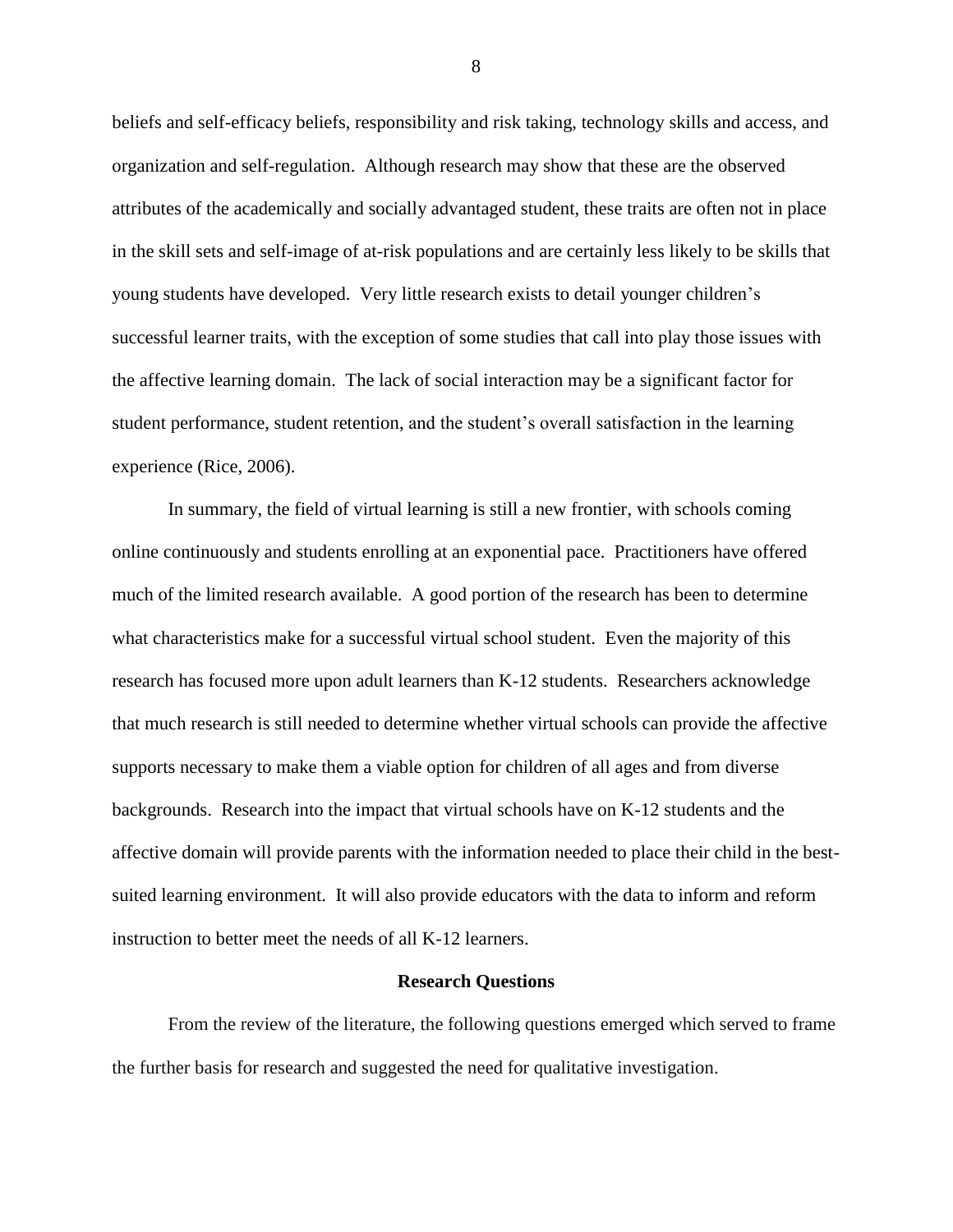- 1. Does online instruction differ from traditional classroom instruction in regard to the development of affective learning?
- 2. What emphasis is placed on developing affective skills in the traditional classroom?
- 3. What emphasis is placed on developing affective skills in the virtual classroom?
- 4. What instructional techniques are common in each format toward developing affective learning?
- 5. What instructional techniques are different in each format toward developing affective learning?
- 6. What specific types of lessons, activities and assessments do teachers in each format use to ensure affective learning use?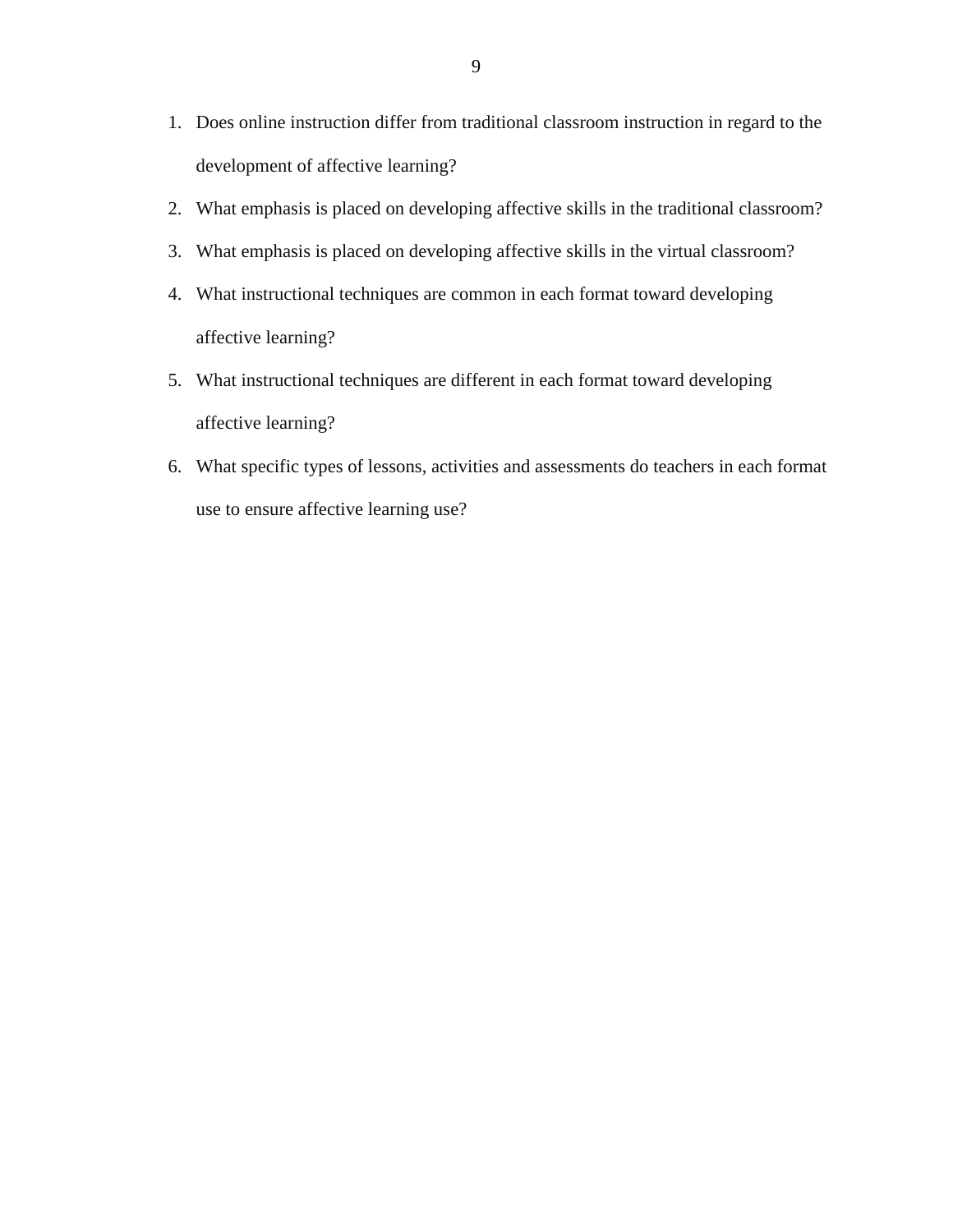### CHAPTER 2

## REVIEW OF THE LITERATURE

This chapter introduces the concept of affective learning as the focus for a comparison of the instructional methodology and curricula within K-12 virtual schools versus K-12 traditional schools. In this review, I define affective learning, argue its necessity for successful learning in both environments, provide the history for the evolution of online learning as a source for affective learning, and finally, begin the process of discovery for what research exists to draw a comparison between the two learning environments.

### **Definition of Affective Learning**

Affective learning is defined by Mosby's Medical Dictionary (2009) as "the acquisition of behaviors involved in expressing feelings in attitudes, appreciations, and values." The affective domain in learning as characterized by Bloom (1956) is represented in a hierarchy of five levels: receiving, responding, valuing, organization, and characterization. Bloom provided a more complete description for each, such as for characterization: generalizes certain values into controlling tendencies, emphasis on internal consistency, later integrates these into a total philosophy or world view. Bloom, Masia and and Krathwohl later categorized these levels into a series of verbs to enable educators to develop learning objectives. Some of these verbs are represented in Table 1.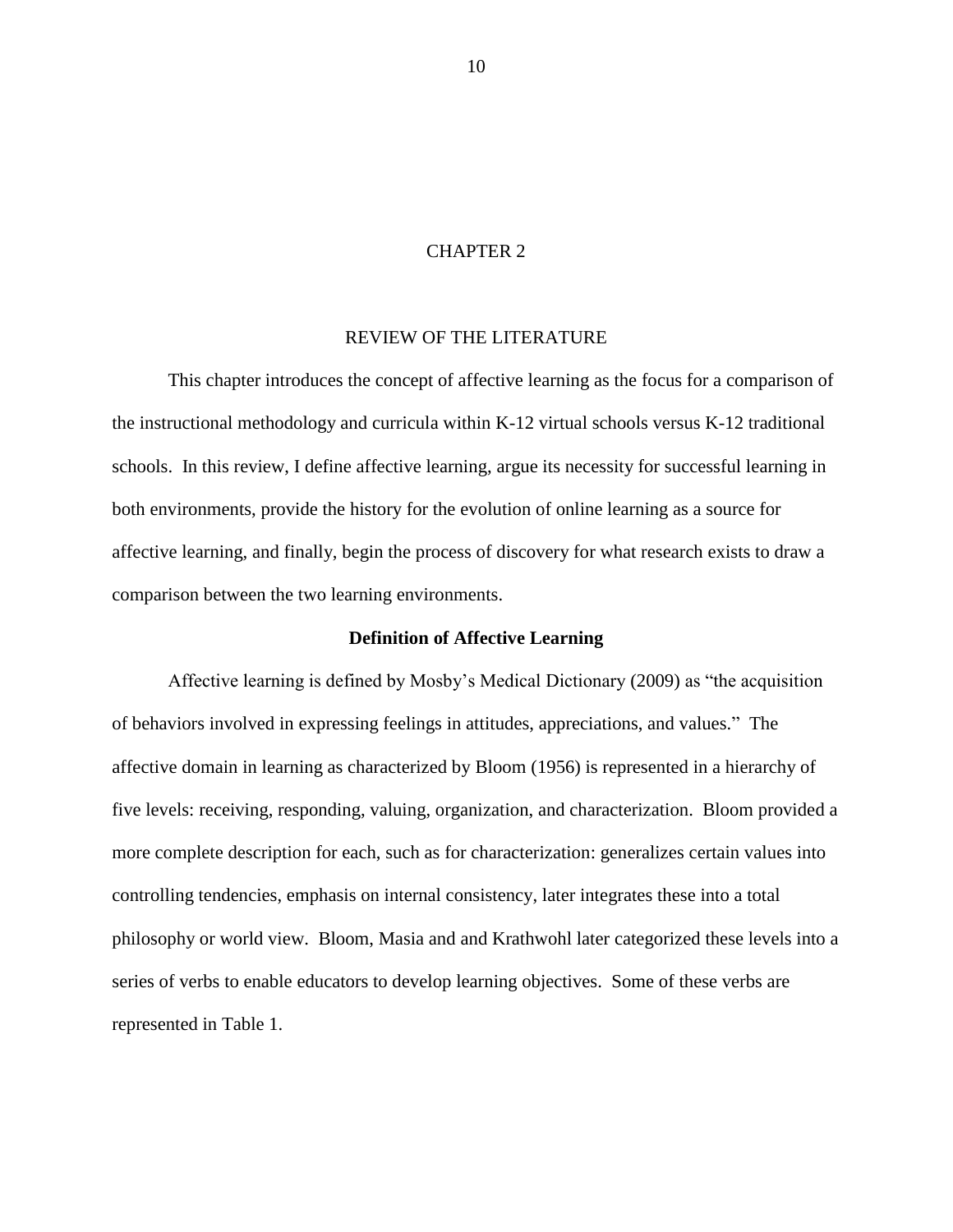## <span id="page-21-0"></span>Table 1

| Receiving                                                         | Responding | Valuing        | Organizing    | Characterizing |
|-------------------------------------------------------------------|------------|----------------|---------------|----------------|
| Observe                                                           | Willing    | Continuing     | Crystallize   | Ready          |
| Be conscious                                                      | Comply     | Desire         | Form judgment | Revise         |
| Realize                                                           | Obey       | Grow           | Relate        | Change         |
| Be sensitive                                                      | Look       | Feel           | Weigh         | View           |
| Attend                                                            | Engage     | Assume         | Is realistic  | Approach       |
| Listen                                                            | Display    | Responsibility | Judge         | Plan           |
| Discriminate                                                      | Practice   | Enable         | Regulate      | Arrive         |
| Be alert                                                          | Respond    | Initiate       |               | Relay          |
| Prefer                                                            | Prefer     | Examine        |               | Examine        |
| Assume<br>$V_{\text{rot}}$ <sub>by a</sub> $\lambda$ at al $1064$ | Accept     |                |               | Judge          |

*Verbs to Enable Educators to Develop Learning Objectives*

Krathwohl et.al, 1964

Educational practitioners have been exposed to Bloom's taxonomy, and it is a source for much curriculum development by textbook companies and is also included in the work of state departments of education and local educational institutions to create curriculum for K-12 instruction. However, many educators may struggle to grasp the importance of including higher order social and related cognitive skill development in their own classroom instruction and assessment. This is partly because affective domain-related skills are difficult for educators to articulate and to assess.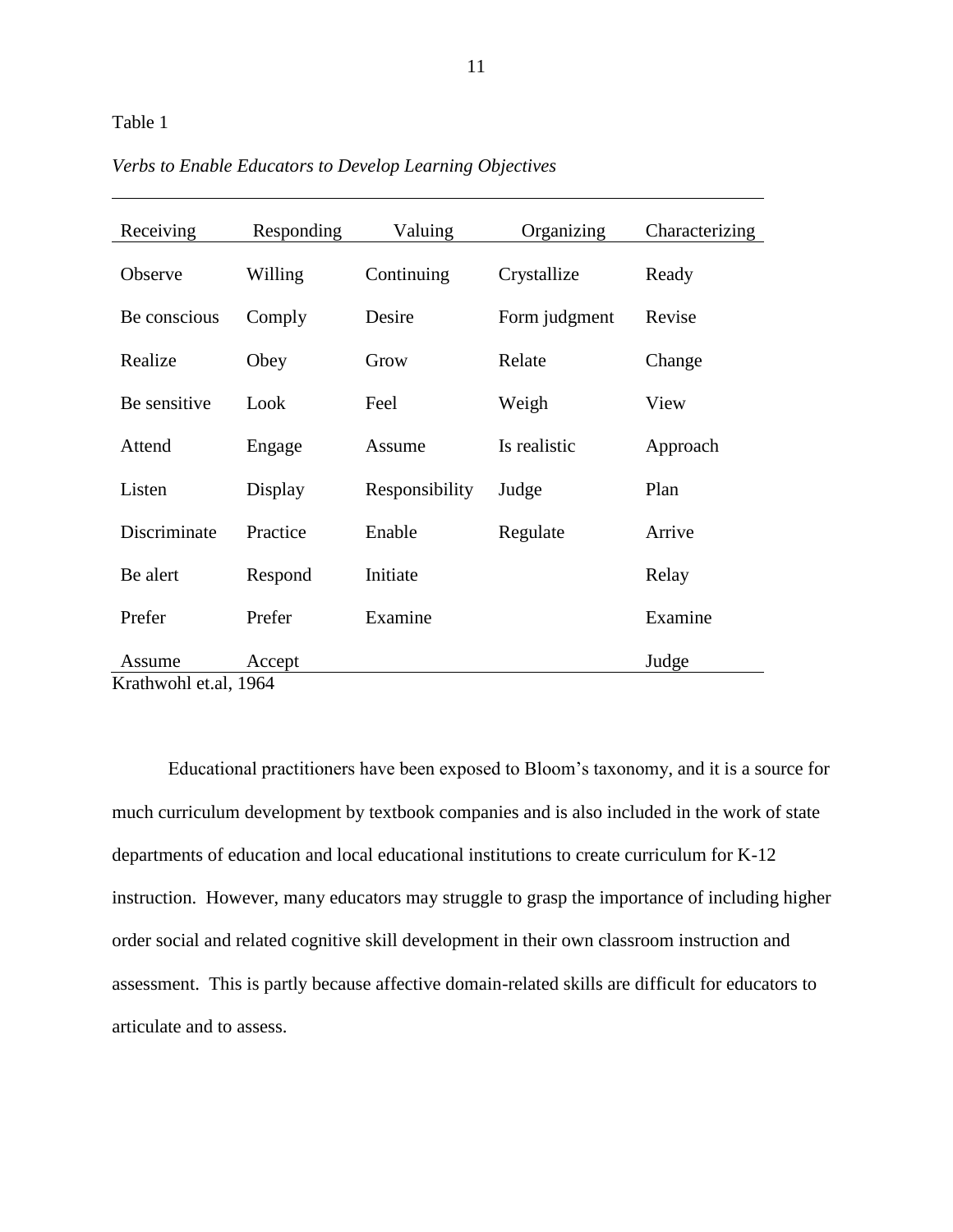Teachers and learners need to become familiar with the hierarchy of processes and skills within the affective domain and work to internalize how those processes and skills can be observed and assessed in real learning contexts. In traditional curricula, the skills in the affective domain are often neglected because it is assumed that students will discover them on their own. However, the challenges in facilitating active learning show that this is not true. Affective skills typically become an issue when instructors must build rapport and achieve buy-in. Later, the levels of affective challenge that learners can handle will significantly influence the quality of course outcomes. As with skills from other domains, those from the affective domain involve performance improvement, which leads to developmental growth and ultimately the empowerment to challenge oneself in all aspects of life. (Duncan-Hewitt, 2011, p. 214)

The impact that affective states play in learning was examined from the perspective of a constructivist platform. The states included frustration, confusion, neutral, eureka, flow, and boredom. Significant relationships were observed between student learning and the states of boredom, flow, and confusion. Negative correlation was shown between learning and that of boredom and flow of instruction. A positive correlation was shown between confusion and learning, demonstrating that confusion resulting in cognitive disequilibrium is one precursor to "deep learning" (Craig, Graesser, Sullins, & Gholson, 2004, p. 241).

In 1976, Short, Williams, and Christie first introduced the concept of social presence, defining it as "a quality of the medium itself" and Gunawardena and Zittle (1997, p. 65) refined its place in online learning claiming "the act of connecting with others in a new social situation enables us to create social presence or a degree of interpersonal contact" (as cited in Jones, 2007, p. 14). According to Russo and Benson (2005), more research is needed to determine students'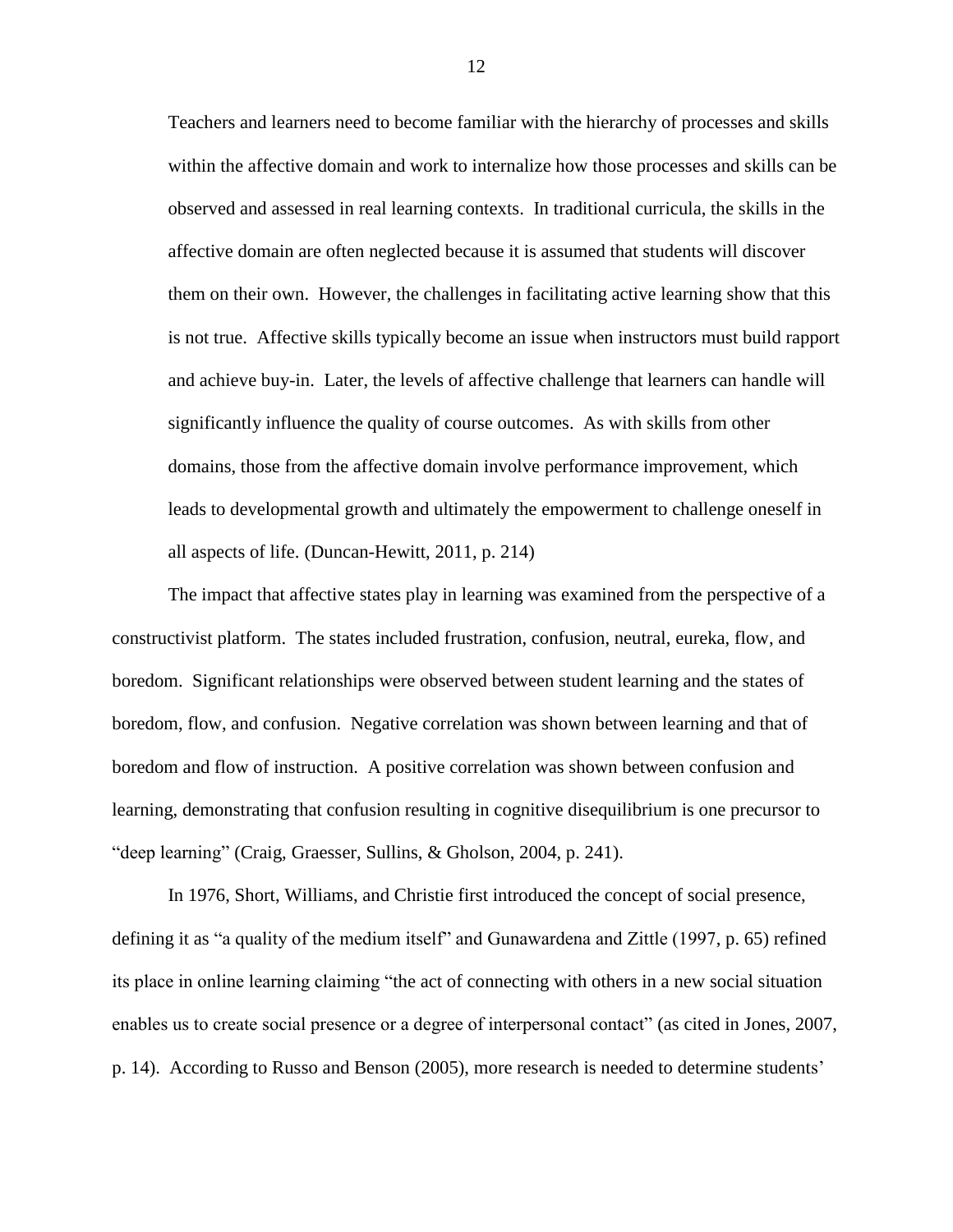assessments of their own sense of presence and its relationship to course outcome. Also, the factors of social presence as they correspond to instructional design and distance educators provide additional insight to future asynchronous learning (Jones, 2007).

Descriptions for affective learning are

When the teacher and students interact in a context of openness, the emotional base of each person is honored and accepted without judgment or bias. When the learning situation dignifies the uniqueness of each person, it frees the growth forces within the individual for self-fulfilling pursuits. When teachers and pupils share their feelings, thoughts and actions in an atmosphere of mutual trust, their behavior becomes spontaneous, flexible, open and authentic. When the teacher provides warmth, acceptance and empathy, the learner is free to regard his emotions and personal meanings as legitimate content in learning. When the learning has personal significance for the learner, he can see use for it and will want to venture into new realms of meaning. (Llewellyn & Cahoon, 1965, p. 470)

In distance learning, social presence has been defined as the ability of a participant in a learning community to represent himself or herself socially and emotionally as a real person. Social presence supports cognitive learning and resultant critical thinking processes for the learner. It also has been examined as a possible predictor of learner satisfaction, perceived success level of learning, and quality of the learning experience (Manca & Delfino, 2007).

Affective learning is a component in any cognitive or psychomotor objective and involves attitudes, motivation, and values. Behavioral expressions may include statement of beliefs, self-worth, or opinion. Any behavior that represents an emotional response is representative of the affective domain (Miller, 2005).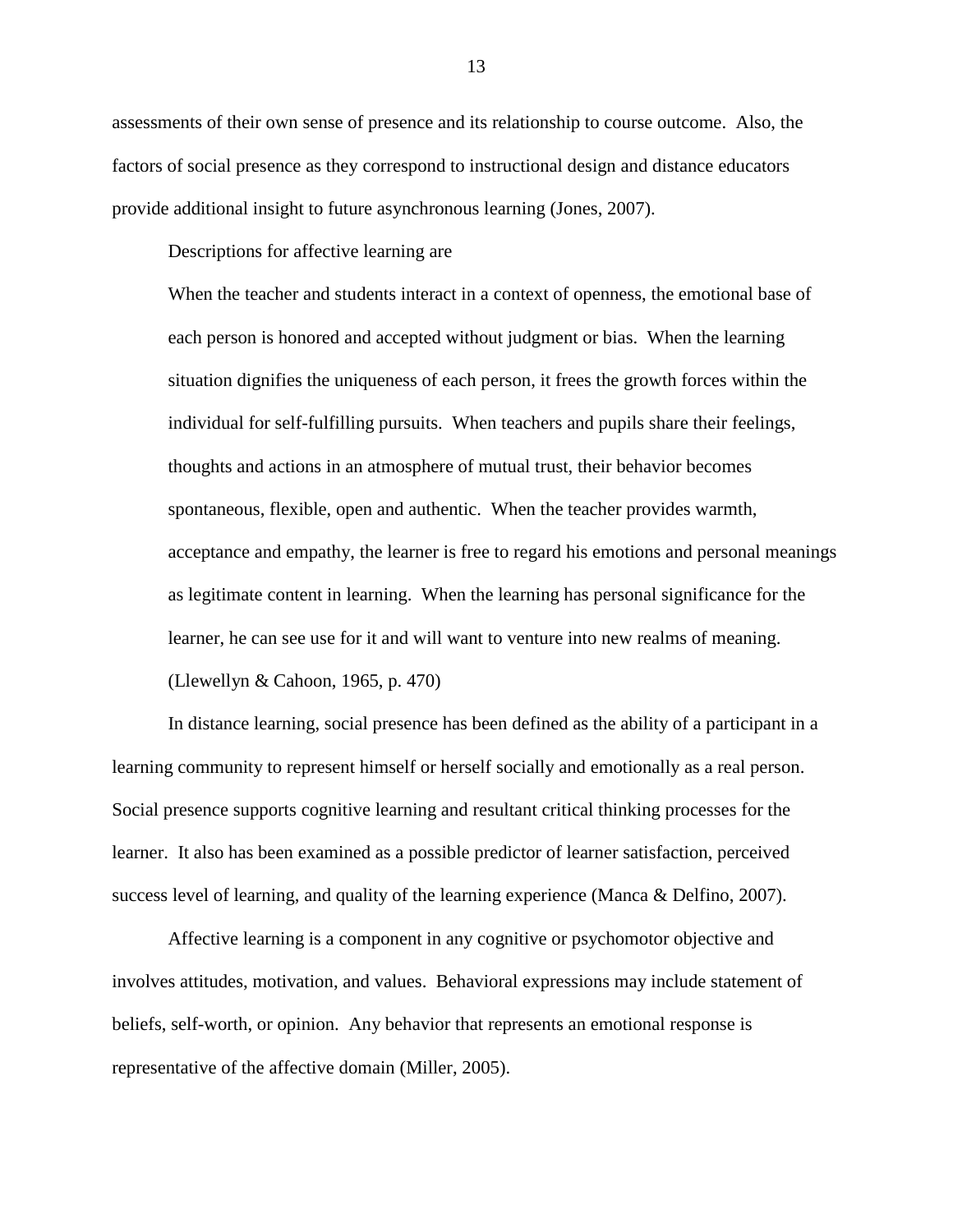### **Necessity of Affective Learning in Traditional and Online Classroom**

According to Schroeder and Cahoy (2010), the difficulty for educators in providing affective learning supports in the classroom is that writing objectives for affective development is not as easy as writing cognitive objectives. Affective objectives are harder to model, detail, process, and assess. The educator may also have a particular philosophical issue, as the educator might not hold with techniques that could be considered classical or operant methods of conditioning. He or she may also fear accusations that they are attempting to indoctrinate students toward political, social, or philosophical views, which may not be in keeping with the individual student's family views. These perceptions may not be completely realistic, as it is often almost impossible to separate cognitive from affective and psychomotor development when teaching in an authentic or real-life learning situation (Schroeder & Cahoy, 2010).

The social theory work of developmental psychologist Jean Piaget also confirmed the general educational objective to provide a socially interactive classroom toward a child's need to experience social exchanges and cooperative learning in order to develop socially and morally but also to attain higher intellectual capacity. Every learning environment has a "social-moral atmosphere that either fosters or impedes children's development and learning" (DeVries, 1997, p. 14).

Schools in America were originally purposed to prepare students to become good citizens (Griffith & Nguyen, 2005). Educated citizens were those who could read, write, perform basic mathematical problems, hold down a job, and think and act as an independent, yet responsible member of society. Today, the expectations for schools are still shaped by government and society but are being more influenced by business and the need to produce workers who are critical thinkers and who are able to take the explosive amounts of information that bombard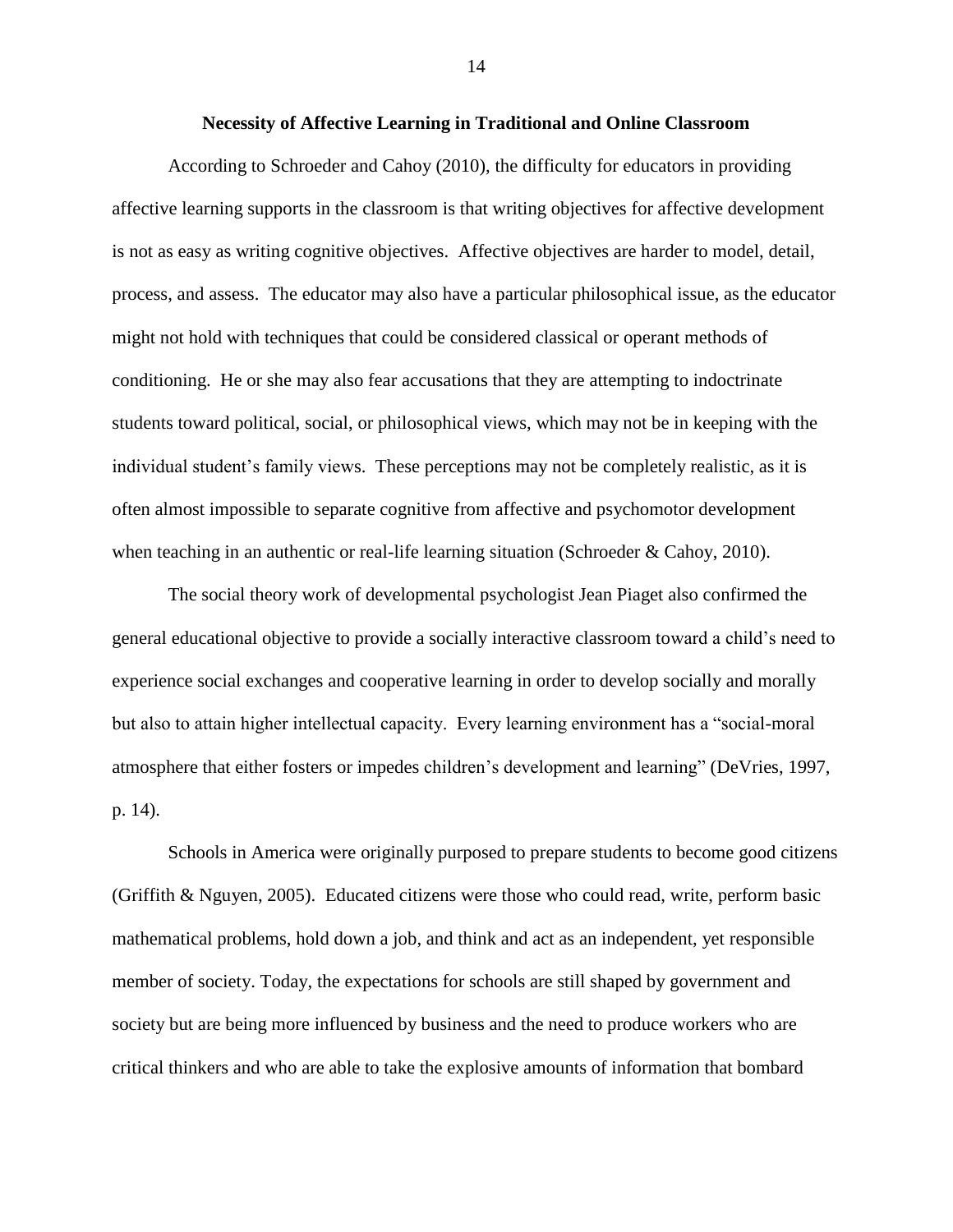their daily experience, determine the value of that information, make sense of it, organize it, and utilize it or to communicate it in an effective manner (Griffith & Nguyen, 2005). These critical thinking skills are not only an extension of the cognitive domain but also because they call into practice the need to make judgments, recall and reclassify relationships and communicate complex social dynamics, the affective domain becomes a central piece in the learning environment of modern day schooling (Griffith & Nguyen, 2005).

Elliot Soloway (as cited in Norris & Soloway, 2009) believed that there are two flaws in Christensen's (2008) work, *Disrupting Class*. Soloway claimed that "the economic gains that accrue from automating FTF come at a loss of educational quality" (as cited in Norris  $\&$ Soloway, 2009, p. 82). Soloway further maintained that because

OI is typically an asynchronous process, the students and teachers don't see each other and are potentially geographically remote, therefore limiting any chance of the advantages of OI spoken of in *Disrupting Class* as numerous enough to outweigh the disadvantages. (as cited in Norris & Soloway, 2009, p. 82)

Many schools have experimented with the blend of online and face-to-face teaching; the Chicago Virtual Charter School determined that using one teacher for online instruction with students and another teacher for traditional classroom instruction with those same course enrolled students was not as effective as using the same teacher in both formats. The school did affirm that a blended approach did achieve the best results for students overall (Ash, 2010).

Today's digital generation expects to have learning experiences tailored specifically to them. Search engines provide music, movie, and game selections based on their previously indicated choices. Traditional classrooms too often require them to sit in desks in rows and accept lessons that are not differentiated to their interests or learning levels. Schools are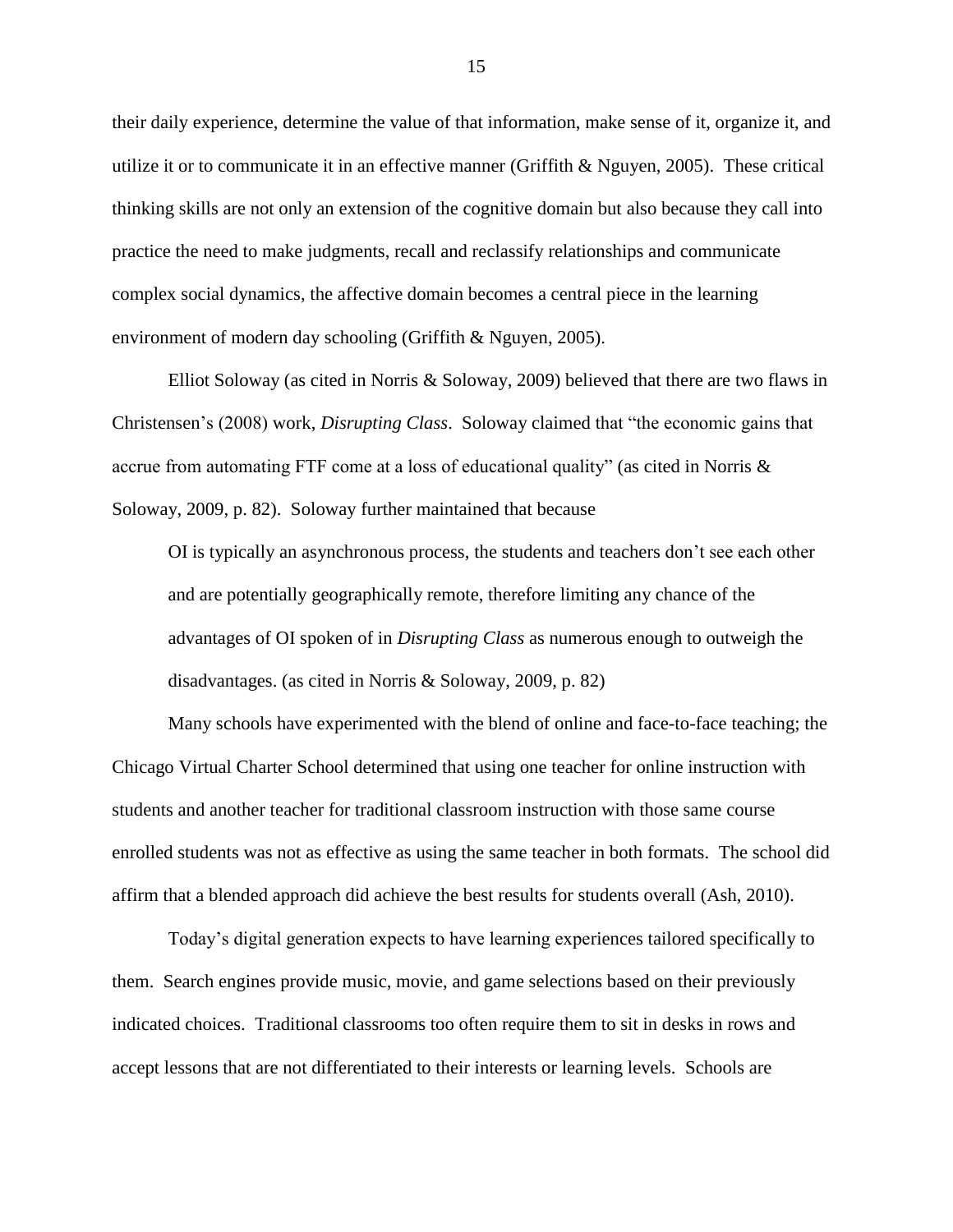beginning to turn to technology and differentiated instruction to give students a more personalized learning akin to the digital marketplace that attracts the buying attention of children of all ages. School leaders admit that online learning provides this personalization more successfully than traditional classrooms with 30 students at 30 different learning levels for what are typically short periods of instructional time (Davis, 2011).

Teachers have also experienced online learning for continuing credit and for professional development. A study of 236 elementary teachers by Levenburg and Caspi (2010) sought to discover differences in teacher perceived learning in four environments: informal–face-to-face, formal–face-to-face, informal–online, and formal–online. The findings showed that teachers perceived their learning to be higher when instruction was delivered in a formal–face-to-face setting. Teachers also believed that formal–online instruction provided a higher level of learning; however, no significant differences were found in formal learning between face-to-face and online instruction (Levenburg & Caspi, 2010). A skilled online teacher must possess the traditional attributes, knowledge of subject area and ability to effectively deliver instruction; however, other skills are becoming evident as well including technical savvy, the development of a "digital voice" and the ability to maintain a flexible schedule without sacrificing personal life (Locke, 2011).

Many virtual school instructors are highly qualified and certified within the brick and mortar structures of traditional public schools; however, few states require no special certification or endorsement to teach within a virtual environment. Many virtual schools require on-going professional development or a prerequisite training akin to a preservice teaching program for new teachers entering the virtual school environment (Quillen & Davis, 2010).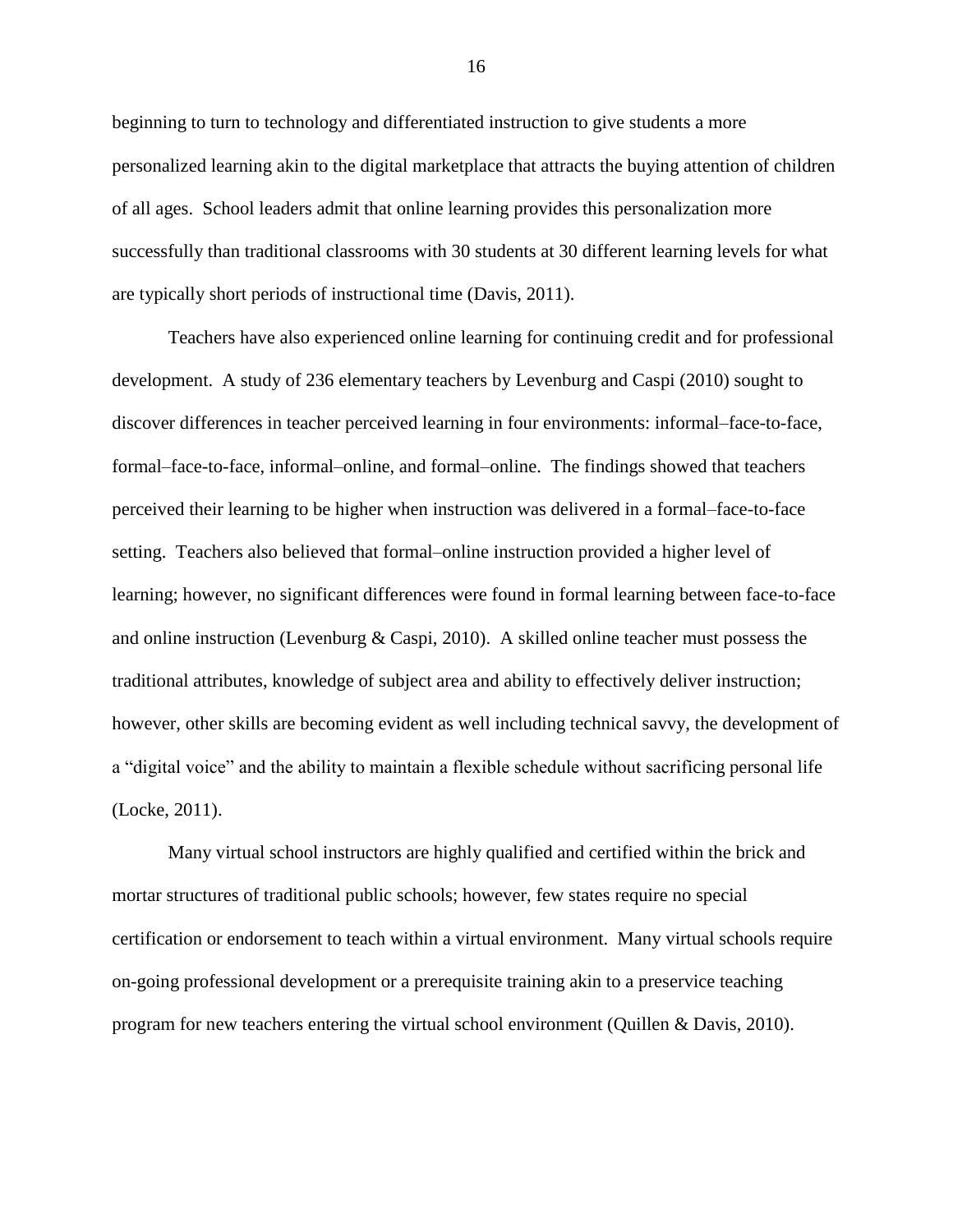A position paper by a veteran educator offered the following opinion of an online educator:

In particular, online teachers have a moral imperative to consider how the choice or application of technology constrains their interactions with students. Face-to-face instruction enables teachers to readily identify students' attitudes and emotional states and to adjust the instruction accordingly. Such problems are not as readily noticed or solved in online education. (Glenn, 2005, pp. 1-2)

## **Historical Development of Online Learning**

The influence of government has been to advance the creation of virtual schools. In the National Education Technology Plan, the U.S. Department of Education presented a national vision for technology in which virtual schools and e-learning are seen as strategies for attaining key educational goals (Smith, Clark, & Blomeyer, 2005). However, many have argued that the federal government sends a mixed message to schools and the public by promoting on-line learning as an option to traditional brick and mortar schools and touting its early successes (Smith et al., 2005). In fact, the accountability measures in place for both learning environments may actually erode truly successful learning, which encompasses cognitive and affective skill development.

The No Child Left Behind Act was clearly written from an objectivist viewpoint, as it requires standardized testing to study changes in learner knowledge and skills and holds schools accountable for academic improvement across subgroups. The guidelines for research and evaluation issued by the U.S. Department of Education to support No Child Left Behind also fell clearly into the objectivist camp. Many educators take a more constructivist view. If students do not remain constructively engaged in learning, they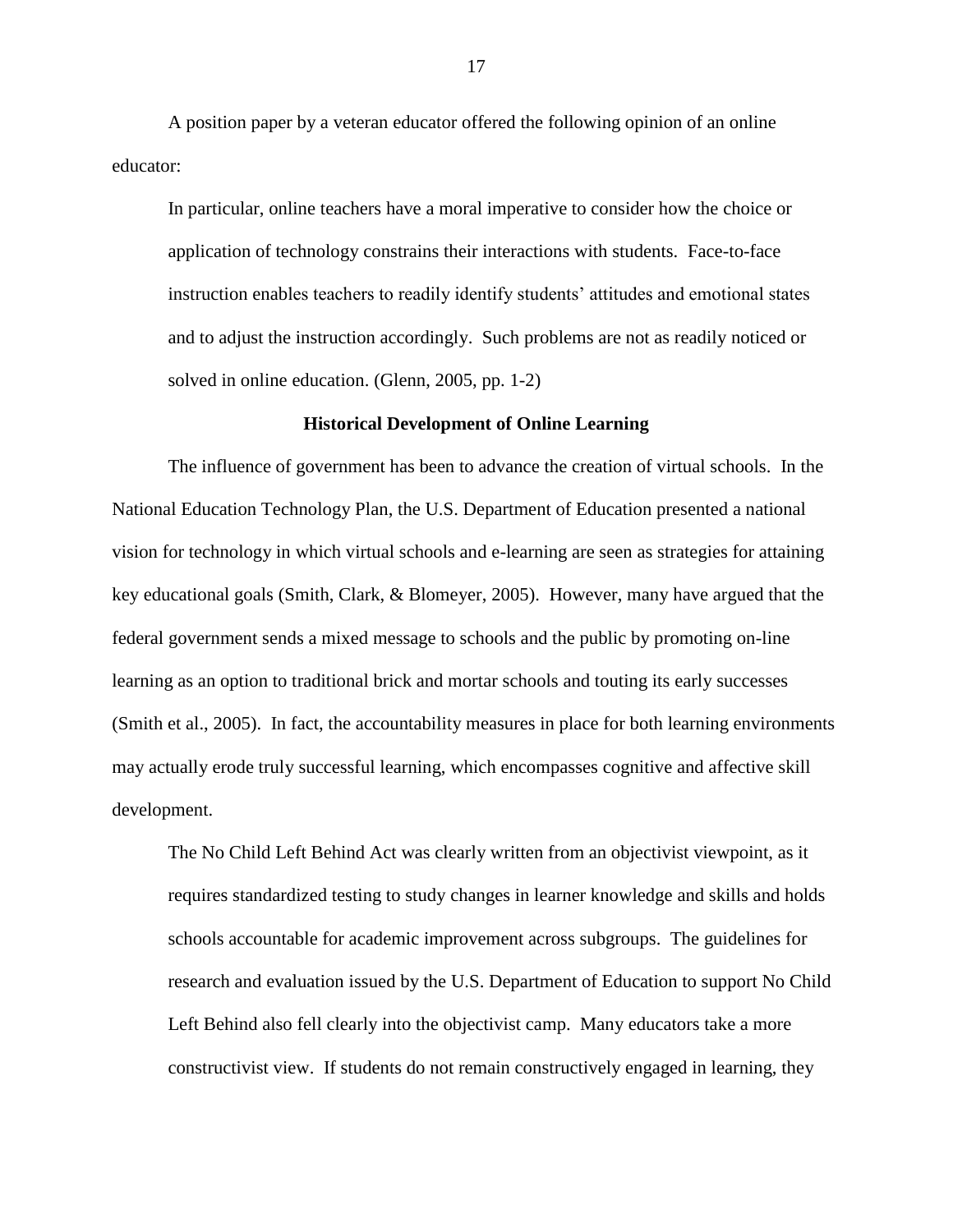may drop out or fall behind, ultimately leading to flat test scores and lower graduation rates. (Smith et al., 2005, p. 11)

The growth of virtual schools cannot be given short shrift in terms of its impact on the development of online curriculum and instruction but to the way that the culture of education in traditional schools is being scrutinized for perceived failings to deliver an adequate and appropriate learning environment for students in both the cognitive and affective domains. Many advocates of e-learning are quick to cite the advances in technology, which they believe make virtual school learning superior to traditional classroom learning. They cite improvements for enhancing student interaction such as threaded discussions boards, real-time audio and video communication, and online communities in an effort to replicate traditional classroom interactions (Rice, 2006).

The phrase "just in time learning" is often used to promote virtual instruction; technology enthusiasts' insistence that the revolution of learning is at hand uses two arguments. The first is that the world is changing and education must change as well to prepare students to enter the career market of the new world. The second is that technology provides the necessary enhancements to reshape education, and virtual schools are able to provide the most appropriate platform for these advanced ways to learn (Halverson & Collins, 2009).

The North American Council for Online Learning (NACOL) claimed that online learning is able to provide personalized instruction that is not available to traditionally schooled students (as cited in Gemin & Watson, 2008). They denounced traditional schools for failing to provide the individualized attention and academic support that students need to be successful. Traditional schools are limited in what they can provide students in terms of socialization due to physical attributes such as facility, scheduling, and school and classroom management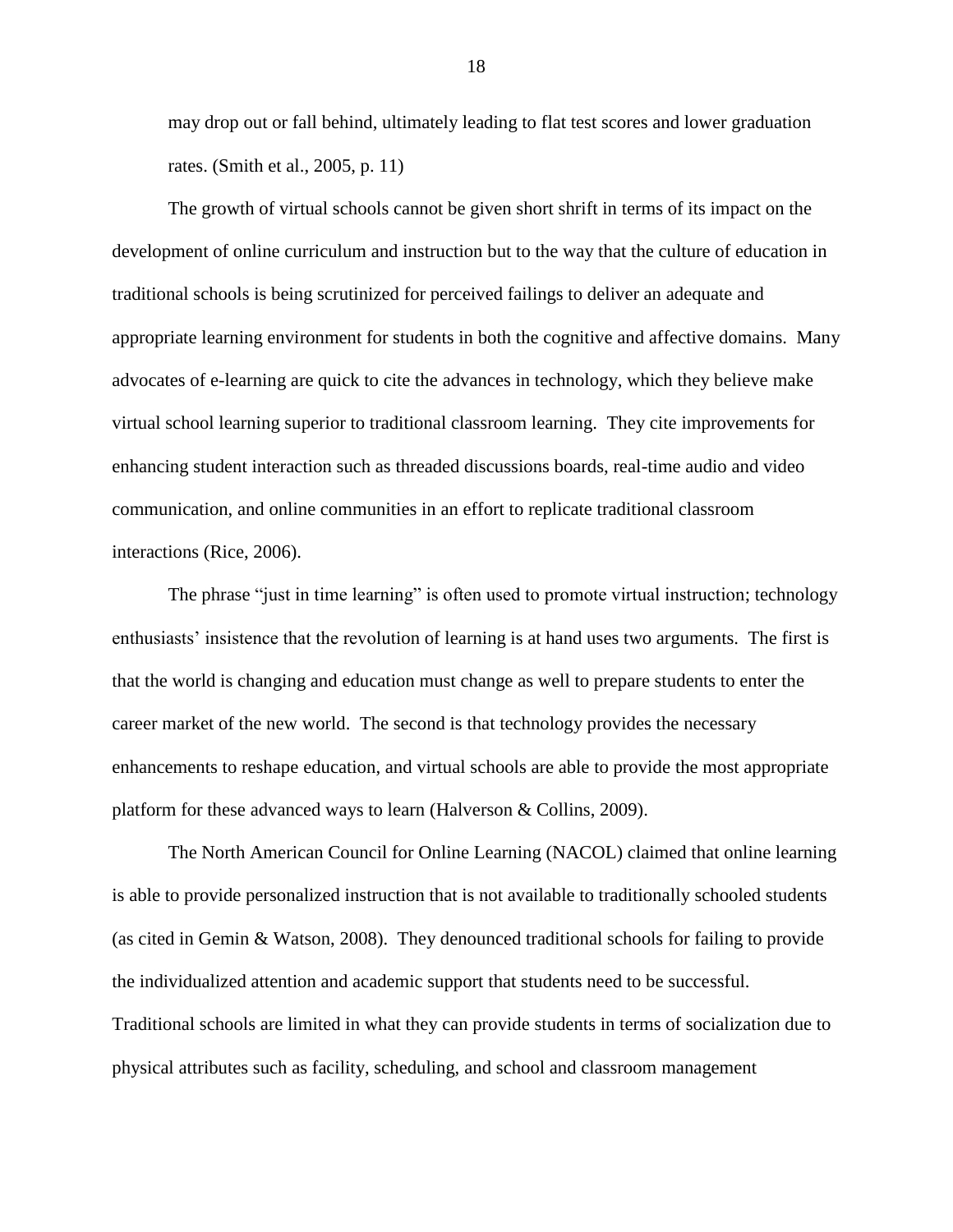techniques according to the NACOL (as cited in Gemin & Watson, 2008). "In a physical school, many procedures and policies are tied to limiting social behavior that is deemed inappropriate or not conducive to the lecture-style learning environment" (NACOL as cited in Gemin & Watson, 2008, p. 4). "They insist that virtual schools have the freedom to create social interaction: The online environment is a natural way for 'Millennial' students to interact" (Gemin & Watson, 2008, p. 5).

Online learning is an innovation that has provided some evidenced-based data for its effectiveness in improving student achievement and educational outcomes for K-12 students. In June 2008, the U.S. Department of Education released a meta-analysis of over 1,000 controlled studies comparing online and face-to-face instruction ( Means, Toyama, Murphy, Bakia, & Jones, K., 2010, p. ix) The conclusion indicated that on average, students in online learning conditions performed better than those receiving face-to-face classes. The reasons given for the increased achievement specifically included "increased learning time, innovative curriculum and pedagogy, opportunities for collaboration and reflection, and learner control over interactions with the media" (Dawley, Rice, & Hinck, 2010, p. 12).

Research that has been done with online learning and actual virtual schools has made a distinction between asynchronous and synchronous platforms. In an asynchronous learning platform, students complete the majority of their work offline. Some of this work might be similar to a traditional correspondence course: reading assignments, drafting an essay, conducting an experiment with school-supplied materials, and studying for an exam. "A student is essentially teaching himself or herself or being taught by a parent, with only minimum involvement from a teacher" (Barbour & Reeves, 2008, p. 402).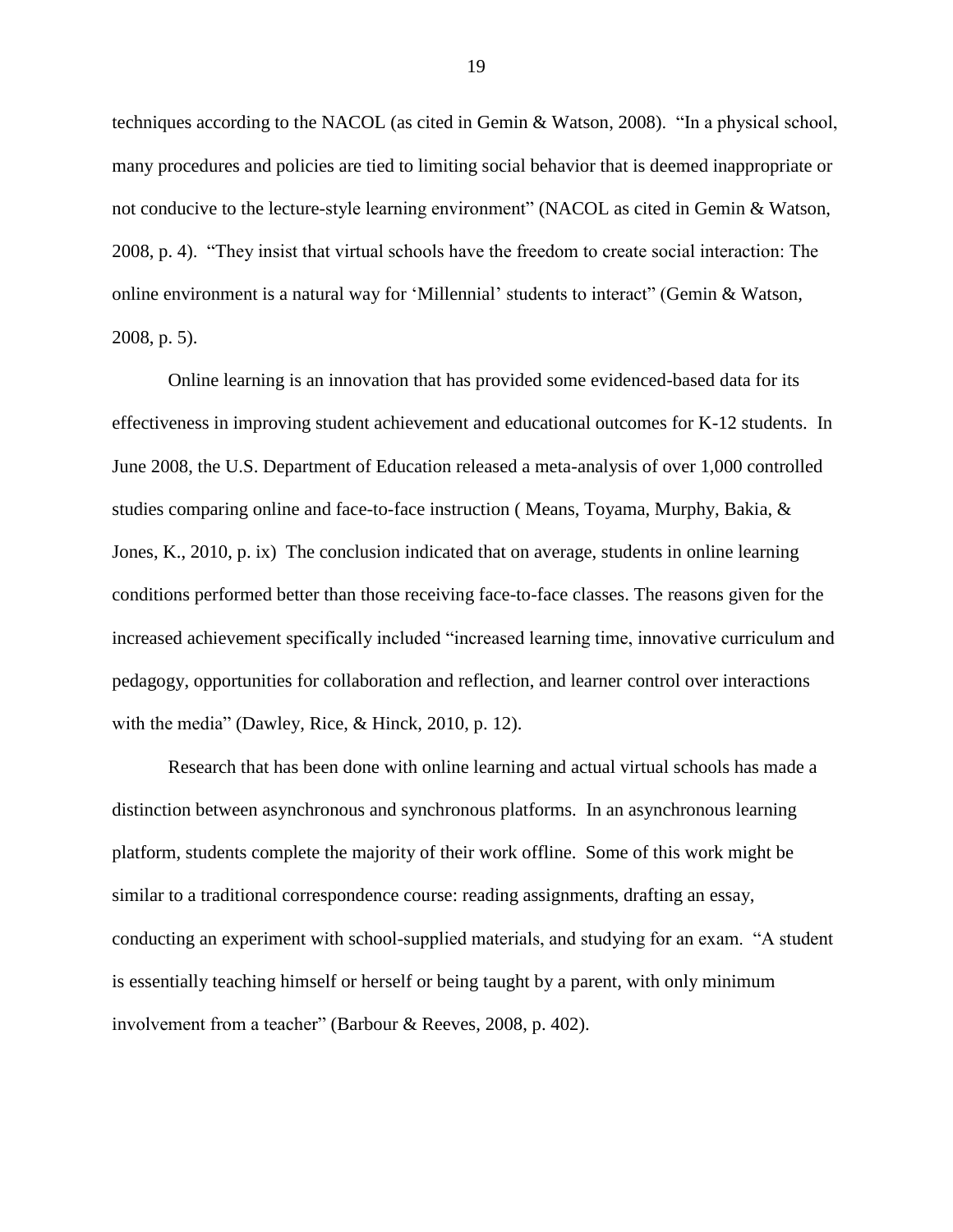Barbour and Reeves (2008) described the asynchronous format. They claimed that the asynchronous method of delivery is more common among the statewide virtual schools throughout the United States. They cited curriculum that engaged students in real-world applications and contained challenging content primarily designed to higher levels of Bloom's taxonomy. After the student has finished interacting with the curriculum, the teacher gives written or verbal feedback to improve student performance (Barbour & Reeves, 2008).

Advancements in technology such as Skype and other forms of video conferencing have made it possible for virtual schools to offer a more synchronous platform. More synchronous communication tools such as email and chat rooms, and multimedia technologies such as graphics, video conferencing, and animation, enable the implementation of instructional strategies that are used to engage and facilitate learning. With Internet collaborative activities and information sharing, the virtual school students can experience "learning anytime, anywhere" (Colorado & Eberle, 2010, p. 5).

For many school districts, the decision to develop virtual classrooms was based in financial necessity and not from a sense of innovation alone. For example, the Northern Valley Regional High School District in New Jersey began the development of a virtual classroom to share courses between its two high schools when they were informed that their 2010-11 budget would be reduced by \$1.6 million dollars (Furman, 2010). Some of the features in this new virtual class include an instructor interface, which allows the teacher to see and hear students and a student–instructor interface using blended tools such as I-Chat and Adobe Connect. Lessons are recorded in the "e-locker" located on the district's First Class system or within Adobe Connect. The district chose to begin a pilot course with French IV, a low enrollment course in both high school programs. Each student received a laptop equipped with the necessary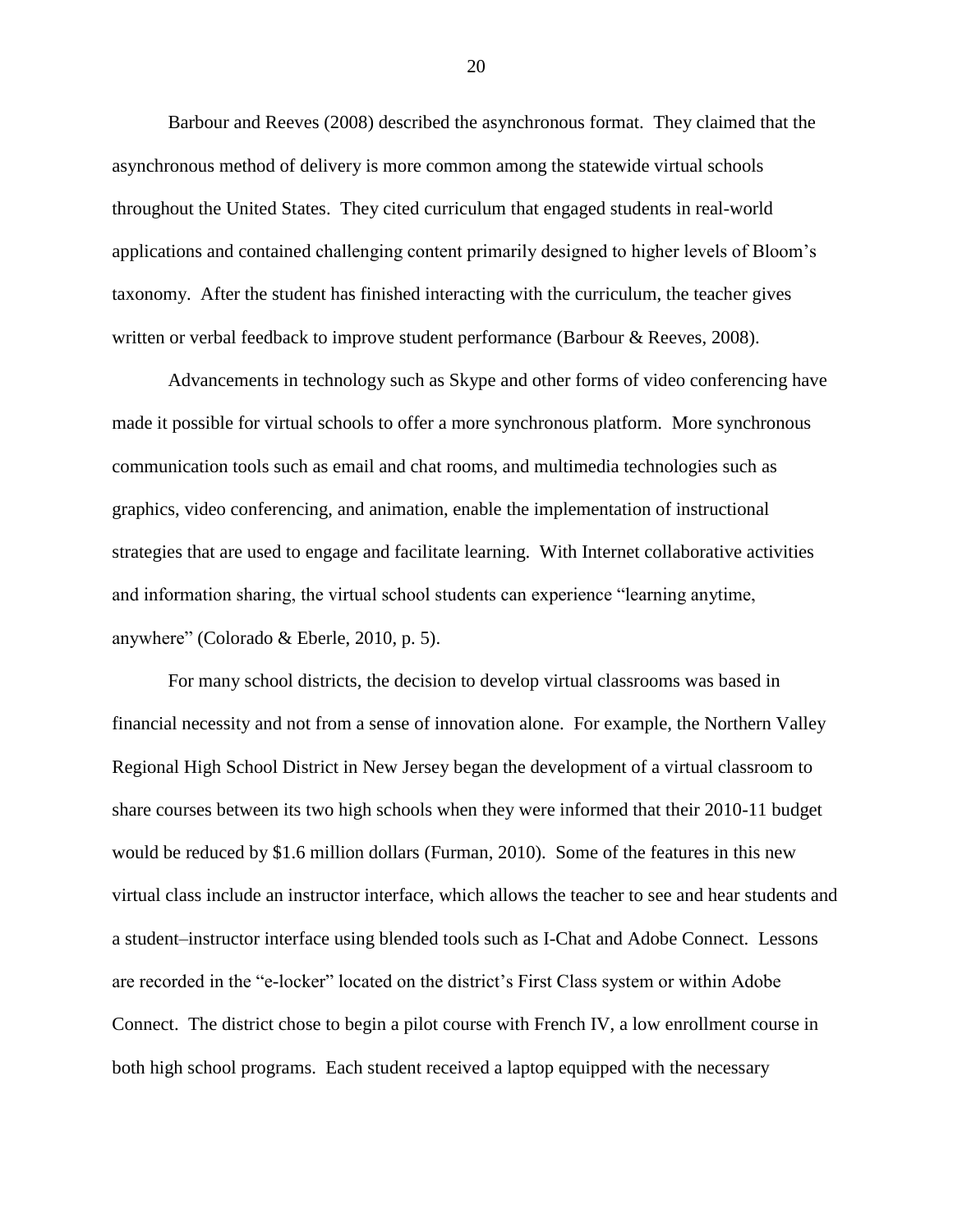communication software and curricular content and the teacher traveled between schools to afford students in each an opportunity for face-to-face and online instruction (Furman, 2010).

Many schools have seen the rapid development of charter schools; however, Colorado's former state education commissioner regarded cyber schools as the "800-pound gorilla of the choice movement" (Glass, 2010, p. 32). One office complex in a building in downtown Phoenix, Arizona, is the site for a virtual charter school, which has more than 3,000 enrolled students and has received more than \$20 million from the Arizona Department of Education (Glass, 2010, p. 32). The Arizona Virtual Academy purchased most of the instruction they provide from K12 Inc., a company created by former U.S. Education Secretary William J. Bennett. Politicians across the nation are heralding the successes of cyber charter schools, but many educators are worried that there is something lost to online instruction that can only be captured in traditional in person classrooms (Glass, 2010).

It was estimated that 80% of Internet users experienced some use of virtual world technology by 2011 (Jestice, 2010). Many schools are experimenting with virtual worlds for student education. In virtual world programs such as the Sony Wii, a game program used by people of all ages, or Second Life, the most popular adult virtual world, the users are represented through an avatar, a digital representation of themselves that can move through a virtual landscape. The virtual world allows users to communicate in real time with many other users at once. Proponents of the use of virtual worlds for learning cite advantages such as financial savings, flexibility, and diversity for learners, an increased sense of presence, which exceeds other online learning experiences (Jestice, 2010). Proponents also claim that the new generation of students, who have come to be known as millennial, will be so comfortable with technology that they will prefer a virtual world classroom (Jestice, 2010). Research concerning pedagogical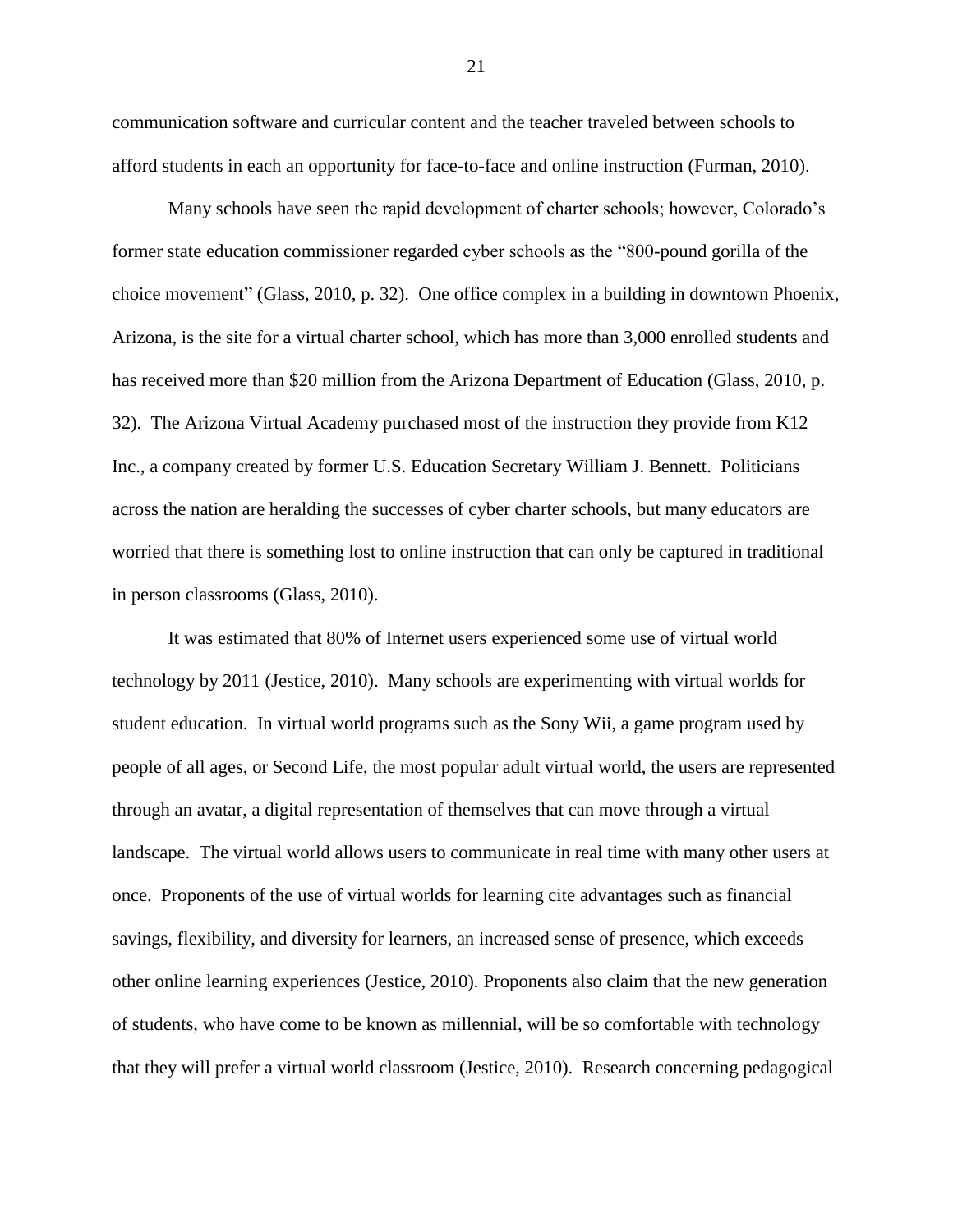agents or avatars that provide tutoring to students has not extensively measured social presence in terms of affective impact on learning (Kramer & Bente, 2010).

The definition for distance learning as provided by the U.S. Distance Learning Association (2000) is "the acquisition and knowledge and skills through mediated information and instruction" (para. 1) which encompasses all of the technologies and learning platforms which function at a distance. Asynchronous platforms are defined as being time and distance insensitive. Advancements in technology such as interactive television and computer conferencing allowed for synchronous learning platforms, which allow real-time communication between instructor and student (Sack, 2003 ).

### **Researching Online Teaching and Learning**

Technology enhancements toward synchronous learning seem to have served to level the playing field between traditional schools and virtual schools. But what research exists to indicate that virtual teachers are utilizing the electronic face-to-face capacity or a real-time learning, dynamic curriculum for enhanced learning in the affective domain?

One recommendation was to

redirect future research, suggesting that comparative studies tend to be one dimensional in their design, focusing only on the delivery medium (the use of technology versus no technology) rather than the multidimensional aspects of teaching practice and the learning process. (Rice, 2006, p. 438)

Another study questioned the physical contexts of virtual learning, asking whether or not the online documents used to facilitate learning are truly different from those in a traditional classroom and ultimately explained that most research has been concerned with technology and interface and not with content (Swan & Shea, 2005). This would also support further study into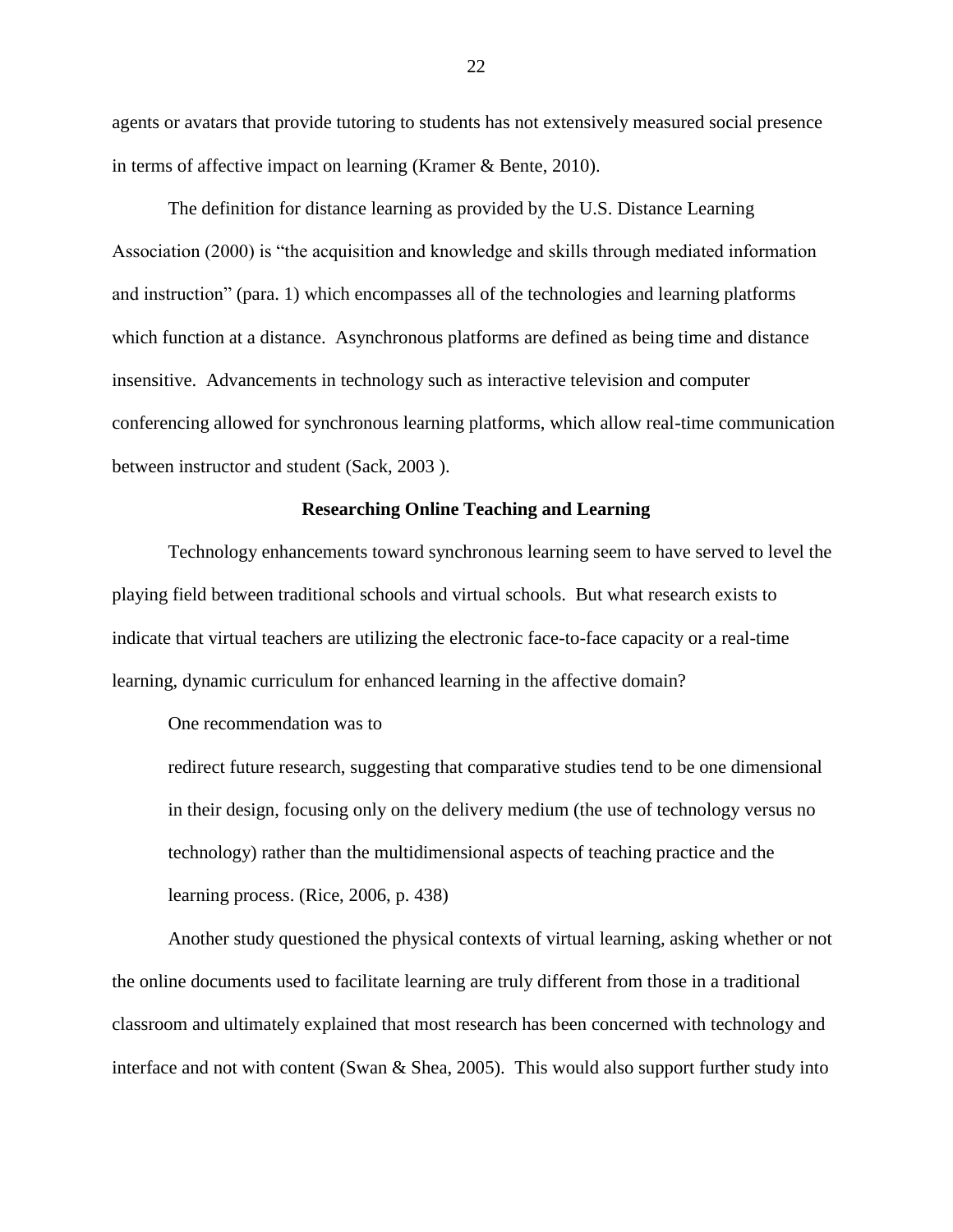specific online curriculum and teacher-created lessons and assessments to determine similarities and differences from traditional teacher-created lessons.

Fully online courses in K-12 schools are not common instructional practice. The research available about e-learning is almost solely conducted based on postsecondary institutions. As one researcher exclaimed, "online learning or e-learning isn't about digital technology any more than classroom teaching is about blackboards . . . e-learning should be about creating and deploying technology systems that enable constructive human interaction" (Blomeyer, 2002, p. 19). Another researcher pointed out that what little research exists that examines actual, instructional methodology utilized by virtual teachers concludes "that there is almost no evidence to support the claim that instructors who adopt new and emerging technologies also adopt new pedagogy" (Reeves, 2003, p. 51).

Professional development for virtual education is also a rather new phenomenon, which has yet to be fully researched. Teachers in the virtual classroom must develop a set of skills and talents to engage virtual students that are not presently a part of traditional teacher induction programs (Holstead, Spradlin, & Pucker, 2008). Holstead et al. (2008) stated,

The ability to accurately measure and analyze the innovative practices found in the virtual education realm is absolutely critical to discerning the successes from the failures and in helping determine and promote best practices in online learning. Unfortunately, there is a dearth of scientifically rigorous research being conducted on virtual education programs, and state and local policies governing and monitoring virtual programs have not kept up with the innovation. (p. 9)

According to Glass (2010), teacher quality and authenticity should be the focus for school leaders as they begin to accept the growing success of online education. "Cyber schools are the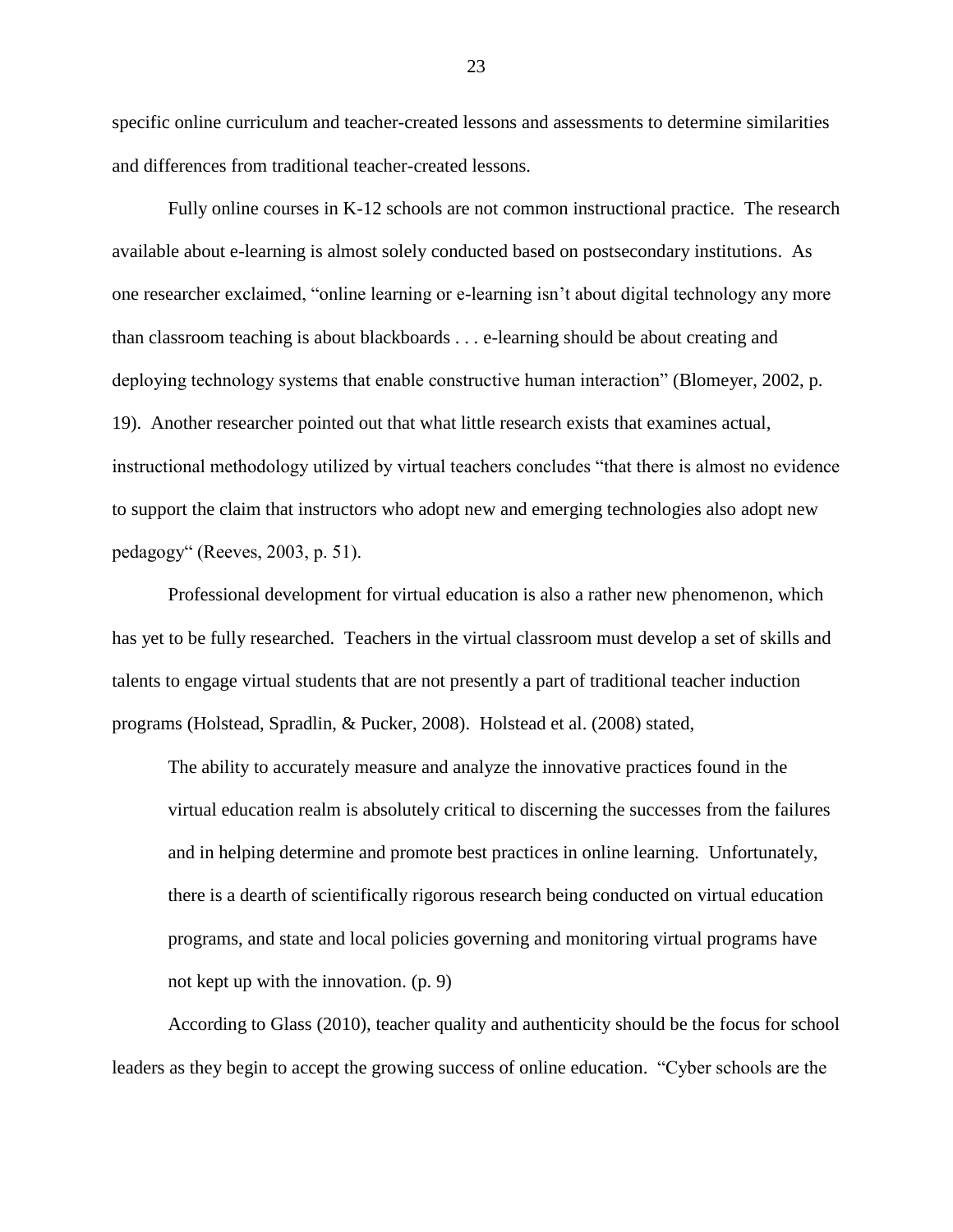800-pound gorilla of the choice movement, although vouchers and charter schools get a lot more attention" (Moloney as cited in Glass, 2010, p. 32). Glass stated further that cyber courses may be just as good as face-to-face instruction but that "only a fool believes everything that can be gained from face-to-face teaching and learning also can be obtained online" (p. 32).

The U.S. Department of Education 2009 release of a study on online research found that instruction that combined online with face-to-face elements gained a larger advantage in student achievement than entirely one or the other (Pape, Revenaugh, & Wicks, 2007). This suggests that the use of blended learning and other strategies to bring students face to face may have implications for achievement in online learning. It could also have implications for traditional classrooms.

Student engagement is the necessary ingredient in accurately assessing academic results. Full-time virtual schools such as the Connections Academy monitor persistence of effort by students. Satisfaction surveys are also collected from students and parents to assess areas such as curriculum, technology, teacher responsiveness, community activities, and more (Pape et al., 2007). Student teachers in the United States may study the affective domain and its importance to student learning, but because of the focus to obtain results from students at a minimal level of academic skill with No Child Left Behind, many teachers do not take the time to teach affective skills (Schroeder & Cahoy, 2010).

Perhaps under external pressures, some school personnel have narrowed their focus on what, to some, matters most—test scores. This has caused some educators to miss the bigger picture. If you focus on student achievement to the exclusion of focusing on students, both may suffer (Gruenert, 2005).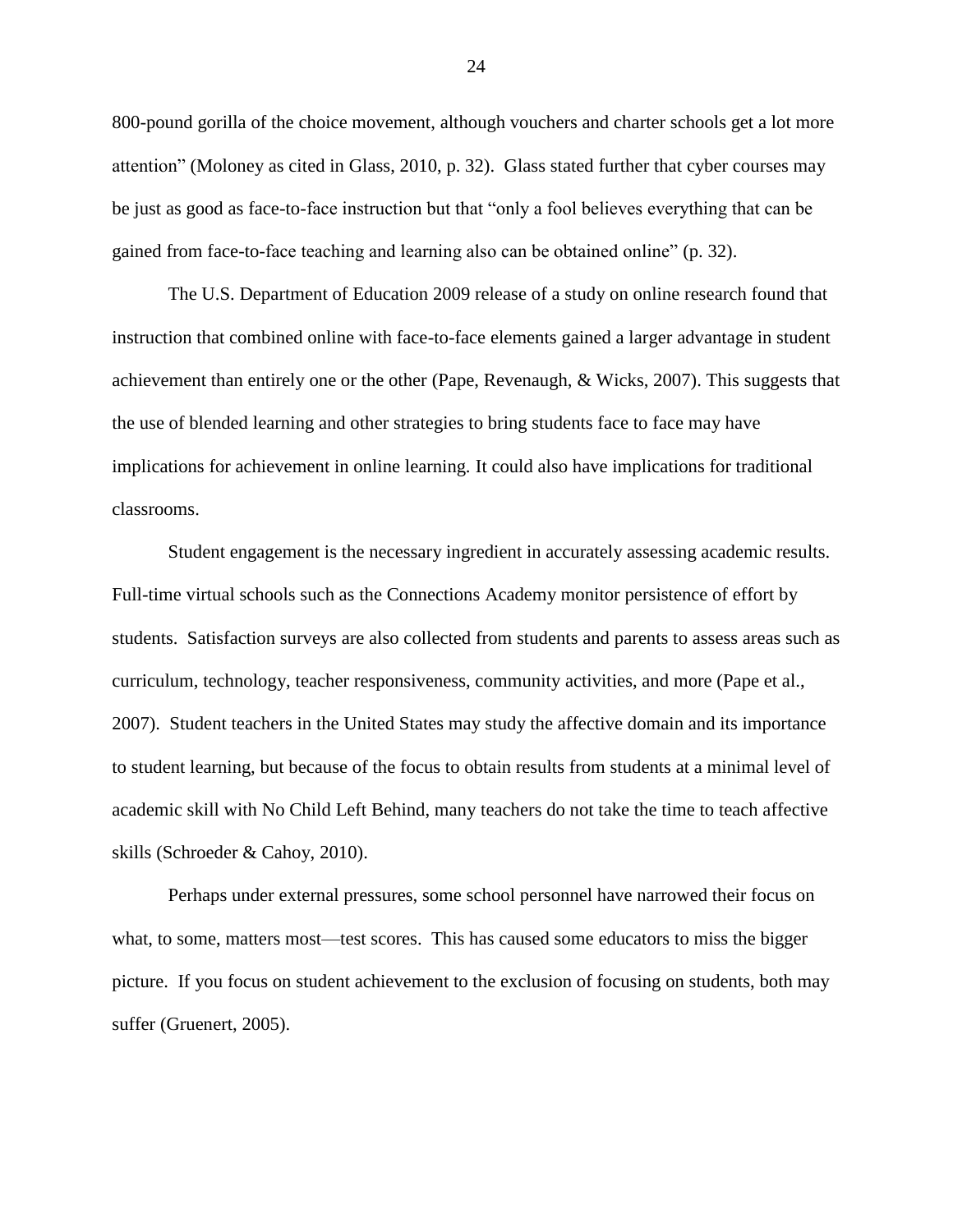In 2007, the North American Council on Online Learning published standards, which were later revised in 2010 under a new association – iNACOL – the International Association for K-12 Online Learning (iNACOL, 2011). These standards were intended to provide online programs with quality guidelines for course content and course management, student assessment, technology and instructional design. These standards were provided in rubric format with a rating scale. Some of the language representing affective domain included "varied ways to learn," "active learning," "learning styles and preferences," and "higher-order thinking" (iNACOL, 2011, p. 30).

#### **Evaluating the Affective Domain**

S. Rice (1977) presented three tools for evaluating the affective domain. These included an attitude checklist, an attitude questionnaire, and a projective indicator. The checklist included a list of multiple-choice questions utilizing a Likert scale. Rice described the use of the questionnaire featuring open-ended questions as a tool for determining problem areas in a course. The projective indicator involved a technique for compiling adjectives used by the student to describe his or her experiences and then scaling the adjectives according to how it fell on a 10 point scale from *very positive* to *very negative* (S. Rice, 1977).

Martin (1989) published a paper that provided a model and checklist for developing instruction for the affective domain. The development process included a needs assessment, writing objectives, a sequence of affective and cognitive objectives, and a selection of instructional procedures followed with a discussion about designing affective evaluation instruments (Martin, 1989).

Prensky (2001) coined the phrase digital natives, digital immigrants. He explained that students today are native speakers in technology due to their constant exposure to digital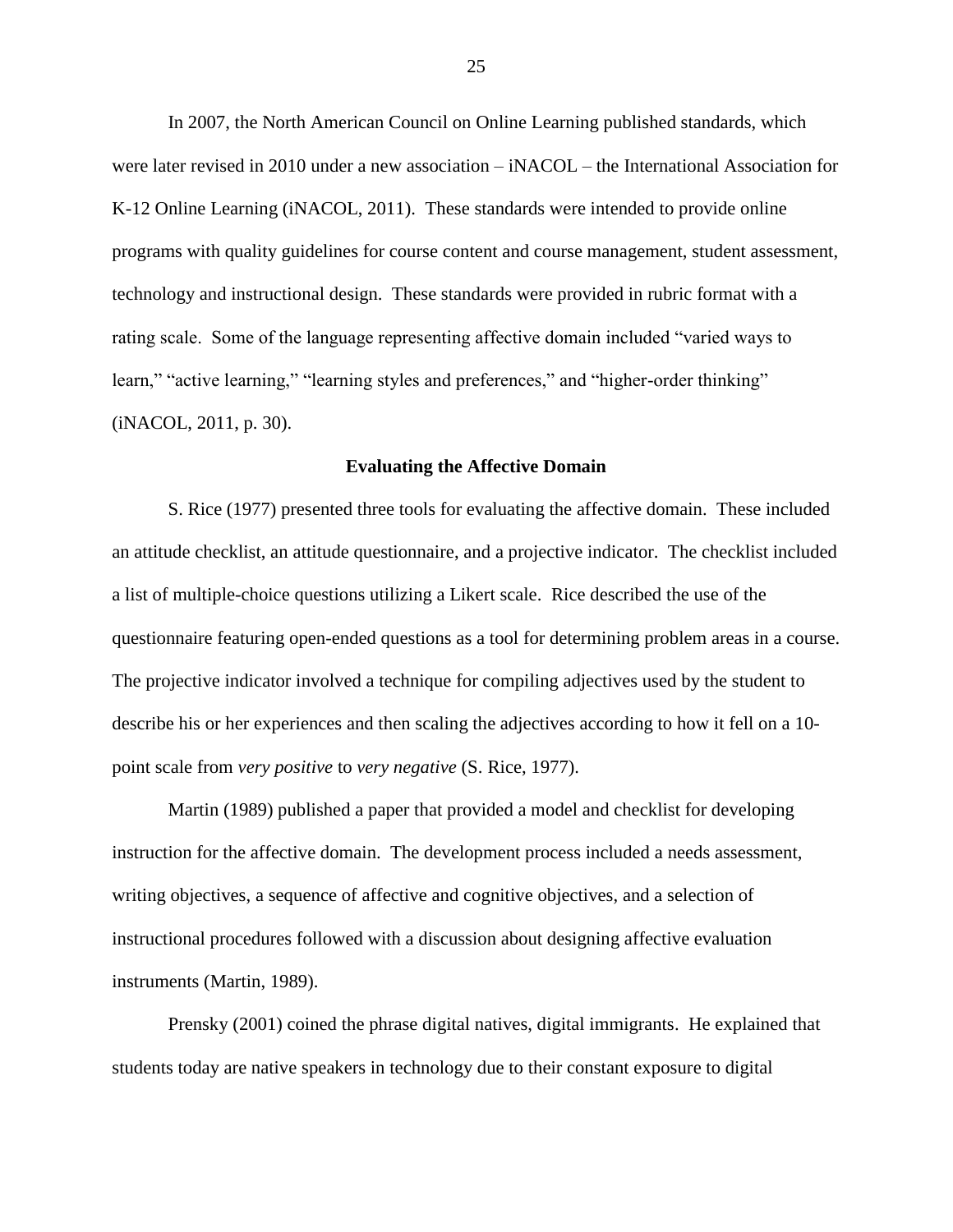products such as video games and the Internet. He claimed that the "single biggest problem facing education today is that 'Digital Immigrant' instructors, who speak an outdated language (that is pre-digital age), are struggling to teach a population that speaks an entirely new language" (Prensky, 2001, p. 2).

Roblyer, Porter, Bielefeldt, and Donaldson (2009) found three reverse impacts to be most prominent in qualitative descriptions by teachers. The first was increased use of technology in the classroom and technology integration in the classroom. The second involved more responsive teaching strategies and a perception by teachers that they are more effective instructors. The third reverse impact was improved communication and an increase in empathy for students. Teachers indicated that students were more open to expressing confusion or misunderstanding about a concept or an assignment via email because they were not embarrassed. The teachers claimed that they were more sensitive to students' needs concerning how long it takes them, when it came to understanding concepts and assignments' (Roblyer et al., 2009).

At Florida Virtual School, the nation's first online high school established in 1997, teachers and administrators interested in working with online learning were required to participate in four days of training with other administrators and students and had to demonstrate an ability to work late hours by undergoing a day and night of continuous training (Dessoff, 2009). The new instructors were also given four additional training sessions throughout the first 60 days of their teaching. Finally, they were assigned an experienced online teacher as a mentor for the first year of teaching. Program administrators with the Cobb Virtual Academy in Georgia used electronic monitoring with course statistics to measure the time spent delivering instruction and the amount of feedback given to students (Dessoff, 2009). Twenty percent of Cobb's online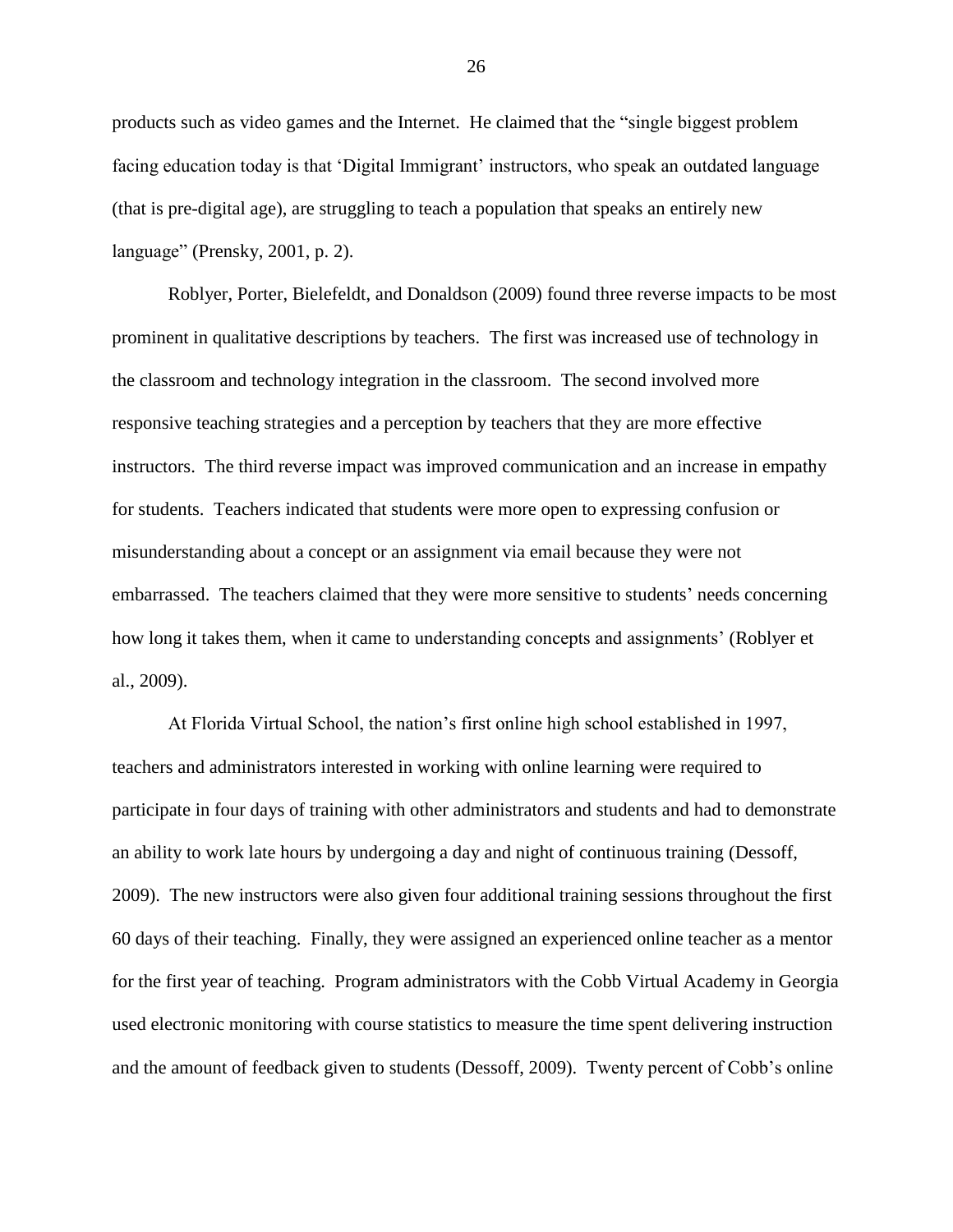teachers were retirees or stay-at-home mothers and the other 80% were full-time teachers in Cobb County public schools who taught for the virtual school evenings and weekends (Dessoff, 2009).

# **Current Research**

A new tool for K-12 virtual school researchers was created in the form of a survey and based on a qualitative analysis of K-12 teaching practices that utilized the following interview questions:

What are the pedagogical practices you use to teach \*insert content area (math, science, etc.)\* virtual school courses? Why are you using these practices? Drawing from your experience teaching different courses within your content area, do the pedagogical practices you use change based on the virtual school courses and the focus on the content included within it (biology, chemistry, etc.)? If so, how do these practices differ, and why do you use different ones? How do you use different technologies (such as discussion boards, chat tools, wikis, etc.) within the virtual school courses to support your pedagogical practice? How do you use technologies not built into your online course environment (such as web- based tools & resources) to support your pedagogical practices? What are your values/beliefs regarding virtual school teaching, and the pedagogical practices you implement? (DiPietro, Ferdig, Black, & Preston, 2008, p.15)

Research exists that examines the relationship of online learning and critical thinking following affective events spurred from emotion, humor, or self-disclosure. According to Allen (2006), the future design and development of online learning should include strategies with affective components to stimulate critical thinking.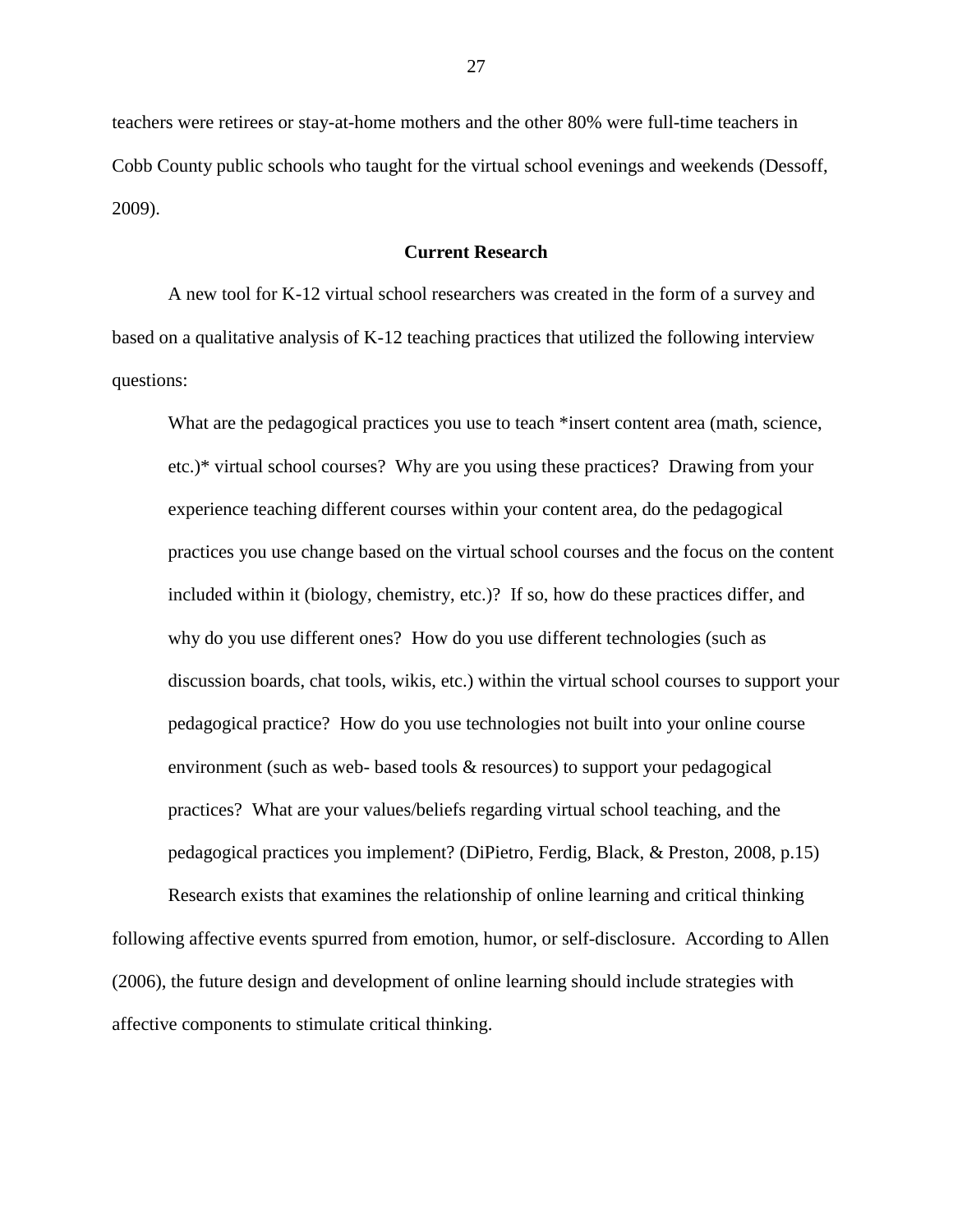There are those who advocate for the increase in online education and who believe that virtual learning will supplement and perhaps replace face-to-face education. Others believe that traditional face-to-face education will remain superior to online instruction. The U.S. Department of Education released a study that sought to answer four questions with regard to online learning: "How does the effectiveness of online learning compare to that of face-to-face instruction? Does supplementing face-to-face instruction with online instruction enhance education? What practices are associated with more effective online learning," and "what conditions influence the effectiveness of online learning?" (Angiello, 2010, p. 57). Although the study did not control for content and pedagogy, results indicated that students who took all or part of their coursework online demonstrated better performance results on the average than students who took the same courses in a traditional format. The study also indicated that the effectiveness of online learning differed widely according to content and learner types. Finally, the effectiveness of pedagogical practices revealed that the quality of the teacher was the most important factor in student performance regardless of the format for instruction (Angiello, 2010).

Online teachers have provided a significant amount of action research toward defining the issues for effective virtual schooling. Communication and continuous contact were regarded by online teachers as the most difficult and most important component for online teaching (Ash, 2011). Learning to integrate technology without sacrificing a personal approach was also difficult. Teachers who came from a traditional classroom to an online classroom indicated that one of the hardest areas of transition was in allowing students to be self-directed (Ash, 2011).

In my face-to-face classroom, I am used to being the star, presenting the material, and in an online environment, you can't do that. . . . I wanted to jump into a discussion and take it over, but that's not necessarily helpful for those kids. (Ash, 2011, p. 33)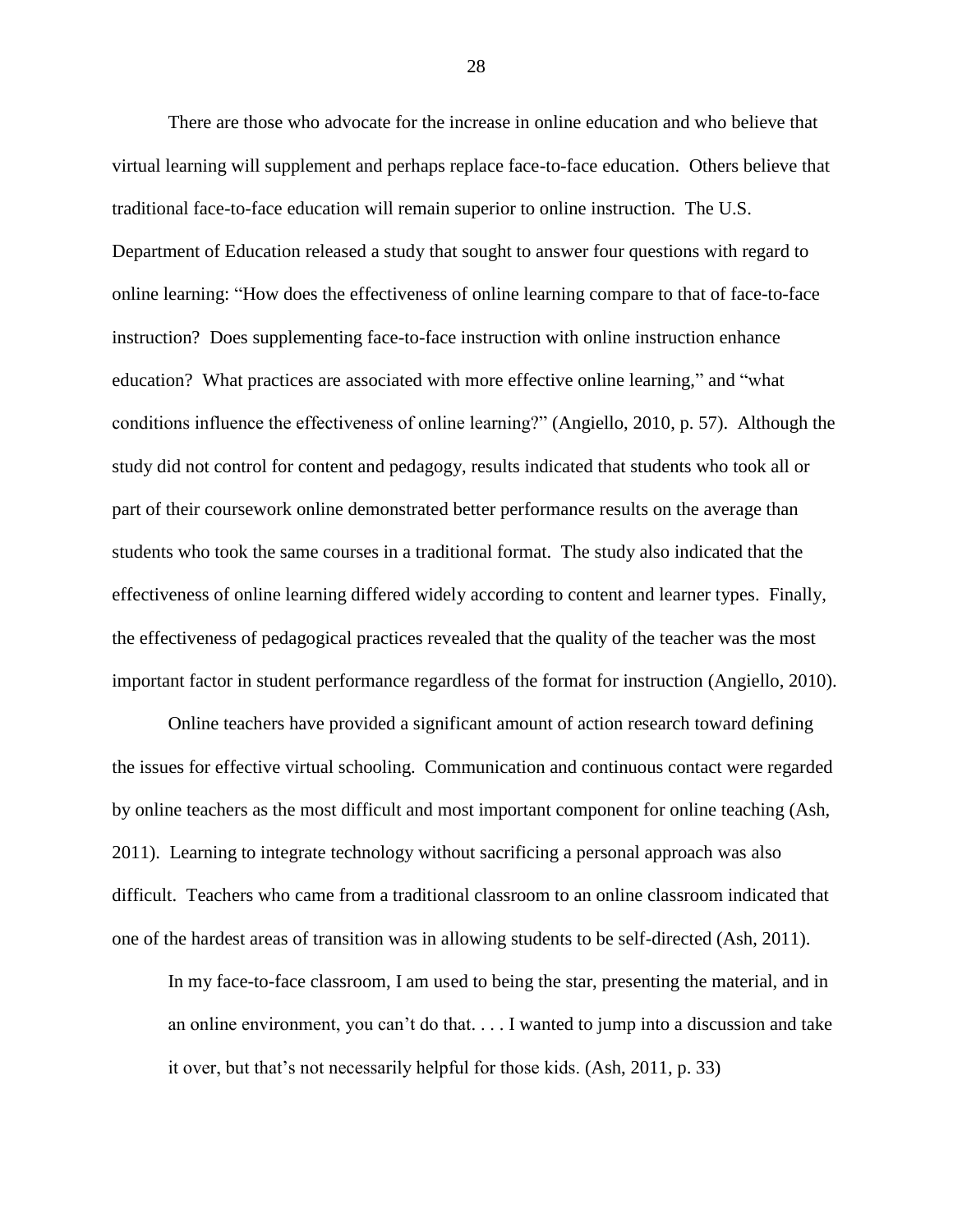Empirical studies that have examined the dynamics of teacher-to-student communication have largely been done within traditional classrooms. However, one study in online learning, which hypothesized that immediacy and cohesiveness of the instructor with the student would be positively correlated with affective and cognitive learning, found that instructor immediacy was the singular predictor of affective and cognitive learning (J. D. Baker, 2001).

Leaders of one of the more successful online schools outlined seven core principles, which are fundamental to their success. These include the ability of the teacher—"In any course, the instructor is ingredient #1," (Drummond, 2008, p. 1) as well as teacher training—"teacherstudent communication is so essential to the learning experience that we needed to develop our own mandatory best practices teacher training courses for all instructors" (Drummond, 2008, p. 1). Also, a course must include meaningful objectives that are needs based in accordance to student skills and demonstration of mastery of concepts. Other objectives include authentic learning, rigorous expectations, and hands-on experiences for students, and "killer presentations" (Drummond, 2008, p. 43) in every course that engage the learner.

Although online courses and virtual schools have provided limited research with regard to secondary and postsecondary students, elementary courses and K-8 virtual schools have provided even less. In recent years, the number of online elementary students has increased heavily due to home schooling parents who had already some familiarity with web-based instructional materials and online home school curricula. Experts indicate that a major component of elementary level online learning is the parent as learning coach. The limitations for independent social interaction are based in the social maturity of the student, but evidence has shown that younger students still benefit from online social peer interaction in direct opposition to some parents' worry that virtual schooling is socially alienating (Quillen, 2011).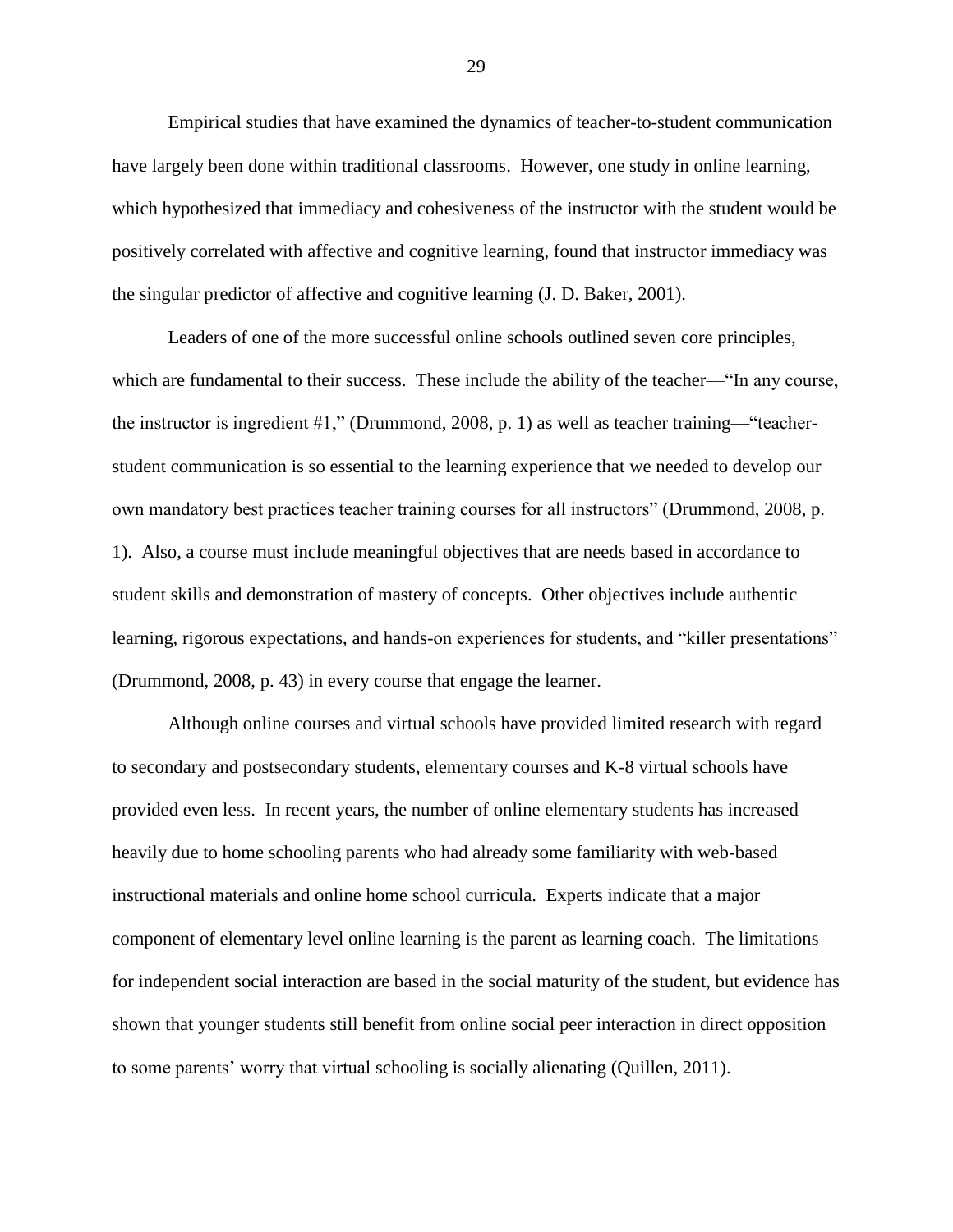A study by C-Y Lee in 2000 (as cited in Sherry, Cronje, Rauscher, & Obermeyer, 2005) showed that asynchronous platforms result in frustration for students and instructors as well as feelings of isolation and anxiety due to the absent or delayed communication between the participants and in terms of instructor feedback).

Multiple intelligences theory was the subject of a study with virtual schooling and suggests that too often online programs are a mirror of traditional brick-and-mortar classrooms (Rice, 2006); however, more innovation needs to take place in curriculum development, which will integrate multiple intelligences and stimulate an individual student's talents and learning strengths toward the demonstration of higher order thinking (Sawlis, 2010).

The factor of instructor immediacy has been examined in traditional classrooms and is now considered to be a significant factor in online learning. The continuing use of technology to transfer knowledge and the development of more sophisticated media machines must still address the human need for a personalized learning experience including recognition, empathy, interest and enthusiasm (Schutt, Allen, & Laumakis, 2009).

Collaborative learning experiences within distance learning have increased learners' perceptions of social presence. The research also confirms that instructional designers and online teachers need to create socio-affective and collaborative learning environments (So, 2005).

A study by Weiner (2001) involved the specific research question, "How do curriculum development and web-based instruction enhance students' learning?" (p. 44) Her findings revealed that student motivation is the key component to a successful learning experience for adolescent students and that curriculum and instruction must be highly structured to provide support and guidance in a cyberspace classroom. A study by Kim (2005) followed the personal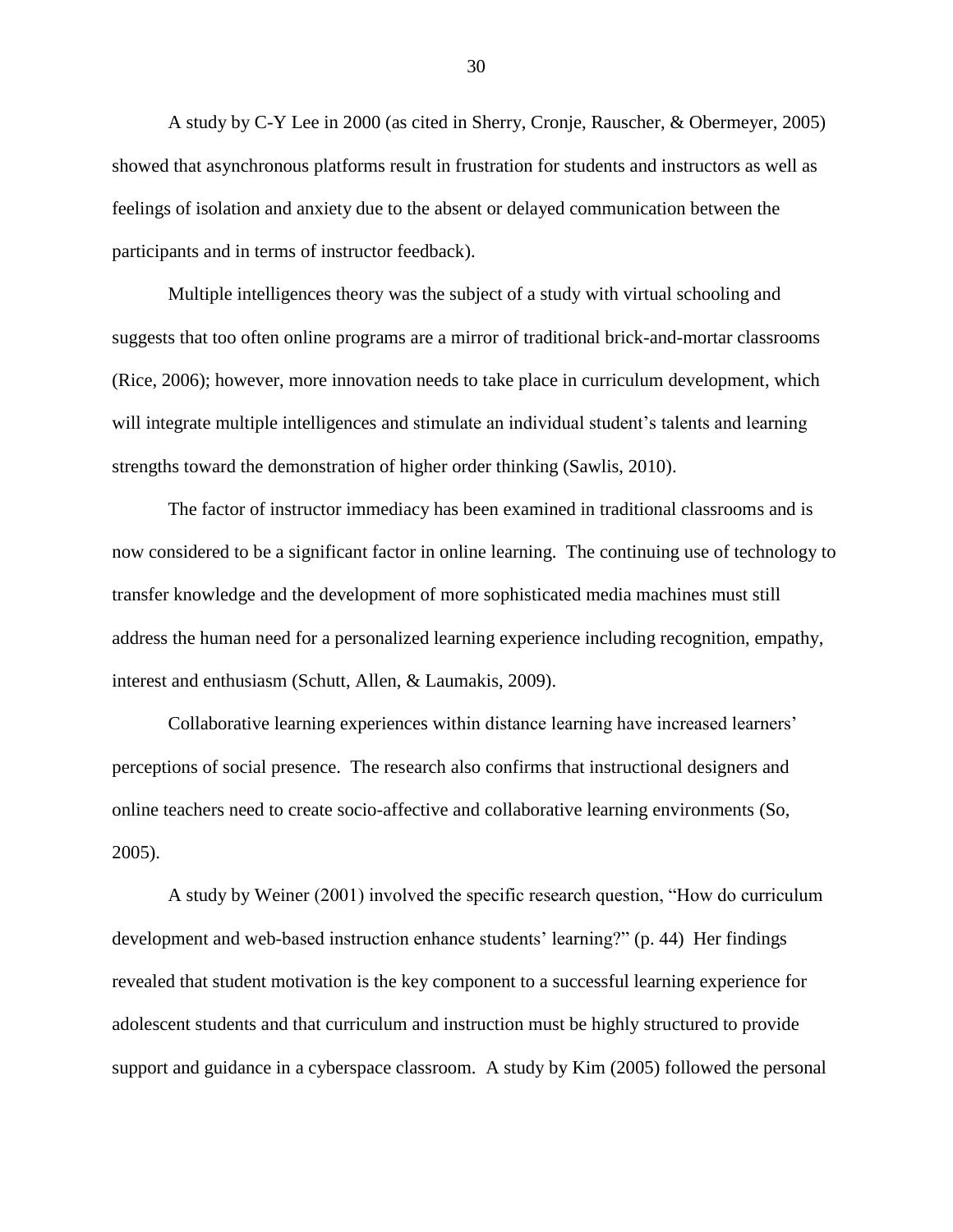experiences of three online teachers and found that instructors could enhance the feeling of immediacy through the design of courses that involved interaction with students through learning activities and content materials.

### **Summary**

A review of the literature indicated the need for additional research into the pedagogy of online teachers and the curricular materials and instructional techniques used in daily practice to develop affective learning skills among students. It was also apparent from the literature that teachers in practice in both traditional and online K-12 schooling have not been given a significant voice in describing the challenges and successes of integrating technology with the affective needs of students. Education is rapidly evolving into a high tech platform wherein the high touch of affective learning may determine which teachers are able to become or remain effective.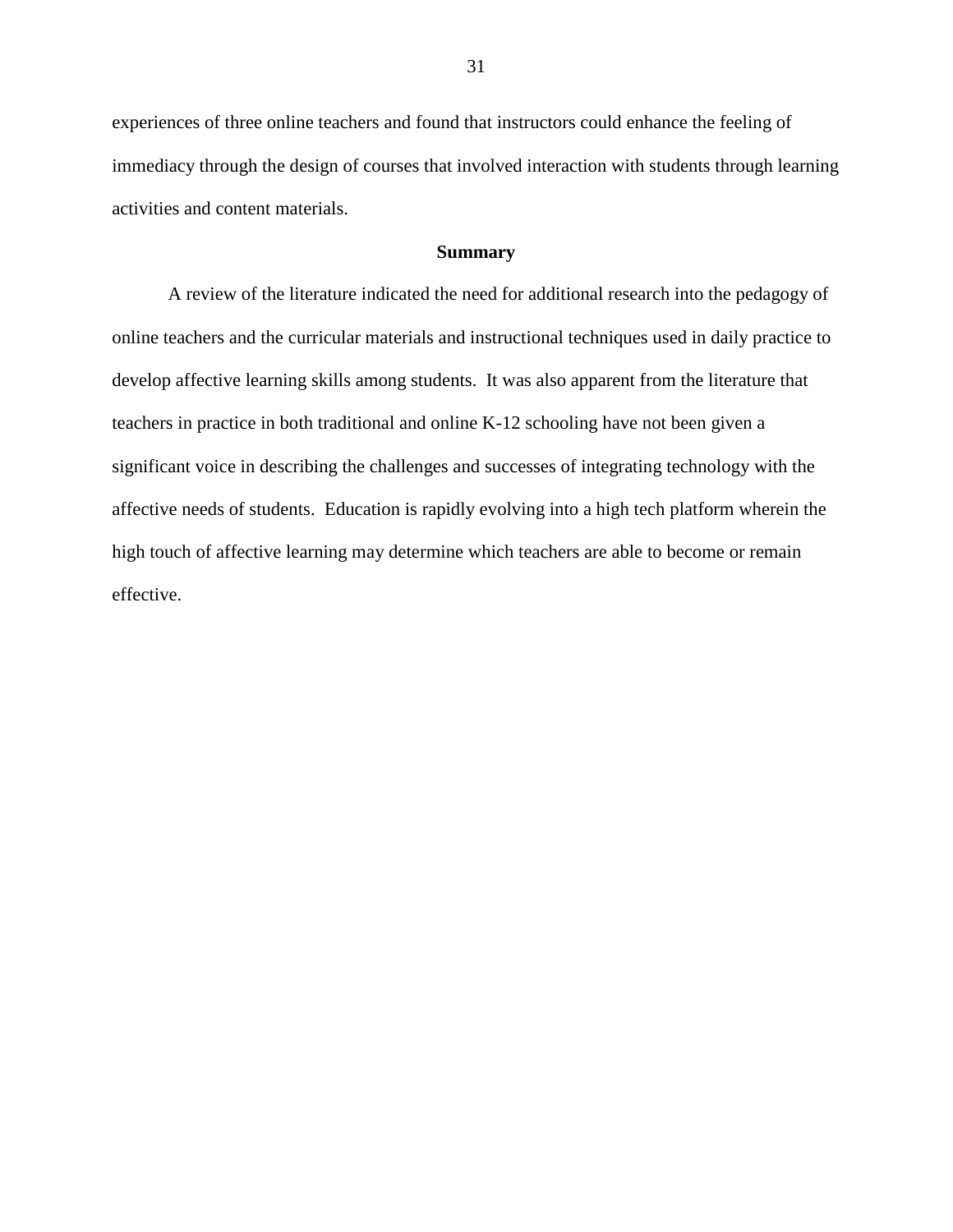# CHAPTER 3

## **METHODOLOGY**

#### **Statement of Purpose**

The purpose of this study was to discover whether virtual school instruction can provide the level of knowledge and skills for students in the affective domain compared to instruction in a traditional school. Teachers in both the traditional classroom and the virtual classroom should recognize that affective learning plays a critical role in the transformation and development of the student as a human being. Affective teaching techniques also increase students' sense of belonging to the group; increase motivation, emotion, interest and intellectual development (Picard et al., 2004).

Researchers are beginning to move beyond the question of whether the online approach to education is as effective as traditional learning and are now delving into the realm of identifying which instructional strategies are most effective for an online learning environment. Swan (2003) argued that the epistemological problem with the no significant difference concept is that it glosses over real differences in the online medium that might be uniquely supportive of particular ways of knowing and learning. "Validating best practices are the most useful and powerful because they can provide clear guidance for structuring and developing more effective online courses" (C. Baker, 2010, p. 2). However, the study of virtual schooling is still a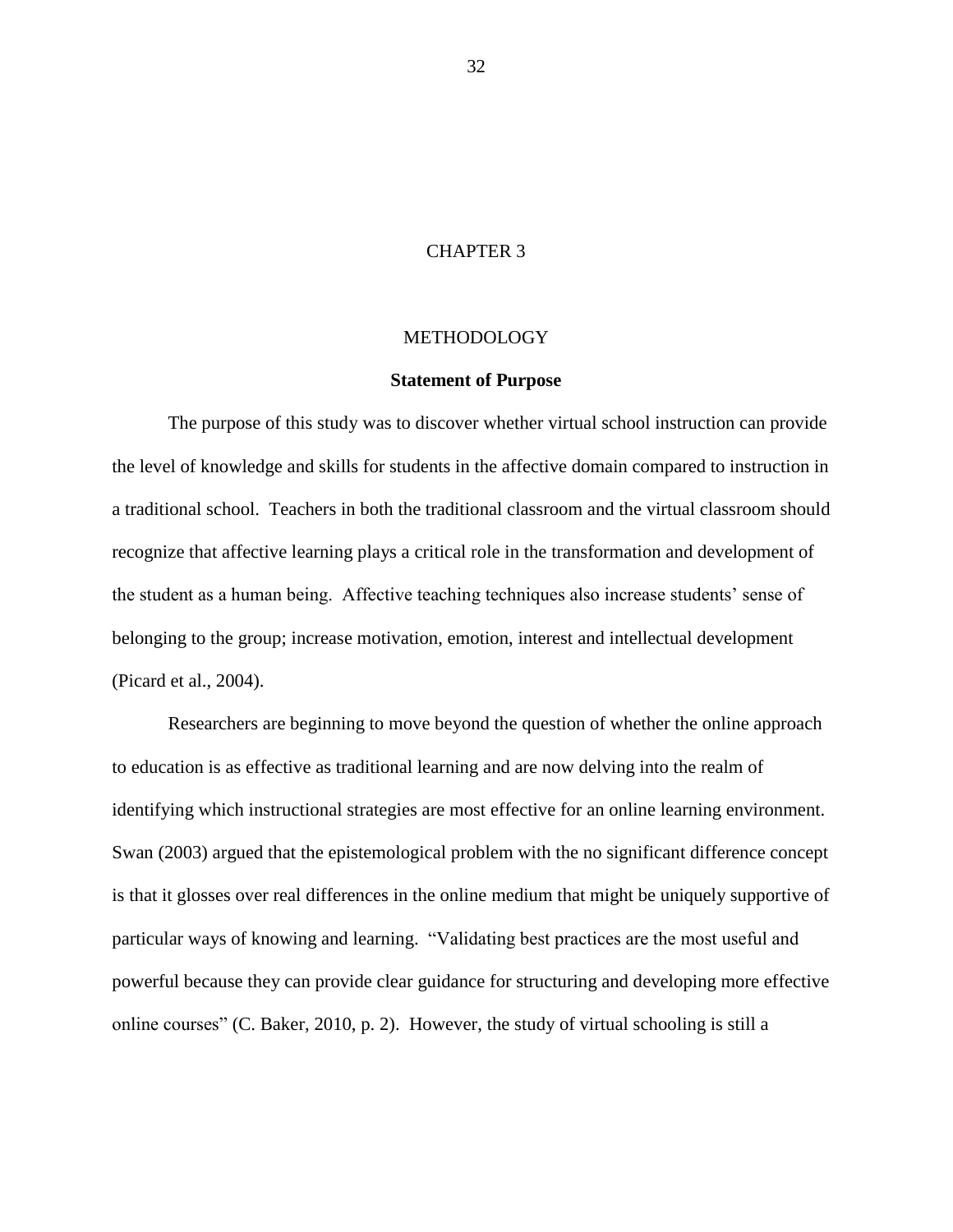relatively new phenomenon, and as such, little research has been done on the subject as a whole. With regard to virtual education specific to the affective domain, research is even more scarce.

Literature related to online learning programs for K-12 students dates to the mid-1990s and builds upon a century of research and practice from K-12 distance education. While K-12 online learning programs have evolved and grown over the past decade, the amount of published research on virtual schooling practice and policy is limited. (Cavanaugh et al., 2009, para. 1)

According to Layton (2011), although the support for virtual schools is increasing politically, there is growing concern that virtual schooling is taking funding and resources from traditional schooling and depriving virtual school students of socialization skills. Glass and Welner (2011) released a publication for the National Education Policy Center. In the publication, they called for increased concerns from policymakers and concluded "intergroup contact is likely to lead to improved intergroup relations, and we do not know whether or how this can be accomplished through virtual schooling" (Glass & Welner, 2011, p. 5).

#### **Research Questions**

From the review of the literature, the following questions emerged that served to frame the further basis for research and suggested the need for qualitative investigation.

- 1. Does online instruction differ from traditional classroom instruction in regard to the development of affective learning?
- 2. What emphasis is placed on developing affective skills in the traditional classroom?
- 3. What emphasis is placed on developing affective skills in the virtual classroom?
- 4. What instructional techniques are common in each format toward developing affective learning?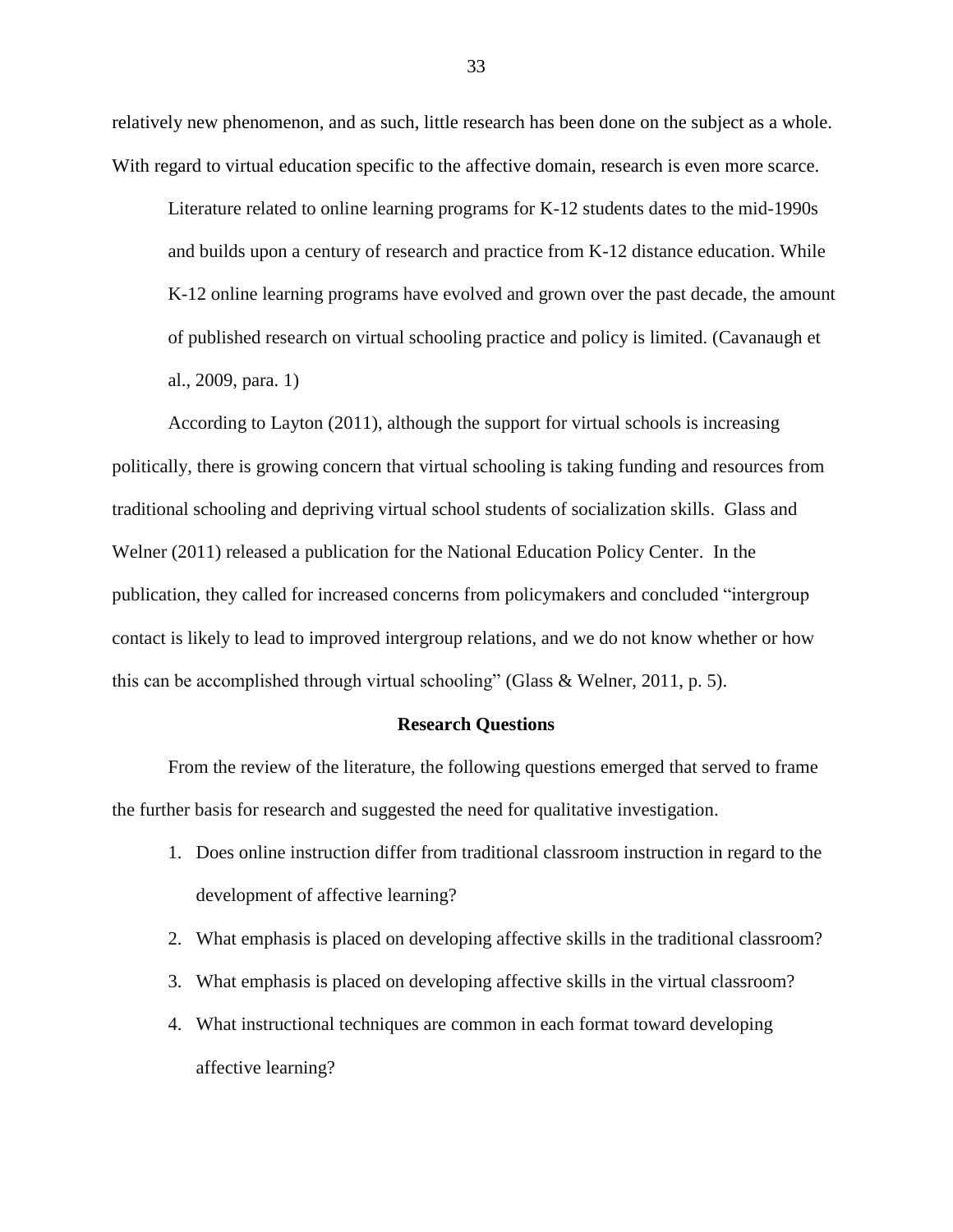- 5. What instructional techniques are different in each format toward developing affective learning?
- 1. What specific types of lessons, activities and assessments do teachers in each format use to ensure affective learning use?

# **Grounded Theory**

I chose from a range of qualitative processes for data collection; however, grounded theory provided the opportunity for the most systematic, yet flexible guidelines to construct theory from data. It allowed me to learn what occurs in the experiences of teachers and classrooms based on the interviewees' own descriptions and explanations (Charmaz, 2006).

Glaser and Strauss (1967) defined grounded theory research according to the following components:

Simultaneous involvement in data collection and analysis.

Constructing analytic codes and categories from data, not from preconceived logically deduced hypothesis.

Using the constant comparative method, which involves making comparisons during each stage of analysis.

Advancing theory development during each step of data collection and analysis. Memo-writing to elaborate categories, specify their properties, define relationships between categories, and identify gaps.

Sampling aimed toward theory construction, not for population representativeness. (pp. 5-6)

Therefore, this study adopted a grounded theory research process, using interview and analysis of curriculum as the basis for data collection.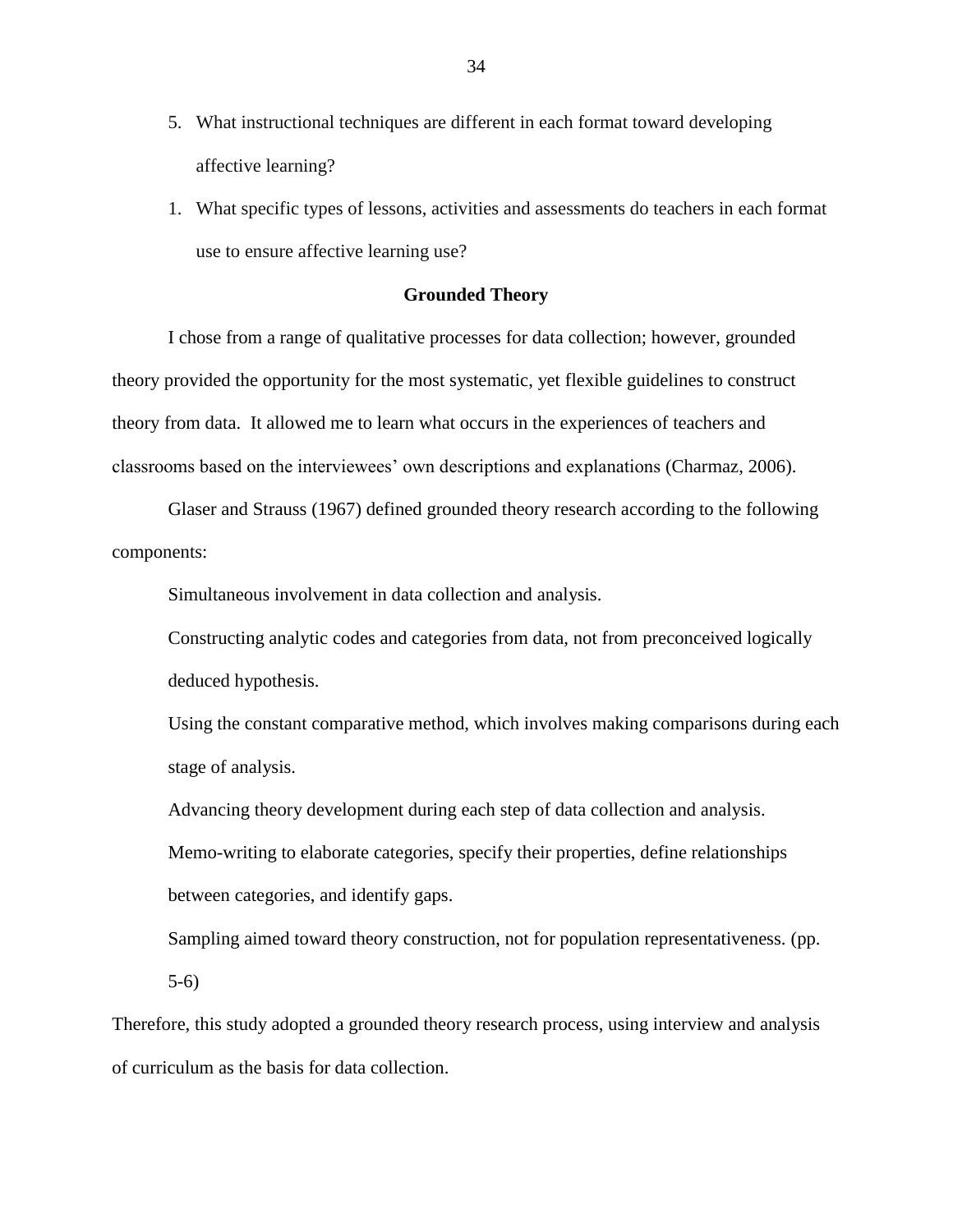# **Sampling**

Purposeful sampling was utilized to select 10 practicing educators to be interviewed. According to Strauss and Corbin (1998), the process of selected sampling will help facilitate the development of categories and concepts that lend to thematic consistency. The interviews were divided equally between virtual educators and traditional educators. The state of Illinois was selected for the sampling because the Illinois Department of Education provides standards for social and emotional learning as well as academic learning standards. After initial contact with administrative leaders of several institutions of learning to receive permission to contact teachers generally calling for volunteers to participate, five virtual school educators were chosen from Illinois virtual schools and five traditional classroom teachers were chosen from a traditional Illinois school setting. Virtual school teachers also had blended teaching experience, which allowed additional insight into the crossover techniques employed in both the traditional classroom and the online classroom. Teachers in each group were selected from the core subject area concentrations including language arts, mathematics, science, and social studies from Grades 6 through 12. The subject and grade level configurations allowed a wider cross-section of content expertise within those subject areas typically held to statewide and national academic accountability (Seidman, 2006; Wallen, 2009).

The traditional teachers were interviewed in person due to proximity of travel distance on behalf of the interviewer, and the virtual teachers agreed to be interviewed via phone. Interviews were audio recorded and a transcript was produced to better facilitate the coding process (Kang, 2012). I took handwritten notes to capture other nuances of communication such voice intonation, denoting the respondent's emotional response to the questions (Wallen, 2009). The interviews took about 30-60 minutes, depending on respondents' length of responses to the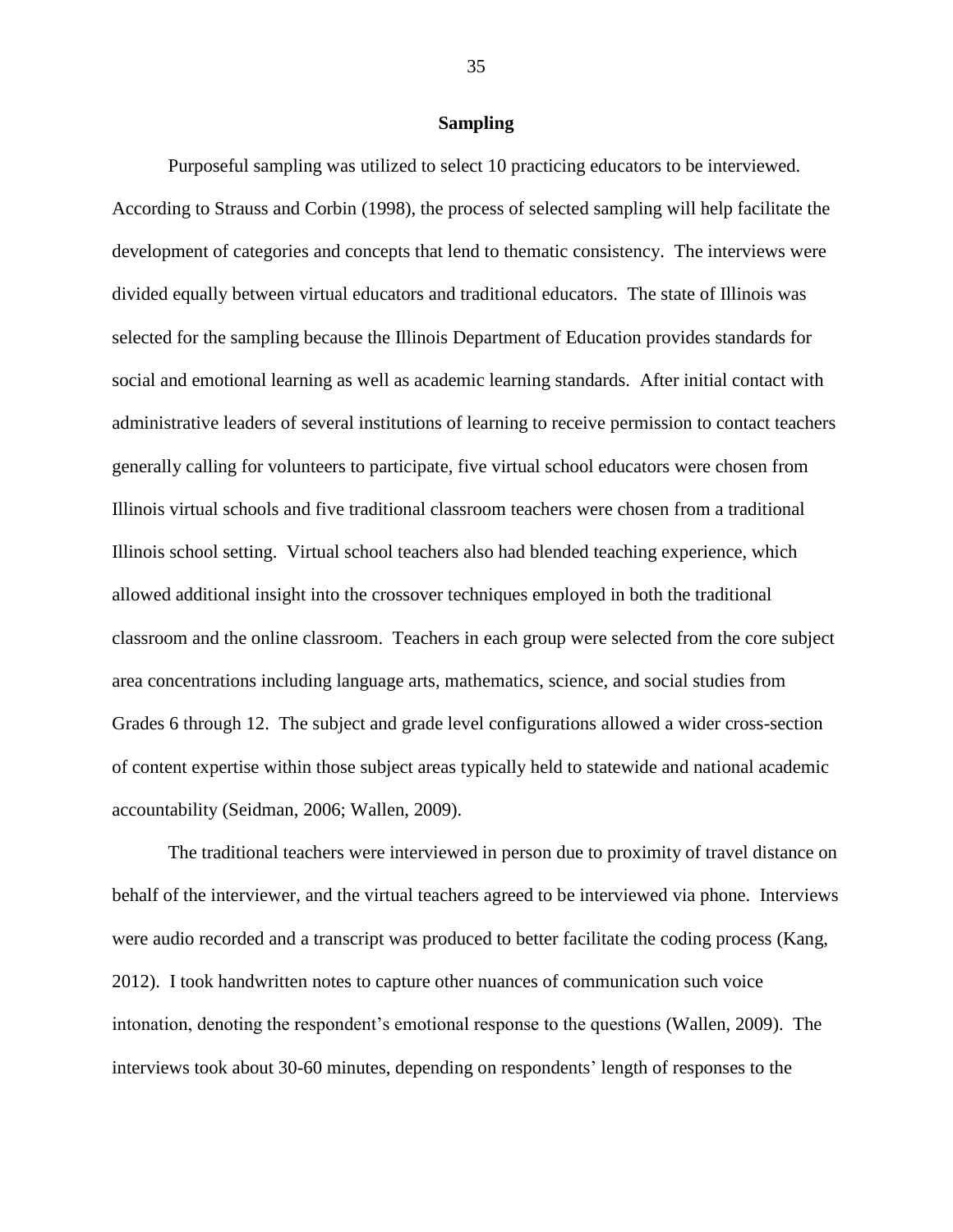questions. The teachers who agreed to be interviewed received an email two weeks in advance with a summary of the research study, an explanation of terminology, and a list of the semistructured questions to be used in the interview. Standardized open-ended questions were asked to allow participants to give as much detail as they could and to allow me to ask additional questions for clarification or probing (Turner, 2010).

Creswell also made the suggestion of being

flexible as research questions are being constructed. He made the assertion that respondents in an interview do not necessarily answer the question being asked by the researcher and, in fact, may answer the question that is asked in another question later in the interview. In addition, the researcher must be prepared with follow-up questions or prompts in order to ensure that they obtain optimal responses from participants. (as cited in Turner, 2010, p. 758)

# **Interview Questions**

The questions used for the semi-structured interviews were modified from a set of questions that were originally developed by DiPietro (2010) and utilized in her study (Appendix A). Participants were advised that the focus for the interview would concern their daily instructional techniques, specifically about resources and teaching strategies that they believe enhance students' affective knowledge and skill development. Teachers were also told that they would be asked to describe what assessments, if any, were in place within the curriculum to measure affective learning. The interviewees were advised that the interviews would be audio (video, where possible) taped for transcription and that notes would be taken for purpose of clarification and any necessary additional questions (Kvale, 1996).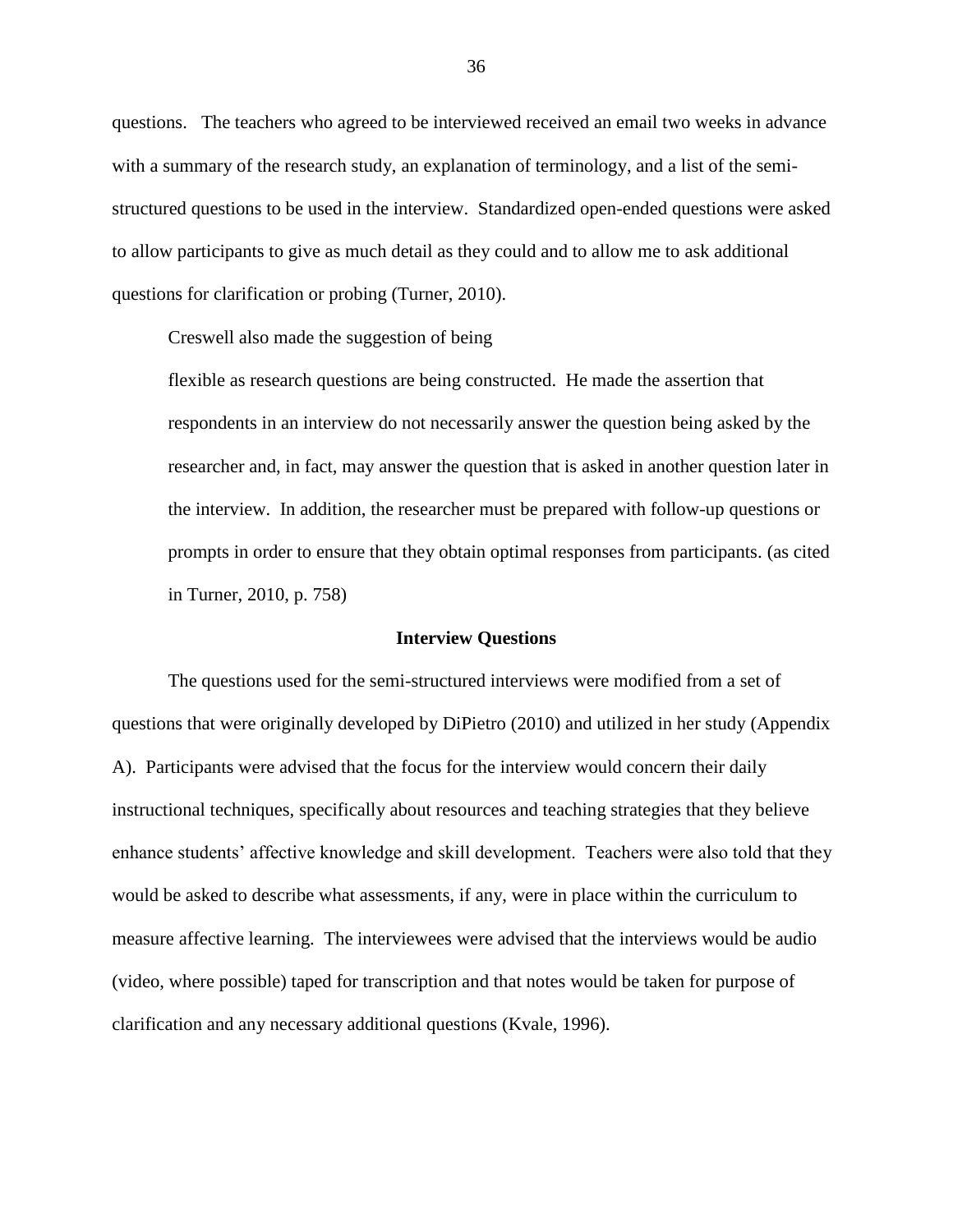#### **Limitations**

Limitations potentially existed in the sampling criteria; however, it was necessary to select a program such as the Illinois Virtual Schools, wherein the best opportunity to interview teachers with an established and largely standardized program of instruction and more than a couple of years of work experience in a virtual format could be analyzed. Another limitation was the narrowing of participants to core subject teaching areas, but it allowed for a more manageable analysis of the curriculum.

The research also included a comparison of the available curricular materials and instructional methods utilized by virtual teachers and traditional teachers. I consulted the webpage listing for the Illinois Department of Education. Curriculum was also examined, though limited in scope, on the home page with the Illinois Virtual Schools. National Common Core Standards were referenced with both groups (Creswell, 1994).

Finally, I acknowledged that limitations existed in my own personal experiences as an educator and administrator with experience in the evaluation of both traditional educational programs and virtual educational programs. The potential for bias and the presence of subjectivity toward teachers in the interview process was possible, but I was also completely aware of the necessity to continuously check for said bias or subjectivity when conducting interview and collecting data.

#### **Reliability**

The research data taken from interviews utilized member checking; participants were advised that they would have an opportunity to respond to a summary narrative of the information received from them in the interviews. This follow-up took place via email communication (Burke, 2001). Utilizing the member checking allowed the opportunity to verify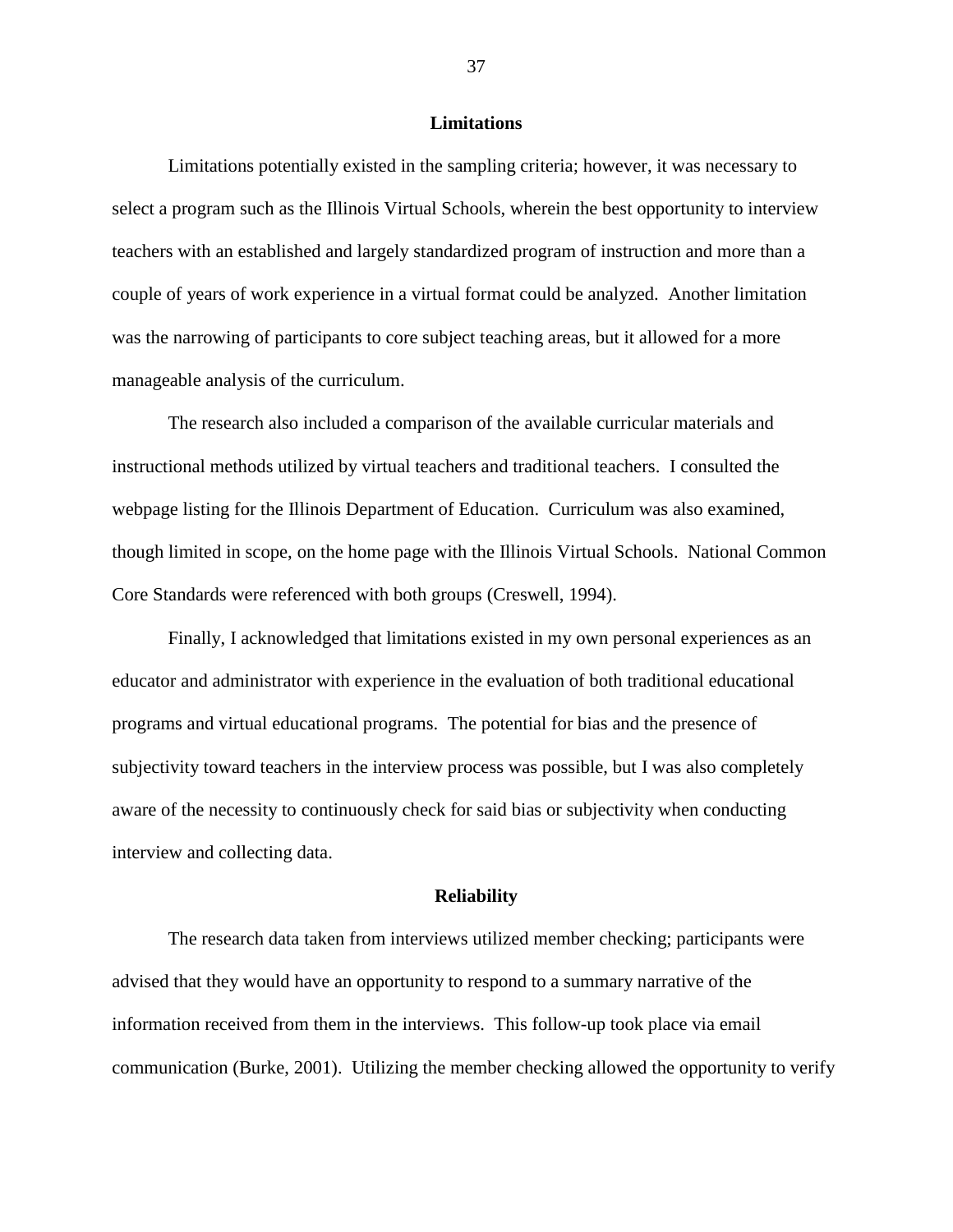results and to make necessary additions to thematic impressions in place (Charmaz, 2006; Seidman, 2006).

Theoretical memoing took place on an ongoing basis and was a significant part of the data analysis process. The memos allowed me to enhance the data toward a conceptual basis (Glaser, 2004) and helped generate hypothesis to emerging theory. According to Glaser (2004), "memoing from the onset captures the 'frontier of the analyst's thinking' as she goes throughout the data and codes, sorts and writes" (p. 13). The literature research, interviews transcripts, discussions with other experts in the field, memos, document study, and follow-up communication by email with the participants represents the core of the data analyzed for this study. As Glaser (2004) stated, "GT [grounded theory] uses all as data." (p. 6).

## **Data Collection and Analysis of Data**

In an effort to more fully embrace the process, I coded the data by hand without the use of electronic qualitative data analysis programs. Open coding to allow more opportunity for a total consideration and reflection on the data was used. After each of the interviews, I invested time to consider and reconsider the data and developed memos and diagrams to determine potential categories and formulate relationships. The use of axial coding became more prominent, as the data became more substantial and alignment of ideas and emerging themes began to surface from the ongoing review and reflection of the categorical lists, memos, diagrams, and discussions with experts, enabled me to create a clear analytic story (Corbin  $\&$ Strauss, 2008). Member checking and review of the data and coding process by a committee of experienced researchers also helped to maintain transparency and reliability (Turner, 2010).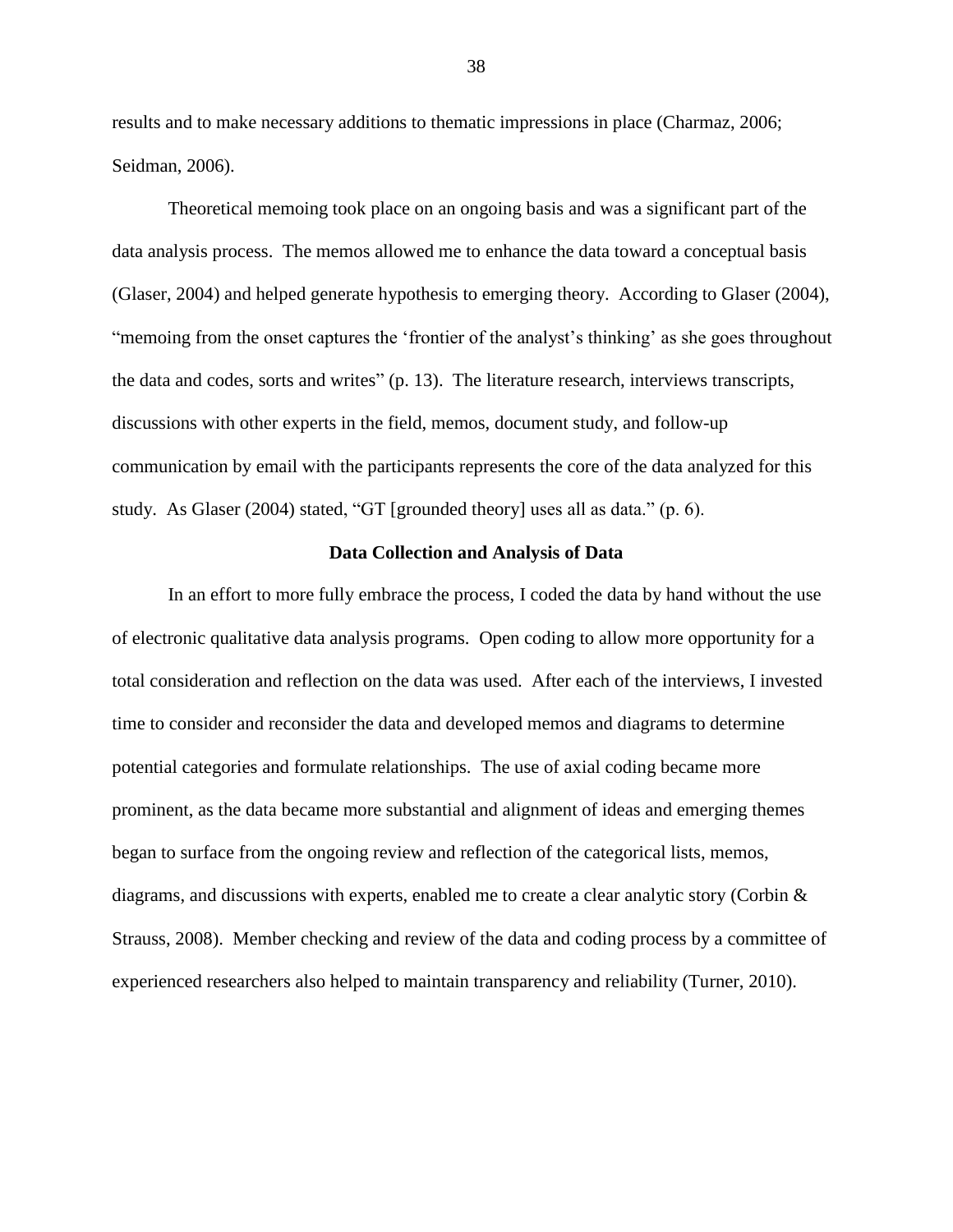# **Summary**

In summary, the research methodology for this study was qualitative in design, using a grounded theory approach. Teachers in traditional and virtual school environments were interviewed from a framework of questions related to their instructional philosophies, techniques, and lessons utilized in their classrooms. The data taken from the interviews, a review of the curriculum, and follow-up converstaions were examined and codified, resulting in the establishment of the final product, which is described in Chapter 4.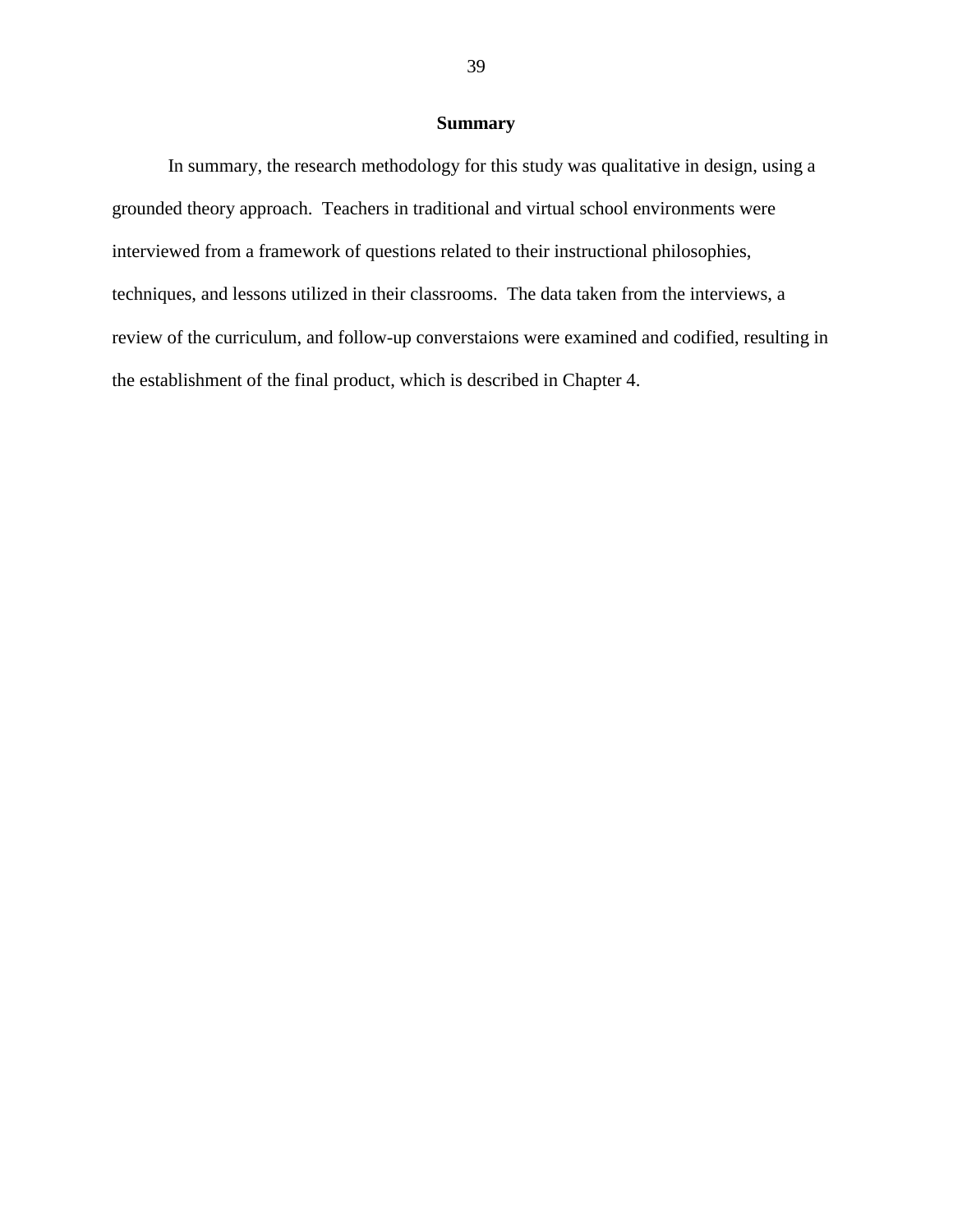## CHAPTER 4

#### RESULTS

The intent of this qualitative study was to explore the following research questions: Does online instruction differs from traditional classroom instruction in regard to the development of affective learning? What emphasis is placed on developing affective skills in the traditional versus the virtual classroom? What instructional techniques are common or different toward developing affective learning in comparison of the traditional and virtual classroom? What specific types of lessons, activities and assessments do teachers in each format use to ensure affective learning? What perceptions do teachers in the traditional and virtual classroom have with regard to affective learning and the implications with present and future learning in the affective domain through online instruction?

Purposeful sampling was utilized to select five traditional classroom teachers and five virtual classroom teachers from Illinois. The state of Illinois was selected because in addition to academic learning standards, the Illinois Department of Education provides specific standards for SELS in all grades (Appendix B). The teachers were selected from the core subject areas of math, science, English/language arts, social studies, and the additional subject area of foreign language and from special education. Grade levels ranged from Grade 6 through 12. The traditional teachers were from a small rural middle and high school in eastern Illinois. The virtual teachers were from north and central Illinois, and their students were spread over all areas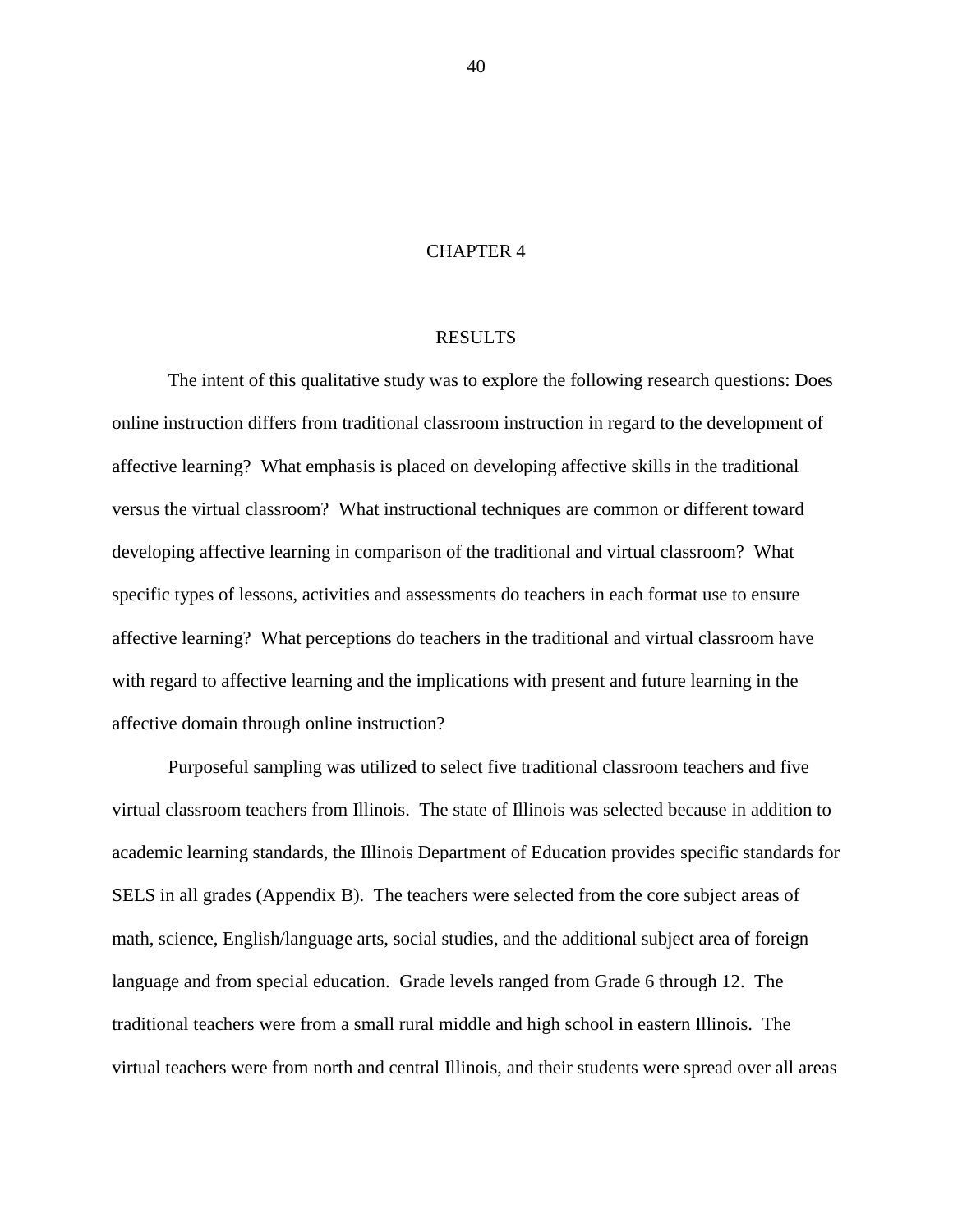of Illinois and the rest of the world, but primarily from the north central part of Illinois and the Chicago region. Due to proximity with travel from interviewer to interviewees, the traditional teachers were interviewed in person; the virtual teachers were interviewed via phone, and in both cases, digital recording was utilized and later transcribed for data collection. Experience of the teachers ranged from first year to more than 30 years. There were six women and four men in total. The virtual teachers had also taught in the traditional classroom for a number of years before becoming virtual instructors. The traditional teachers had no experience with virtual instruction except what they described from their own course-taking experience in university coursework. The interviews were semi-structured using standardized open-ended questions and lasted from 30-45 minutes.

The results of the analysis of the interview data are provided in this chapter. Three themes identified within the data included acknowledging and valuing the impact of teacher immediacy on student learning, having a commitment to providing affective learning opportunities within the curriculum, and teacher perceptions about affective learning in online education. When asked about his or her knowledge or understanding of the Illinois Department of Education Social/Emotional Learning Standards (SELS) only one teacher was familiar because she had an opportunity to help draft the standards, two teachers indicated that they believed they had heard about them in some capacity but were not familiar enough to specifically discuss them. The remainder of the teachers had never heard of the standards. Although the majority of the Illinois educators had no specific familiarity with the IDOE SELS in the academic sense, the information derived from interviews demonstrates an instinctive awareness of affective support strategies within the traditional and virtual classroom and within the curriculum, which is consistent with the goals and related language within the framework of the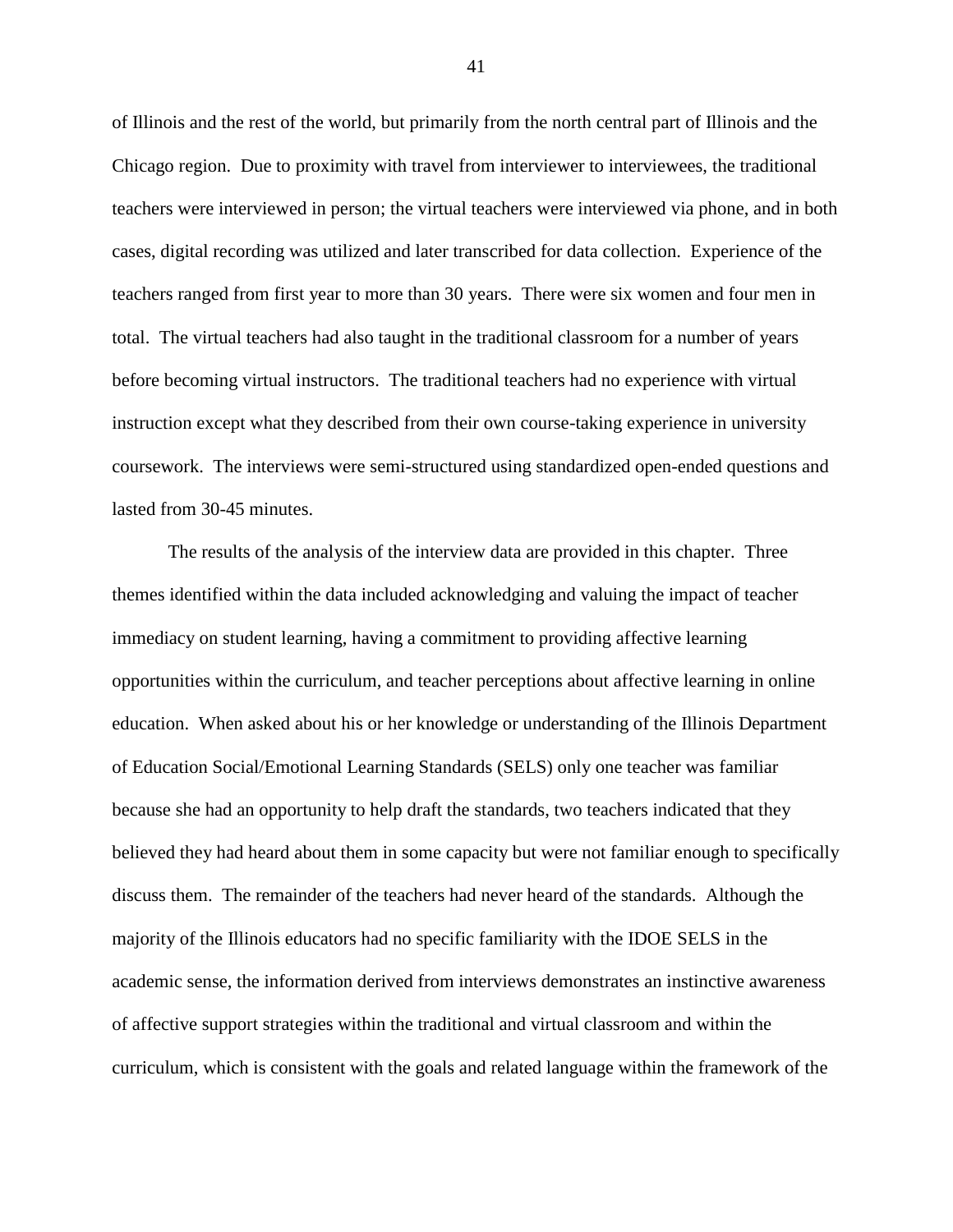SELS. Therefore, analysis and illustration of teaching toward the affective domain also included reference to the Illinois SELS.

# **Acknowledging and Valuing the Impact of Teacher Immediacy in the Classroom**

The theme of teacher immediacy encompassed four smaller sub-themes including establishing rapport through varying methods of communication, getting to know students on a personal level, the teacher acting in multiple roles, and maintaining an interactive presence within the classroom. Teacher immediacy has been linked to affective learning (Christophel, 1990; Frymier, 1994; Kelley & Gorham, 1988.) Many of the techniques utilized by teachers to achieve verbal immediacy are described in the Verbal Immediacy Behaviors Scale (Gorham, 1988) and include conversations with students before and after class; discussions about things unrelated to class with individual students or the class as a whole; using humor; asking questions and encouraging student response; using personal examples; asking students about their feelings about an assignment, due date; or discussion topic; and soliciting student viewpoints or opinions (Appendix C).

#### **Methods of Communication**

# **In Person**

Establishing communication in the traditional classroom is often summarized as having in-person, daily dialogue with students. Interviewees with traditional classroom experience frequently talked about the ability to talk to students in class, in the hallway, at school events, and within the community at local businesses, social events, or other local gatherings. A few highlighted their situations of having the daily experience of observing student behavior and social interactions in and outside the classroom. They also acknowledged an understanding of the special circumstances of life or of individual student aptitude, which may require some level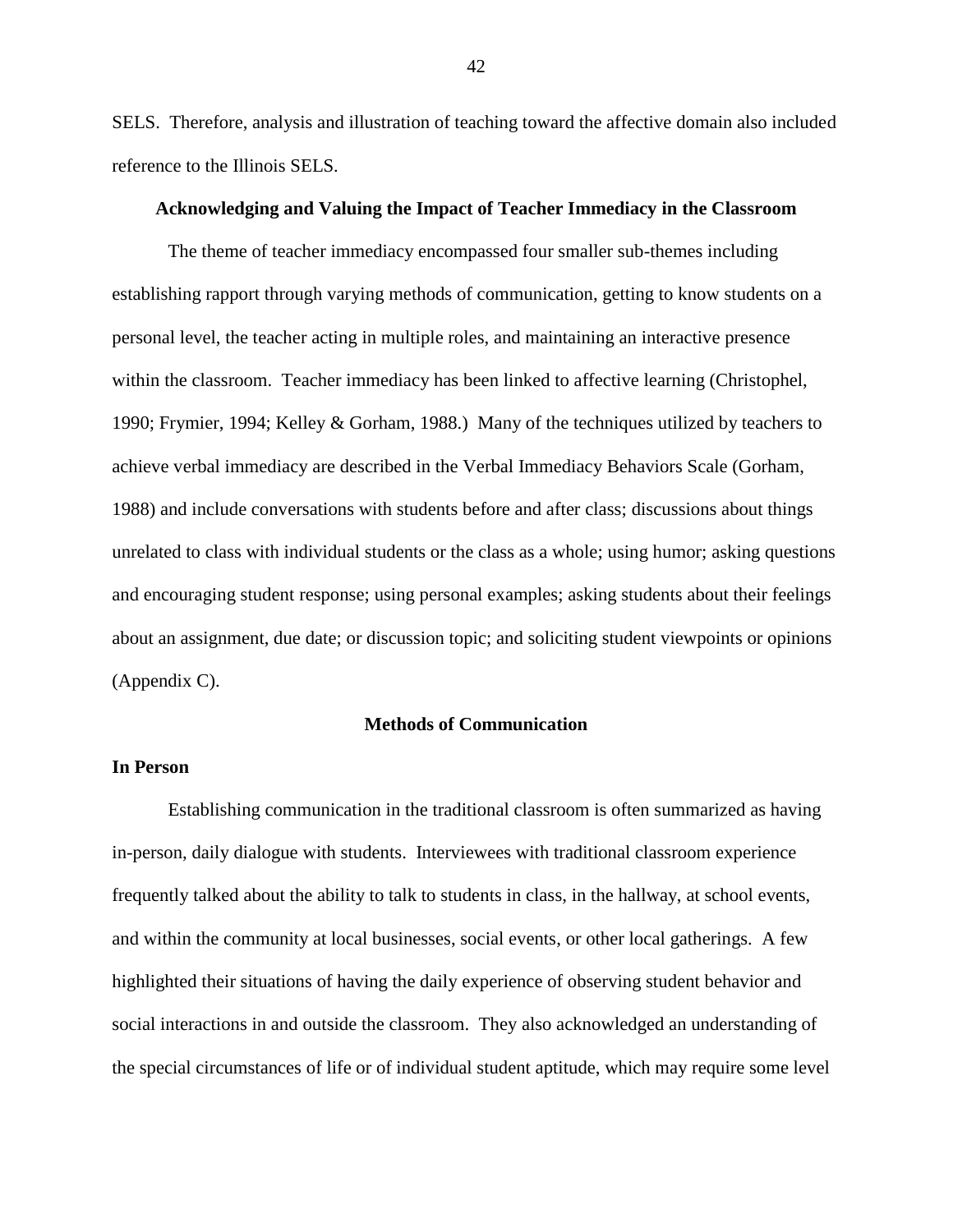of instructional modification. They further indicated a desire to align their instructional activities toward their students' interests.

The interview with one traditional classroom teacher emphasized the ability to observe students' social behaviors outside of the classroom and to have the ability to help students develop positive social relationships with peers. The teacher's comment, which follows, represents her efforts to monitor a student who has not demonstrated any motivation to engage in her classroom.

**Traditional English Teacher.** I have a hard time keeping a grip on this kid as to what he is interested in. He recently got a girlfriend and I know her interests very well, so I am kind of wondering. I'm interested to see how that will pan out and it tells me a little bit more about him, knowing her interests compared to his.

Two virtual teachers also related their experiences with maintaining communication with their students on a continuing person-to-person basis in a virtual platform versus traditional and whether their efforts were successful or less personally satisfying:

**Virtual English teacher.** (When) I had them face-to-face, I could usually find a way to go grab them from their study hall or call their parents, like I do now.

**Virtual Science teacher.** I will tell you that there is something I miss. I miss hallway interaction. When I'm interacting with my (online) students, I do see what they are learning; I do see what they are doing. I have a really great sense of them as students, but I don't see them walking down the hallway, I don't see them hanging out waiting on the bus, just chatting. With many of my students I get a little bit of that, but I have to work really hard to get that. I don't run into them at the football games; I don't see them at the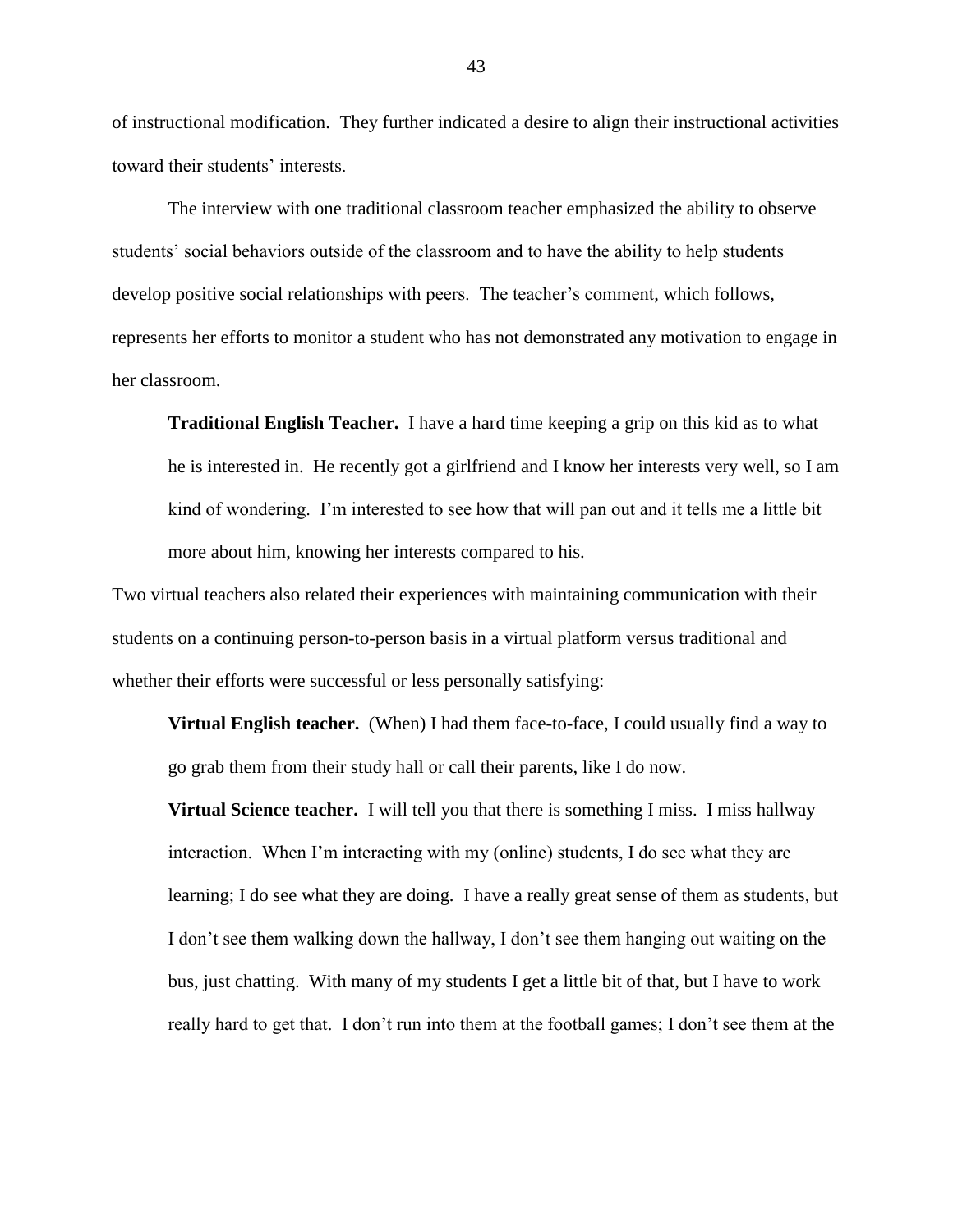grocery store. I do find that personally for what satisfies me as a human being–a little sad.

#### **Virtual**

Within the virtual classroom, the teachers' efforts to establish rapport through communication involved a host of electronic tools such as email, texting, phone calls, Skype, and discussion board. The following descriptions represent the efforts by virtual teachers to provide academic and social/emotional guidance to students and parents.

**Virtual English teacher.** Different discussion board questions serve different purposes. Like for instance, the introductory discussion board is to get to know the kids, but it's also to show me that they know how to use the discussion board. It's just their way of saying here's who I am, here's something unique about me, here's where I attend school because our kids attend school all over the place. It gives them a face.

**Virtual Science teacher**. I email. I give them my Skype, I give them my cell phone, I tell them to call me, text me, email me, Skype me. I don't let them Facebook me, but they do Tweet me. I would say I teach 24/7, 365. I'm available to you on Christmas. Now, I may not answer my phone, but as soon as I answer my phone, I'm going to return the phone call.

**Virtual social studies teacher.** They'll email me or they will call me, and they will say, "I don't understand this question," or "I'm having trouble understanding what they are looking for . . . can you help me?" Some of those things you can handle with an email response. If they really don't get it, then, I just have to get on the horn and talk to them, walk them through it.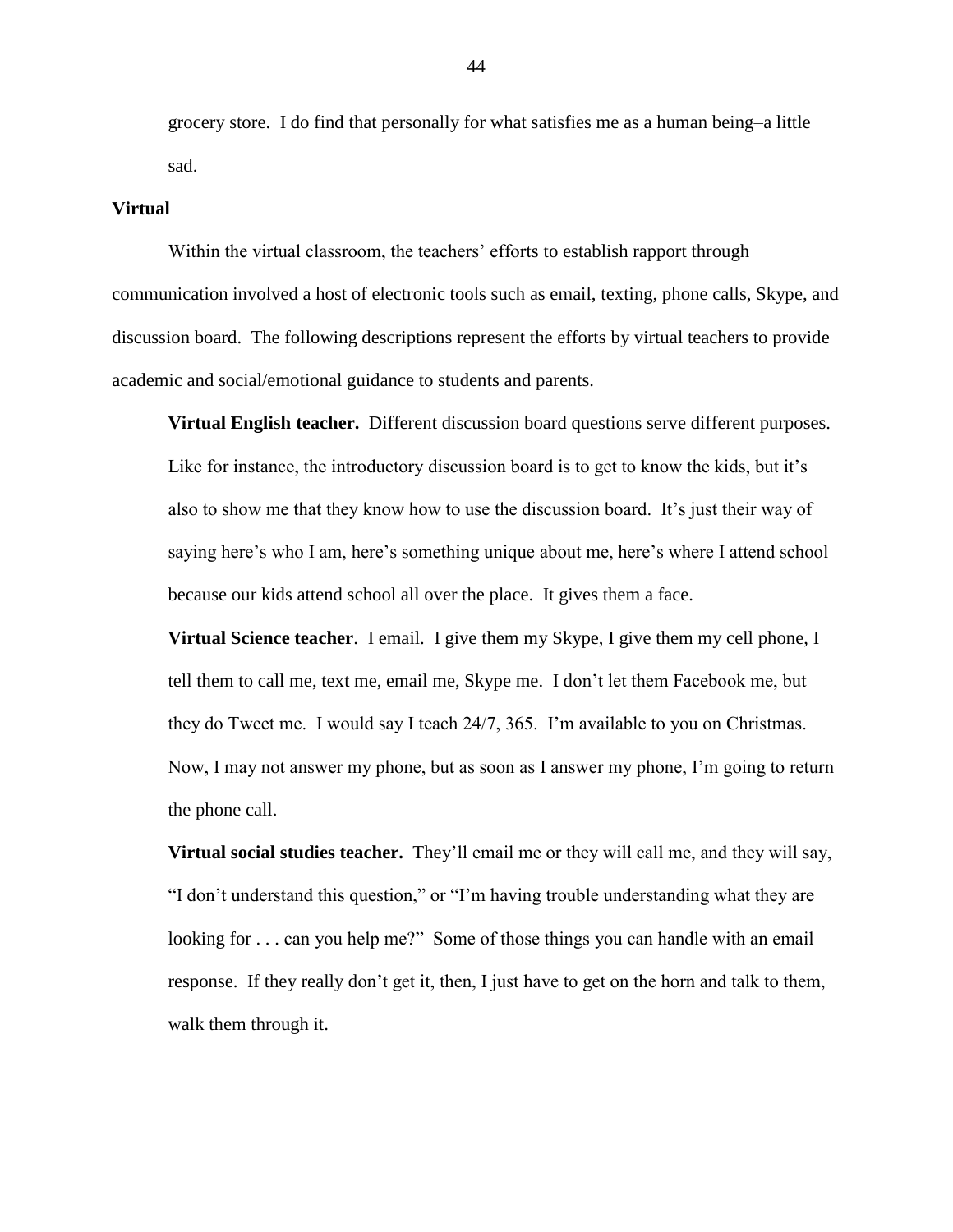Virtual teachers also face challenges in trying to reach out and reconnect with unmotivated students:

**Virtual math teacher.** I try to sort it out by first contacting everyone who is associated with him. I try to get a parent to talk to, teachers, counselors, and the school. Typically I have a phone number. The best way to get a response is to text. So, that has become my new favorite way.

#### **Getting to Know Students**

Teachers from traditional and virtual classrooms indicated that they made an effort to get to know their students personally, including their interests, family situations, school activities, and social life. As shown below, teachers in both learning formats indicated a commitment to discover and intervene with at-risk factors that could impede a student's ability to be successful:

**Traditional math teacher.** I know most of their sports, extracurriculars that they are in, as far as their livelihood at home, I know a few of their parent situations at home, and I wish I could know more. But there are still those that slip through, those that don't cause you any problems in class—they do their work, they do ok on tests; I find I like to walk around and ask what's going—any job interviews this weekend, any sports coming up, what are your plans?

**Virtual math teacher**. Another thing about math, most moms and dads can't do the math. They laugh at me when I ask them if they will, particularly in the case where a student is homebound for severe allergies, or health, or for some other reason, and I will sometimes ask the parent to serve as a proctor for exams. I tell them, "All I ask of you is that it is your child doing the work, will you promise to do that for me, and will you take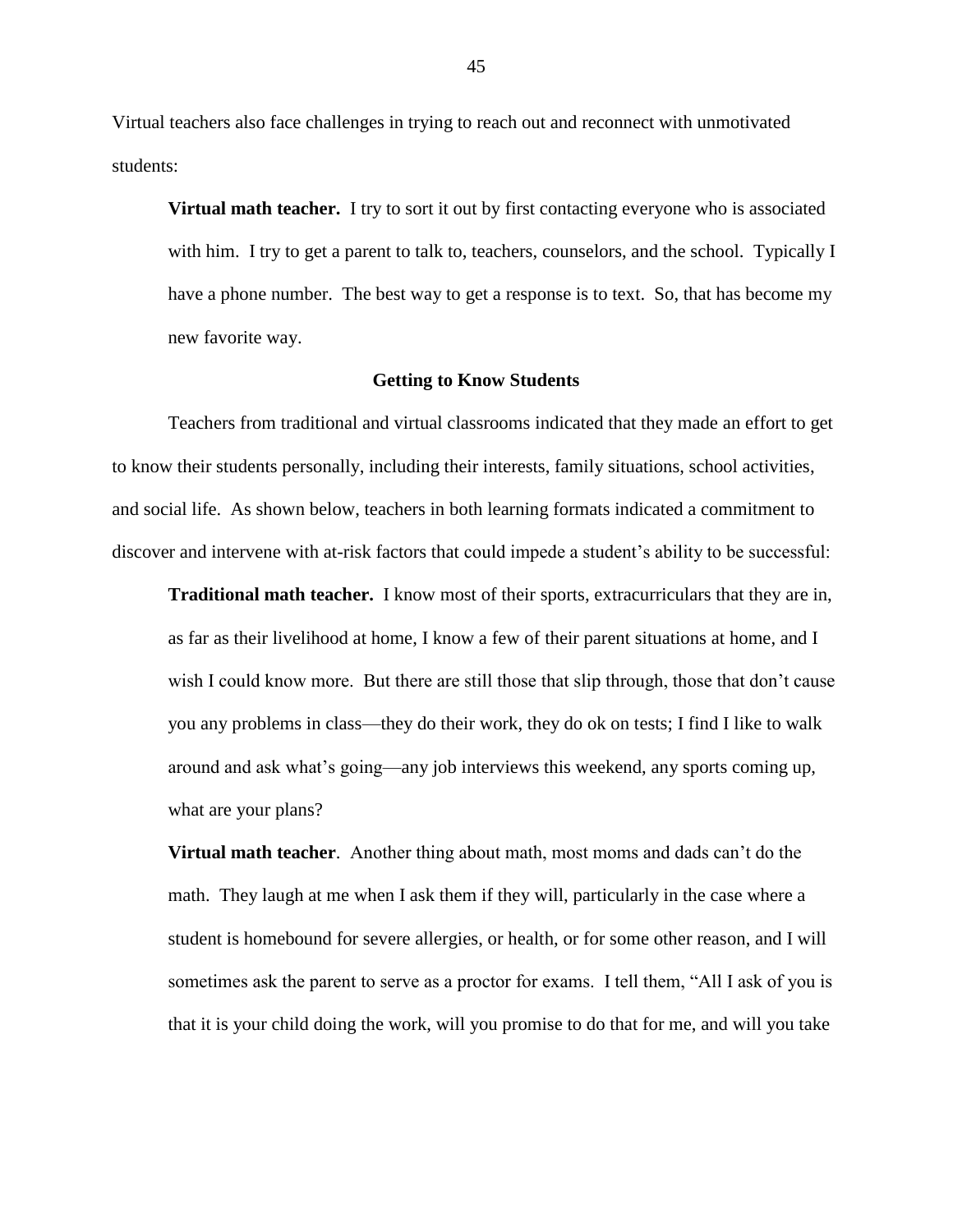that responsibility?" And they laugh and say . . . there is no one else in this house that can do it for them is the typical response.

**Virtual math teacher.** I had a young lady whose mother was in a car wreck and she broke both arms and this girl was having to take her mother to the bathroom and had to do everything for her and she was coming unglued. And we just talked through it, and I told her—the first thing I try to do is take away the pressure from the pacing chart that I sent.

**Traditional special education teacher**. It was shocking to me in my first year of teaching when I would ask, "What's your mom's phone number?" "I don't know." Some of the kids just don't or some of the times it changes every month, so they get to the point, why bother, because it's going to change. So I get that part of it. Then there are some kids that I know mom has had that number forever, and you need to know that because if you need help, you need to know how to get a hold of somebody in that sense.

#### **Teachers in Multiple Roles**

The teacher immediacy sub-theme of teachers in multiple roles was also prevalent in the descriptions of interactions with students and classroom groups among both traditional and virtual teachers. Some roles were not specifically identified but descriptions seemed most closely aligned to counselor, mentor, life coach, entertainer, friend, and disciplinarian. Other roles were specifically labeled by teachers as being that of a role model and like a social worker. These roles, which were described by the teachers, represented affective supports and instruction in the development of social-emotional skills in students under the affective domain. They were evidenced in the following illustrations.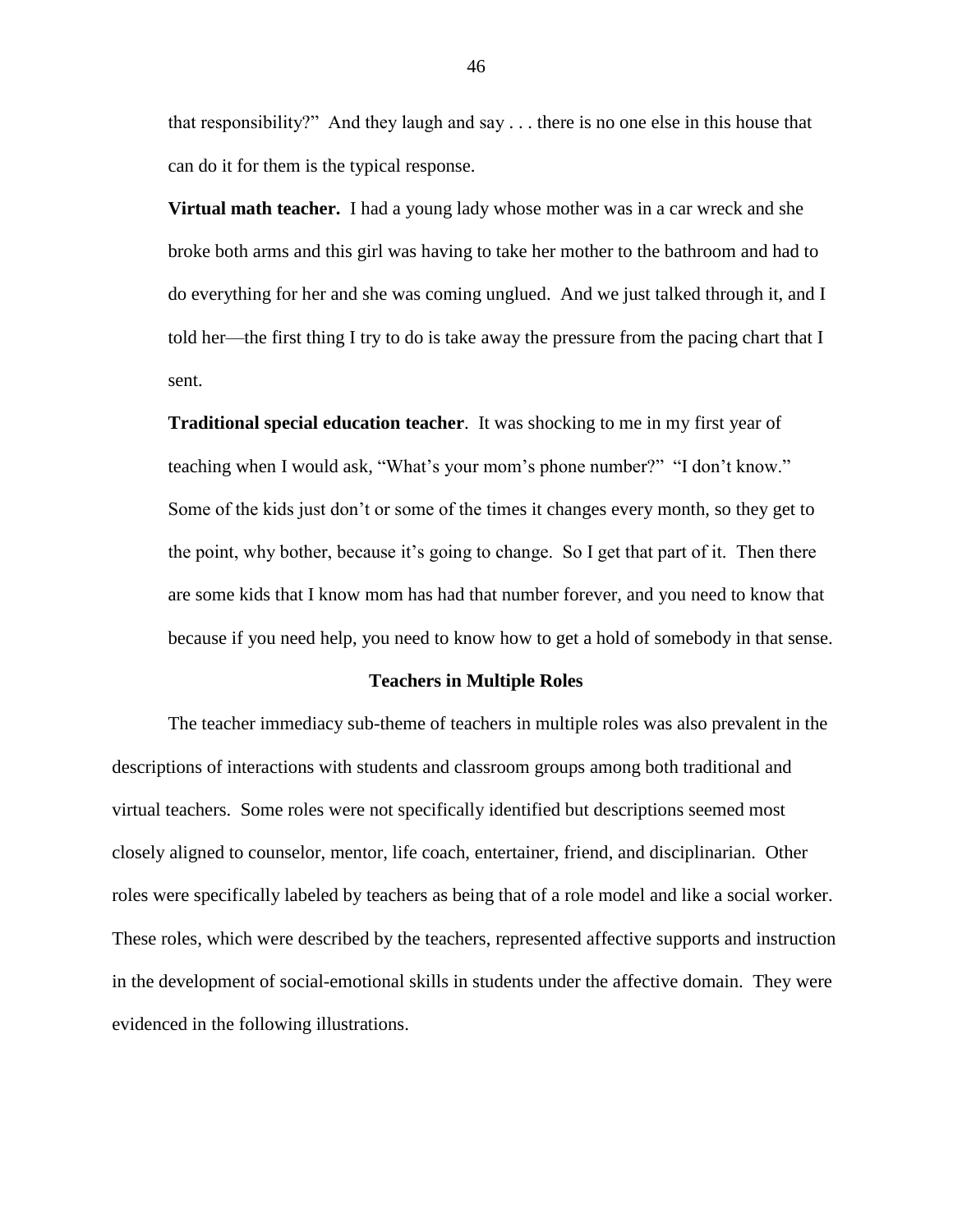# **Teacher as Counselor**

**Traditional social studies teacher**. When I've had students come back in, I had one girl who is out of high school now, come in very upset about something that happened in basketball, she came in one day and she came charging into my room and sat down and was just bawling and we talked for a half hour to 45 minutes. She'd been out of middle school a year or two, but she just needed someone to talk to, she knew she could trust me and so she came in and we talked. When I'm talking about the positive adult role models, that student lived within walking distance of this school. In fact, I could step outside and see the house. She made a conscious decision to come here. That's important.

## **Teacher as Friend**

**Traditional English teacher.** Some of them, the majority of those kids love video games and they spend a lot of their time in their room by themselves on video games. And I know a lot about video games, I don't like them, but I have a fiancé who is a gamer. So I talk to them about video games and I find them books that are about video games, and they even wrote an essay about video games. I pick up what they are interested in, and I talk with them about it, not really caring if it's about our content or not.

**Virtual science teacher**. I do let them Facebook me once they graduate. I do let them do that, and that's actually how I keep in touch with a number of my students. Even to this day, one of my ex-students was telling me he just graduated from MIT.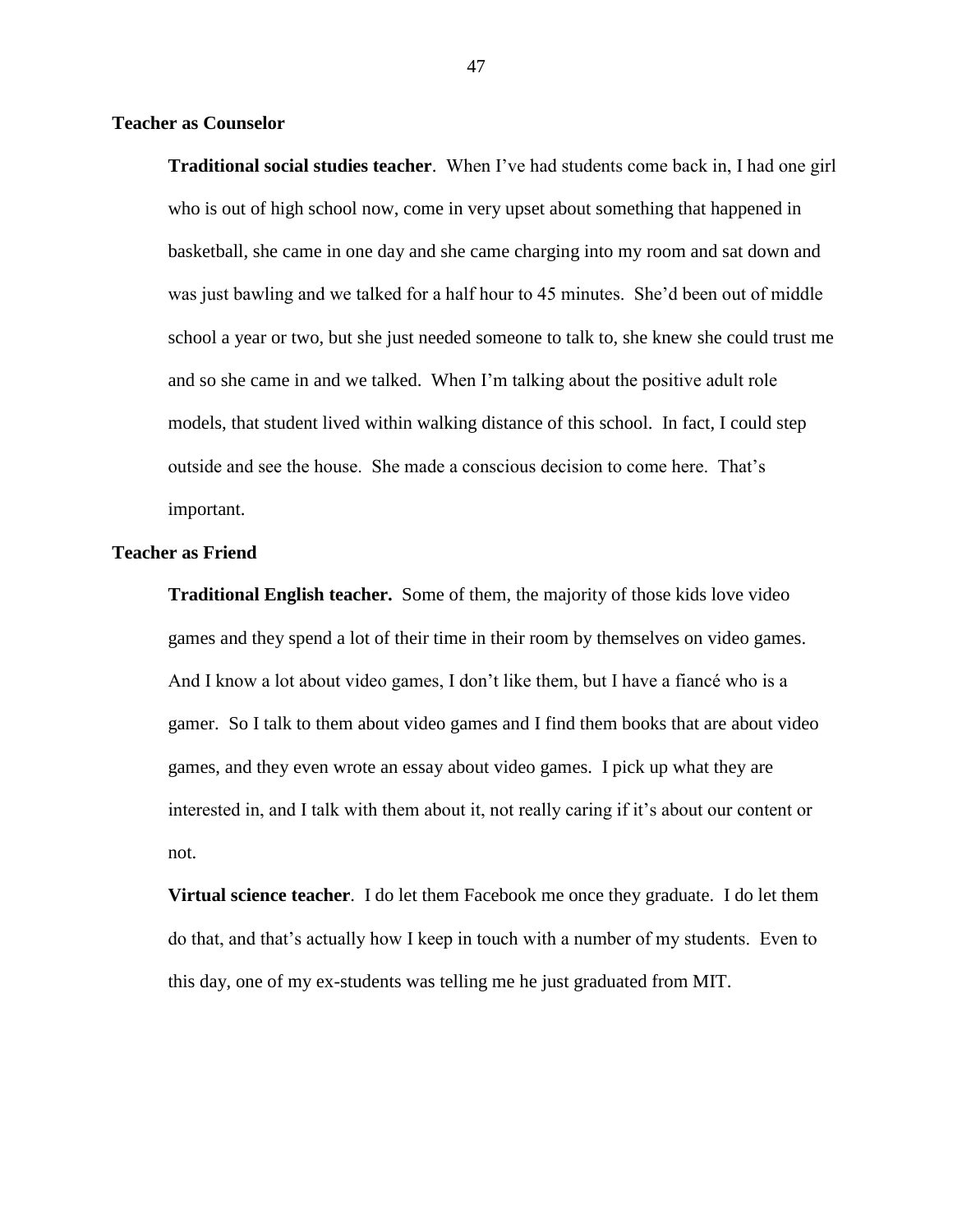**Teacher as Entertainer**

**Traditional math teacher.** I've had teachers in the past that it has been a joy to be in their class because they made me laugh—they made me appreciate the subject because they made it fun. So, what I hope to bring to the class is comedy. I want them to laugh. And then it keeps them entertained with me and keeps them on the ball with my subject. They have to be engaged—if they keep watching, they are going to keep listening and they are going to keep learning—they will still want to listen to me because they appreciate me.

**Traditional social studies teacher**. I try to joke around with the kids a lot. A lot of days where I've planned on getting through x amount of material and we get through almost none of it, but I thought it was very valuable because the kids are asking, maybe it's about a different subject or about something that was going on inside the school, but I've felt it worth taking a day to help them realize something is maybe not a big deal.

## **Teacher as Disciplinarian**

**Traditional science teacher.** I think a huge part of our job on a regular basis is putting out behaviors that would not be acceptable in the adult world and working on changing those. Constantly, on a regular basis, in this classroom, every day, "that was disrespectful, that was rude, that was inconsiderate, how would you feel if someone did that to you, what was your thinking process when you started to say that, did you really think that wasn't going to hurt someone else's feelings"—getting along with others.

**Virtual science teacher.** I didn't catch instantly the slightly negative connotation to one of the students' discussion posts and it offended another student, and then the other student fired back. So this went on for about three hours in the afternoon, before I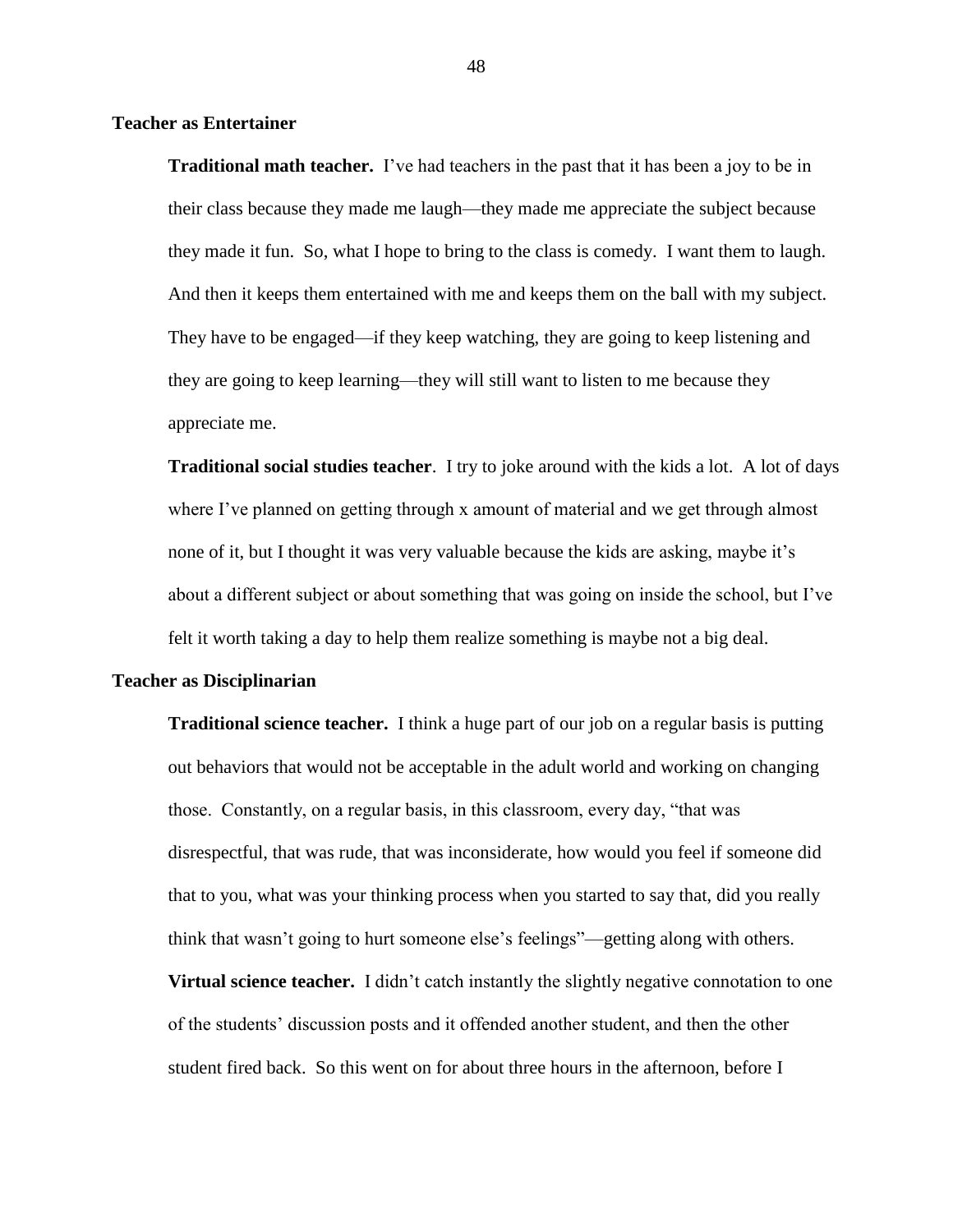realized what was going on and immediately, I have the ability on my end to block, so that those posts can't be seen by anybody but me, and then block the student until they talk to me. They both called me later, and I told them we needed to take a deep breath and focus on what we were are trying to look at—analyze, so that we can come to a conclusion on this, not how we are analyzing each other and insulting each other. Both girls came to an understanding that this is appropriate classroom behavior and this is inappropriate classroom behavior. They apologized to each other, and I never had another incident with them after that.

**Virtual social studies teacher.** I have seen that and I feel like it brings some of the kids that are kind of quiet out, because nobody actually sees them—they know who they are and they can become somebody else. They can contribute things and not be afraid. In a classroom, you feel embarrassed, and they make fun of you, and all that stuff and that doesn't happen online. In either my eighth or ninth year, I've never had anybody bully another student in my course. If anybody would tell me, then I would do something. I did have one that was picking on other kids and making fun of them, and I just said, "If I see it again, you'll just take a zero on the discussion boards. If you can't behave responsibly, you cannot use the boards."

## **Teacher as Social Worker**

**Traditional special education teacher.** I, for one, am a huge proponent, the joke for all teachers is that we should have gotten a social work degree, as opposed to an educationteacher degree, because I feel a lot of the days the academic, especially for my students, is totally secondary and it's more of what kind of person are you, what kind of choices are you making today, are you being a good friend today, are you building those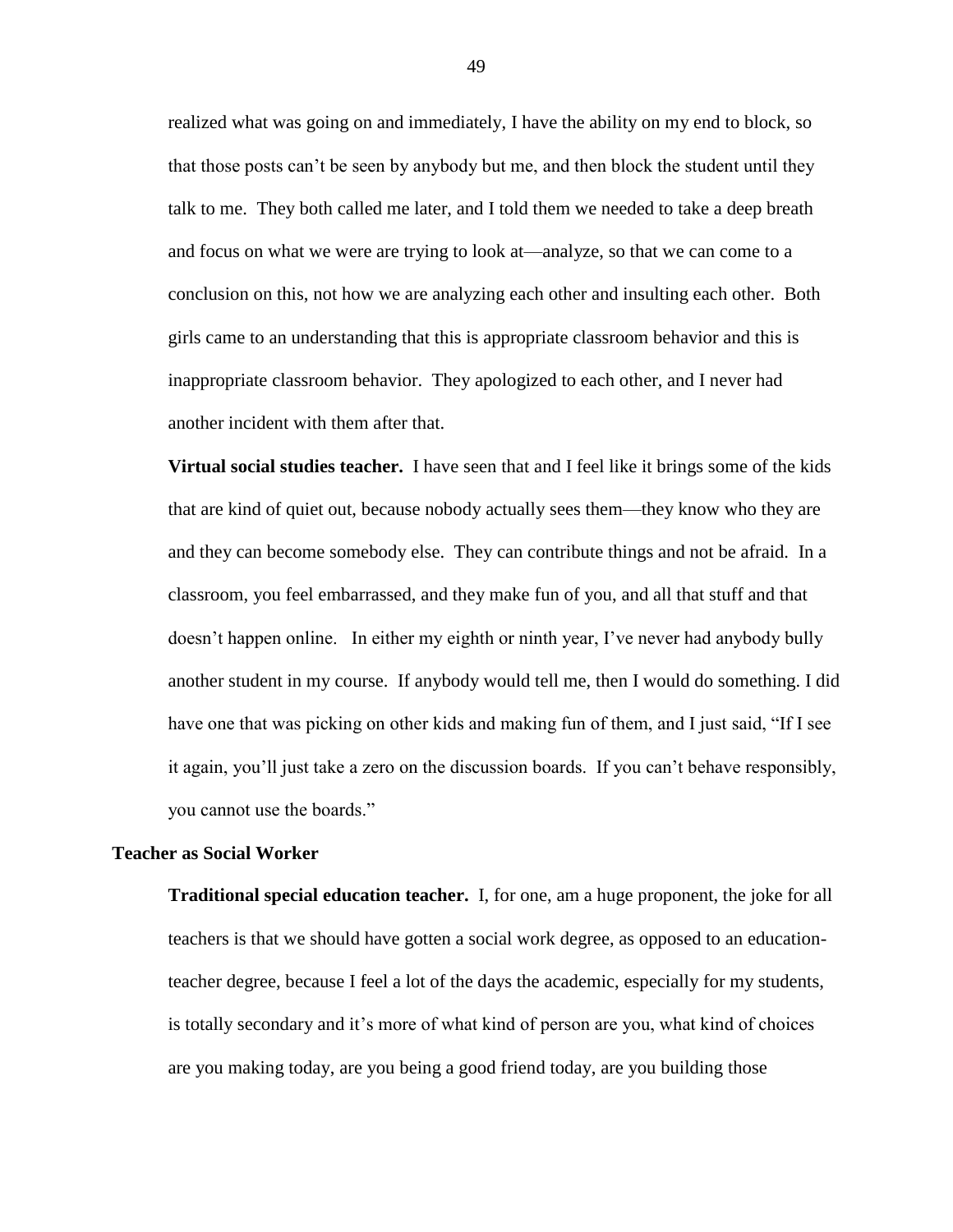leadership skills, building those life skills because I personally am a proponent that that is so much more important. I want to make sure you can work with other people, you know how to problem solve, when you are given this situation, how am I going to think it through critically; it is so hard to measure those types of skills.

## **Teacher as Mentor**

**Traditional math teacher**. When I tell stories, I'm telling stories that I feel are appropriate with them and how I handle this situation, and they see what type of person I am. I see more of their stories stopping at what they can say in front of me, and maybe they just know that they can't tell that story because I will flip out on them. I am hoping also the students respond more with, "I respect this guy, and I don't want to talk with him about things like that, because he doesn't think that is right." And then make that judgment, "if he doesn't think that's right, maybe I shouldn't either"—I like him; he looks cool, maybe I should be thinking like him more. I hope that is what is happening.

# **Maintaining an Interactive Presence Within the Classroom**

Maintaining an interactive presence in the classroom is another area of teacher immediacy that teachers in both the traditional and virtual classroom indicated were necessary to promote student affective learning. There was purposeful implementation by teachers to provide on-going dialogue between teacher and student and student to students in the classroom through face-to-face classroom discussion, video chats, phone calls, and electronic discussion boards. The examples below also represent alignment with the skill, communicating, which is listed under each core academic subject area and elective area in the Illinois Academic Learning Standards Framework. The skill lists the ability to "actively listen" and to "express and interpret information and ideas" (Appendix C).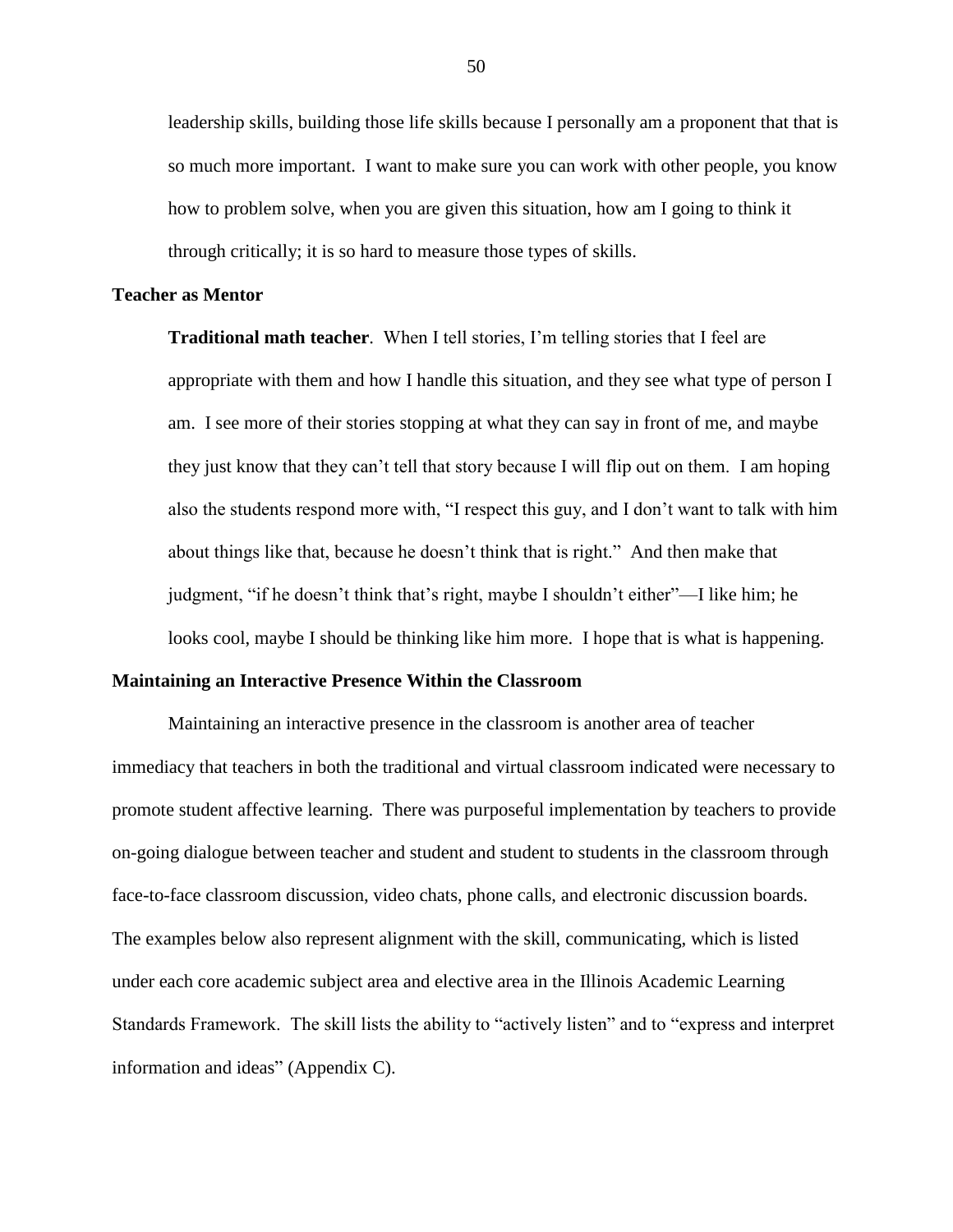**Virtual math teacher.** If they do their homework, and they send it to me, I talk with them by phone—we work in Elluminate, and I put problems on the white board. I will say, "Please work this problem, talk to me while you are working it." If you can't communicate what you know about mathematics, mathematics is not going to do you much good. I've had students who were scared of math, who were just terrified because they have never been able to get it—and I tell them, I talk them into meeting me in that [Elluminate] classroom, and it's just the two of us. They can see me; they can hear me; no one is judging them, based on what they say, friends sitting in the next row. They seem to feel freer to take the risk of putting an answer out there, a thought out there.

**Traditional science teacher.** Honestly, I don't know that they like that any more than when they can get into a discussion about something and relate it to themselves. When they all get a chance to talk, it gets a lot more out of the subject area.

**Traditional social studies teacher**. Kids get a lot from interacting with each other. If it's just you and the kid, they are getting your values, your bias, but they are not going to hear other students values or bias that may differ from theirs, and I think that is an important thing.

**Virtual English teacher.** Different discussion board questions serve different purposes. It might be an academic question—did you see any literary elements that were used in a significant way in the poem? If so, elaborate. In my class, they have to respond directly to the discussion board before they can even see what anybody else has posted and then they respond to each other, not just connecting to the literature but to each other. I don't get super picky about the grammar and mechanics in the discussion board like I would in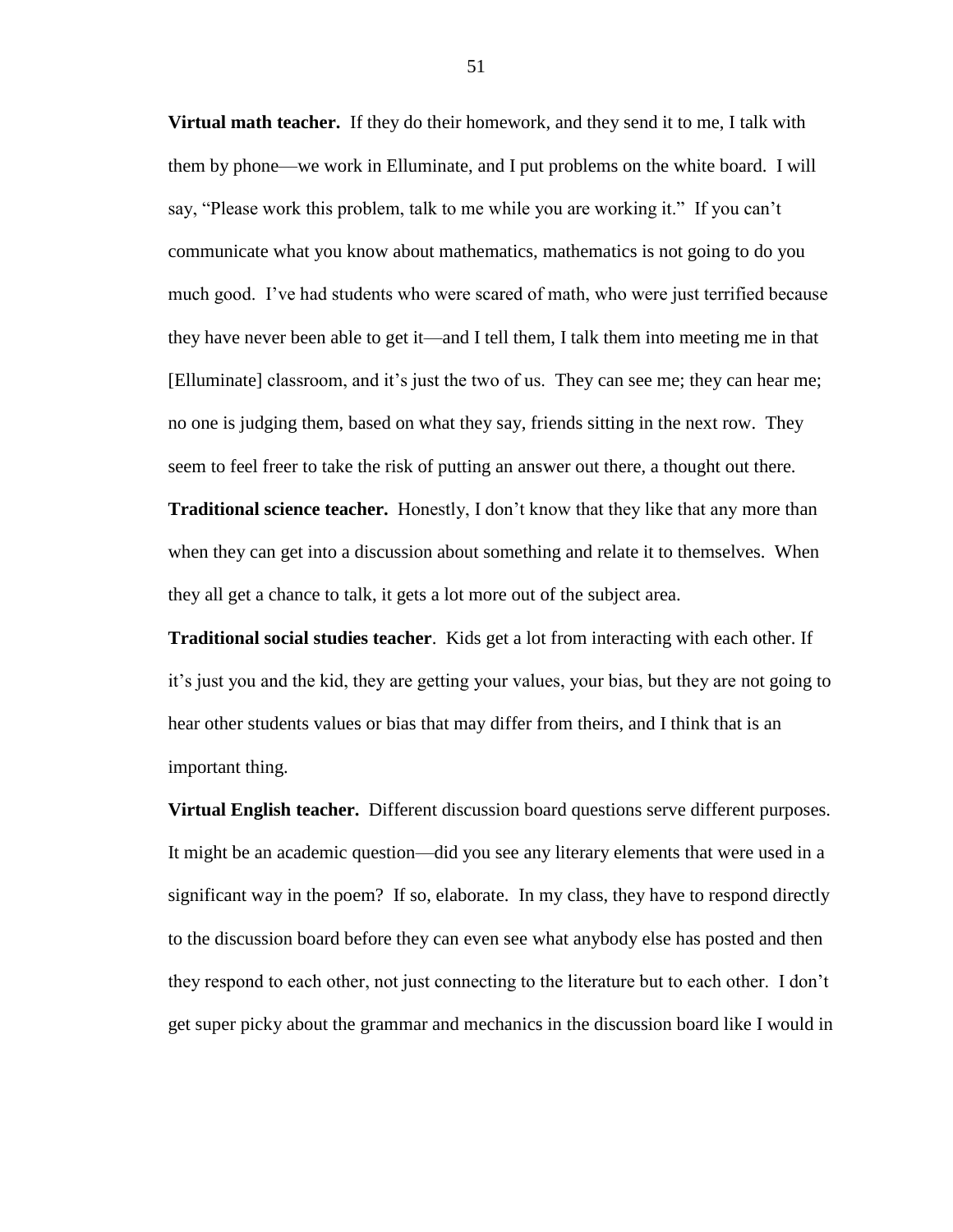the essays, because I want them to be comfortable here. That's how they communicate. They aren't allowed to just say simply, "I agree or I disagree".

**Virtual foreign language teacher**. I try to help the weaker students that come to the live sessions. If they can't make it, we set up a one to one. There is that kind of opportunity.

The following represents the teacher use of classroom dialogue to expand cultural boundaries and help students develop attitudes to support global awareness and social awareness. It explores the richness of diversity available to an online student that may not be available within a more ethnically homogeneous traditional classroom.

**Virtual foreign language teacher.** Culture is sort of one of the four c's we talk about in foreign language. Communication, culture . . . so every unit as far as the upper level that I am doing, there is a culture section. In fact, one of them was about immigration reform. So they had to read an article. We require them to do two or three posts, and responses differ, but you have to give one quality post or comment maybe four or five lines long, in Spanish, and then respond to somebody else. So they do start talking to each other, which is interesting. Then they had to comment in the discussion board in Spanish about their thoughts. We have Hispanic students in Spanish—some people think that is strange—they can speak Spanish on the street, but they don't really know the grammar. So we do get quite a mixture, depending on the school district. Culture really becomes one of the key elements I think in doing Spanish.

**Virtual English teacher.** The students online, it's just completely different cultures. I had a student from southern Illinois who had never even met an African American, ever. With classes online, I had the kids from a Chicago public school who had never met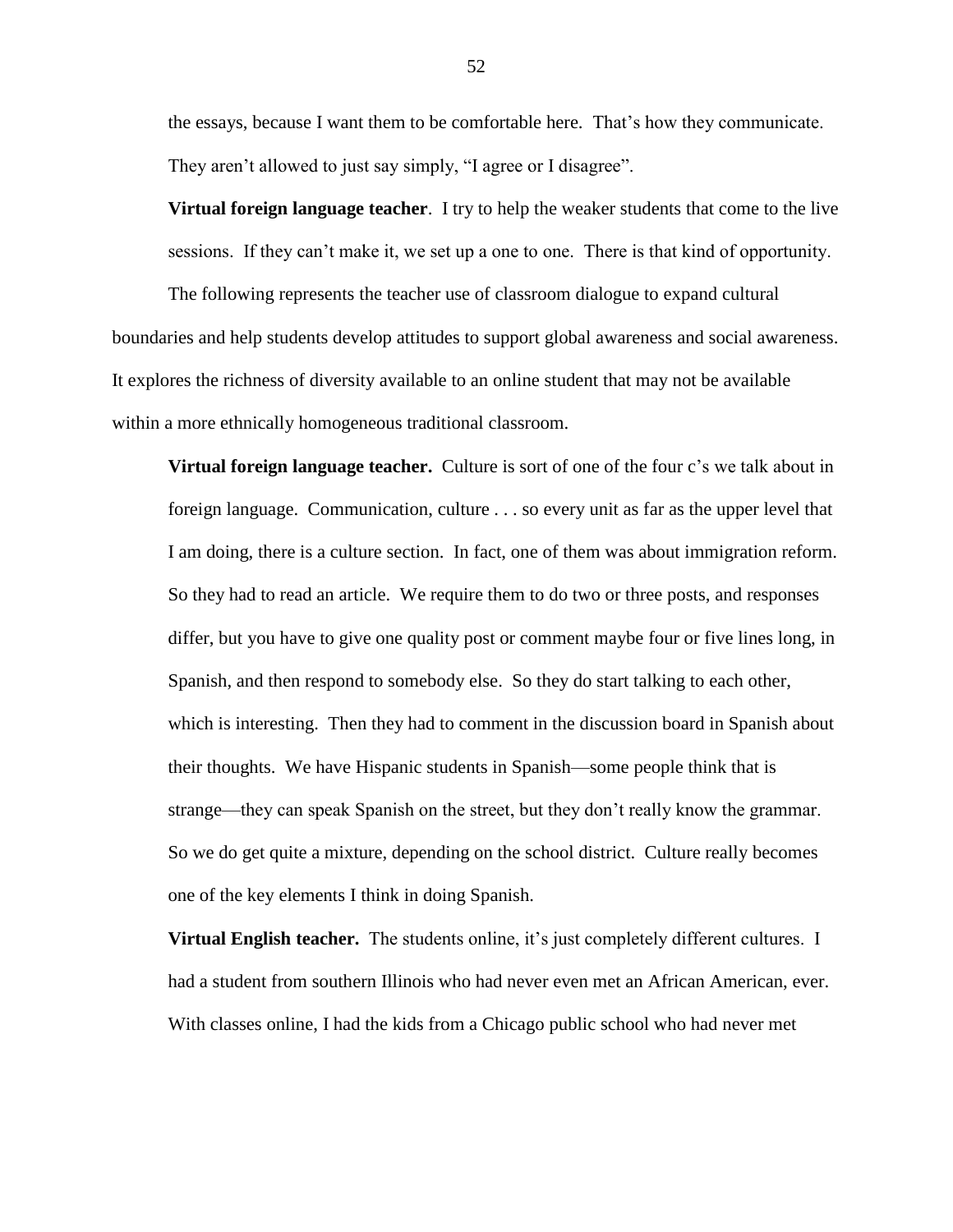anybody from southern Illinois, who had never seen a live cow. So it creates a lot of interesting discussions—they are fascinated by each other, but they are always respectful. **Traditional social studies teacher**. We took some time around Martin Luther King Day, and we talked specifically about racism, and I kind of tried to basically get the conversation rolling, and then just let the kids talk about it amongst themselves. With some groups, it worked very well. My second hour class nailed it; they had a very good discussion, and the kids did a really good job. My fifth hour group didn't handle it as well.

**Traditional special education teacher.** Yes, what is interesting is to know, our students, they kind of get comfortable with each other; they've grown up together, they know each other. We have a student with autism—he doesn't have major outbursts, but the kids know what pushes his buttons, what doesn't. They've gotten to the point where they just ignore it, they keep working, which is very interesting to observe; especially at the beginning of the year, because he might be having a meltdown and they are like, "Hey it's ok, don't worry about it, he's fine, just let it run its course."

### **Virtual Teachers Describe Differences**

Virtual teachers had each talked about the obvious differences in the physical versus brick and mortar classrooms; however, they talked about the similarity in approach with creating successful learning environments for their online students. In response to the question about differences in making applications toward affective learning as it may differ from traditional learning, virtual teachers made the following remarks.

**Virtual English teacher.** We've learned about "connetiquette," which is network etiquette and how responding and communicating with each other online is so much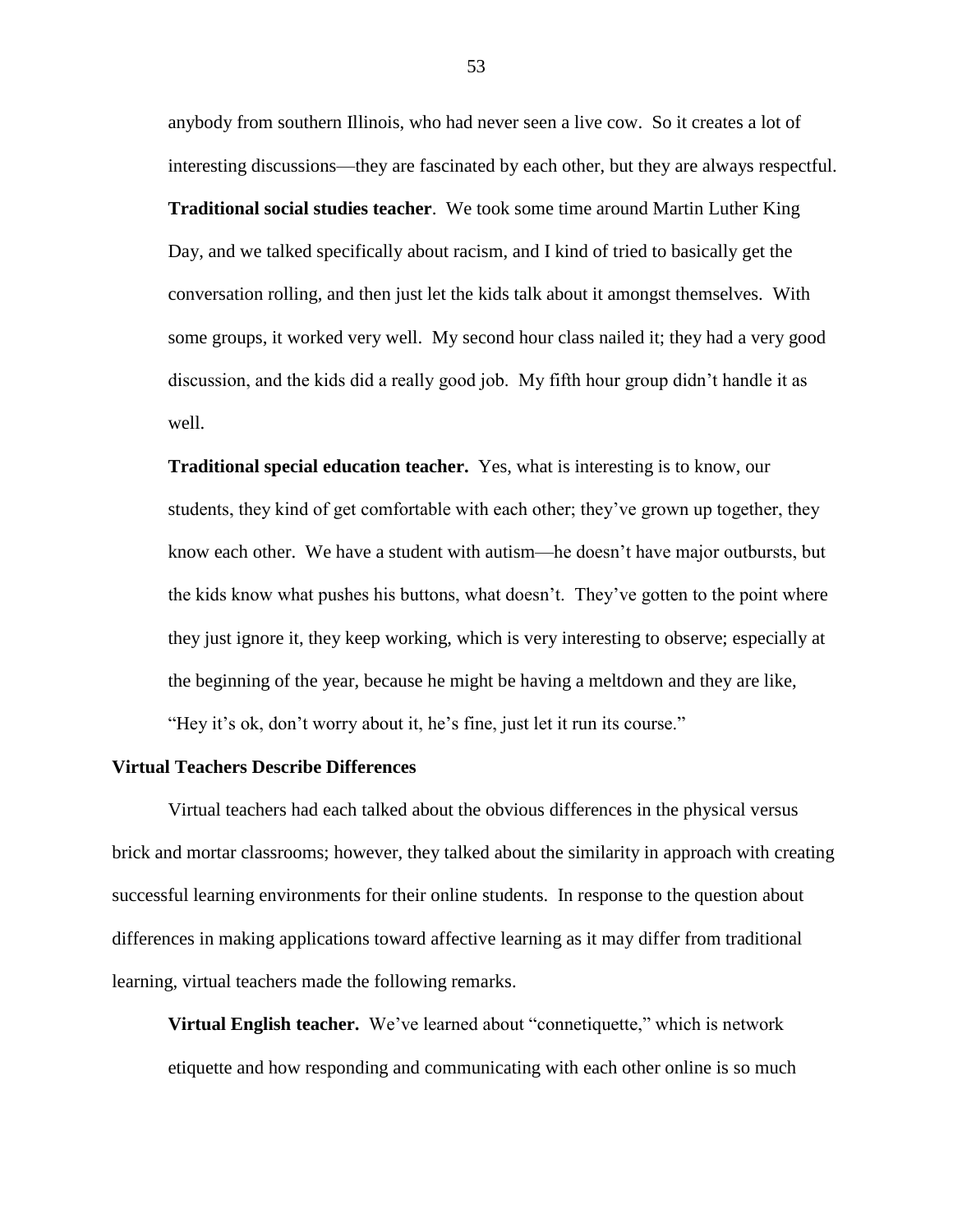different than responding in a face-to-face environment. The skills that they learn for communicating with each other in the online classes—they are different than in a face-toface classroom. Although I put a lot of value in online learning, it's not perfect, just like face-to-face, by itself, is not perfect. Really, blended learning is, in my opinion, the ideal educational situation for all students; if they can have the opportunity to engage in both. Because, . . . communication is face-to-face and online. They are in a world where they need to have not just a skill here or a skill there. They need all of the above.

**Virtual science teacher.** We need to provide support; there is a reason we have teachers or mentors or a coach. There is a human element, which is inviting. Sometimes it can be hands off. If things are going great, the guide still has to be there. Unfortunately, because it costs so much less to have a computer teach a kid or rather, not teach a kid, you can get a program, who can offer a course for \$25 because there's one teacher for a thousand kids, and they are just signing off and putting in a final grade. The teacher doesn't call the kids; the teacher doesn't check on the kids; the teacher doesn't give the kid any feedback or provide extra lessons, when there is something they are struggling with. There's nothing. It's just \$25—here, just go take this class. I find that very disheartening, but we are seeing that with a lot of the vendors that are coming into our state. People went to fully online, and then decided they didn't love it. Then blended learning is all the rage. You think maybe there is a reason for that? And the reason that blended learning is becoming all the rage in a lot of these schools is because our exposure to online, where it's just a course, there is no teacher. Their idea of blended was "we'll put the teacher back in there." Guess what? If you were doing online virtual correctly in the first place, there was always a teacher.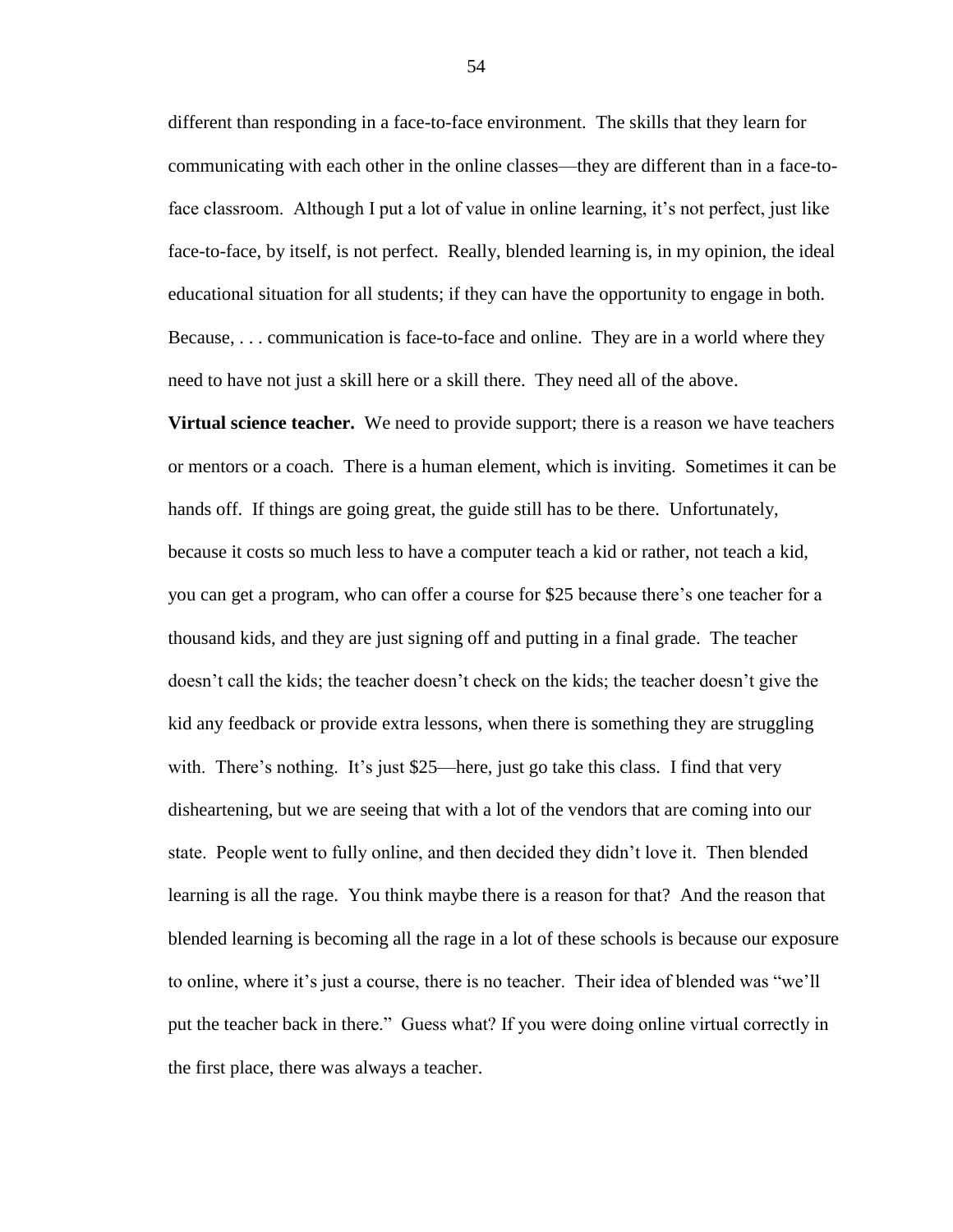**Virtual math teacher.** I think online more than any face to face, the teacher has to be organized and accessible; they have to be flexible. I wasn't flexible in my face to face; my students knew exactly what was expected. They were all treated the same; there wasn't a case where Johnny got to turn in his homework a day late. Everybody was expected to have their work done and everybody had the same consequences when they didn't. But online, I can be different than that. Flexibility and organization, technology savvy, I think they really have to know what they are doing with the technology to be able to keep it up and running

**Virtual foreign language teacher.** They are not going to actually meet people, physically. In my experience, I think they get to know each other almost better, especially with the discussion board that every course has.

**Virtual math teacher.** Here is the situation we have: we have what is called a rolling enrollment. I have new students joining every two to four weeks. I rarely have more than one student maybe two at the same place at the same time.

#### **Affective Learning Opportunities Within the Curriculum**

All teachers interviewed discussed their instructional pedagogy, which had been developed throughout the curriculum including teacher-designed activities, lessons, and assessments versus those that were textbook driven or from other purchased curriculum. Many of the described learning opportunities signified attention to providing affective learning, intertwined with cognitive learning. Many teachers commented specifically about the need to provide lessons that were engaging, relevant, project based, and inquiry based and encouraged students to utilize higher order thinking skills. Other stated emphases were on student creativity and student differentiation by ability level and by student interest or choice. Traditional and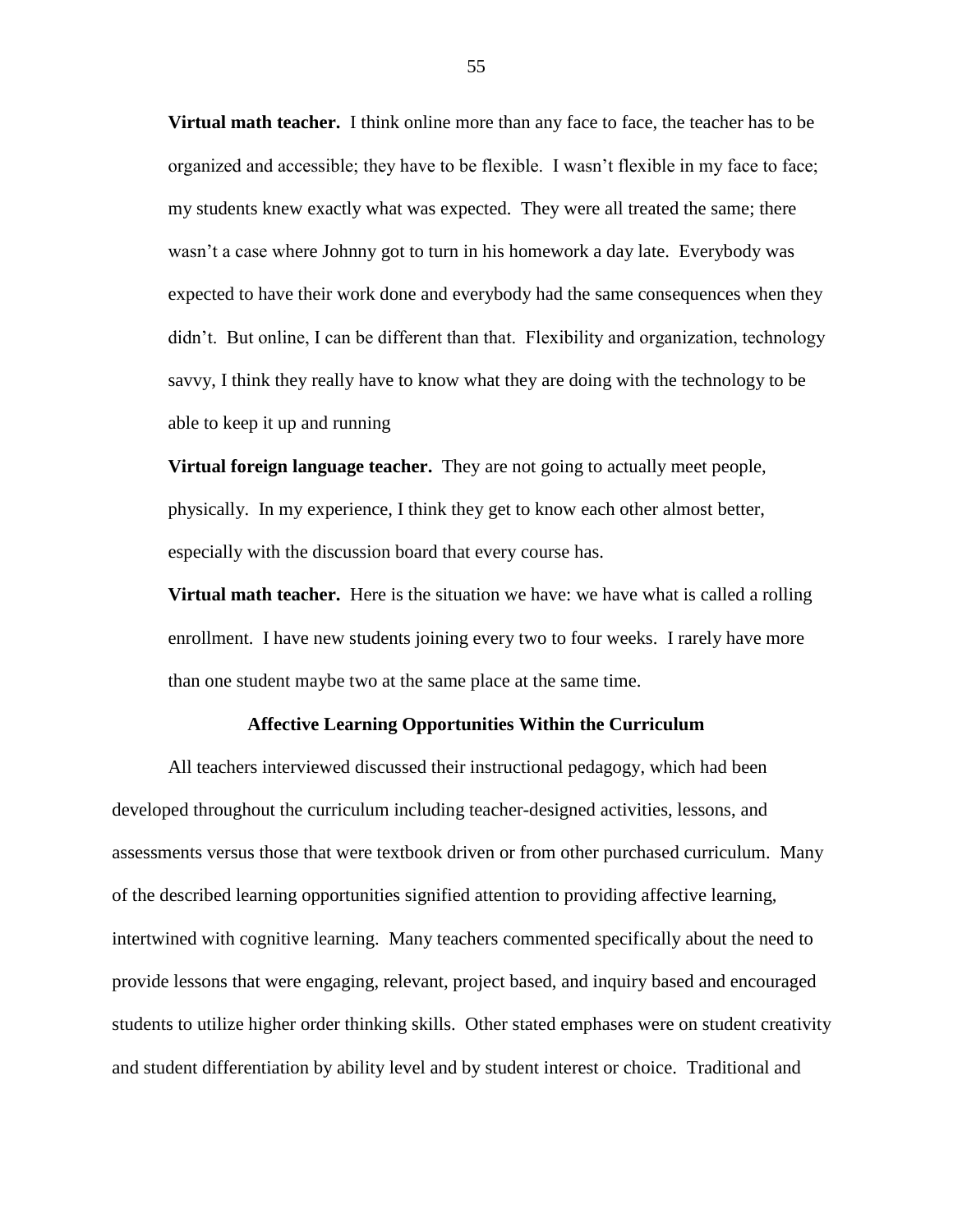virtual teachers spoke about interactive technology-based activities, which promoted on-going engagement within the learning process. Teacher discussion and examples were consistent with Krathwohl, Bloom, and Masia's (1973) description of affective learning traits including listening attentively and respectfully (receiving), participating in discussion by asking questions or providing information (responding), exhibiting sensitivity to individual and cultural differences, demonstrating problem-solving and conflict resolution (valuing), balancing individual freedom and responsibility to the group, ability to plan and prioritize (organization), and showing selfreliance when working independently and cooperation when working in a group, revising judgment and behaviors (characterization by value) as shown in Appendix E.

# **Science**

**Traditional science teacher.** I do brain teasers a lot. We almost always open with a discussion question or some kind of video clip. And inquiry based, we just did a worm dissection recently, we read through a pre-lab that gave them an idea of what they needed to be doing. On the day of the lab, they knew the expectation was to come in right away, get in the lab groups, to get back to the tables; they came to me for supplies and materials; they dissected the worms, as they followed along with the written directions in the packet. At the end there were two analysis questions: "What did you get out of this lab?" "What did you think of it?"

**Traditional science teacher.** We were working with the digestive unit and there happened to be an article about New York banning sodas. So we read through the article, and we talked about the pancreas and its job—secreting insulin, and that got more heated on talking about soda, and whether it's healthy or not for you, than anything else we have done.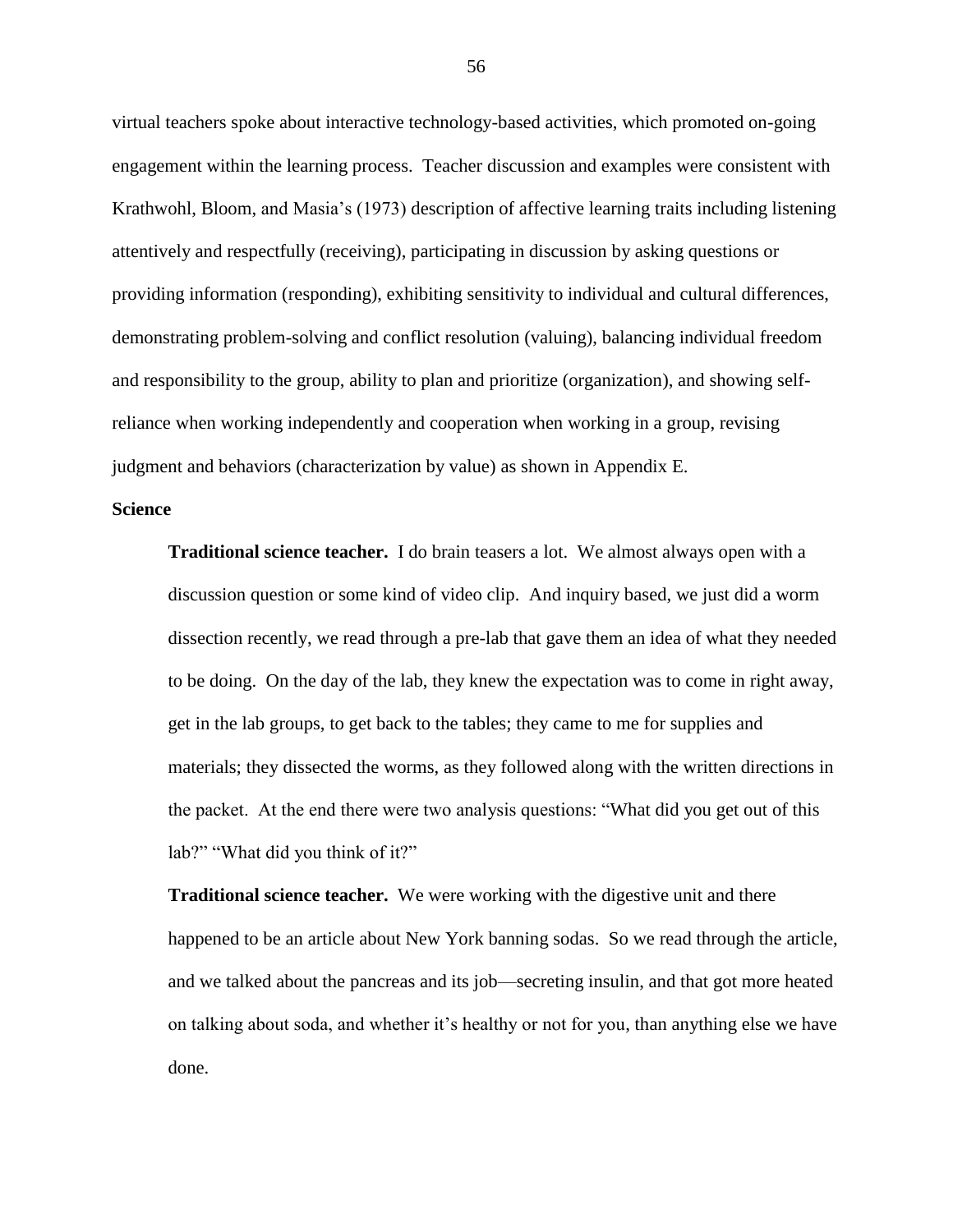**Virtual science teacher.** I am a science teacher—I do make my students do laboratories. That's been an interesting negotiation in online learning, as it develops. Because first of all, the way we do science in the world has changed and the way we do research and access data in the world has changed because of the Internet. Fundamentally it is different. What I have been able to do with my favorite application of Google Hangout is that I hold chemistry laboratory every Monday afternoon. They have to have an adult physical proctor on the other end. I get all of my chemistry students in various parts of the city and connect through Google Hangout and we all do laboratories together. We were all in the room together. They have their little webcam, and I have my web camera. We get face-to-face interaction. The only thing being is that I can't physically reach over and mix the chemicals with them. When we don't have a lab, we actually have what I call "seminar about lab," where we get together again in the Google environment and we talk about what went right, what went wrong, how can we make this better.

**Virtual science teacher.** I have some students who are taking the general environmental science. I have some students who are great memorizers and they come into that class and they do the multiple choice assessments like gang busters but when we go to the discussion board and they realize there is a back and forth, that's why we call it discussion—that the answer, it is how you build on that, how do you work with other people's information; how do you grow your knowledge? My great memorizers struggle with that. You have to demonstrate to me that you can synthesize your data with this data and take your information and their information and put it together. So the discussion board is the great weed-out for telling which kids really got the higher order thinking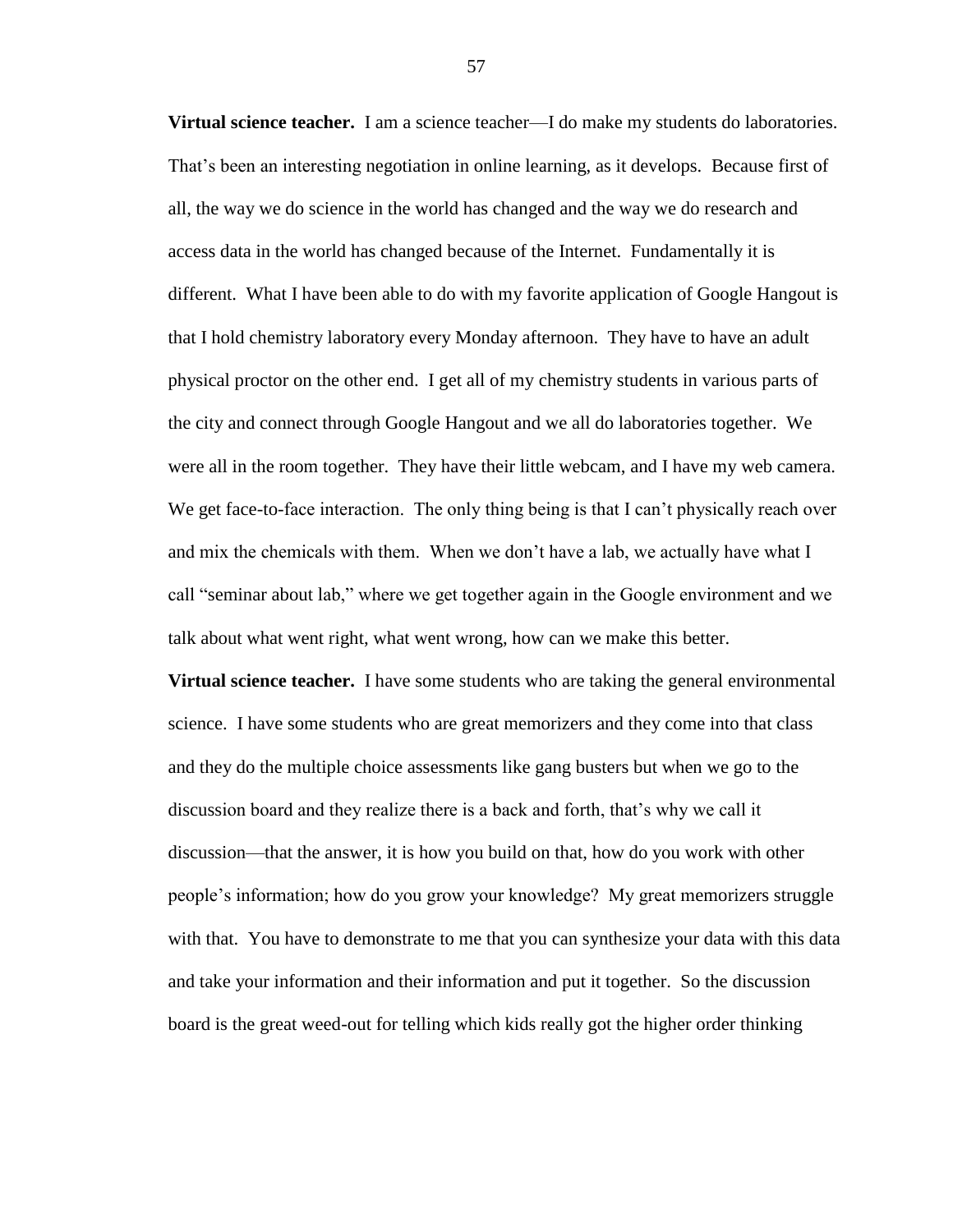skills and the kids that really don't. It is a world of difference. The ones that don't, their replies will be "I agree," they can't say why they agree.

# **Math**

**Traditional math teacher**. Even with my algebra [class], I'm trying to get them to use iMovie to show how to graph quadratic functions, but instead of doing iMovie with that right away, I made them do an iMovie on how to do anything and everything they wanted. They could pick their interest, [for example] show people how to wall jump, how to correctly put eye shadow on, how to groom a horse. So it was set to a math standard, because there has to be a procedure; it must be a step-by-step plan of how you do this. In a way [this project] was to just get them to mess with it, so that when I do my video for graphing quadratic functions, they know how to use iMovie, and I don't have to worry about that problem.

**Traditional math teacher.** When I am introducing a subject, yes, it is lecture. We get them to understand—we need them to see what it is, then we do a lot of project-based. We are trying to get them to do more and more projects. We are trying to get them to understand why it is important in real life—to get them to feel the importance of what they just did.

**Traditional math teacher.** With geometry we just got done learning right triangles, sine, and cosine, tangent; finding measurement of the side of angles or right triangles. Then I took them and did a project of "detective." The project was "Who Killed Roger Rabbit?" So, I had a dead outline body of Roger Rabbit on the ground, and I would give them like clues from the "lab" of what happened with Roger Rabbit. We found an arrow at an angle of elevation; they had to find the measurement to each tree, then they had to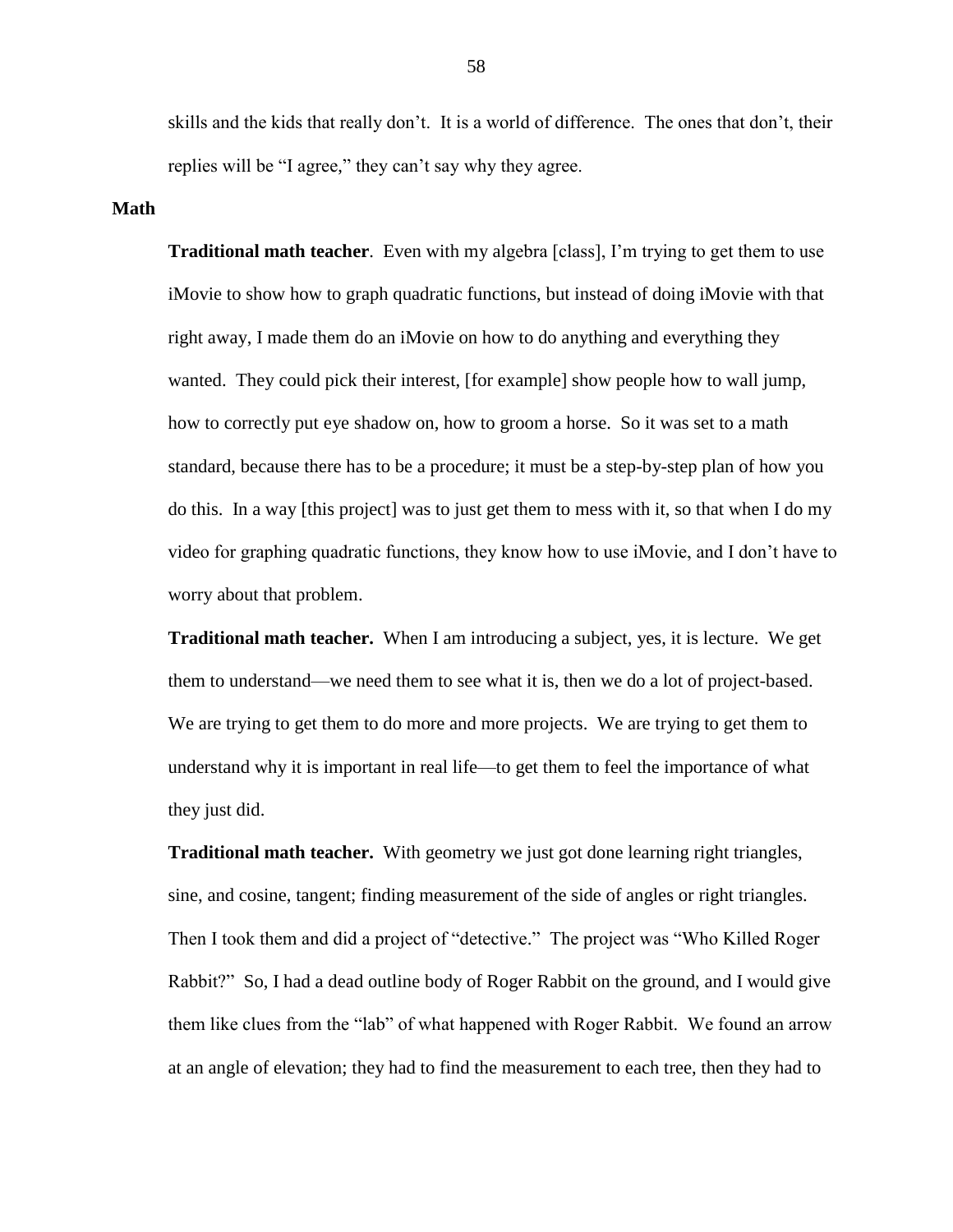find where in each tree it came from using tangent. In another envelope from the "lab" they had to find how far the arrow can shoot. Then they had to figure out what the distance from where the shooter was to Roger Rabbit. This was to emphasize how they can use it and we made it enjoyable for them, and they were able to do it and do it quickly.

**Traditional math teacher**. So, we did another data [project] like "Fish are sick in all the lakes in Illinois," so we had all these lunch bags and we had them filled with rice and pinto beans dotted red, those were the sick ones, they would take a scooper and scoop out at different times and count how many sick fish, that was their data plot. Then they would go to each one and make a scatter plot for each lake and figure out the "line of best fit," make an equation of it, and then they did that manually on their own, then we had them put it on the computer with Excel that makes their own equations, to compare—to see how well they did.

**Virtual math teacher.** You have a rubric in math that involves solving a problem and typically it has more than one solve the problem, and they have to tell what they did and why they did it. My earliest students taught me the importance of being able to communicate about mathematics, so I have incorporated that instead of discussions because my class sizes are so very small, typically. I've incorporated journal writing into my curriculum—the types of question may suggest that one of them has three triangles, and I ask them to find the area of each triangle to tell me what method they used and why they chose that method.

**Virtual math teacher.** I don't know that I could say harder or easier—it's different, very different. I try to incorporate different types of things, projects into my course, not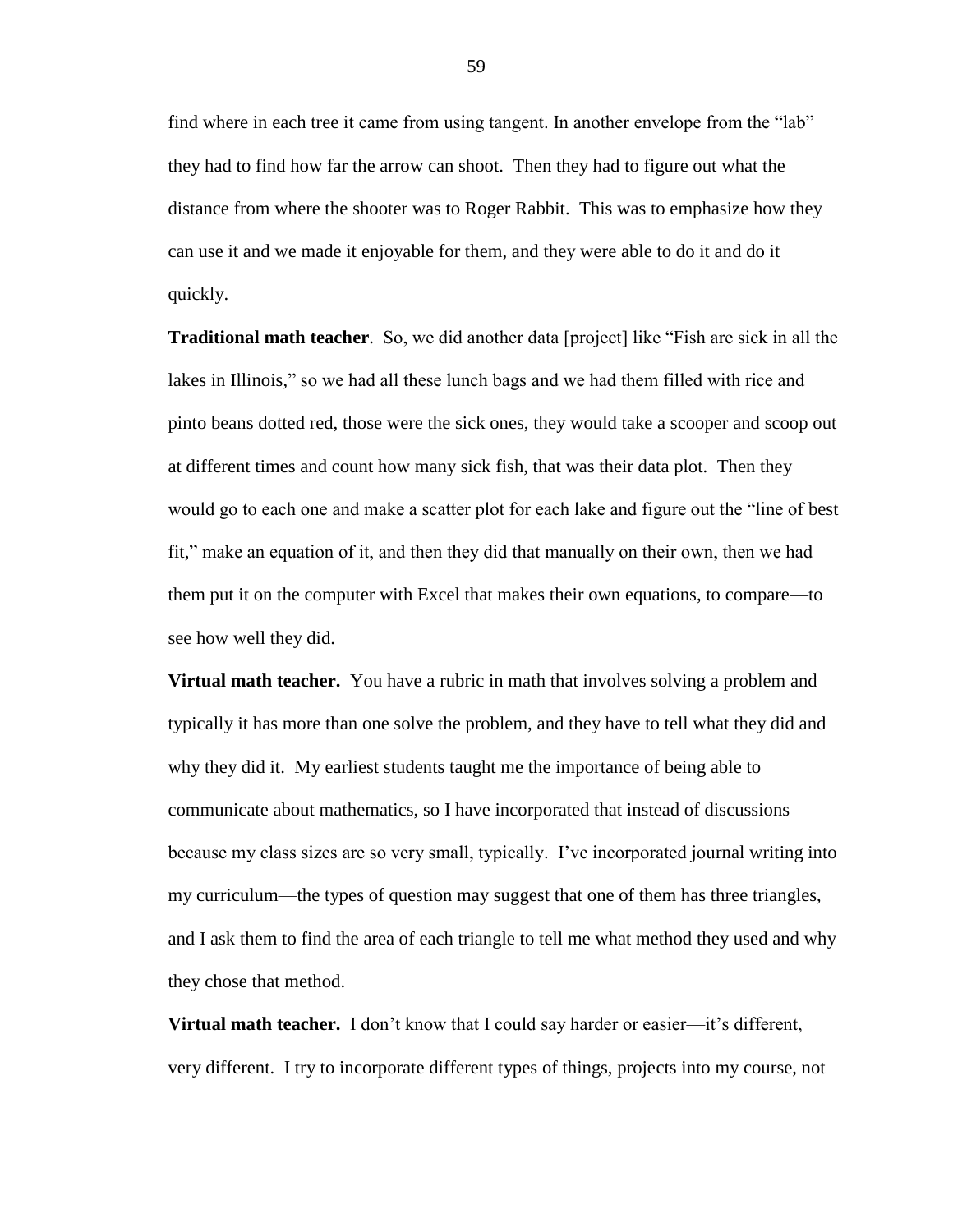group projects, but they are projects. Like using pre-calc, using the formulas for families of function to draw a picture, telling me domain and range of the functions. I need to be able to look at their functions and the domain and ranges that they give me, and I should be able to produce the picture without ever having to see it. Gives the person's artistic gifts a chance to really shine.

#### **Social Studies**

**Traditional social studies teacher**. The project itself—they had to interview someone who was at least 65 years old. The purpose of it, I wanted them to see how things have changed in just a relatively short period of time and also have some conversations with people that are from a different generation. The most important thing was I wanted them to start seeing things were not always as they are now.

**Traditional social studies teacher**. Right now we are talking about the Alamo. I showed a movie today in which William Travis made his famous speech about "Are you going to stay and fight or do you want leave?" We talked, and I tried to express—here's what these guys are doing and the decision they had to make—try to imagine what it would be like to be in that spot.

**Traditional social studies teacher**. We have done some work in the computer lab especially doing some different geography stuff, map work, that sort of thing. I do have a lot of history channel programs that I use to supplement what we are doing. I am still kind of trying to incorporate more of the technology. Unfortunately, I started teaching before we had any of this, so I'm having a harder time adjusting. Primarily right now we do a lot of note taking on it. I do have some software that we can use for review where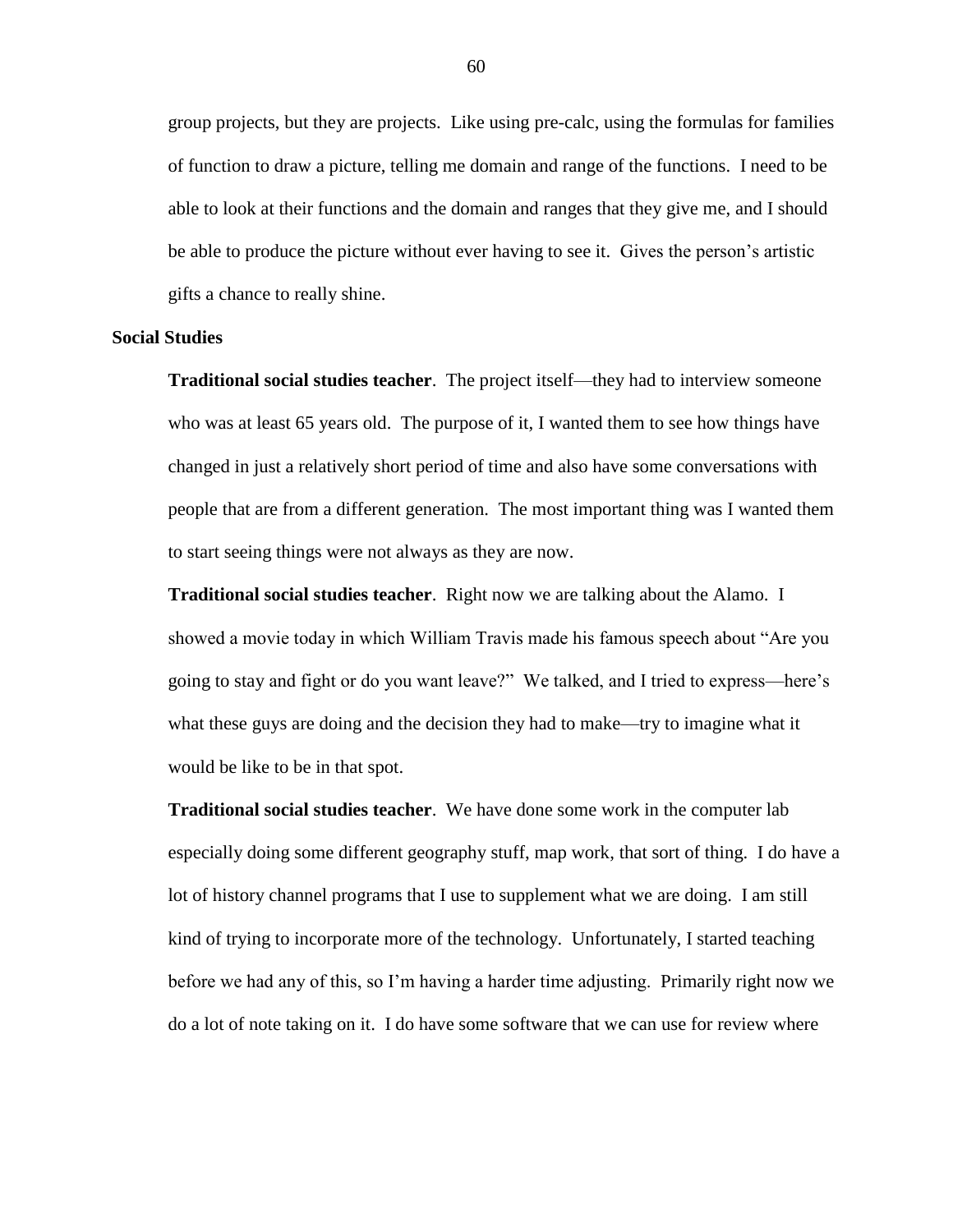the students can come up and manipulate the software on the board. We do have clickers that we have used a little bit.

**Virtual social studies teacher.** I like to change projects, so it's not the same old boring answering questions. They make a newspaper for one of them. This is for the colonial period and early American history. They had to do so many articles and they had to add pictures and a banner headline; they had to have a name for their newspaper and a dateline and all that stuff. They seemed to like it, because it's not the same old boring stuff. I have a downgraded rubric for some of these students that I know are serious special ed. issues—writing and spelling is not something that they are familiar with. I help with that if they need help, but some of them are a little beyond that.

**Virtual social studies teacher.** The first seven units have discussion boards in them. We give them links were they can find information or they can find information on their own. The first unit question—After reading Jefferson's draft and the final draft of the Declaration of Independence, what is your reaction to the fact that he owned slaves? Cite specific examples from the Declaration of Independence. In the links below, explain your opinion. One link claims to evidence that Jefferson has fathered a child born to a slave—a link to Sally Heming's biography, Jefferson-Heming's DNA testing—an online resource. Dispute the report that Jefferson fathered Sally Heming's children. Also, simulations, analyze cartoons.

**Virtual social studies teacher.** Oh yes. I really enjoyed my work with these kids and some of the writing has been beautiful—some not as much. The last unit was a big discussion board on U.S.—foreign relations, where they had to find articles and analyze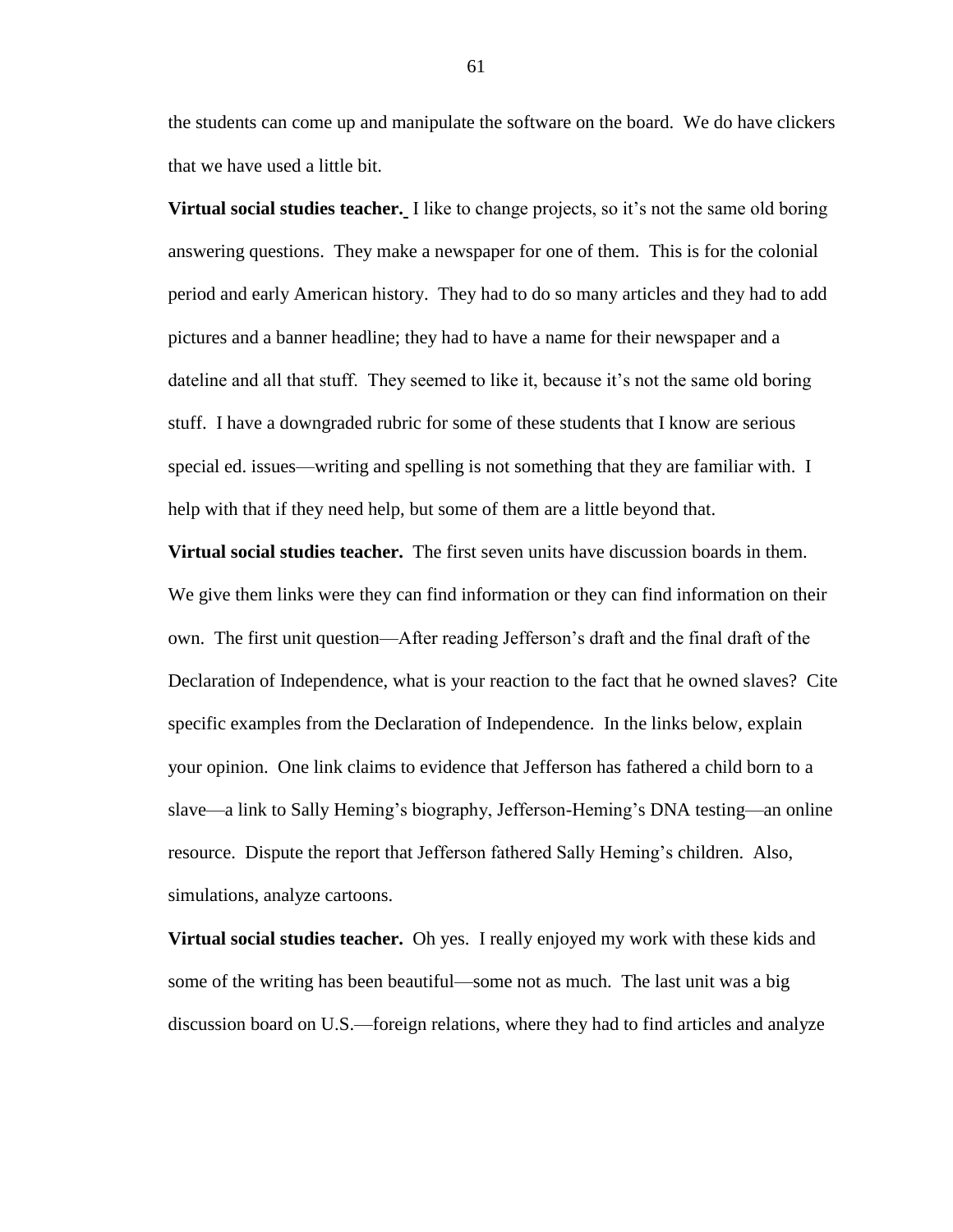those articles. There are some higher level thinking skills that some of these kids can really handle and others you can water it down a little bit, so they aren't totally frustrated.

### **Special Education**

**Traditional special education teacher.** At sixth grade and throughout the building, we are starting to do some of the basic, project-based learning. When we do our fraction unit, last year one of the teachers had the idea, "let's make cookies; let's make cookies for the entire building." "We can sell them as a fundraiser type deal." To talk about if you have 2 cups, but we need to quadruple the recipe, how do I do that; if you have a quarter of a cup of sugar and I need to halve that, how do I do that? You tie in some of those academic subjects with things that they do know. It is harder for our kids, because they still don't know the basics—so trying to find that fine line. For this year for area of perimeter we had them make a house plan; they measured it out by using the tile floor. If I make my living room to be an 8x8 room, everybody stand on four corners, this is what 8x8 looks like. Is that enough to put a couch, TV, chair? So, visually seeing it, and then trying to put it on paper in terms of something that in the future might be more useful to them other than just on a paper worksheet. Instead of "here's how you find perimeter, here's a worksheet, good luck.

#### **Language Arts/English**

**Traditional English teacher.** Bloom Balls. These are based on Bloom's taxonomy. These are an example of how I would take symbol and make it more structured, based on the Taxonomy. There are 12 pentagons that make the whole sphere. There are two tasks per level of thinking. So, two of them are remembering, two of them are analyzing, two of them are creating. They did them in groups, so they had to decide who had to do what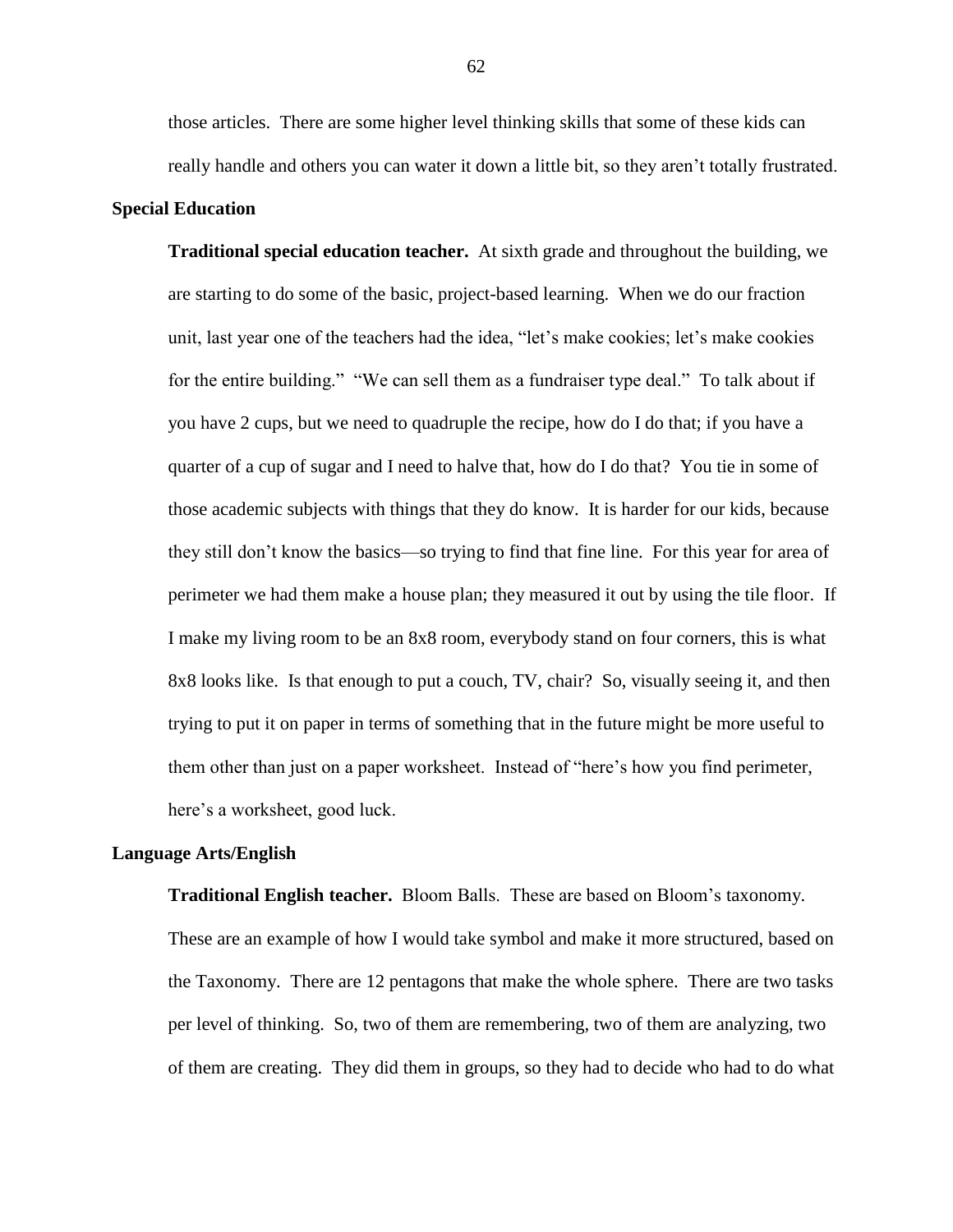tasks; they each cut the same amount, so it was fair. It allowed the kids who are creative to do the creative ones; the kids who are maybe struggling a little bit could do the easierremembering ones.

**Traditional English teacher.** We just did a lesson recently from *Life Lessons from Atticus Finch*. He's like the ultimate moral being. They got so into it. I gave a quote from the book that illustrated a life lesson or a moral or a theme. They had to give me the context, "Where in the book does this appear and give me the meaning?" And then had to give me a real life example in their own life of when they experienced that lesson or they encountered that situation that would teach them that lesson, or wished they would have thought of what Atticus thought of in that time. Then at the end they had to choose one that they were particularly connected to and write an extended response—where they expanded the three elements of context, meaning and real life example. So that's kind of an example of the affective.

**Virtual English teacher.** All the courses are on a platform. When we first started we used E-College. In this case, the vendor for our platform is Desire to Learn. So the students will go through the course, clicking on links either chronologically or thematically. The lectures are placed online. There is a syllabus at the beginning. There is course outline so the students know how they need to navigate. In my classes everything is done linearly. At the very beginning, I have a course introduction with some videos that say, here are the steps that you will want to take as you go through the course; next click on this link and they will click on the next link, and it's the syllabus or the course outline, and then they will click on the next link. Then they will introduce themselves in a discussion forum online. All the instructions tell them what questions to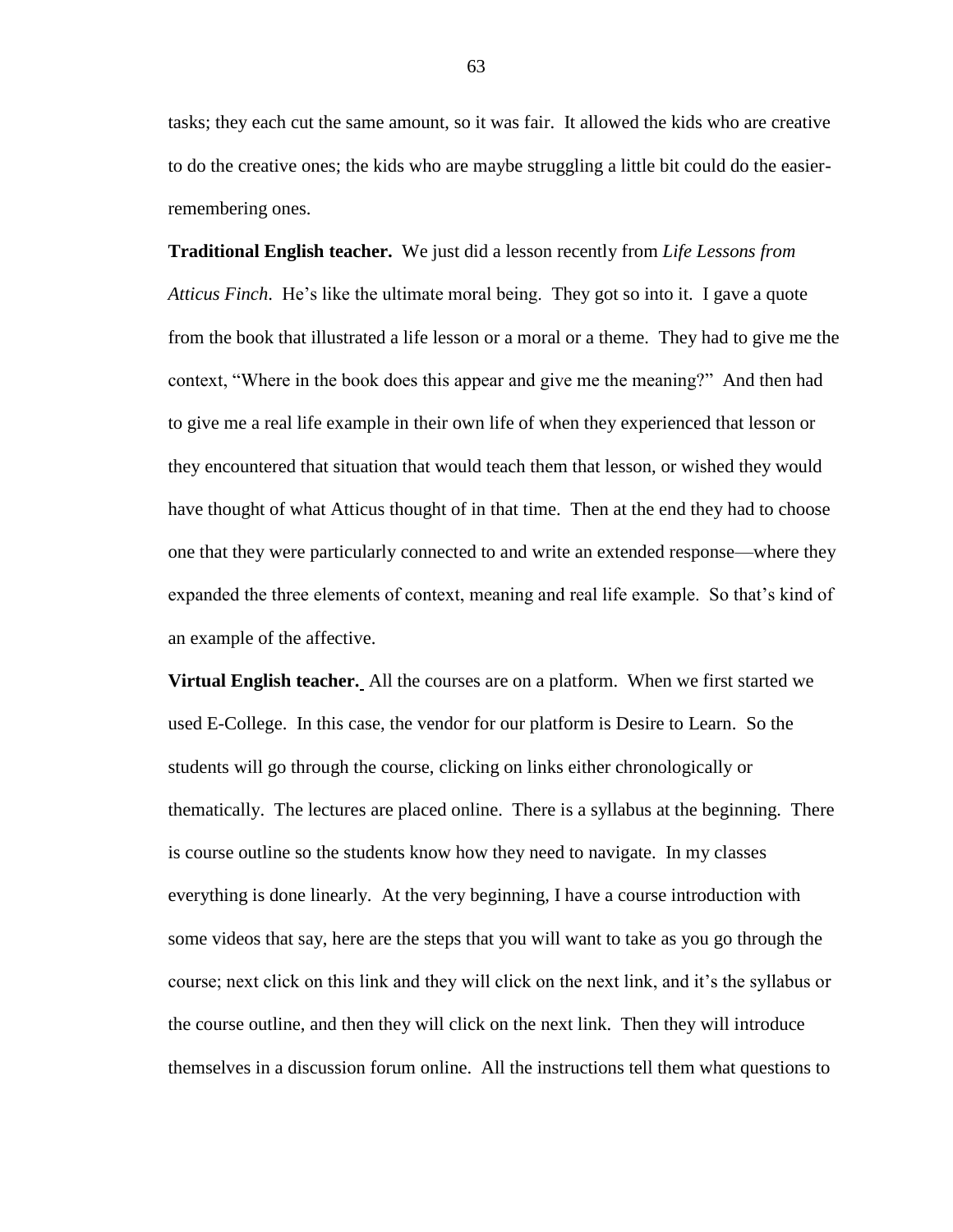answer, how many tiers they need to respond to a minimum. There is a rubric board that tells them what they need to do minimally to receive an A or B or C. Then they go onto Unit 1, and it is set up the same way. So after that introduction unit, they can see pretty easily how to navigate through the course. So, my course may start with lecture followed by a link to reading materials, followed by a link to discussions about that reading, followed by a link to project options, vocabulary. They will take a unit test, and they become familiar with the way a unit looks and when they go to the next unit—it looks the same.

# **Foreign Language**

**Virtual foreign language teacher.** Obviously, you are not sitting in front of a classroom. For example, my courses have seven units. Each unit would have an audio vocabulary. They all have links where you click the symbol and you actually hear the words. It's sort of an online dictionary. There is definitely the opportunity to hear the Spanish. I recommend they hear the words, say the words, just like I would in a class. For the upper level there is an emphasis—a lot of grammar review and readings. We are trying to get them to read more in Spanish. We have the Elluminate online classroom so they can hear me, ask questions. In the online environment—it's the old fashioned telephone. I say, "Call me up." There are three basic ways they can communicate, but they are calling me all the time sometimes. At the lower level they have lots of writing assignments. Each unit does have a timed exam. Most of them are multiple choice—fill in the blank and a short essay—to see how they can write in Spanish. There is a semester exam.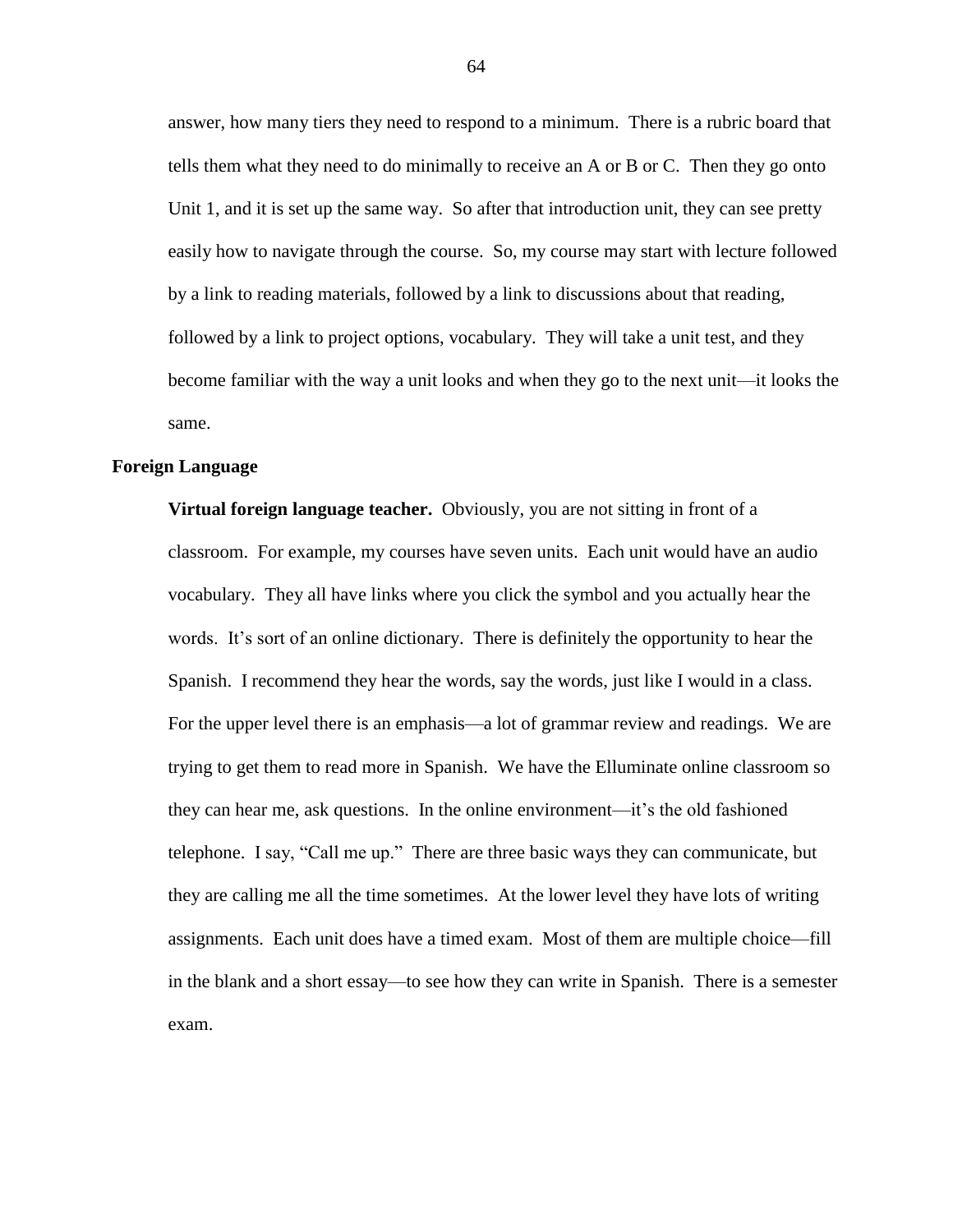# **Perceptions about Affective Learning in Online Education**

Teachers who had never taught in an online classroom were highly skeptical of the ability to provide affective supports or to incorporate affective learning instruction in an online environment. Much of their skepticism was based on their own negative experiences with online learning. The virtual teachers were aware of limitations with online learning including the difficulty in providing collaboration or group projects for students. However, they defended their ability to maintain strong affective support with the use of Elluminate, Skype, email, and text and telephone communication and to provide social-emotional learning experiences for students through the use of discussion boards and other web-based learning platforms.

# **Traditional Teachers' Perceptions with Online Education**

**Traditional science teacher.** That goes back to life groups, to "I can't work with this person." So there is tolerance that goes along with it. If you are sitting in a room by yourself, in a virtual classroom, you don't necessarily have to tolerate the other people. When you go to a real job, in the real adult world, you don't know how to tolerate anyone or get along with anyone, because you've never had to.

**Traditional math teacher.** In public school, especially in secondary, I think that [collaborative activity] is hugely needed. And that's why we do a lot of group work. I don't rely on myself with my math subjects all the time, I have two other math teachers here that I greatly appreciate and call whenever I need help; you need team players and you need people to help you, and if you are doing everything online . . . .

**Traditional science teacher.** That would scare the heck out of me—to have a virtual classroom setting with a dissection, I think. With dissection tools, especially, with any lab really, where there is anything dangerous, I think for one—kids get kind of scared out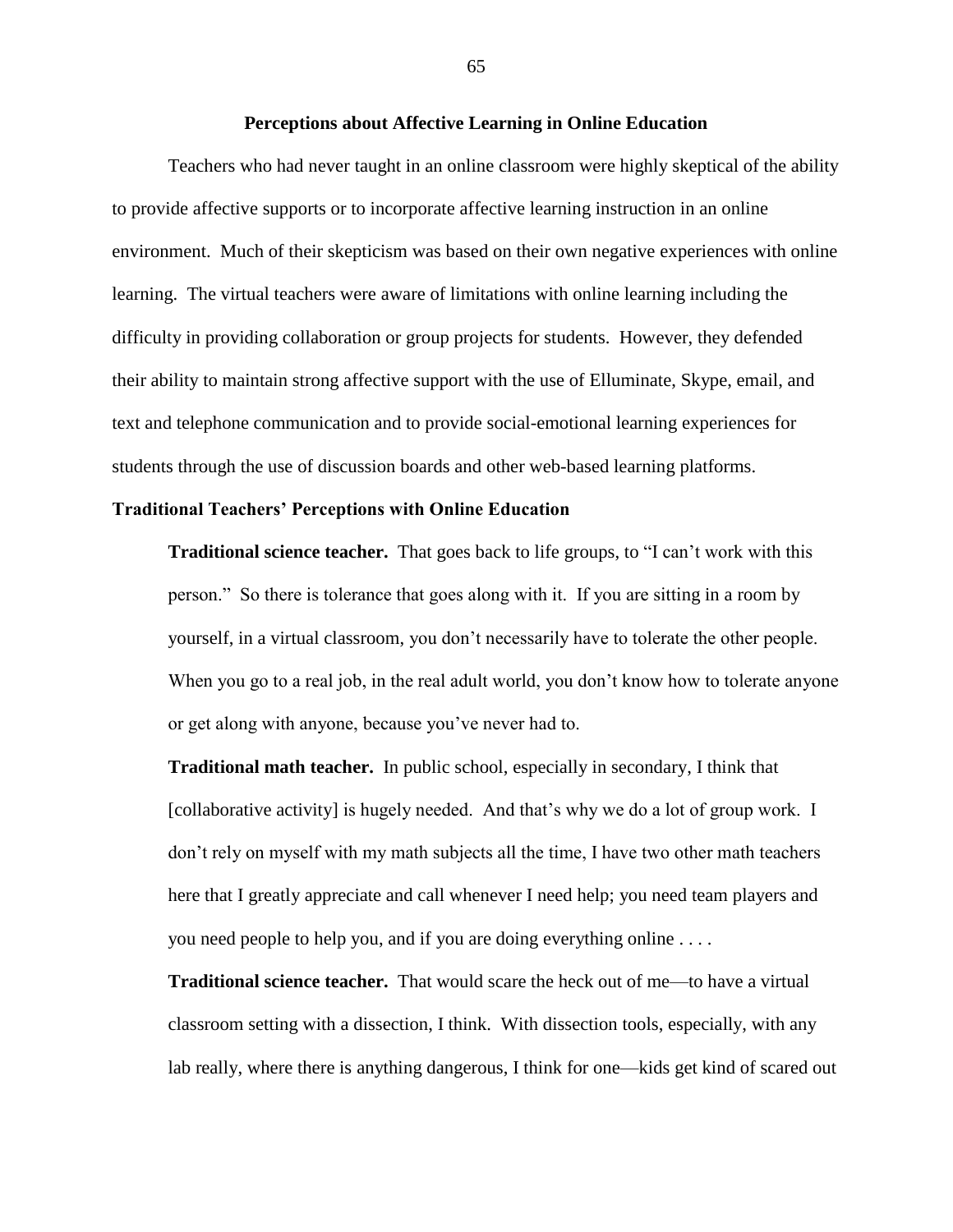of what they are doing—they almost need that—let me take your hand and the dissection scissors—let's do this together

**Traditional science teacher.** Not offending one another, even though you are bouncing ideas off of each other; I don't think you can replicate that with a virtual classroom. I don't know how that would be done.

**Traditional science teacher.** You can see body language over Skype, but it is not the same as being face-to-face with them. The stuff that they are drawing on a piece of paper or body language that you catch while they are in classroom instruction—it's part of our job to look out for the safety of everyone else. The little things that they are saying when they don't think you are listening—the little under the breath comments. I think that stuff would be very hard to catch in a virtual classroom as well.

**Traditional science teacher.** My online class—we did have Blackboard discussion from time to time, which I hated. We were taking the class through Illinois State, but my professor was in Kentucky, and he would submit videos of himself teaching or telling us the assignment, or 40-minute lectures and then write a paper about it. Honestly, I feel like that does create a little resentment—at least on my part. I couldn't take him seriously on a video. If you had a question, you had to email him later and ask him about it as opposed to just raising your hand. I guess I am a more personable person; I like to be there; I like to see your face; I like to hear what you have to say; I like to see the emotion come across your face.

**Traditional science teacher.** I truly think they will be missing out on a lot. The social stuff has a lot to do with what kids learn in school, and I think it affects a lot of what they become when they are adults, and it's scary to think we would have hundreds of students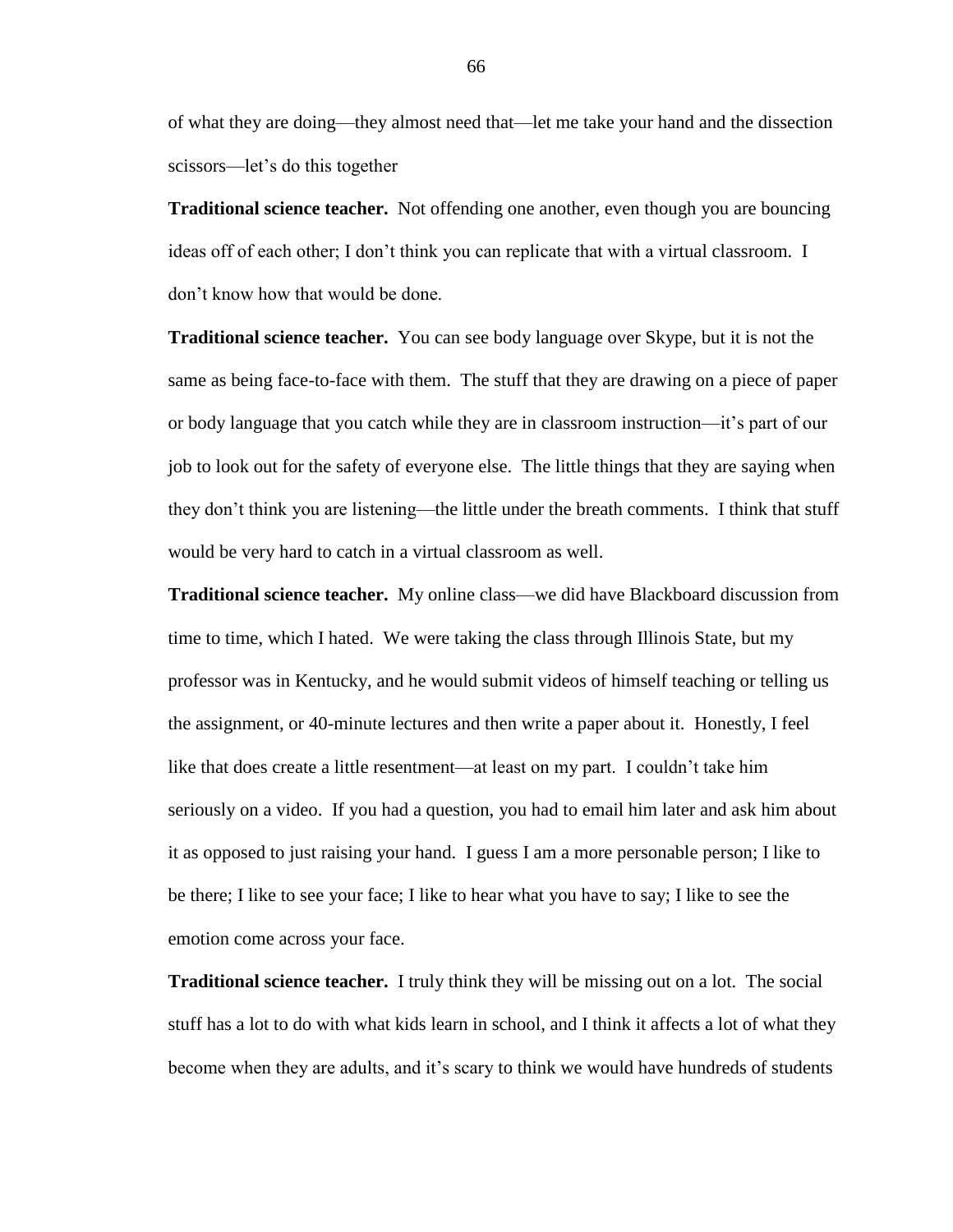sitting at home on a computer by themselves. I think that social and emotional interaction is just as important as academics.

**Traditional social studies teacher**. I am currently enrolled in my master's program. One of our classes was done almost completely online. One class session, then everything was done online. The way it was supposed to work, everyone was supposed to post to the website, respond to what other people were posting, create a conversation, and then the professor posted a lecture online that you had to answer questions on. What it ended up being, nobody really carried on a conversation; you posted the bare minimum in order to get a grade, and you moved on. Everybody in class said it was a waste of time. I don't feel like I learned anything.

**Traditional social studies teacher**. If you are relying on email or text messages or instant messages you miss the tone, you miss the inflection, there is so much of that, I think you miss it both ways. I would think that doing the virtual stuff, you would be very conscious of time; you would want to condense it all very much. Where here, we have an hour, and if we don't finish today and we spill over to tomorrow, it's not a big deal.

**Traditional social studies teacher**. But I think given access to technology today (and I've had conversations with younger teachers about this), the content (and this is going to contradict something I said earlier), I think the content is becoming less important because students have such instantaneous access to information. But it is what you do with that information, how do you synthesize it? How do you apply it? That, I think would be very difficult to do in that virtual setting. It seems to me that a virtual setting would be much better for almost the rote memorization.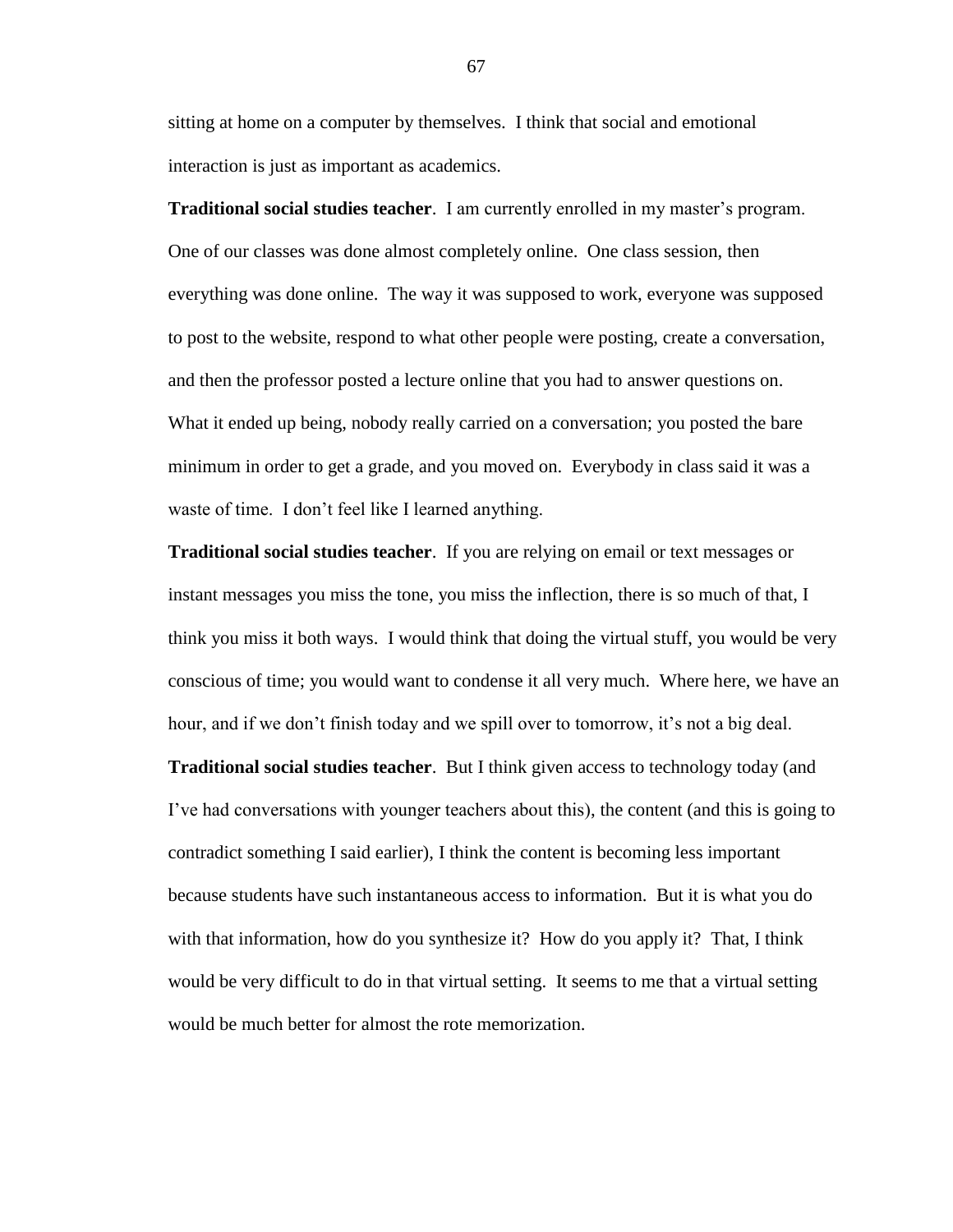**Traditional social studies teacher**. I think there is something to having a teacher in a classroom.

**Traditional social studies teacher**. I don't think you can see real collaborative learning doing it that way.

**Traditional social studies teacher**. There are the more social values, common values in society that need to be talked about. Learning that ability to work together, to tolerate each other, that has to be done inside the classroom. You will have an entire culture of people who couldn't collaborate, who couldn't communicate, who couldn't work together.

**Traditional special education teacher.** No, I think there's a huge piece, like you and I having this conversation now, there's a huge piece to that human interaction that face-toface contact.

**Traditional social studies teacher**. A comment I made earlier—education has to change, we have to adapt to the 21st century, the days of relying on reading, writing, and arithmetic are quickly fading away. Our strengths must be in teaching kids to synthesize material, teaching kids to analyze material, teaching kids to work collaboratively, teaching kids to work in those groups—is something they are not going to get anywhere else.

**Traditional special education teacher.** I think that trust is a good things; I think there are so many things that you are reading from me right now. If we were to Facetime on our phones or Skype, you could pick up a few things here or there, but how I'm sitting in the chair, my body language, you don't pick those things up. I hope that it doesn't get to the point that it's my kids or these kindergarten kids/preschool kids who are getting 75%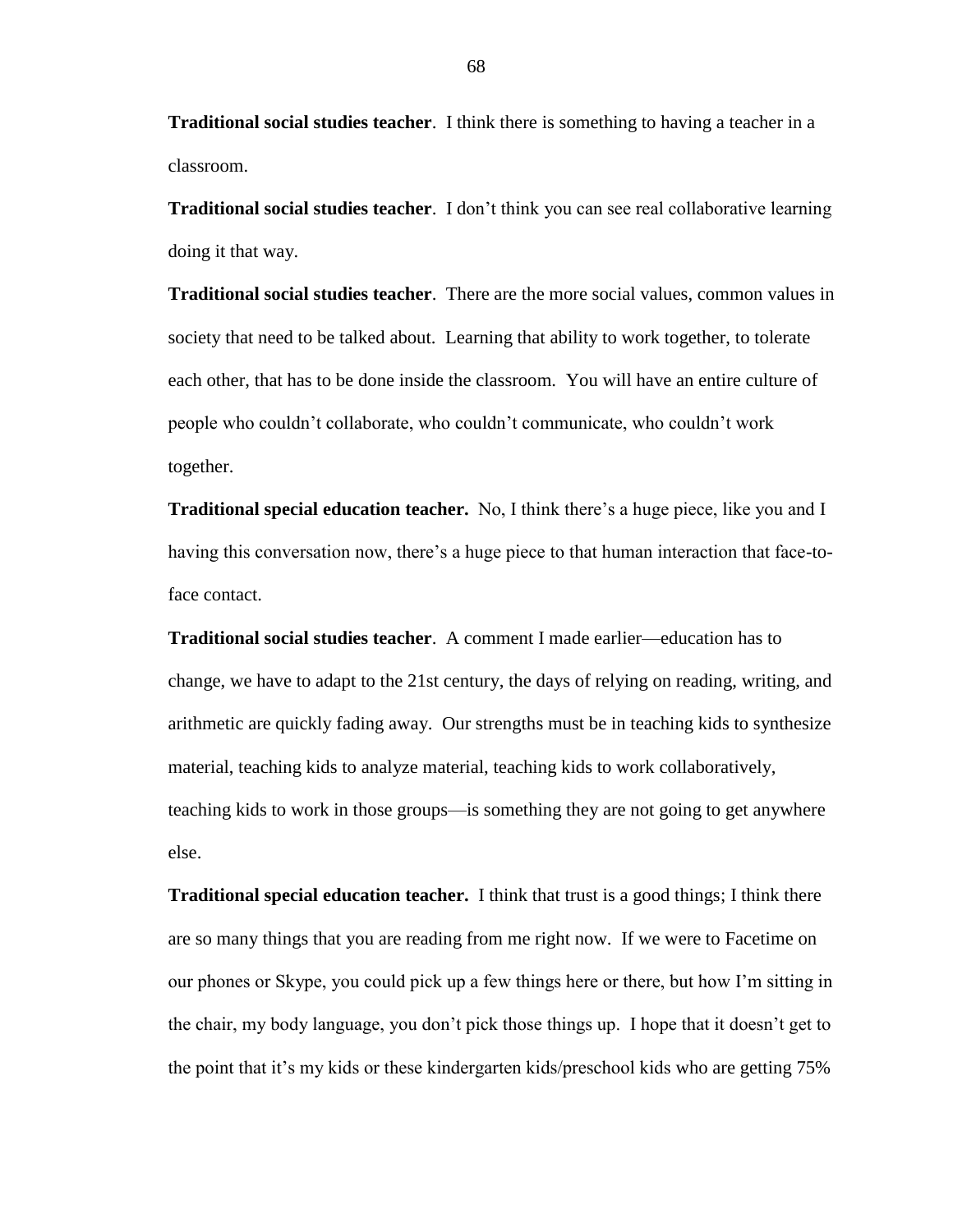of their instruction delivered online, because we are already starting to see these kids lose a piece of the affective, just with these technology advances that we have.

**Traditional English teacher.** I hear kids every day, "Why am I going to use class time; I can just go home and do it in five minutes." Why not just do it online then? But for affective skills, there is something to be said about face-to-face dialogue.

**Traditional math teacher.** All virtually at home, that's not going to be fun for me as a teacher. I enjoy the kids, being with the kids. We did Kahn Academy in class. We had them do systems of equations, story problems, they have to make two equations from a story and then solve where two lines meet. We did some easy ones, then made them watch Kahn Academy, and then they took a Kahn Academy test. And I could see their progress online but I [as the facilitator] was just there twiddling my thumbs.

**Traditional math teacher.** Yes. With the online thing, some of them didn't like it because they were bored. With a math [course], it was watching a guy lecture; there's no hands-on, like with science, you could have cool science experiments that you could see online—with math, it's just lecturing.

**Traditional math teacher.** With me, you get hands-on lessons, you get projects that they will get to feel real-life scenarios—compared to a lecture or a real life scenarios on a video; they actually get to put things in their hands to actually apply this knowledge. With technology, they could see how it affects them in real life and how to use it in reallife compared to on a piece of paper or on the click of a button.

**Traditional math teacher.** You can't see if the kids having bad day, not going to get that online.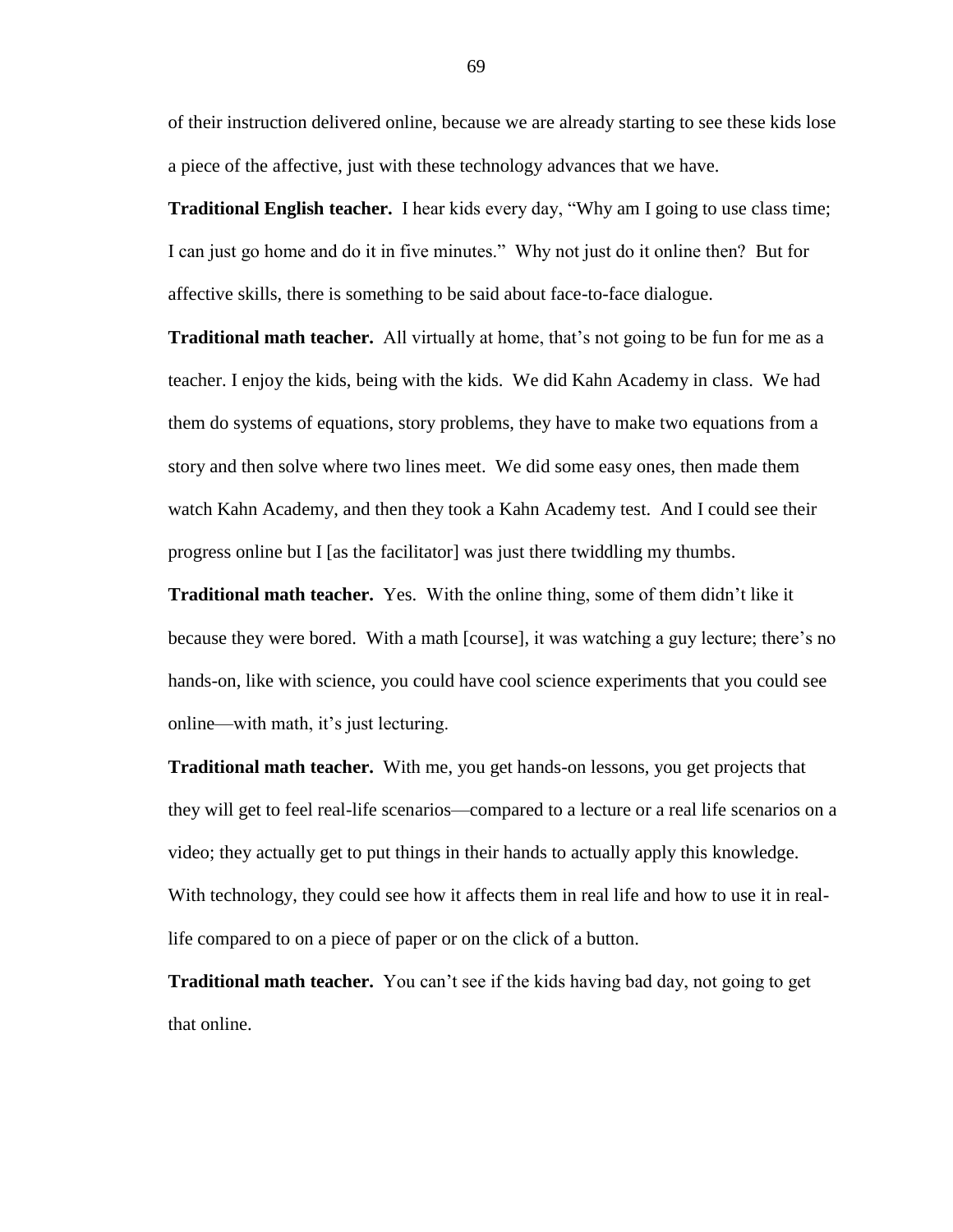**Traditional math teacher.** Compared to an email from your teacher, where there is no emotion, no engagement. This person doesn't care about me; he cares about my assessment. He cares about what I am doing in that class, not about how I am feeling. **Traditional math teacher.** With virtual, they are not going to get that social aspect like they are going to get in a public school.

**Traditional special education teacher.** We try to do some group stuff, we try to teach that you may like a person, but there are times that you are not going to like somebody that you have to work with, and you're not going to have choice about that, and you are going to have to put your differences aside and learn to deal with it, and just work through it.

## **Virtual Teachers' Perceptions With Online Education**

**Virtual English teacher.** Unfortunately, the majority of the kids don't really invest themselves in the discussions. They do what they are required to do. They go back and respond like they are required to respond. But I doubt that they really go back and see what other people—two weeks later they are not going to go back to that discussion board to see what anybody else has said. Unless it is only the really engaged student, the ones who go back to a discussion board before they take a unit test, because a lot of the questions, that are in the discussion board, are also going to be questions that are addressed on the unit tests. So, they are going to go and see what the other students have written and go, "oh, that's a good one; I'm going to keep that in mind for my essay." **Virtual science teacher.** I would say to them, [skeptics] "How many of your child's

followers have they ever met? They are having the same interactions with each other that

Facebook friends have they ever met in person? How many of your child's Twitter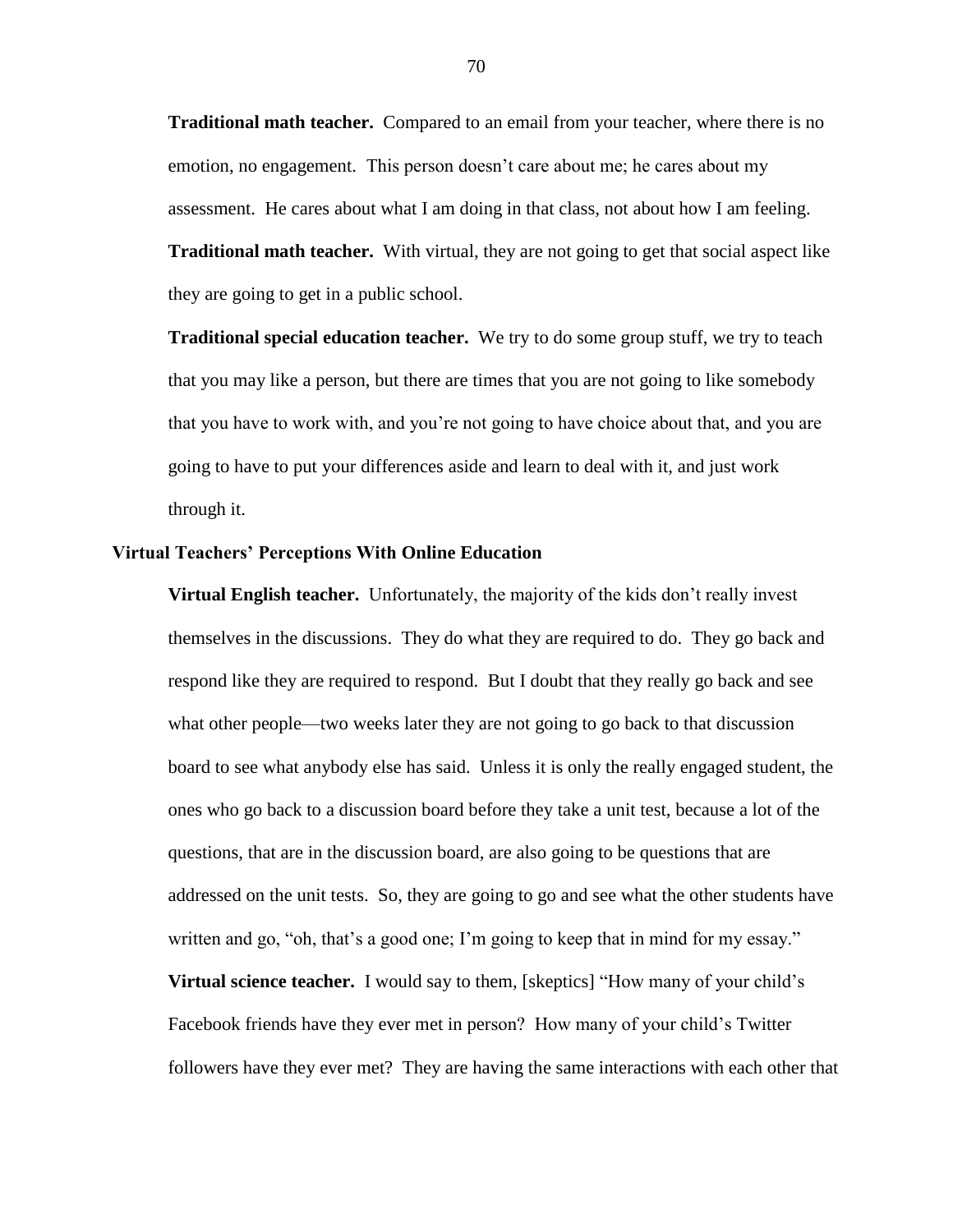they are having with any other teenager. That is different; it is harder for adults because we weren't raised in a society that had social media. We weren't raised in a society where you could be acquaintances and friends with people you had never seen. But they are very used to and very comfortable with communicating with people they have never seen. They will find platforms in ways to communicate that I wasn't even aware of. They will find ways outside the classroom, and I can even say this year for the first time, two of my former students are getting married, and they met in my class.

**Virtual science teacher.** Just like in the face-to-face classroom, you have to prep them. You have to tell them at the beginning and say, "Here are our expectations to how we treat each other." "Here are our expectation for this classroom and how we are going to behave, so that we all get along."

**Virtual English teacher**. I have had students in my classes who thrived in the online world but could not succeed in the face-to-face classroom. I've had students who have had serious medical issues or who have had babies and couldn't leave the house, and the online classroom becomes their way to still get that education and hopefully have success in the future had that not been offered. I have students who just don't complete the courses. The schools will try to communicate with them once or twice, and then they quit. They are in high school; they should know better. There is no other way I can try to communicate with them, I've called, I've emailed; I've done whatever I can. I'll do it every two weeks until the end of the semester or until my boss says, "Stop, that's enough."

**Virtual science teacher.** We are educating people. People are just people; they are not perfect; they are not imperfect; they are just people. People are fundamentally individual,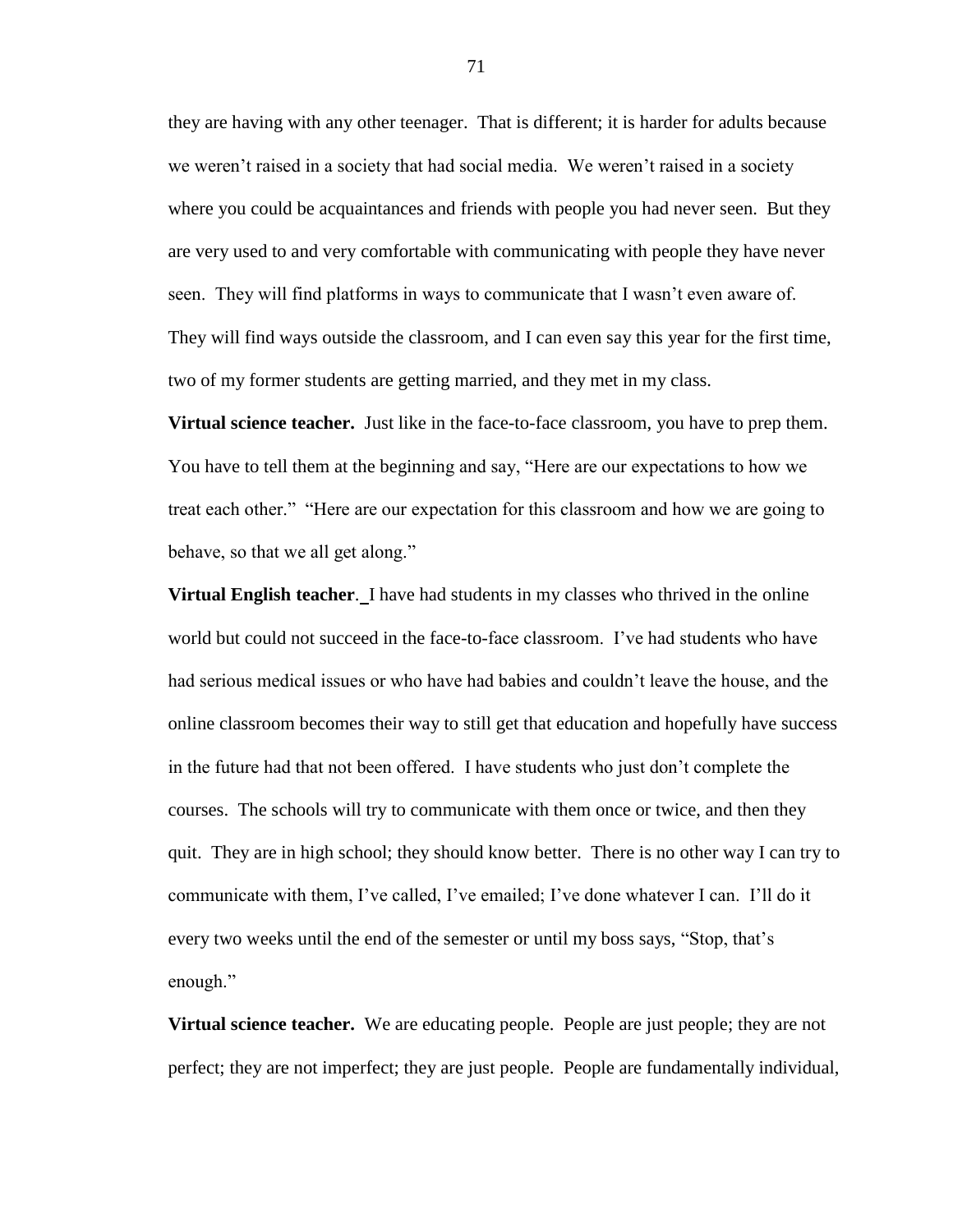and anytime you are in a system that is treating as though they are not, you are doing it wrong. If you are treating them like they are all the same, and they are all supposed to get the same benchmarks, the same places, and be prepared for the same jobs, you are doing it wrong. We are in a system where people think schools are factories turning out widgets that are all the exact same shape or size, and people aren't widgets. I don't care if you do it in a blended environment, in a face-to-face environment, in a virtual environment. If you remember that they are people first, and the content that you are trying to teach is secondary; I think you get a lot farther with them.

**Virtual science teacher.** Well, I can give you positive, and I can give you negative. I think we are going to do it wrong first. Because I think that the world is not ready to be told the right way. The world has to do it wrong and then come to its own conclusion. I sound a little bit negative. These vendors come in, and I can say this as a parent who lives in a district where my son was asked to take one of these courses, where there is no teacher interaction, where basically it's a correspondence course, that just happens to be delivered electronically. You see that happen, and they are totally and completely lost. You just took a kid, who was already struggling in a face to face school, who didn't get it the first time around, and they were stuck in the basement and told to do it by themselves. **Virtual English teacher.** With my online kids, it's not that they are confronting them face-to-face, but they have to think about how is this other kid going to feel or how is this Chicago kid going to feel if I say this.  $\dots$  I would think there is even more of an awareness in the online classes. Not just awareness, but there is more activity that would promote more cultural diversity and tolerance and awareness. The biggest problem that I see though for online learning is the cost of technology. The students need more access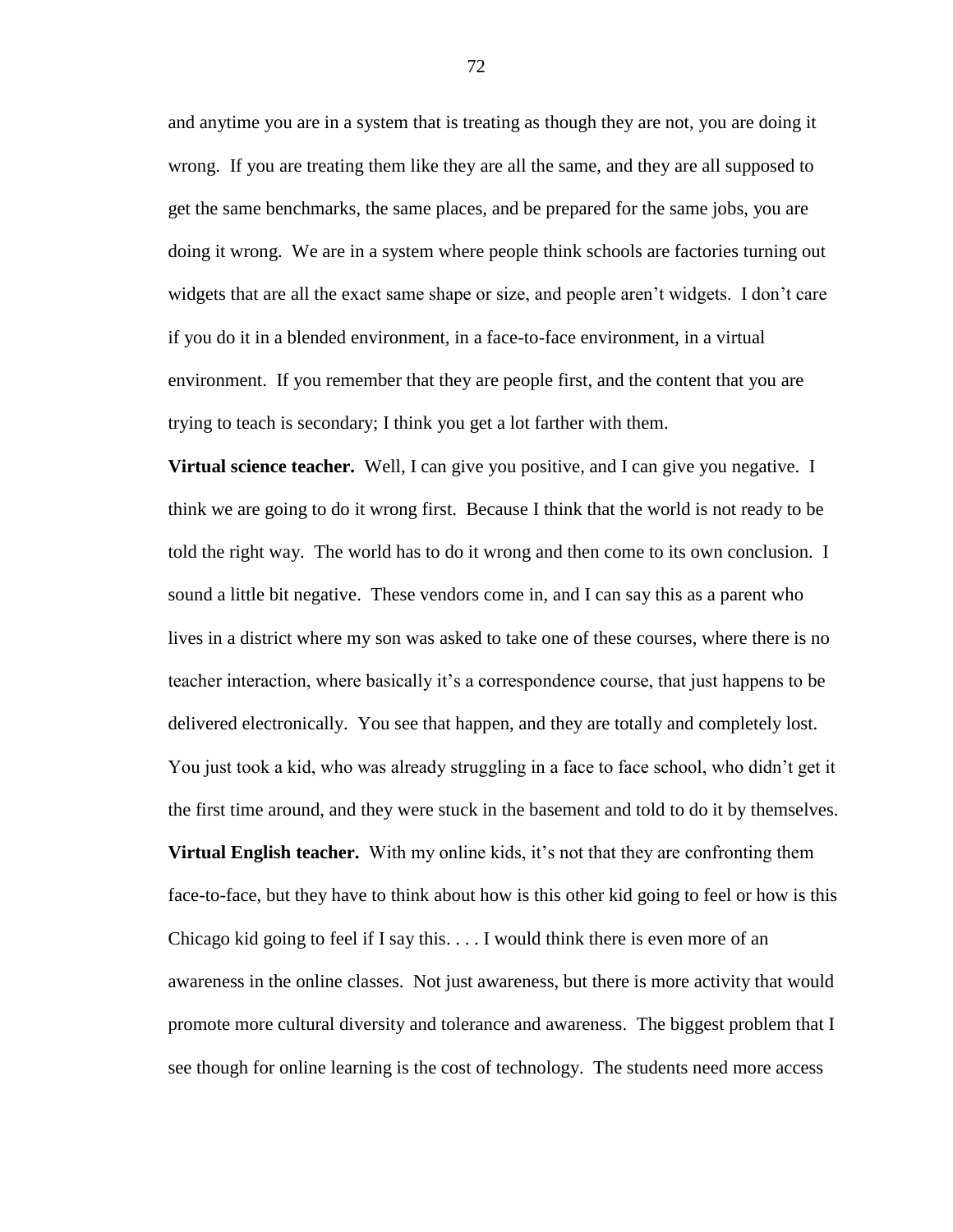to technology in order for it to continue to be a fair and consistent value to students. It is hard to promote virtual learning when there are students especially in rural areas that still do not have access to the technology. There are several classes that I know of that only one or two or maybe four students are taking it. They are not even in the same place in the class. How do you get them to collaborate? It's not an easy thing to do. It may just not be feasible, but I think for the future that it's something that really needs to be considered.

**Virtual social studies teacher.** There is one kid I haven't been very successful with. She is a twin and her sister is a really good student. This girl could care less about anything. I think the parents are—I don't know what they are going to do with her. She is a senior, but she didn't pass any of her classes this year. She stayed home half the time; it was bad. She did one unit for me and did a beautiful job; the writing was good. She'd just rather get a job and work, even though it doesn't pay much. That's the biggest failure that I have seen. She still has until two weeks into June; they've had fourteen weeks.

**Virtual social studies teacher.** Some of these kids just want to get the work done. Some of these kids want to graduate early and go right onto college.

**Virtual social studies teacher.** Then there are the kids that have some mental issues that they can't interact with people very well . . . they might panic or whatever.

**Virtual social studies teacher.** In fact, some of their communication in the introductory board, they can introduce themselves to the other kids…what their favorite things to do are and the kids will respond to those things. So, there is a social component.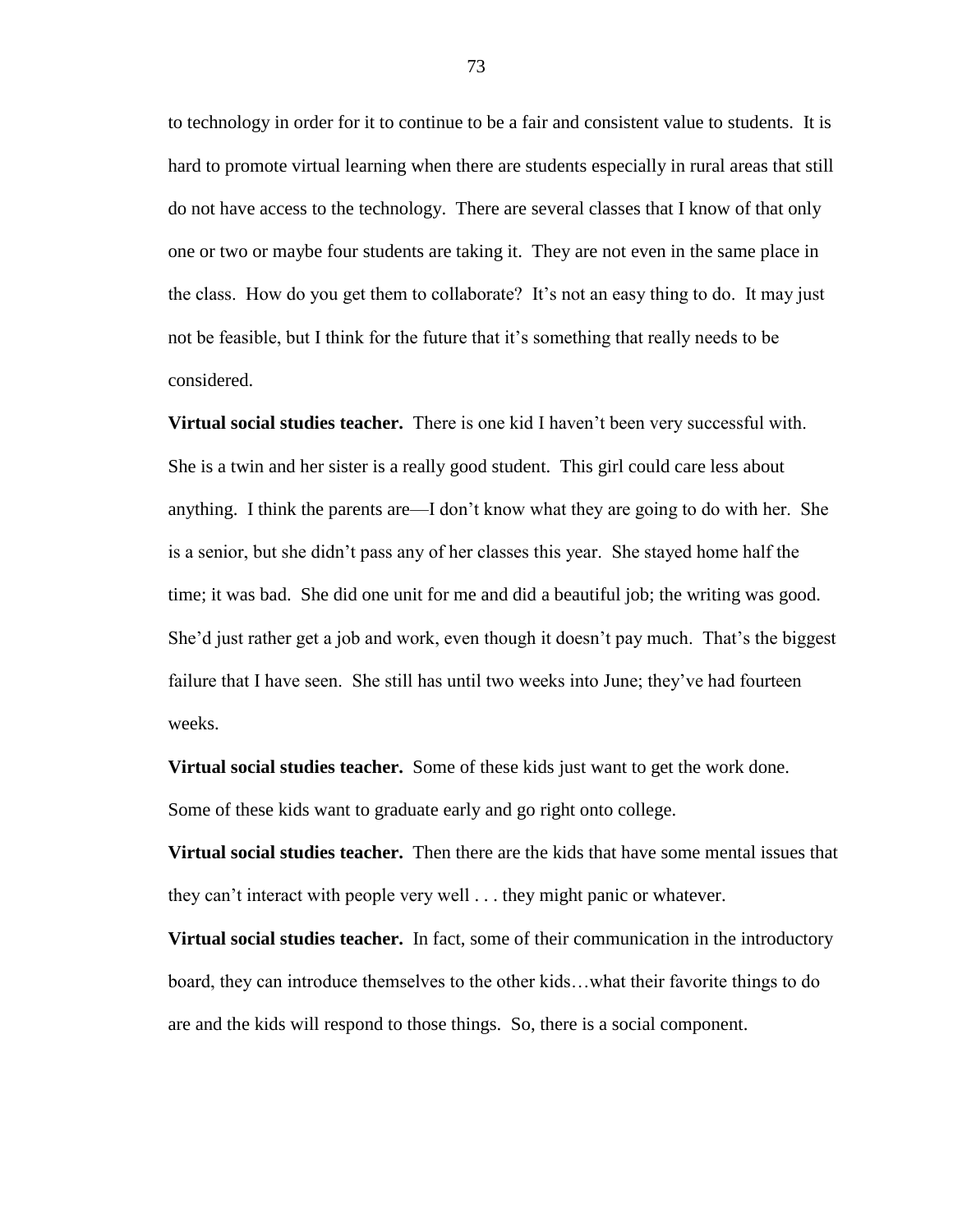**Virtual foreign language teacher.** Would I want everything to be totally virtual? Probably not; just like at the university, five-six years ago, there was resistance to letting the underclassman take online classes. But gradually, that has changed. The students love them. They usually say they learn as much, and they probably get to know each other better, because in an actual classroom with thirty people, how much do they really get to know each other? Some just don't talk— in the discussion boards; they have to participate. I think we are getting to the point where these online classes are getting pretty close to what we do on site.

#### **Summary**

This chapter provided the overview of analysis of qualitative data from interviews with five traditional classroom teachers and five virtual classroom teachers. Three themes emerged from the study: (a) acknowledging and valuing the impact of teacher immediacy on student learning, (b) commitment to providing affective learning opportunities within the curriculum, (c) teacher perceptions about affective learning in online education. The data showed that teachers in both settings acknowledged that affective learning was of significant importance in their instructional program.

Teachers provided focused response to the research questions which included: What emphasis is placed on developing affective skills in the traditional versus the virtual classroom? Does online instruction differ from traditional classroom instruction in regard to the development of affective learning? What instructional techniques are common or different toward developing affective learning in comparison of the traditional and virtual classroom? What specific types of lessons, activities, and assessments do teachers in each format use to ensure affective learning? What perceptions do teachers in the traditional and virtual classroom have with regard to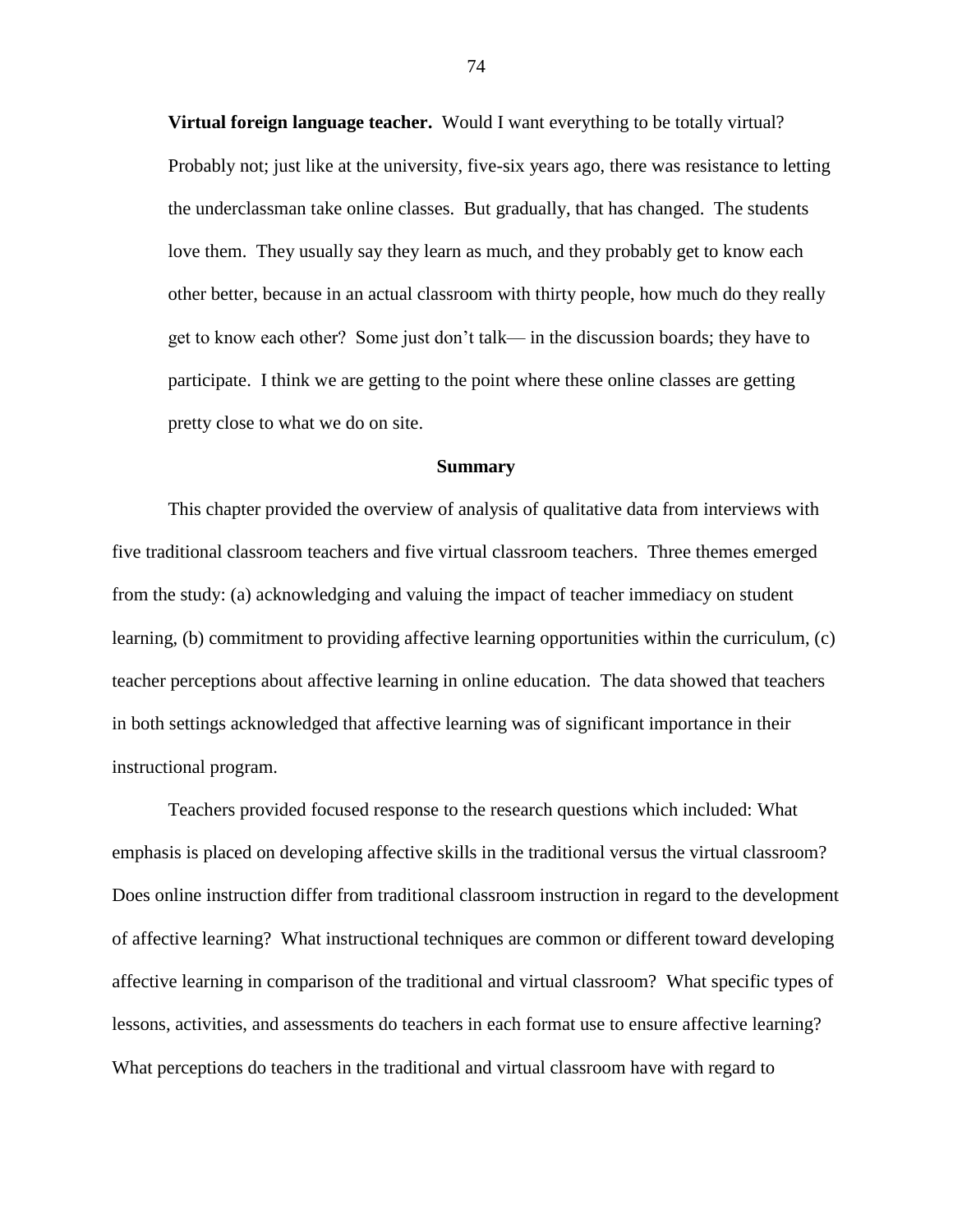affective learning and the implications with present and future learning in the affective domain through online instruction?

Interview analysis showed that teachers in the traditional and virtual settings were very aware of the importance of providing affective support and developing affective skills in the classroom. The theme, acknowledging and valuing the impact of teacher immediacy on student learning, was central to the evidence from teacher response and was further broken down into sub-themes under the theme of teacher immediacy: establishing rapport through varying methods of communication, getting to know students on a personal level, the teacher in multiple roles, and maintaining an interactive presence within the classroom. The efforts by teachers in both the traditional and virtual classroom to provide affective support for students' emotional and social development were well evidenced in their stated examples and demonstrate a willingness to nurture and protect students in and outside the classroom setting and to provide guidance in their social and emotional learning.

Interview analysis showed that there were many similarities between traditional and virtual curriculum in the development of instructional methodology to develop affective learning. Teachers in both groups utilized technology, project-based learning, group discussion, and online learning tools. Teachers in the traditional classroom utilized group discussion and group projects to a large degree and indicated that they believed that these instructional methods were important to building affective skills, including listening to other opinions, getting along with others within the group dynamic, accepting one's individual responsibilities within the group, and valuing the final product as a collaborative effort by a group. Virtual teachers also used discussion boards and other technology to provide opportunities for group discussion. The majority of descriptions indicate that online discussion was typically not in real time but did allow students who were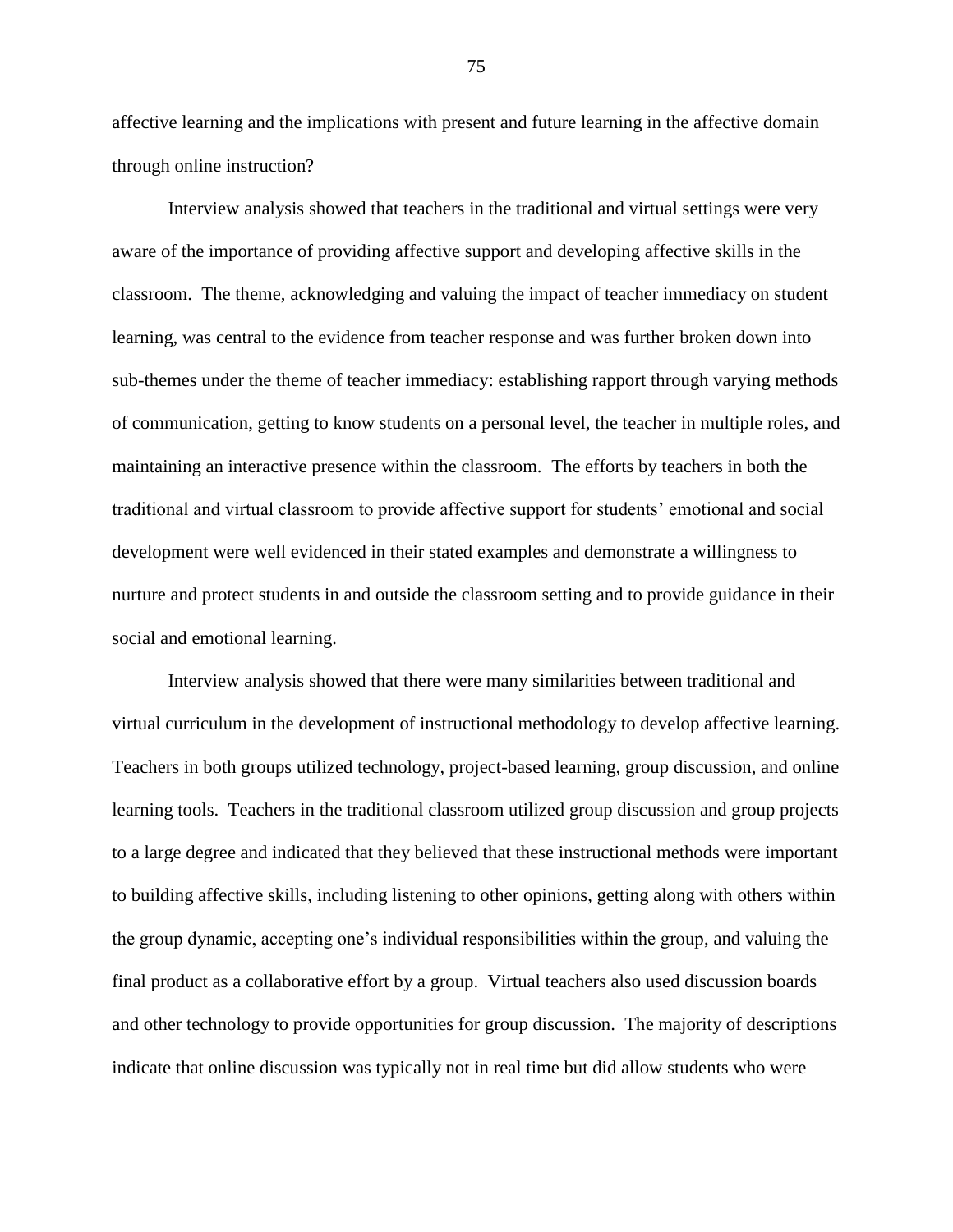motivated beyond listing the required number of responses to become immersed in the development and extenuation of the given topic. Virtual teachers admitted that group collaboration was often difficult in a virtual classroom due to time and space and due to factors such as rolling enrollment of students; however, they described instructional methodology available with technology such as the Google lab, wherein students could come together as a group and participate in an activity in real time. The online methods described also had the capacity to provide students an opportunity to build affective skills including receiving and considering the opinions of others, respecting and valuing the individual's responsibility to the group in terms of observing protocols for sharing ideas and contrary opinions. Virtual teachers gave examples of their students building peer relationships within an online platform. Virtual teachers and traditional teachers also provided examples within the curriculum wherein topics such as prejudice, courage under fire, and societal and environmental concerns were especially chosen to impact affective learning with regard to understanding and valuing cultural differences and the students' continuing formation of character.

The perspectives about online versus traditional education were sharply divided along the lines of teacher experience within the virtual platform. Traditional teachers did not believe that the virtual teacher or the virtual classroom could provide the necessary supports to build affective learning. Traditional teachers cited their own personal dissatisfaction with online course-taking at the university level. They described their experiences with discussion boards and video instruction as non-engaging and not useful to their learning. The descriptions of teachers within their online experiences served to color their perception of teachers in the online platform as uncaring and not responsive to student needs. Traditional teachers believed that the impact of online education could be harmful to future generations. The lack of face-to-face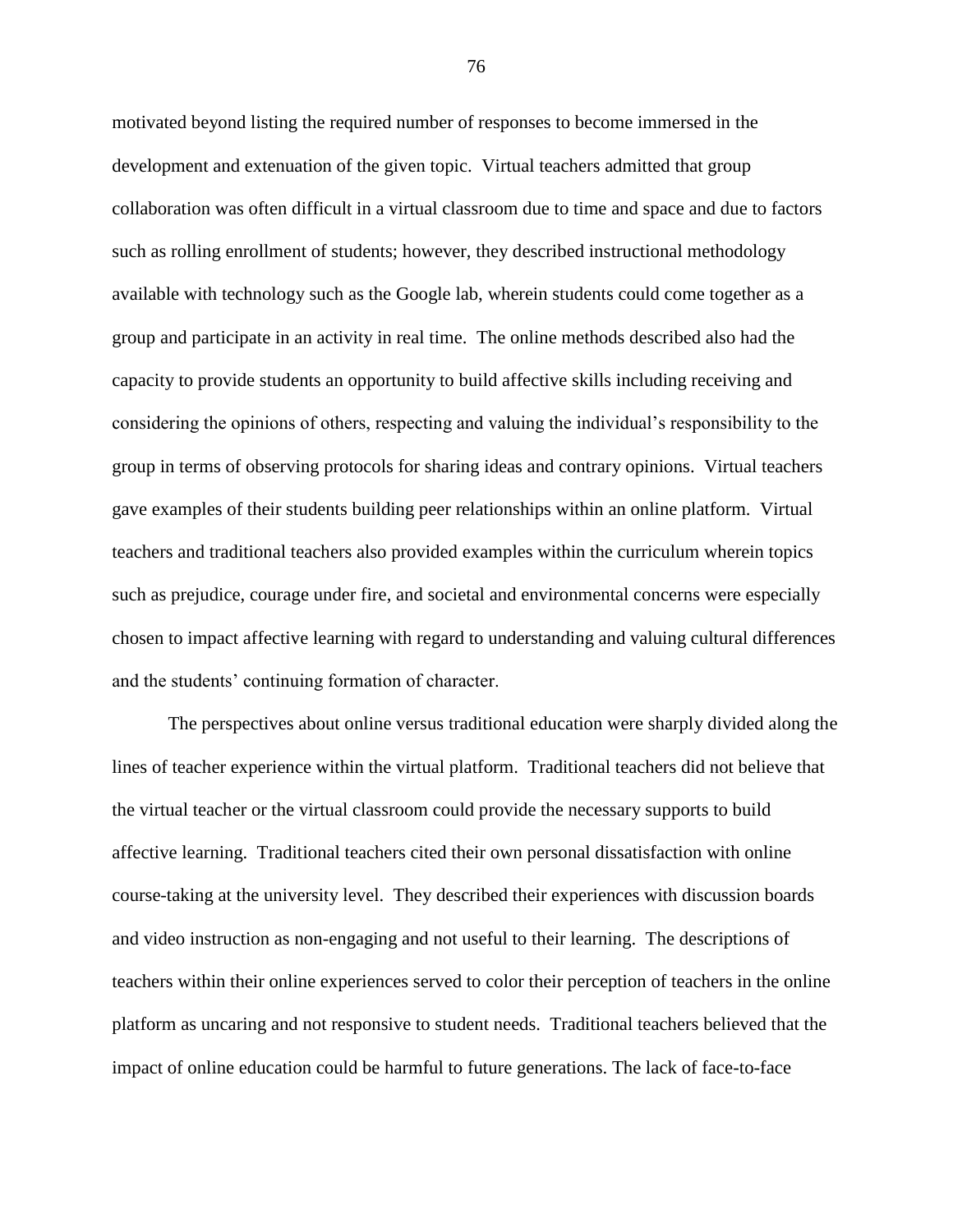contact and communication was cited as a compelling shortcoming in online learning, which they believed was detrimental to a student's social-emotional growth and future ability to connect and collaborate successfully with others in adulthood. They were largely unconvinced that any instructional technique or technology could replicate the engagement that a live teacher in a traditional classroom could command.

Virtual teachers were much more amenable to online learning. Their perceptions were based on their described successes in the virtual classroom. They reflected on their efforts to build in affective supports and to implement instructional methodology that they believed were successful in developing their students in terms of the academic and affective domains. Although virtual teachers defended the merits of online education for those students who may have physical, emotional, or family structure obstacles that make traditional school impossible or who have educational goals that require more flexibility, they indicated that they believed that virtual schooling had limitations. Some of these limitations were beyond teacher control such as virtual school vendors who place unrealistic enrollments with one teacher or in some cases of fully digital curriculum, no actual teachers. The lack of access to technology for students and the lack of training for teachers in virtual learning were also cited by virtual teachers. Virtual teachers indicated that their classrooms were often subject to the same problems as traditional classrooms with regard to the unmotivated student who never responds to instruction or participates fully in the discussion boards or the student who becomes a dropout, despite all the efforts by the teacher to connect with him or her. The virtual school teachers, who had all been traditional classroom teachers, indicated that the traditional classroom had its obvious advantages with face-to-face communication, but also stated that they had learned a great deal from their virtual teaching experience, which they had transferred back to their traditional methodology in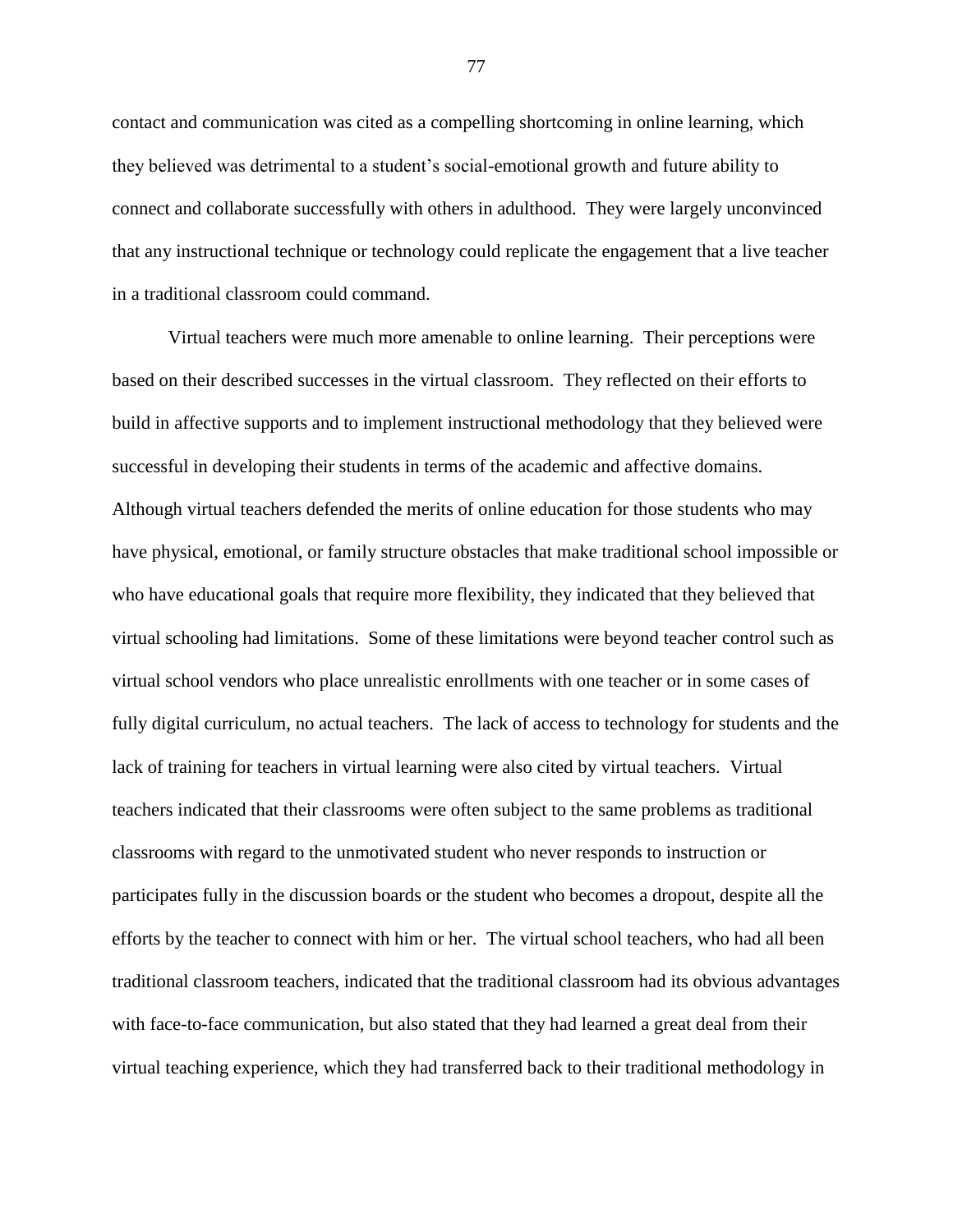terms of technology such as the "flipped classroom." A couple of virtual teachers said that they believed the best format for learning was the blended classroom because it provided the best of both worlds. One virtual teacher relayed her belief that virtual learning was here to stay, but that the future success of virtual education would be contingent upon course developers' and virtual teachers' understanding that every student is unique and that learning needs to address the individual needs of the child first and the content second.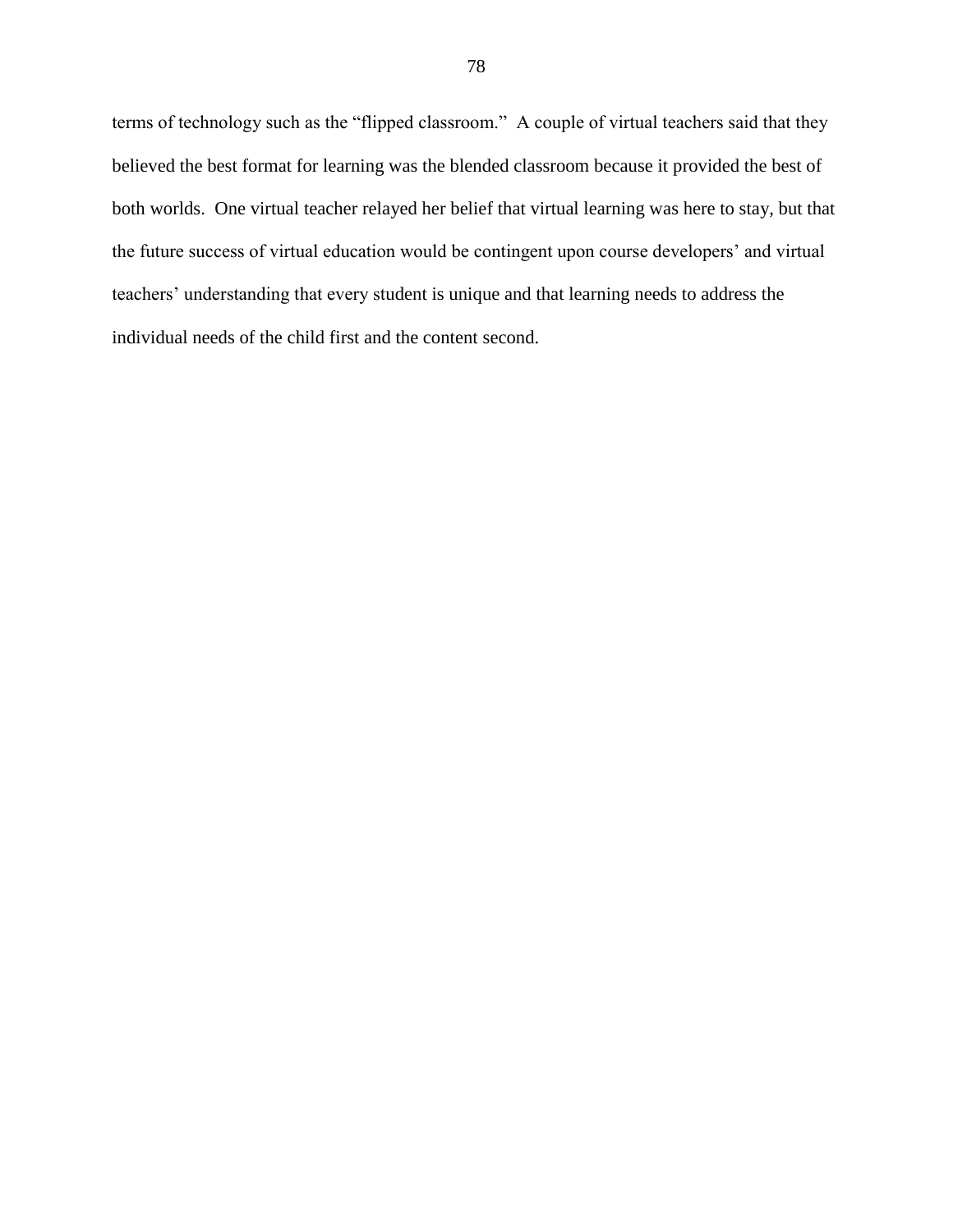# CHAPTER 5

### IMPLICATIONS, RECOMMENDATIONS, AND CONCLUSIONS

The purpose of this study was to discover whether virtual school instruction provides the level of knowledge and skills for students in the affective domain compared to instruction in a traditional school. The questions considered most pressing for educators, administrators, and parents who make decisions impacting the education of their students and children to resolve were as follows: Is virtual learning a solution to many of the problems facing traditional schools? Have public schools become so entrenched in academic accountability that they have largely ignored the responsibility to educate the whole child? Finally, what kinds of innovations in technology and in teaching practices within the virtual learning environment and the traditional environment are needed to ensure academic and social developmental success for all students? The importance of this inquiry was supported by earlier research on teacher pedagogy:

Teachers in both the traditional classroom and the virtual classroom should recognize that affective learning plays a critical role in the transformation and development of the student as a human being. Affective teaching techniques also increase students' sense of belonging to the group; it increases motivation, emotion, interest and intellectual development. (Picard et al., 200, p. 253)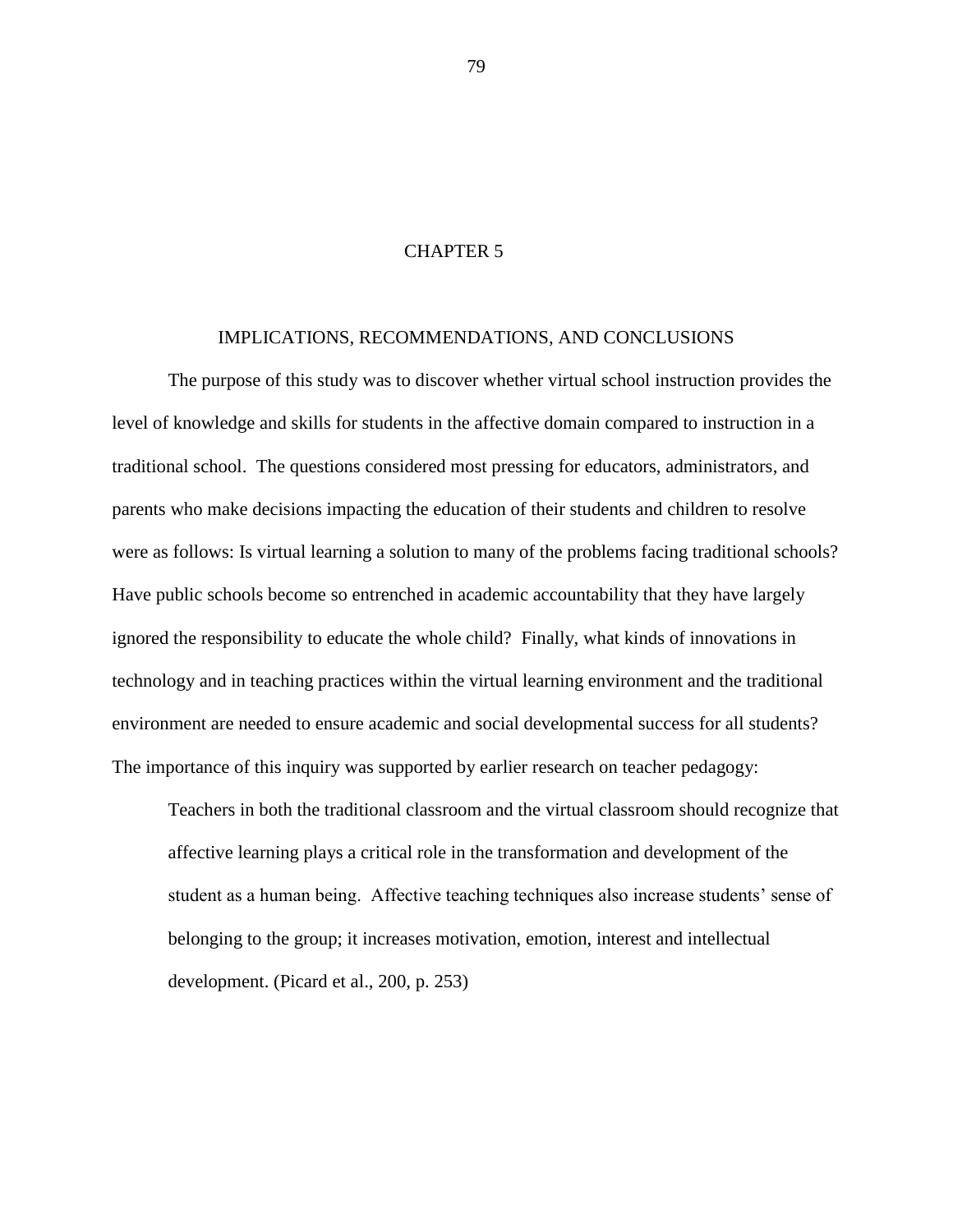The study of the literature sought to define affective learning, discover prior research that would argue its necessity for successful learning in both environments, examine the history of the evolution of online learning as a source for affective learning, and determine what research exists and what research is still needed to draw a comparison between the two learning environments. The definition of the affective domain as it relates to student learning includes the manner in which students deal with things emotionally, such as feelings, values, appreciation, enthusiasms, motivations, and attitudes (Krathwohl et al, 1973). Krathwohl et al.'s (1973) learning taxonomy frames affective levels in terms of student behaviors such as listening attentively and respectfully (receiving), participating in discussion by asking questions or providing information (responding), exhibiting sensitivity to individual and cultural differences, demonstrating problem-solving and conflict resolution (valuing), balancing individual freedom and responsibility to the group, ability to plan and prioritize (organization), and showing selfreliance when working independently and cooperation when working in a group, revising judgment and behaviors (characterization by value).

This framework and the modification of a set of questions, which were originally developed by DiPietro (2010) and utilized in her study, served as the basis for the qualitative study and methodology described in Chapter 3. The study, which involved a grounded theory research process, analyzed data from interviews and a review of the Illinois state social and emotional learning curriculum. Through purposeful sampling, five traditional classroom teachers and five virtual classroom teachers were selected from Illinois. The state of Illinois was selected because in addition to academic learning standards, the Illinois Department of Education also provides specific standards for social and emotional learning in all grades. The teachers were selected from the core subject areas of math, science, English/language arts, and social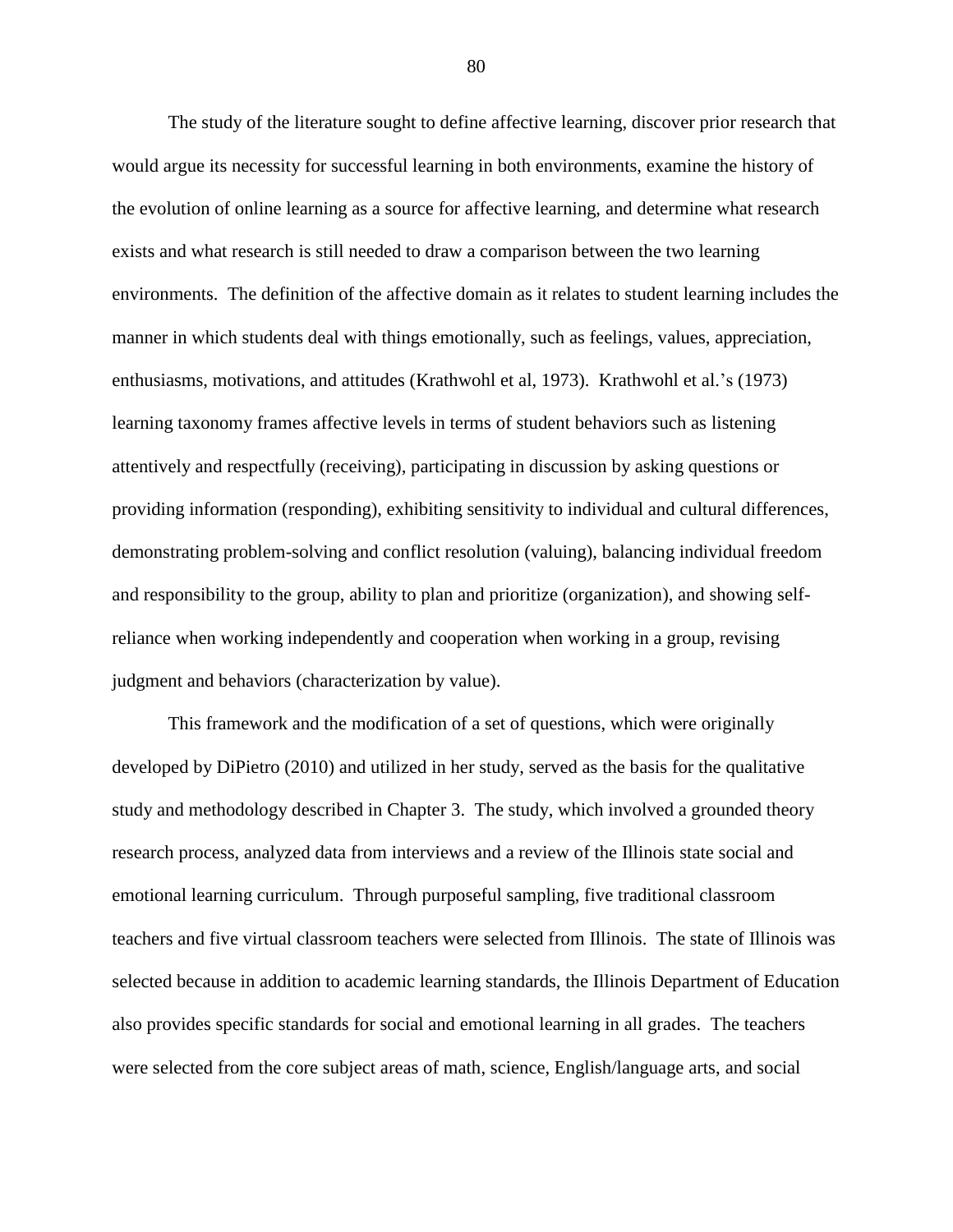studies and the additional subject areas of foreign language and from special education. Analysis of the data resulted in the recognition of three themes, which were described in Chapter 4 and were emphasized utilizing direct and indirect commentary from the teacher interviews. The three themes identified within the data included acknowledging and valuing the impact of teacher immediacy on student learning, commitment to providing affective learning opportunities within the curriculum, and teacher perceptions about affective learning in online education. The study was significant in negating some misconceptions that teachers were not attentive or purposeful with the implementation of affective supports in the classroom. A researcher from a previous study concluded, "In traditional curricula, the skills in the affective domain are often neglected because it is assumed that students will discover them on their own" (Duncan-Hewitt, 2011, p. 214.)

The teachers interviewed in this study were very deliberate in their efforts to provide affective supports whether they were face-to-face with students in the tradional classroom or employing technology to build trust and on-going communication. They demonstrated a willingness to surrender their curricular plans and even personal schedule to accommodate the needs of students. Teachers provided means of communication including email, Skype, cell phone numbers and permitted contact day and night and on holidays. They were empathetic to students' need to discuss things of personal relevance to student life beyond what was included in the daily lesson or what might have been the plan for content coverage on a particular day.

The theme of teacher immediacy was also very representative of the teachers' descriptions of their methodology in both the traditional and virtual classroom. This concept was represented in previous research regarding online learning.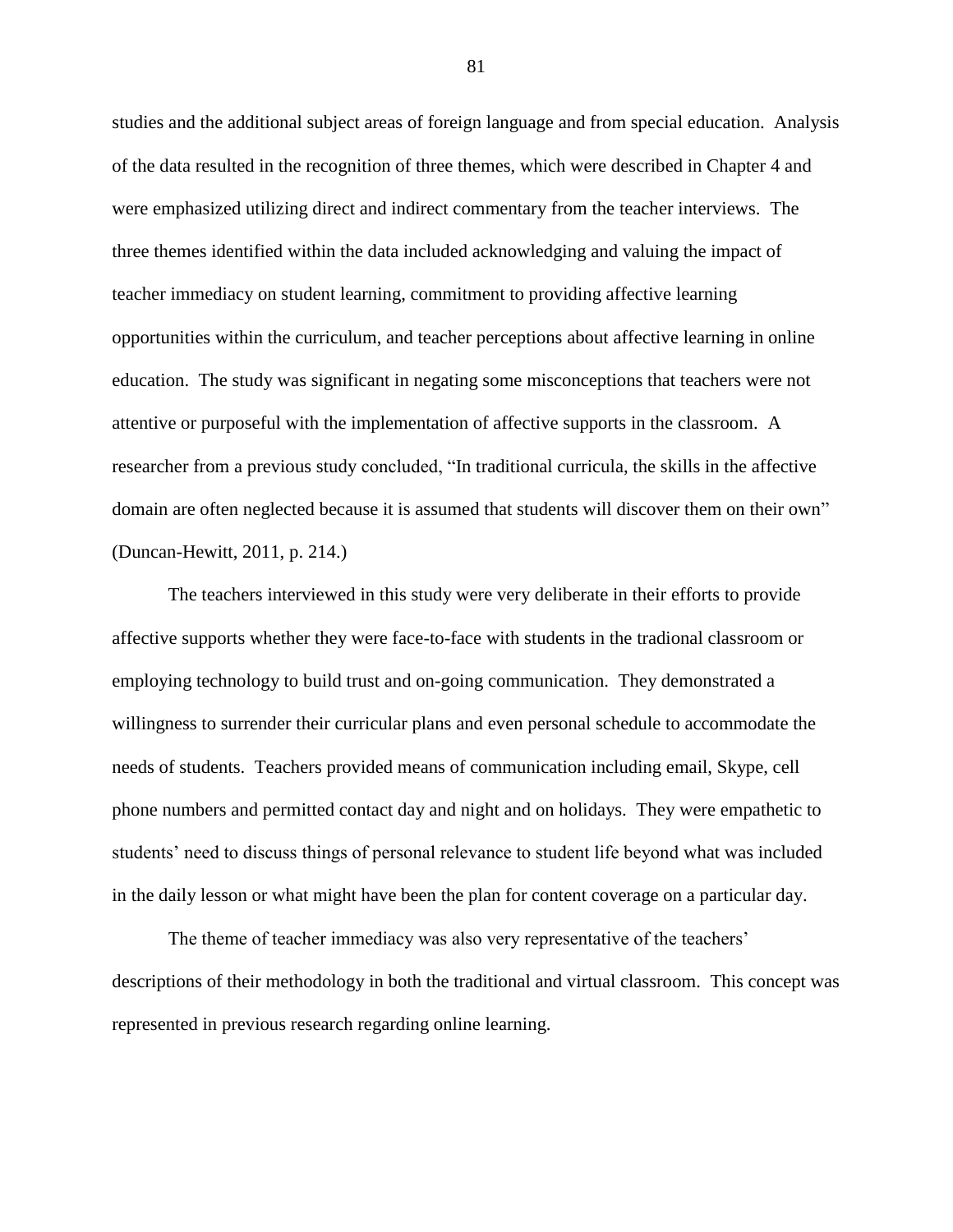Studies examining the dynamics surrounding teacher to student communication have largely been done within traditional classrooms. One study on online classrooms by J. D. Baker (2004) hypothesized that immediacy and cohesiveness of the instructor with the student, would be positively correlated with affective and cognitive learning. J. D. Baker's (2004) study found that instructor immediacy was the singular predictor of affective and cognitive learning.

Teachers in virtual and traditional classrooms were equally concerned with establishing close and continuous communication with their students, getting to know students personally, ensuring that students in the class were given multiple opportunities to exchange dialogue, and were working with the teacher and collaboratively with other students on group projects, which was described as maintaining an interactive presence in the classroom. The other related subtheme to teacher immediacy, which was depicted in descriptions by both virtual and traditional teachers, had to do with teachers assuming different roles in accordance with student needs. These roles, which included mentor, counselor, friend, entertainer, disciplinarian, and social worker, are probably familiar territory for most traditional teachers; however, it was evident that the expectation to continue to serve in these capacities was accepted by virtual teachers and that they were committed to utilizing whatever technology or curricular means were available to them.

**Traditional math teacher**. When I tell stories, I'm telling stories that I feel are appropriate with them and how I handle this situation, and they see what type of person I am.

This was also supported in the earlier research. In distance learning, social presence has been defined as the ability of a participant in a learning community to represent himself socially and emotionally as a real person. Social presence supports cognitive learning and resultant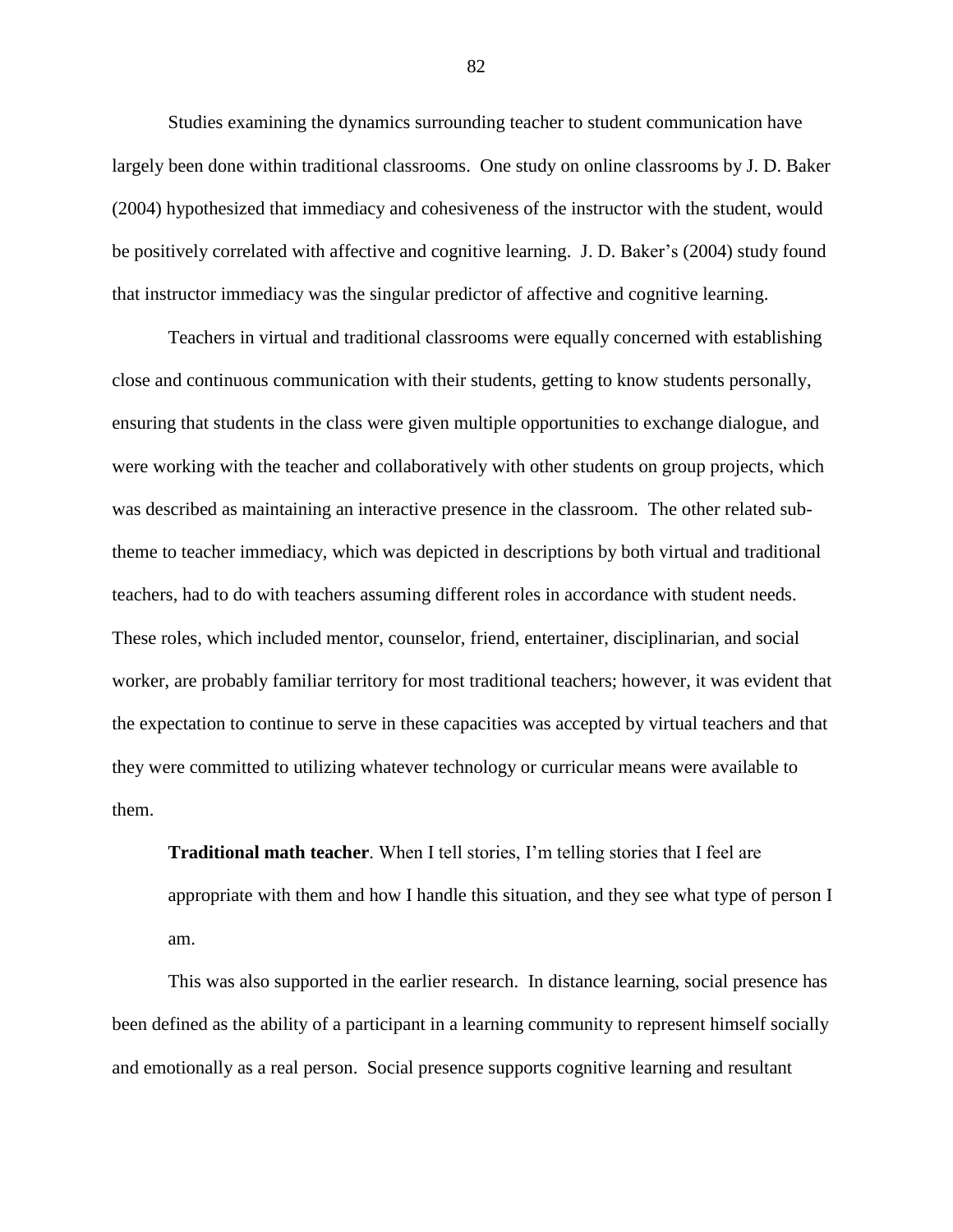critical thinking processes for the learner. It also has been examined as a possible predictor of learner satisfaction, perceived success level of learning, and quality of the learning experience (Manca & Delfino, 2007).

The second theme, teacher commitment to providing affective learning opportunities, was also well represented in the curriculum described by traditional teachers and virtual teachers. This attention to provide a curriculum which was rich in affective learning was evident in many of the activities and assignments.

Teachers explained that they often chose particular content such as a classic literary work to explore themes and morals, wherein students were required to take that same moral message, analyze a character's moral motivations or cite passages which illustrated a moral decision, and then make application to instances in their own lives where a similar moral dilemna may have occurred.

Prior studies have shown that online curriculum must be particularly focused on capturing and maintaining the student's attention and engaging the student to stay motivated in a virtual platform. A study by Weiner (2001) revealed that student motivation is the key component to a successful learning experience for adolescent students and that curriculum and instruction must be highly structured to provide support and guidance in a cyberspace classroom. A study by Kim (2005), which followed the personal experiences of three online teachers, found that instructors could enhance the feeling of immediacy through the design of courses, which involved interaction with students through learning activities and content materials.

Virtual teachers described some of those strategies to keep online students engaged. They often described their efforts to frequently change up the curriculum to feature new and student centered projects such as the creation of a newspaper based in Colonial times to illustrate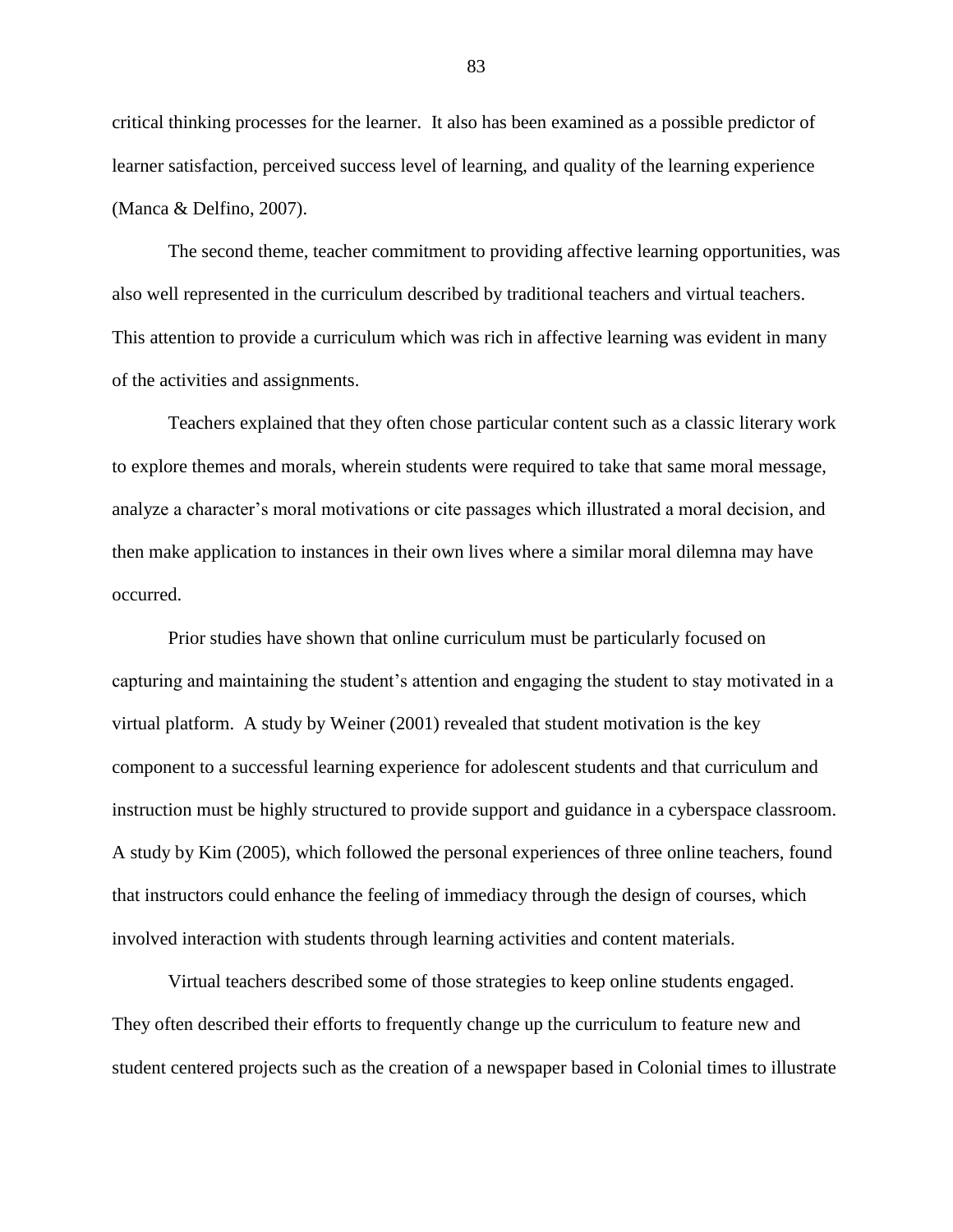American historical events. They indicated that these were a substitute for lecture and discussion based activities that had been a part of their traditional instruction.

The last theme was perhaps the most compelling for the future of virtual schooling. The study found that teacher perceptions about affective learning in online education differed significantly between the opinions of traditional teachers and the opinions of virtual teachers. Traditional teachers seemed convinced that online education could not provide the affective supports and affective learning for virtual students that they believed were achievable in a traditional classroom. The majority of traditional teachers based their opposition to online education for their students on the basis of their described negative experiences with university level course taking. They also characterized their beliefs that curriculum in online education was not engaging, not personalized and in some cases, detrimental to the welfare of students.

Traditional teachers who had taken online courses toward undergraduate and advanced degrees indicated that they had not had very satisfying experiences in terms of discussion board assignments and the ability to dialogue, in general, with other students in the class or the professor. The descriptions for online learning were mostly negative in context with traditional learning with some insistence that it was a waste of time and that they often felt like they had not learned anything. Traditional teachers praised their own efforts in the classroom by comparison to failed online experiences by claiming that their lessons provided hands-on, authentic, and practical learning for their students. The traditional science teacher was particularly skeptical of whether lessons involving dissection could be successful in an online format.

Traditional teachers also did not believe that teachers in the online platform were capable or even concerned with providing the kind of nurturing, affective supports that they indicated were a large part of their efforts with traditional students.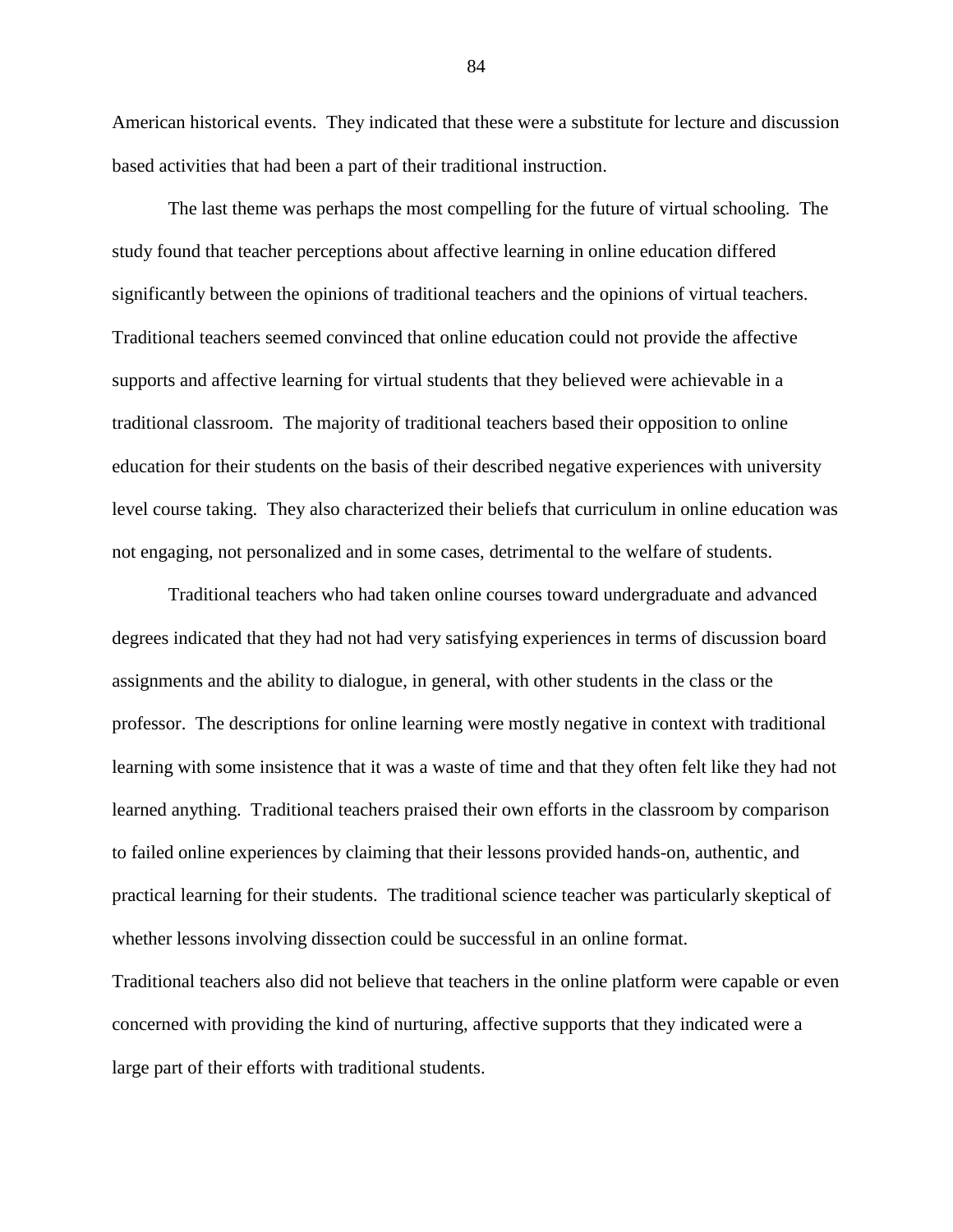**Traditional math teacher.** Compared to an email from your teacher, where there is no emotion, no engagement. This person doesn't care about me; he cares about my assessment. He cares about what I am doing in that class, not about how I am feeling.

Although the disposition of traditional teachers toward virtual schooling is somewhat discouraging, it is in keeping with prior research. A study by Levenburg and Caspi (2010) with 239 elementary teachers sought to discover differences in teacher perceived learning in four environments: informal–face-to-face, formal–face-to-face, informal–online, and formal–online. The findings showed that teachers perceived their learning to be higher when instruction was delivered in a formal face-to-face setting.

The difference in perceptions toward online education with virtual teachers appeared to be due, in part, to the fact that all of the virtual teachers had taught in traditional classrooms and had been teaching in a virtual platform for at least a few years, so they had "walked the talk." Each virtual teacher had been given a fair amount of control over their curricular content and had become experienced at building in affective supports through technology. Many of the comments by virtual teachers were very practical in terms of the obvious limitations of virtual versus. face-to-face instruction; however, the general perception was that virtual education was a good option for students and one in which students could be quite successful.

**Virtual English teacher**. I have had students in my classes who thrived in the online world but could not succeed in the face-to-face classroom. I've had students who have had serious medical issues or who have had babies and couldn't leave the house, and the online classroom becomes their way to still get that education and hopefully have success in the future had that not been offered.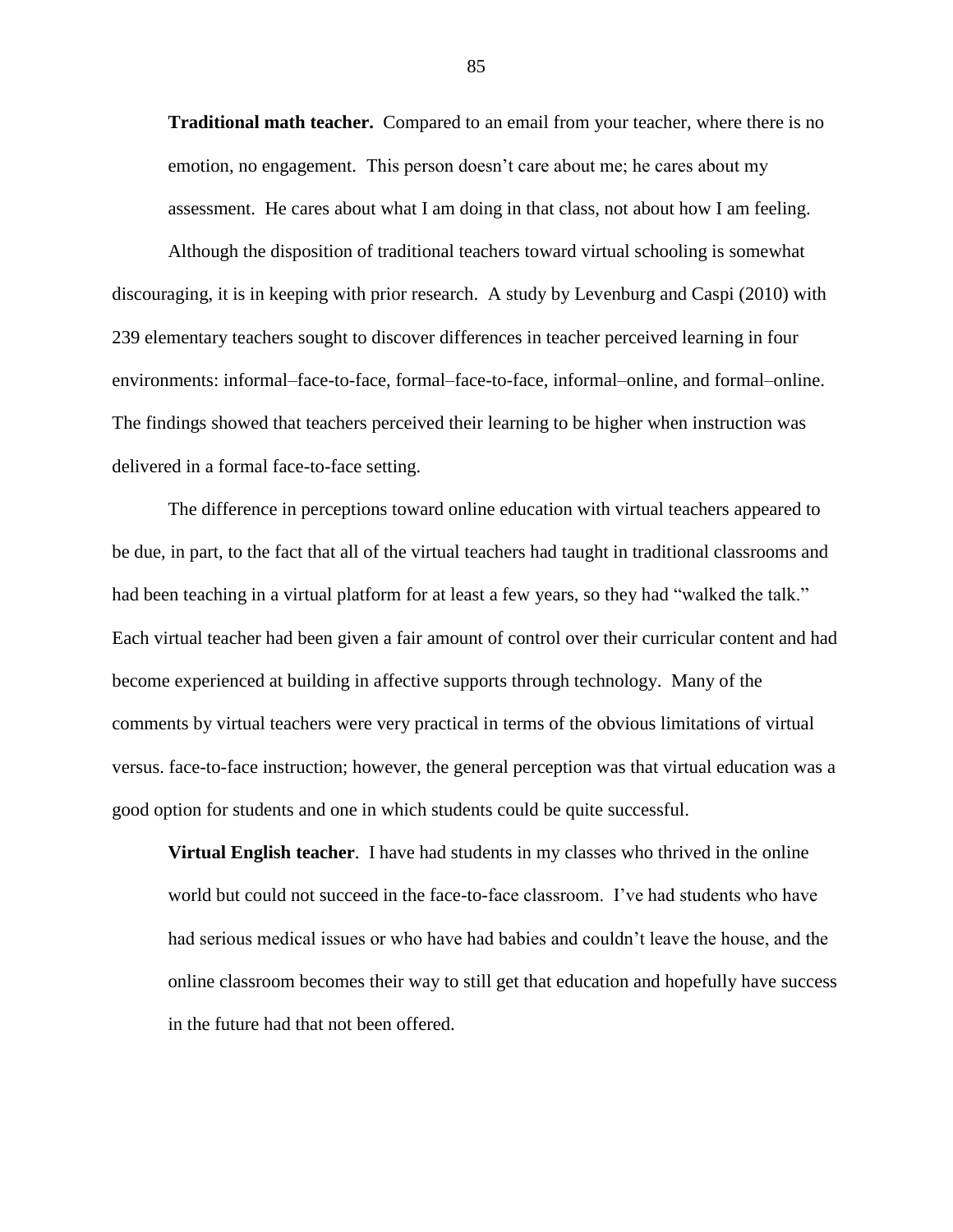**Virtual foreign language teacher.** Would I want everything to be totally virtual? Probably not; just like at the university, five-six years ago, there was resistance to letting the underclassman take online classes. But gradually, that has changed. The students love them.

Virtual teachers indicated that they dealt with the same issues as traditional classroom teachers in terms of unmotivated students and those children who struggled academically and socially. They were honest about their failings.

**Virtual social studies teacher.** There is one kid I haven't been very successful with. This girl could care less about anything. I think the parents are—I don't know what they are going to do with her. She is a senior, but she didn't pass any of her classes this year. She stayed home half the time; it was bad.

The problems that have contributed to some negative publicity about virtual schools were also described by virtual teachers and they were very critical themselves.

**Virtual science teacher.** These vendors come in, and I can say this as a parent who lives in a district where my son was asked to take one of these courses, where there is no teacher interaction, where basically it's a correspondence course, that just happens to be delivered electronically. You see that happen, and they are totally and completely lost. You just took a kid, who was already struggling in a face-to-face school, who didn't get it the first time around, and they were stuck in the basement and told to do it by themselves.

# **Implications**

#### **Teacher Sense of Efficacy**

Some obvious implications for furthering the successful expansion of virtual schooling or online learning, based on these teacher perceptions, are the awareness and understanding that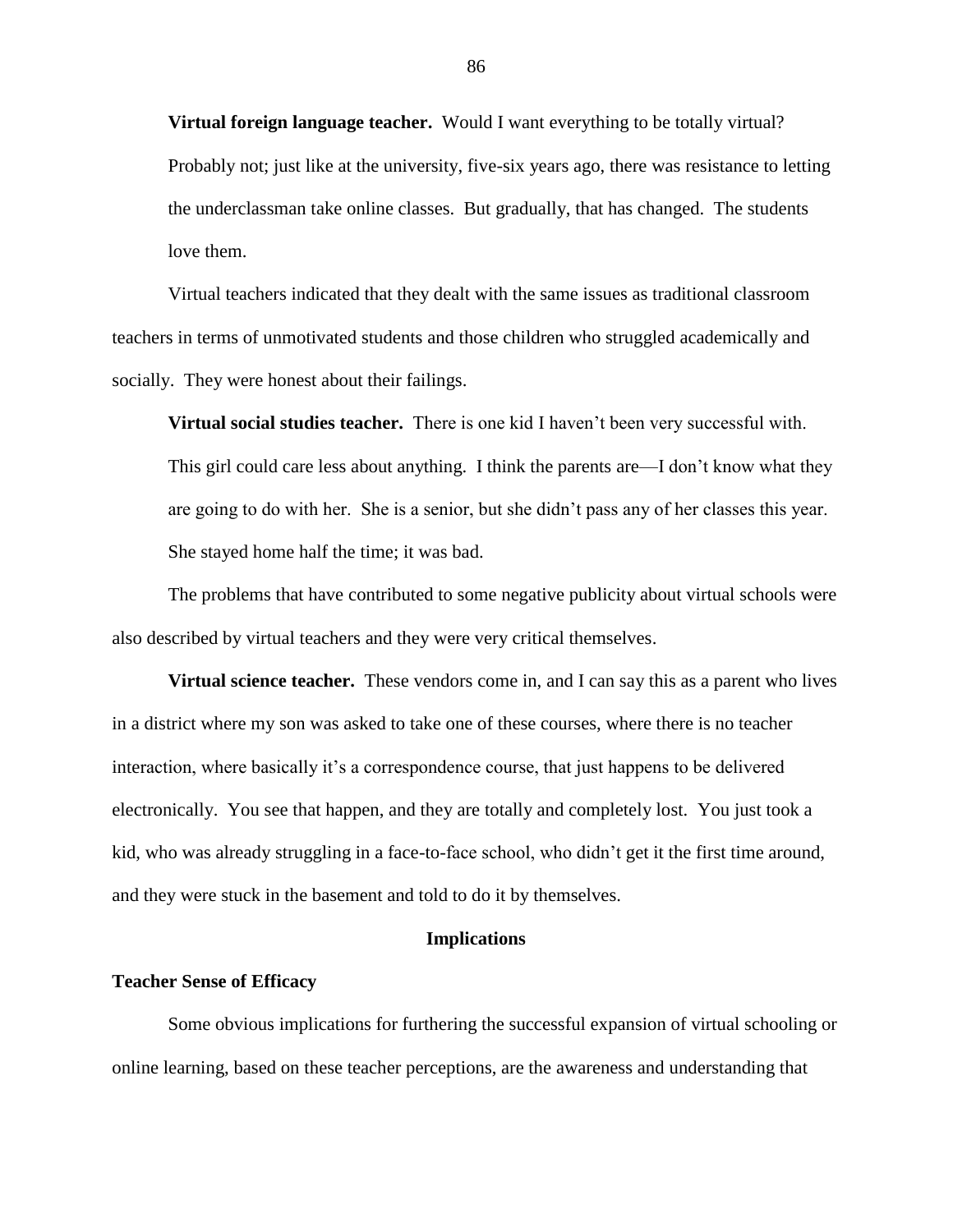teachers themselves need to have a sense of efficacy about virtual learning. No matter what programs the school might use, effective educators will make it work, and ineffective educators will not. The variable is not the program, but teachers and how they implement it (Whitaker, 2004.)

The opinions expressed by traditional and virtual teachers reveal striking differences in individual efficacy that are a part of the teacher's commitment to affective learning within a virtual platform. The move by administrators to cast just any traditional teacher into an online platform could spell disaster for an evolving virtual school program.

## **Affective Supports for Teachers**

Teachers need to have their own affective supports to help them generate positive experiences with their own professional development toward effective instruction in an online environment. Virtual teachers also described the issues that occur whenever online courses are put forth with unreasonable enrollments or with no plan for teacher support within the curriculum. These factors make it unlikely that even the most efficacious teacher can successfully provide affective learning opportunities for students. The teachers in this study were all very cognizant of the importance of affective learning. This is also based in the research.

### **Teacher Recognition of Importance of Affective Learning**

The effectiveness of pedagogical practices revealed that the quality of the teacher was the most important factor in student performance regardless of the format for instruction (Angiello, 2010). My experience as a teacher and administrator has long made it clear that highly effective teachers appreciate the need to educate the whole child, whether they are serving students in the traditional or the virtual classroom. Teachers who make the effort to develop rapport with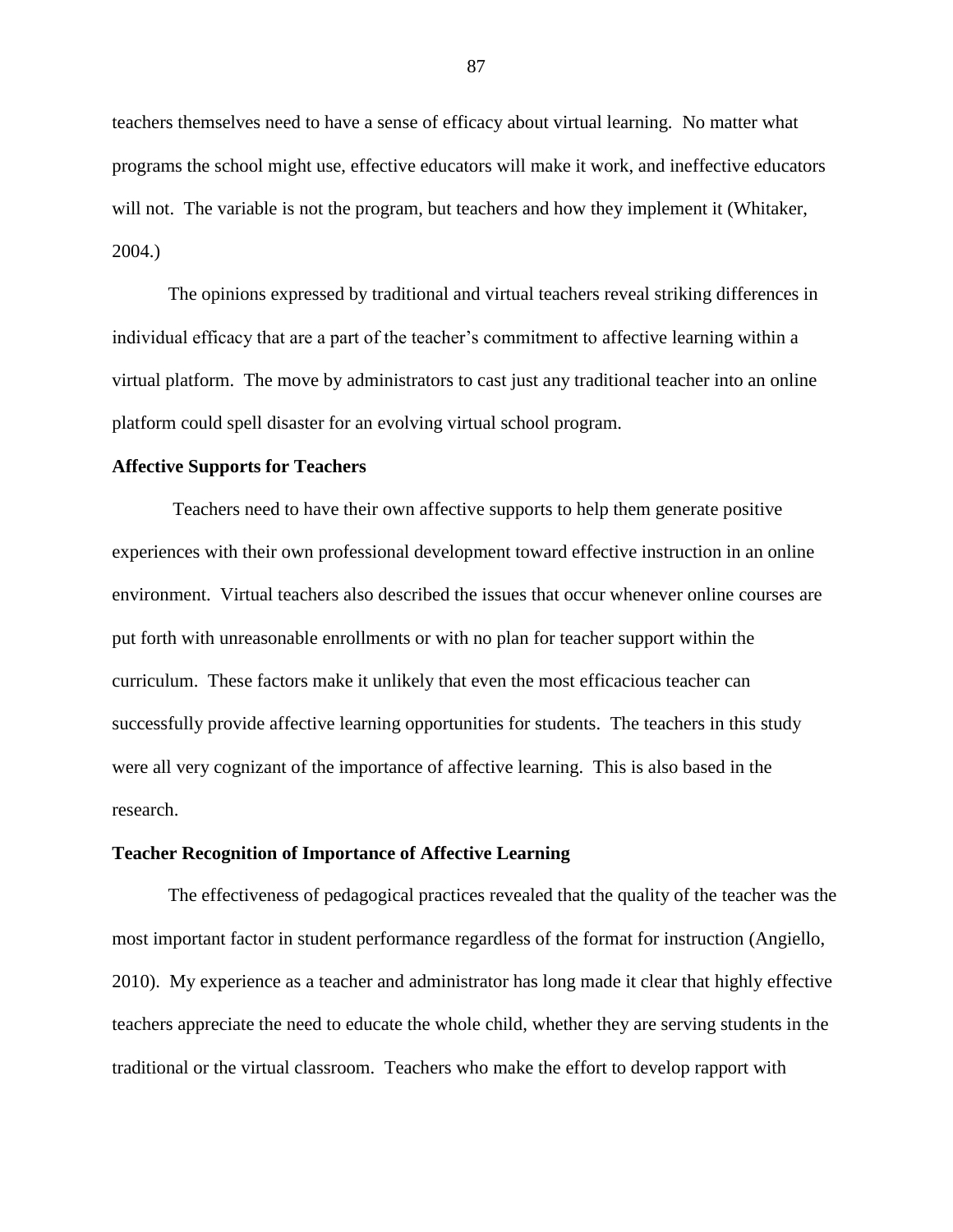students and to get to know each on an individual basis typically have better results, not only academically but in terms of classroom management. It would seem counter-intuitive for successful teachers in the online realm to behave any differently toward their students.

## **Recommendations and Conclusions**

# **Affective Learning Holds Important Relevance in Future Online Learning**

Affective learning should continue to hold as important relevance as academic learning in the future study of virtual schooling. Students hold perhaps the most important key to describing enhancements that are necessary to making their online educational experiences successful. It would have been interesting to have interviewed some of the students who were a part of the virtual and traditional classroom experiences of the teachers in this study. Would students recognize their teachers' efforts to personalize the learning experience? Do they find the learning to be engaging? Would they affirm the social and emotional support that teachers indicate is provided to them?

### **Student Perceptions Also Critical to Reframing Affective Supports**

Former studies have often attempted to cull out students who did not fit the mode for virtual schooling. This flies in the face of our nation's attempt to democratize education for the masses.

It is important to note here that past studies that hypothesize that the most important contributors to virtual course success are student characteristics that cannot be changed through intervention are less than useful. Such studies could set the stage for preventing students of lower abilities from taking virtual courses at all. This outcome would keep virtual schools from making important contributions to building a better, more equitable and effective educational system (Roblyer & Davis, 2008).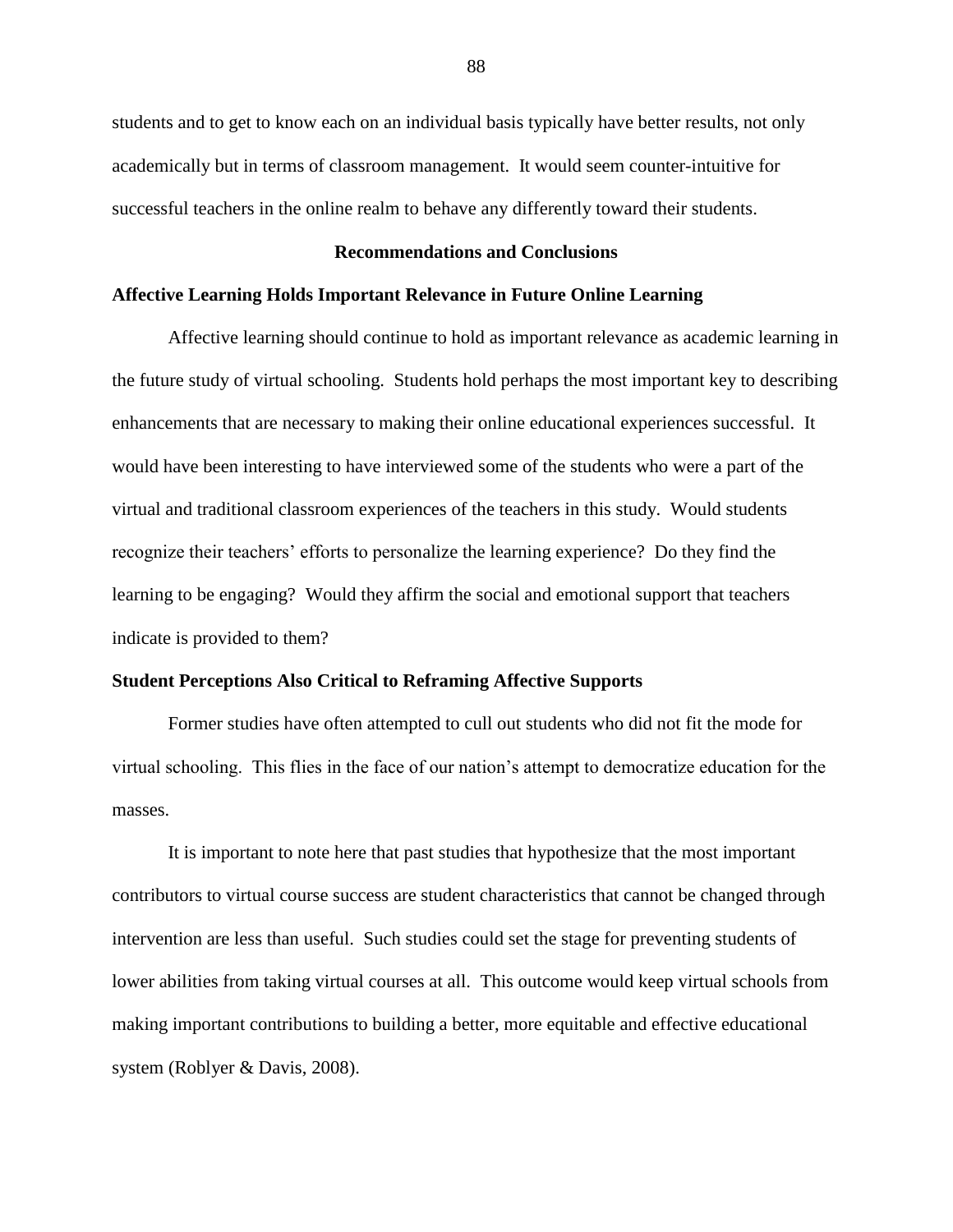I think that the experiences of students will determine the fate of virtual schools. I hope that educators will continue to value the impact that affective learning has on student success in both the traditional and virtual classroom. I hope that administrators value the teachers who work diligently to provide affective learning.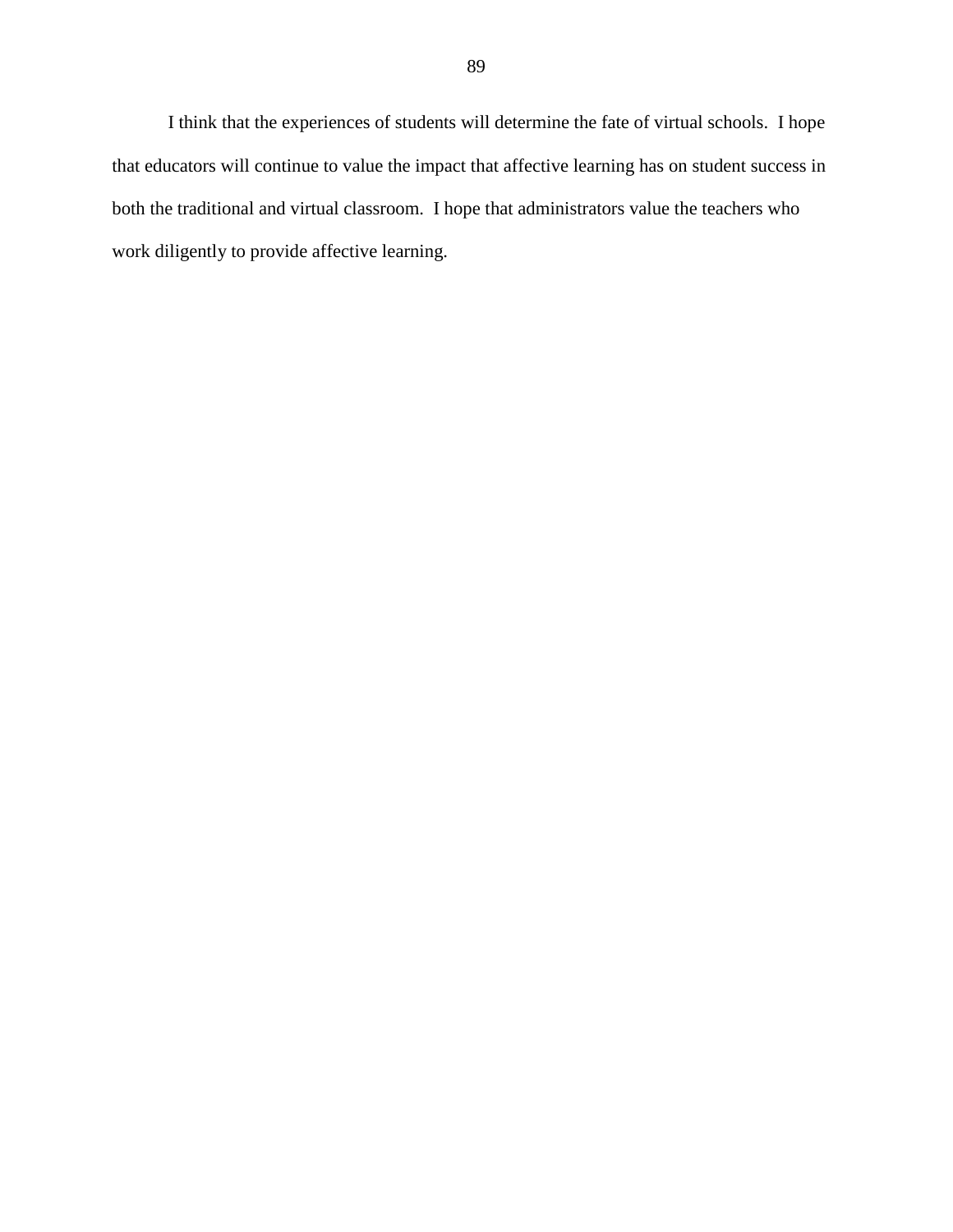### REFERENCES

- Affective learning. (2009). *Mosby's medical dictionary* (8th ed.). Retrieved from http://medicaldictionary.thefeedictionary.com
- Allen, J. A. (2006). *Analysis of affective behaviours and critical thinking events in online learning* (Doctoral dissertation). Retrieved from ProQuest Dissertations and Theses database. (UMI No. 3227636)
- Angiello, R. (2010). Study looks at online learning vs. traditional instruction. *The Education Digest, 76*(2), 56-59. Retrieved from http://www.eddigest.com
- Ash, K. (2010). Blended learning seeks the right mix: Schools combine virtual and face-to-face teachers to meet student needs. *Education Week, 30*(4), 8. Retrieved from http://www.edweek.org
- Ash, K. (2011). Teachers make the move to the virtual world. *Education Digest, 76*(5), 32-34. Retrieved from http://www.eddigest.com
- Baker, C. (2010). The impact of instructor immediacy and presence for online student affective learning, cognition, and motivation. *The Journal of Educators Online,* 7(1), 1-46. Retrieved from<http://www.thejeo.com/Archives/Volume7Number1/BakerPaper.pdf>
- Baker, J. D. (2004). An investigation of relationships among instructor immediacy and affective and cognitive learning in the online classroom. *The Internet and Higher Education*, 7(1), 1-13. Retrieved from http://www.journals.elsevier.com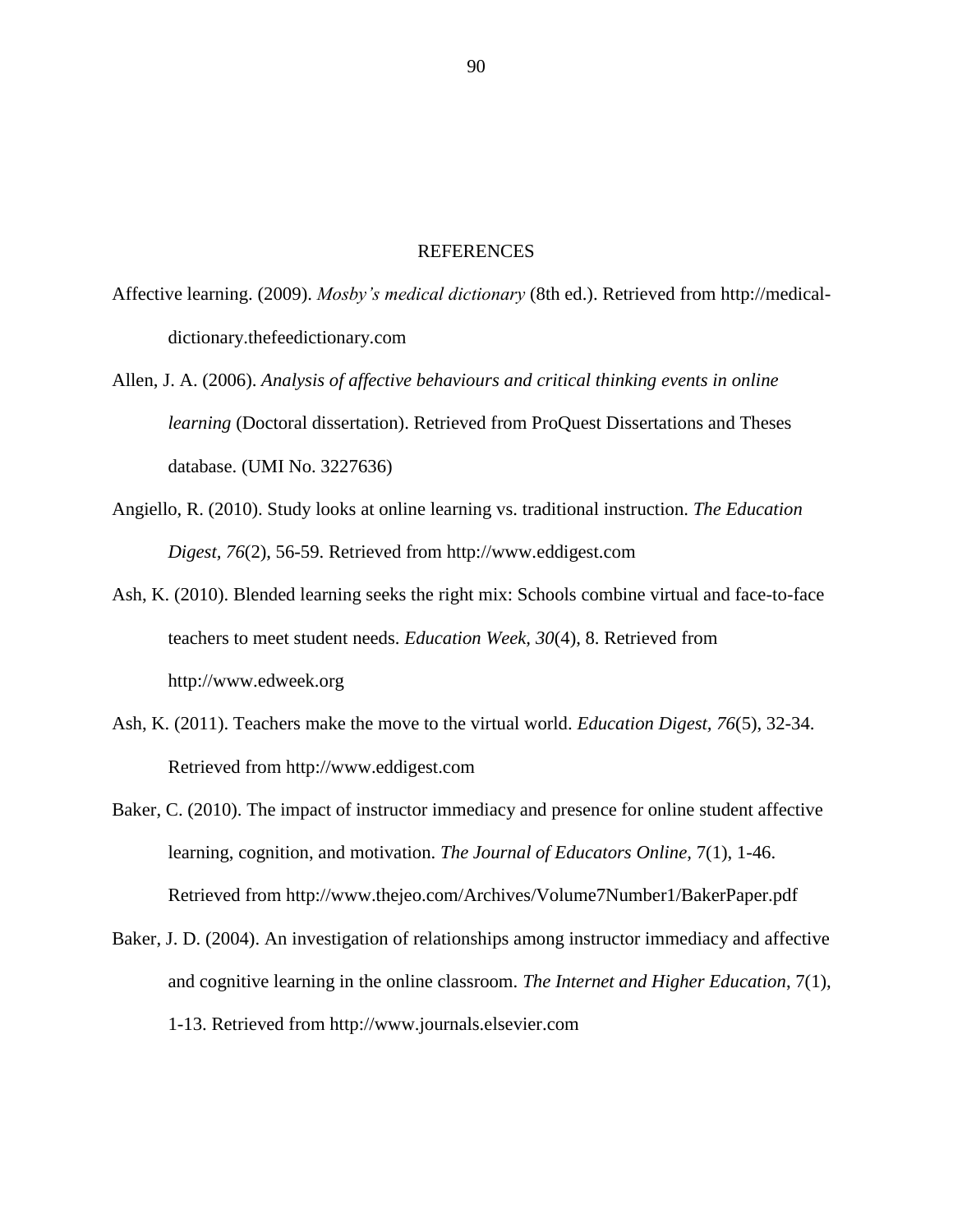- Barbour, M., & Reeves, T. C. (2008). The reality of virtual schools: A review of the literature. *Computers & Education, 52*, 402-416. Retrieved from http://www.academia.edu
- Blomeyer, R. L. (2002). *Online learning for K-12 students: What do we know now?* Naperville, IL: Learning Point Associates. Retrieved from http://www.ncrel.org

Bloom, B. S. (1956). *Taxonomy of educational objectives.* Boston, MA: Allyn & Bacon.

- Brauen, M. (Producer), & Hunter-Gault, C. (Interviewer). (1995, July 25). Interview with Neil Postman: Visions of cyberspace. *MacNeil/Lehrer Hour.* Retrieved from http://www.pbs.org/newshour/bb/cyberspace/cyberspace\_7-25.html
- Cavanaugh, C. S., Barbour, M. K., & Clark, T. (2009). Research and practice in K-12 online learning: a review of open access literature. *International Review of Research in Open and Distance Learning, 10*(1). Retrieved from

<http://www.irrodl.org/index.php/irrodl/article/view/607/1182>

- Charmaz, K. (2006). *Constructing grounded theory.* Thousand Oaks, CA: Sage.
- Chilcott, L. (Producer), & Guggenheim, D. (Director). (2010). *Waiting for superman* [Motion picture]. United States: Internet Movie Database.
- Christensen, C. M. (2008). *Disrupting class*. New York, NY: McGraw Hill.
- Colorado, J. T., & Eberle, J. (2010). Student demographics and success in online learning environments. *Emporia State Research Studies, 46*(1), 4-10. Retrieved from <http://academic.emporia.edu/esrs/vol46/colorado.pdf>
- Corbin, A. S., & Strauss, J. M. (2008). *Basics of qualitative research: techniques and procedures for developing grounded theory* (3rd ed.). Los Angeles, CA: Sage.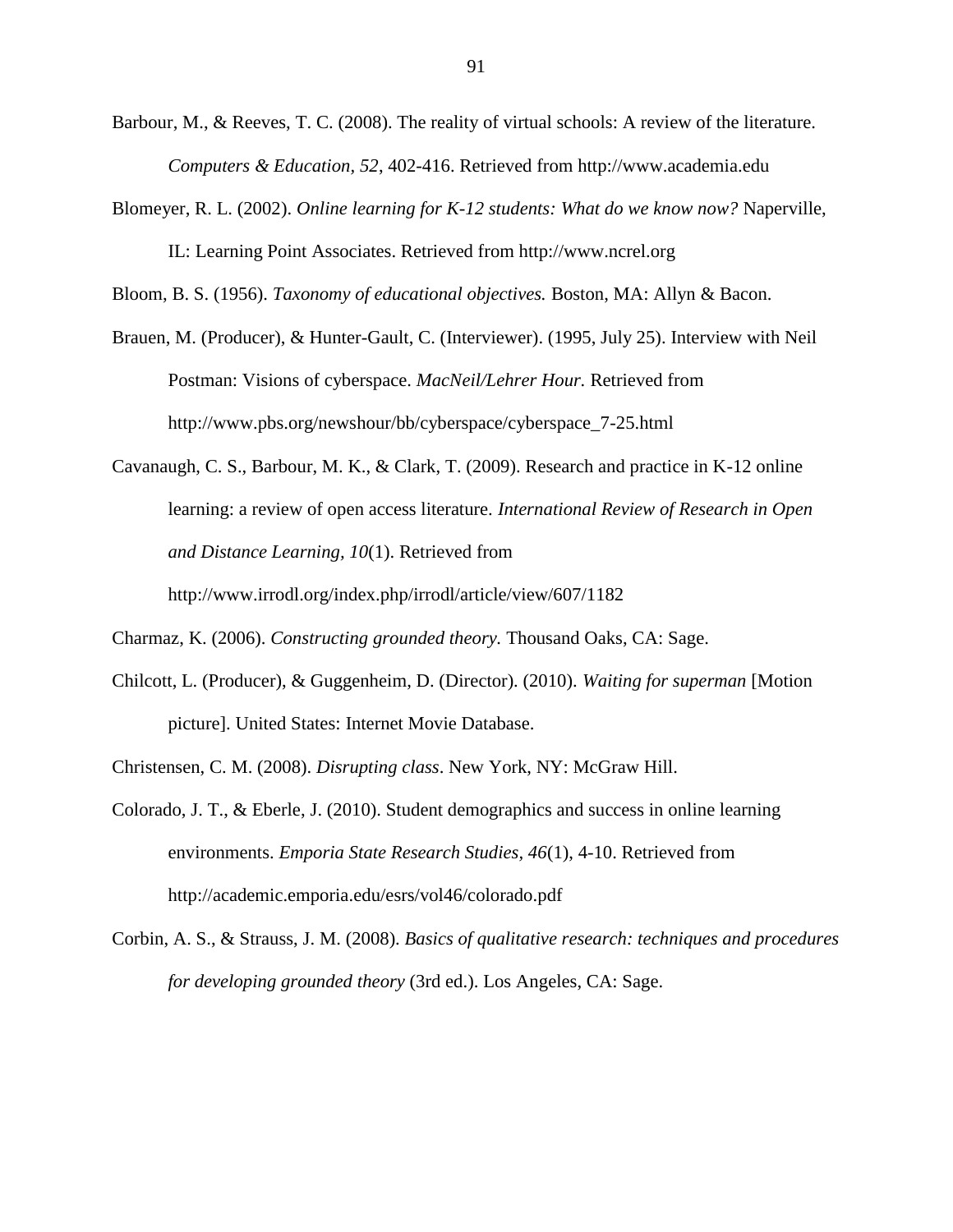- Craig, S. D., Graesser, A. C., Sullins, J., & Gholson, B. (2004). Affect and learning: An exploratory look into the role of affect in learning with Auto Tuto. *Journal of Educational Media, 29,* 241-250. Retrieved from http://www.memphis.edu/ psychology/graesser/publications/documents/CJEM\_29\_3\_07lores.pdf
- Christophel, D. M. (1990). The relationships among teacher immediacy behaviors, student motivation, and learning. *Communication Education, 39,* 323-340.
- Davis, M. (2011). Moving beyond one-size-fits-all. *Education Week, 30*(25), 10-11. Retrieved from http://www.edweek.org
- Dawley, L., Rice, K., & Hinck, G. (2010). *Going virtual! 2010: The status of professional development and unique need of K-12 online teachers.* Boise, ID: Boise State University, Department of Educational Technology. Retrieved from http://edtech.boisestate.edu/goingvirgual/goingvirtual3.pdf
- Dessoff, A. (2009). The rise of the virtual teacher. *District Administrator, 45*(2), 23-26. Retrieved from http://www.districtadministration.com
- DeVries, R. (1997). Piaget's social theory. *Educational Researcher, 26*(2), 4-17. doi: 10.3102/0013189X026002004
- DiPietro, M. (2010). *Virtual school pedagogy: The instructional practices of K-12 virtual school teachers.* Retrieved from [http://baywood.com](http://baywood.com/)
- DiPietro, M., Ferdig, R. E., Black, E. W., & Preston, M. (2008). Best practices in teaching k-12 online: Lessons learned from michigan virtual school teachers. *Journal of Interactive Online Learning, 7*(1), 10-35. Retrieved from http://www.ncolr.org
- Drummond, G. (2008). Success in online education: Creating a roadmap for student success. *Distance Learning, 5*(4), 43-48.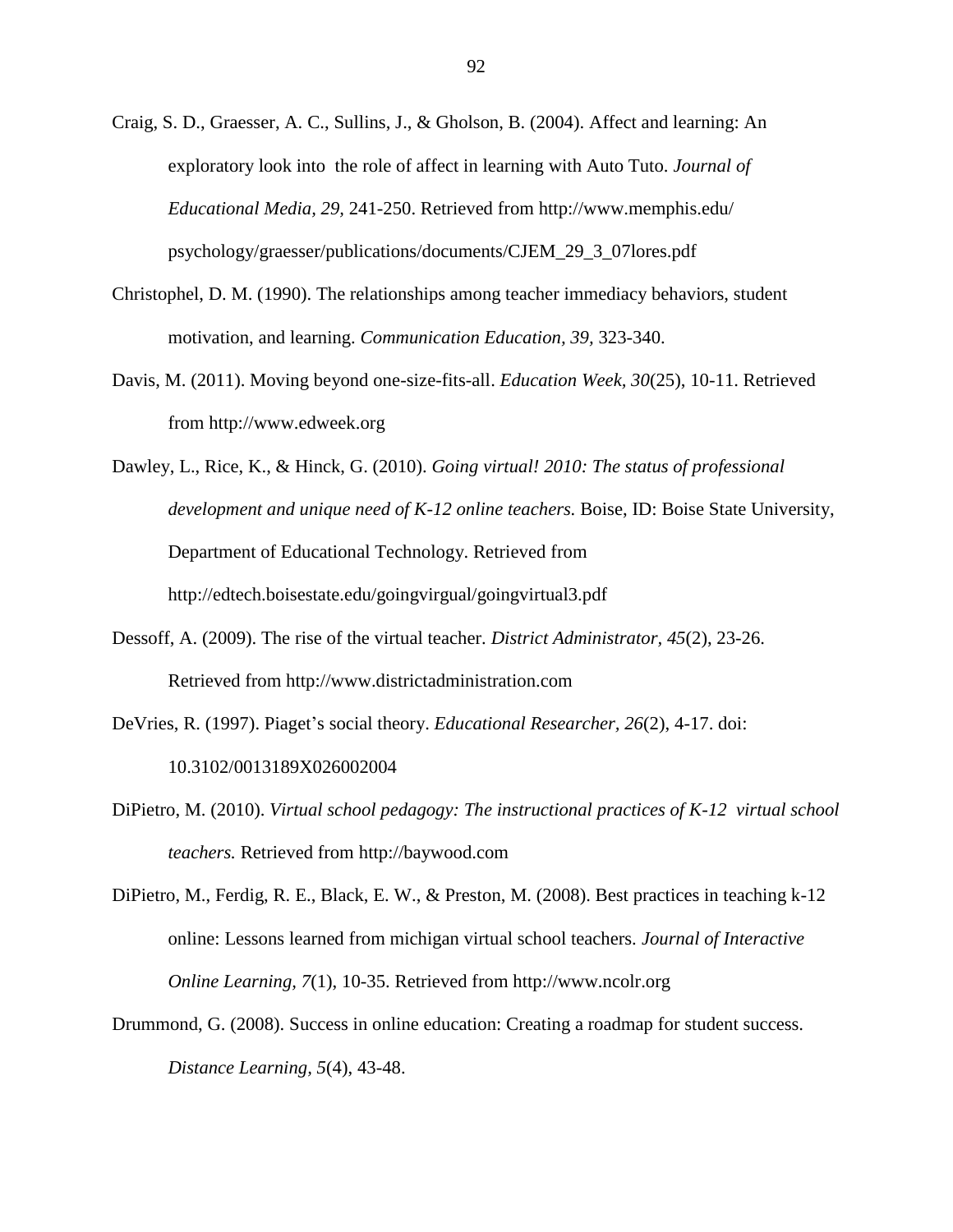- Duncan-Hewitt, W. (2011). *Pacificcrest faculty development series.* Retrieved from [http://pcrest2.com/measuerment/modules/2\\_3\\_6.pdf](http://pcrest2.com/measuerment/modules/2_3_6.pdf)
- Frey, B. (2005). *A virtual school principal's to-do list*. THE Journal, 32(6), 34. Retrieved from [http://thejournal.com](http://thejournal.com/)
- Frymier, A. B. (1994). A model of immediacy in the classroom. *Communication Quarterly, 42,* 133-144.
- Furman, J. (2010). Implementing the synchronous classroom. *AASA Journal of Scholarship and Practice, 7*(3), 68-75. Retrieved from http://www.aasa.org
- Gemin, J., & Watson, B. (2008). *Promising practices in online learning.* Retrieved from [http://www.inacol.org](http://www.inacol.org/)
- Glaser, B. G. (2004). *Remodeling grounded theory.* Retrieved from [http://www.qualitative](http://www.qualitative-research.net/)[research.net](http://www.qualitative-research.net/)
- Glaser, B. G., & Strauss, A. L. (1967). *The discovery of grounded theory.* Chicago, IL: Aldine.
- Glass, G. V. (2010). Potholes in the road to virtual schooling. *School Administrator, 67*(4), 32- 35. Retrieved from http://www.aasa.org
- Glass, G. V., & Welner, K. G. (2011). *Online K-12 schooling in the U.S.* Boulder, CO: University of Colorado, National Education Policy Center. Retrieved from http://www.nepc.colorado.edu
- Glenn, R. (2005). *The distancing question in online education.* Retrieved from <http://www.innovateonline.info/index.php?view=article&id=13>
- Gorham, J. (1988). The relationship between verbal teacher immediacy behavior and student learning. *Communication Education*. 37, 40-53.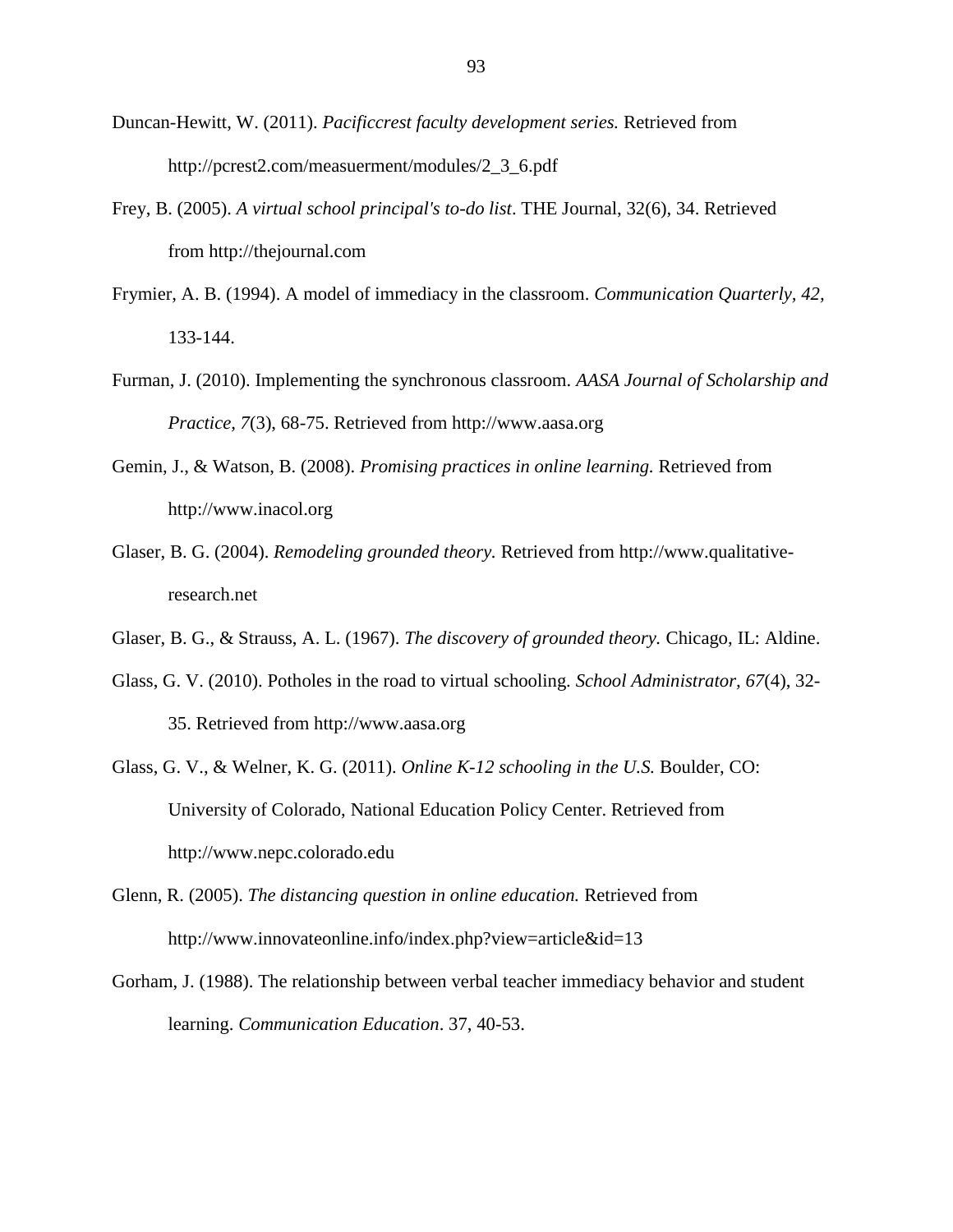- Griffith, K., & Nguyen, A. (2005). Are educators prepared to affect the affective domain? *National Forum of Teacher Education Journal, 16*(3), 1-4. Retrieved from http://www.nationalforum.com
- Gruenert, S. (2005). Correlations of collaborative school cultures with student achievement. *NASSP Bulletin, 89*(645), 43-55. Retrieved from http://bul.safepub.com
- Gunawardena, C. N., & Zittle, F. J. (1997). Social presence as a predictor of satisfaction with computer-mediated conferencing environment. *American Journal of Distance Education, 11*(3), 8-26. doi: 10.1080/08923649709526970
- Halverson, A., & Collins, R. (2009). *Rethinking education in the age of technology.* New York, NY: Teacher's College Press.
- Holstead, M. S., Spradlin, T. E., & Pucker, J. A. (2008). *Education policy brief - promises and pitfalls of virtual education in the United States and Indiana.* Bloomington, IN: Indiana University, Center for Evaluation & Education Policy. Retrieved from [http://ceep.indiana.edu](http://ceep.indiana.edu/)
- Horn, M., & Staker, H. (2011). *The rise of K-12 blended learning.* San Francisco, CA: Innosight Institute. Retrieved from http://www.innosightinstitute.org/mediaroom/publications/educationpublications/the-rise-of-k-12-blended-learning/
- International Association for K-12 Online Learning. (2011). *National standards for quality online courses*. Washington, DC: Author. Retrieved from http://www.charterschooltools.org
- International Association for K-12 Online Learning. (2012). *Fast facts about online learning.* Washington, DC: Author. Retrieved from http://www.inacol.org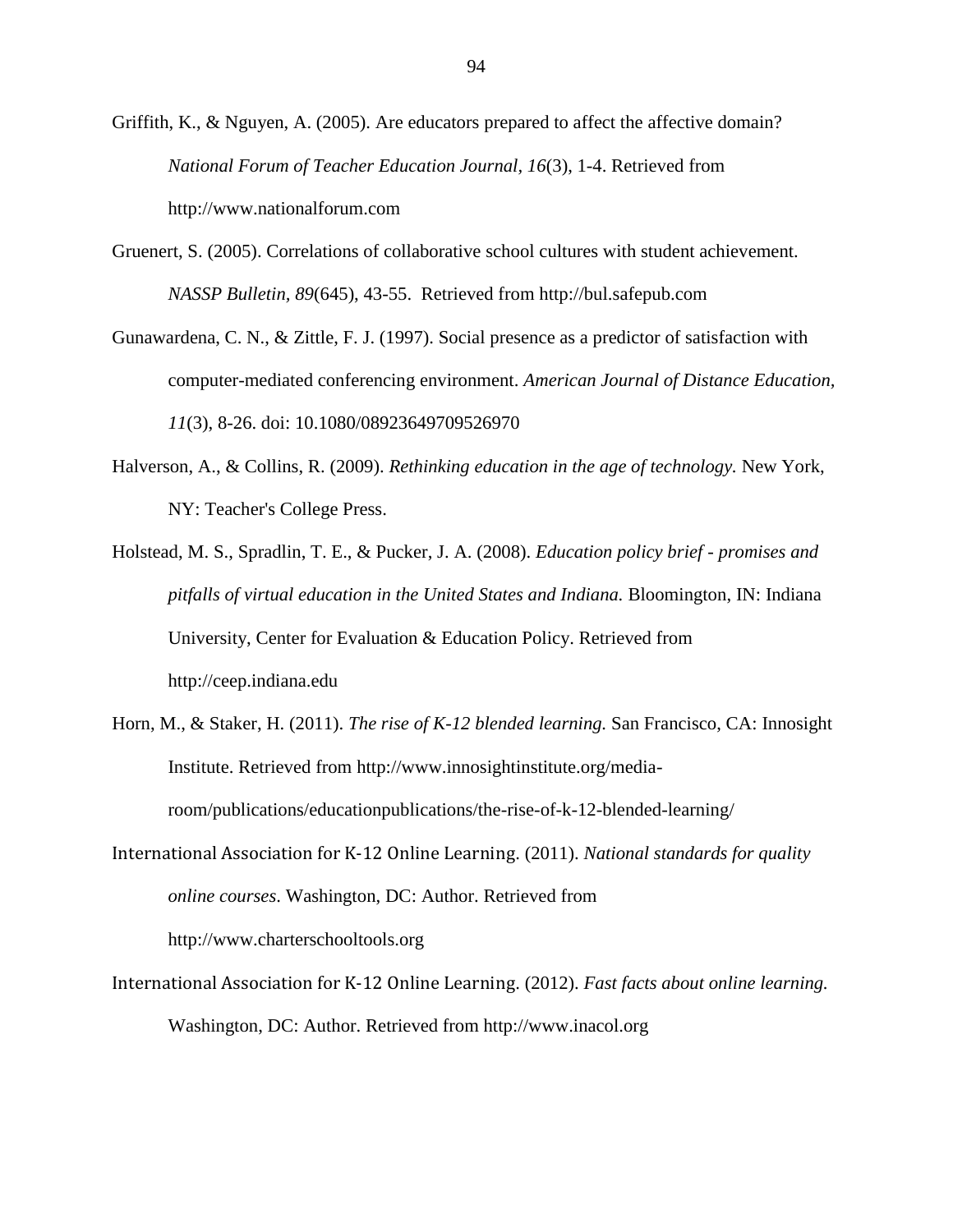- Jestice, R. J. (2010). *Learning in virtual worlds: Results from two studies* (Doctoral dissertation)*.* Retrieved from ProQuest Dissertations and Theses database. (UMI No. 3434732)
- Jones, B. J. (2007). *The relevance of social presence on cognitive and affective learning in an asynchronous distance learning environment as identified by selected students in a community college in Texas.* Retrieved from ProQuest Dissertations and Theses database. (UMI No. 3296414)
- Kang, H. (2012). Training online faculty: A phenomenology study. *International Journal on E-Learning, 11,* 391-406. Retrieved from http://www. krex.kstate.edu/dspace/bitstream/2097/13085/KanglJEL2012.pdf
- Kim, H.-Y. (2005). *Can a faceless teacher be close to students?: The lived experience of online instructors in higher education* (Doctoral dissertation). Retrieved from ProQuest Dissertations and Theses database. (UMI No. 3164996)
- Kelley, D. H., & Gorham, J. (1988). Effects of immediacy on recall of information. *Communication Education, 37,* 198-207.
- Kramer, N., & Bente, G. (2010). Personalizing e-learning: The social effects of pedagogical agents. *Educational Psychology Review, 22*, 71-87. Retrieved from http://www.editlib.org/p/72965
- Krathwohl, D. R., Bloom, B. S., & Masia, B. B. (1973). *Taxonomy of educational objectives, the classification of educational goals. Handbook II: Affective domain.* New York, NY: David McKay.
- Kvale, S. (1996). *Interviews - An introduction to qualitative research interviewing.* Thousand Oaks, CA: Sage.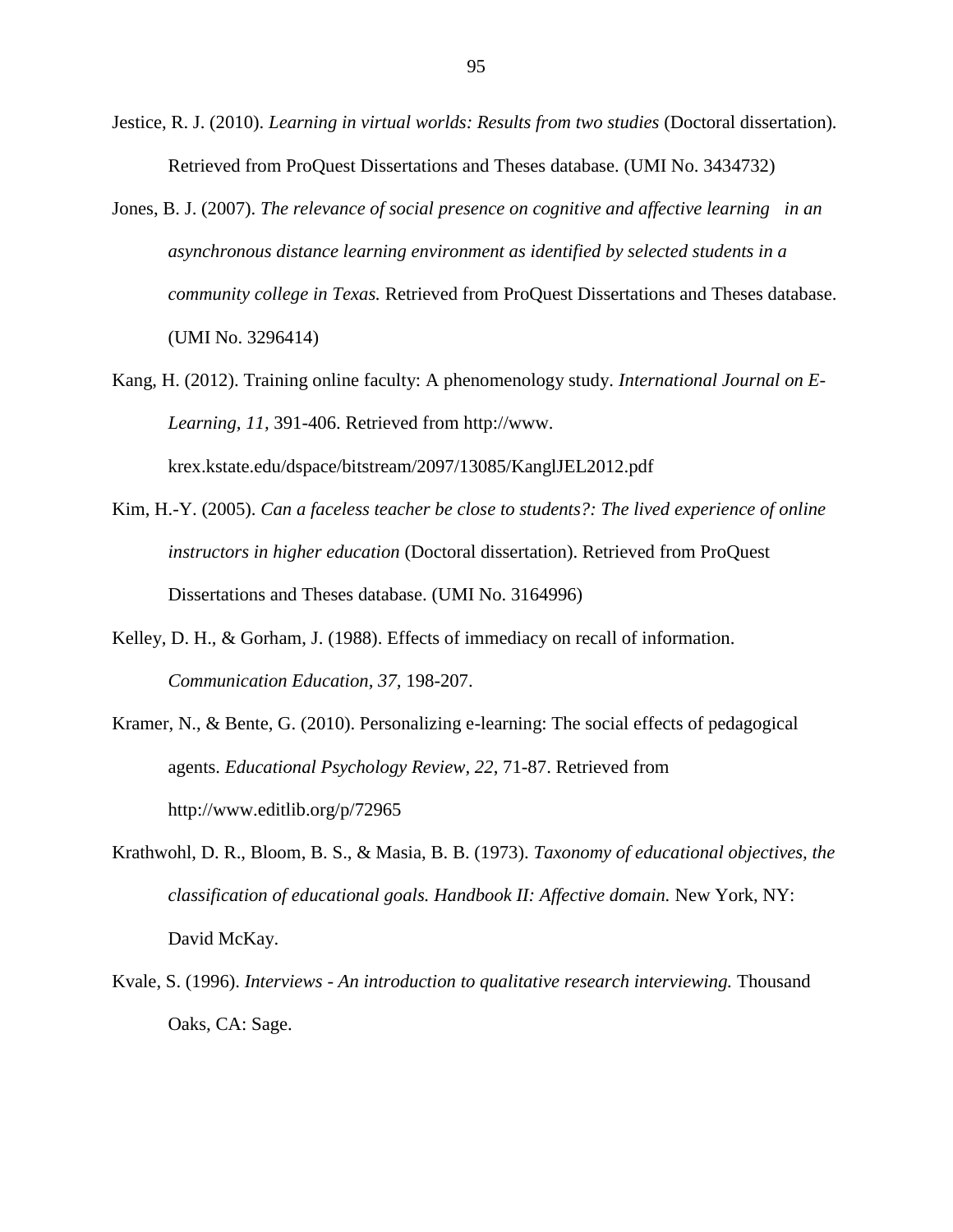- Layton, L. (2011, October 24). Study raises questions about virtual schools. *The Washington Post*. Retrieved from http://articles.washingtonpost.com
- Levenberg, A., & Caspi, A. (2010). Comparing percieved formal and informal learning in faceto-face versus online environments. *Interdisciplinary Journal of E-Learning and Learning Objects, 6*, 323-333. Retrieved from http://www.ijello.org/
- Llewellyn, A. C., & Cahoon, D. (1965). Teaching for affective learning. *Educational Leadership,* 469-472. Retrieved from http://www.ascd.org

Locke, M. (2011). Creating future teachers. *Scholastic Administrator, 11*(1), 36-38.

- Manca, S. D., & Delfino, M. (2007). Learners representation of their affective domain through figurative language in a web-based learning environment. *Distance Education, 28*(1), 25- 28. Retrieved from http://www.academia.edu
- Martin, B. L. (1989). A checklist for designing instruction in the affective domain. *Educational Technology, 29*(8), 7-15. Retrieved from [http://www.eric.ed.gov](http://www.eric.ed.gov/)
- Massachusetts Department of Elementary & Secondary Education. (2010). *FY 2010 technology competitive grants (application forms).* Retrieved from [www.doe.mass.edu/edtech/grants/fy10/776narrative.doc](http://www.doe.mass.edu/edtech/grants/fy10/776narrative.doc)
- Means, B., Toyama, Y., Murphy, R., Bakia, M., & Jones, K., (2010). *Evaluation of evidencebased practices in online learning: A meta-analysis and review of online learning studies.* Washington, DC: U.S. Department of Education, Center for Technology in Learning.
- Miller, M. (2005). *Teaching and learning in affective domain.* Retrieved from [http://projects.coe.uga.edu/epltt/index.php?title=Teaching\\_and\\_Learning\\_in\\_Affective\\_D](http://projects.coe.uga.edu/epltt/index.php?title=Teaching_and_Learning_in_Affective_Domain) [omain](http://projects.coe.uga.edu/epltt/index.php?title=Teaching_and_Learning_in_Affective_Domain)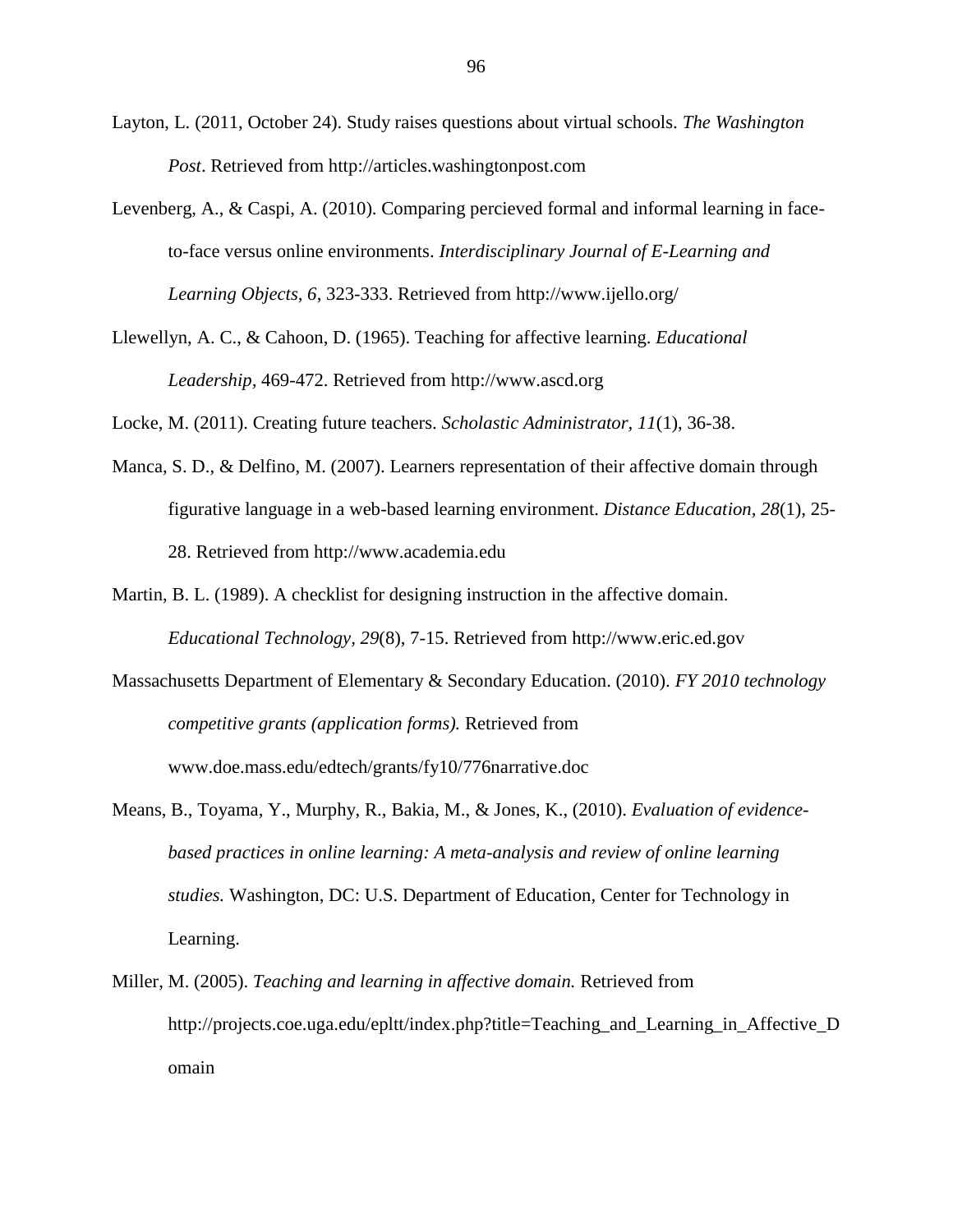Norris, C. S., & Soloway, E. (2009). Disrupting class misses the point. *District Administrator*, *45*(8), 82. Retrieved from http://www.districtadministration.com

Online Learning Definitions Project. (2011). Retrieved [http://www.inacol.org](http://www.inacol.org/)

- Pape, L., Revenaugh, M., & Wicks, M. (2007). *Measuring outcomes in K-12 online education programs: The need for common metrics.* Presented at the 23rd Annual Conference on Distance Teaching & Learning, Madison, WI: Board of Regents of the University of Wisconsin-Madison. Retrieved from<http://www.uwex/edi/disted/conference>
- Picard, R. W., Papert, S., Bender, W., Blumberg, B. Breazeal, C. Caballo, D. et al. (2004). Affective learning - a manifesto. *BT Technology Journal, 22,* 253-269. Retrieved from http://www.media.mit.edu
- Prensky, M. (2001). Digital natives, digital immigrants. *On the Horizon, 9*(5), 1-6. Retrieved from [http://www.marcprensky.com/writing/Prensky%20-](http://www.marcprensky.com/writing/Prensky%20-%20Digital%20Natives,%20Digital%20Immigrants%20-%20Part1.pdf) [%20Digital%20Natives,%20Digital%20Immigrants%20-%20Part1.pdf](http://www.marcprensky.com/writing/Prensky%20-%20Digital%20Natives,%20Digital%20Immigrants%20-%20Part1.pdf)
- Quillen, I. (2011). Making e-learning elementary; Younger students have different needs. *Education Week, 30*(15), 10-13. Retrieved from http://www.edweek.org
- Quillen, I., & Davis, M. (2010). States eye standards for virtual educators: Experts say many states and national education groups are behind the curve in addressing the issue of teacher quality for the online classroom. *Education Week, 30*(4), 3-5. Retrieved from http://www.edweek.org
- Rayle, T. W. (2011). *Principal perceptions about the implementation and effectiveness of online learning in public high schools in Indiana* (Doctoral dissertation). Retrieved from ProQuest Dissertations and Theses database. (UMI No. 3453915)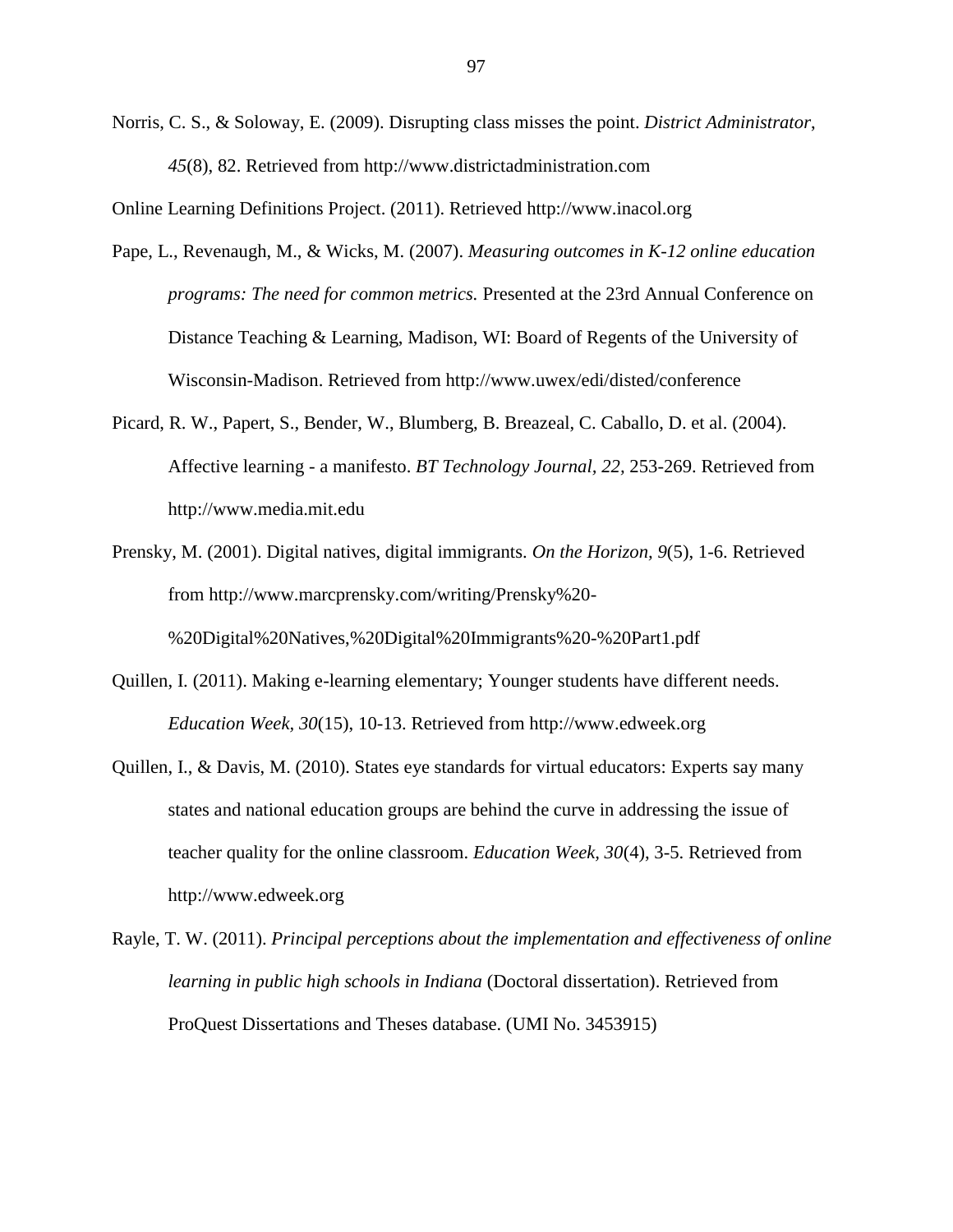Reeves, T. C. (2003). Storm clouds on the digital education horizon. *Journal of Computing in Higher Education, 15*(1), 3-26.

- Rice, K. (2006). A comprehensive look at distance education in the K-12 context. *Journal of Research on Technology in Education, 38,* 425-448. Retrieved from <http://www.iste.org/JRTE>
- Rice, S. (1977). Techniques for evaluating affective objectives. *Engineering Education, 67,* 395- 397.
- Roblyer, M. D., & Davis, L. (2008). Predicting success for virtual school students: Putting research-based models into practice. *Online Journal of Distance Learning Administration*, *11*(4). Retrieved from

http://www.westga.edu/~distance/ojdla/winter114/roblyer114.html

- Roblyer, M.D., Davis, L., Mills, S. C., Marshall, J., & Pape, L. (2008). Toward practical procedures for predicting and promoting success in virtual school students. *The American Journal of Distance Education, 22*(2), 90-109*.* Retrieved from <http://www.tandfonline.com/>
- Roblyer, M. D., Porter, M., Bielefeldt, T., & Donaldson, M. (2009). "Teaching online made me a better teacher": Studying the impact of virtual course experiences on teachers' face-toface practice. *Journal of Computing in Teacher Education, 25*(4), 121-126. Retrieved from http://www.iste.org
- Russo, T., & Benson, S. (2005). Learning with invisible others: Perceptions of online presence and their relationship to cognitive and affective learning. *Educational Technology & Society, 8*(1), 54-62. Retrieved from http://www.ifets.info/journals/8\_1/8.pdf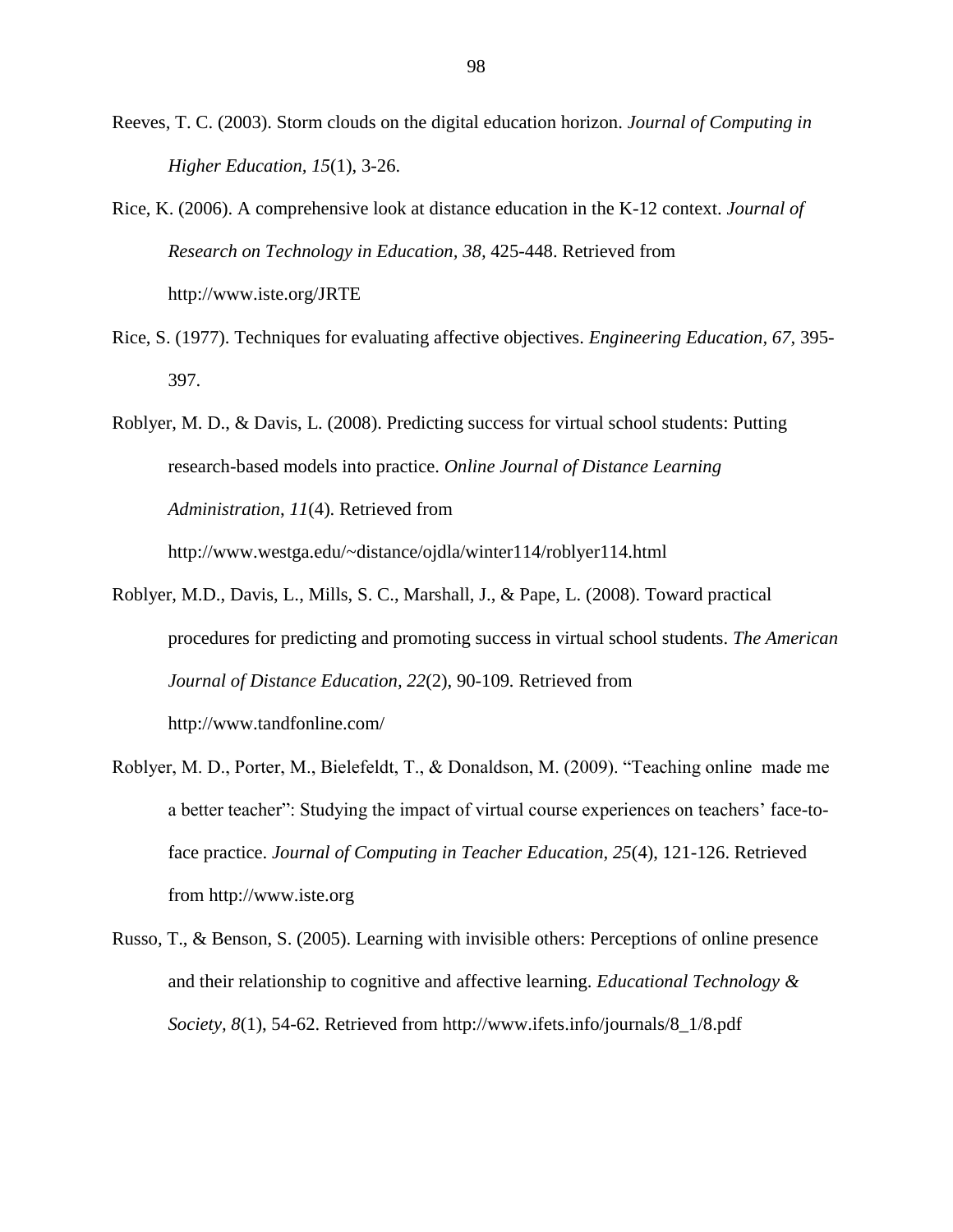- Sack, J. (2003). *The virtual high school: An historical analysis of one e-learning model*  (Doctoral dissertation). Retrieved from [http://scholarship.shu.edu](http://scholarship.shu.edu/)
- Sawlis, C. L. (2010). *Replacing brick and mortar schools: The importance of adding multiple intelligences to virual learning* (Doctoral dissertation). Retrieved from ProQuest Dissertations and Theses database. (UMI No. 3389705)
- Schroeder, R., & Cahoy, E. S. (2010). Valuing information literacy: Affective learning and the ACRL standards. *Libraries and the Academy, 10*(2), 127-146. Retrieved from Project MUSE database.
- Schutt, M., Allen, B. S., & Laumakis, M. A. (2009). The effects of instructor immediacy behaviors in online learning environments. *The Quarterly Review of Distance Education, 10*(2), 146. Retrieved from http://www.infoagepub.com

Seidman, I. (2006). *Interviewing as qualitative research.* New York, NY:Teachers College Press.

- Sherry, L., Cronje, J., Rauscher, W., & Obermeyer, G. (2005). Mediated conversations and the affective domain: Two case studies. *International Journal on E-Learning, 4*(2), 177-190. Retrieved from http://www.editlib.org
- Short, J., Williams, E., & Christie, B. (1976). *The social psychology of telecommunications.* New York, NY: Wiley & Sons.
- Smith, R., Clark, T., & Blomeyer, R. (2005). *A synthesis of new research on K-12 online learning.* Naperville, IL: Learning Point Associates.
- So, H. J. (2005). *Examining the relationships among colloborative learning, social presence, and satisfaction in a distance learning environment* (Doctoral dissertation)*.* Retrieved from ProQuest Dissertations and Theses database. (UMI No. 3204278)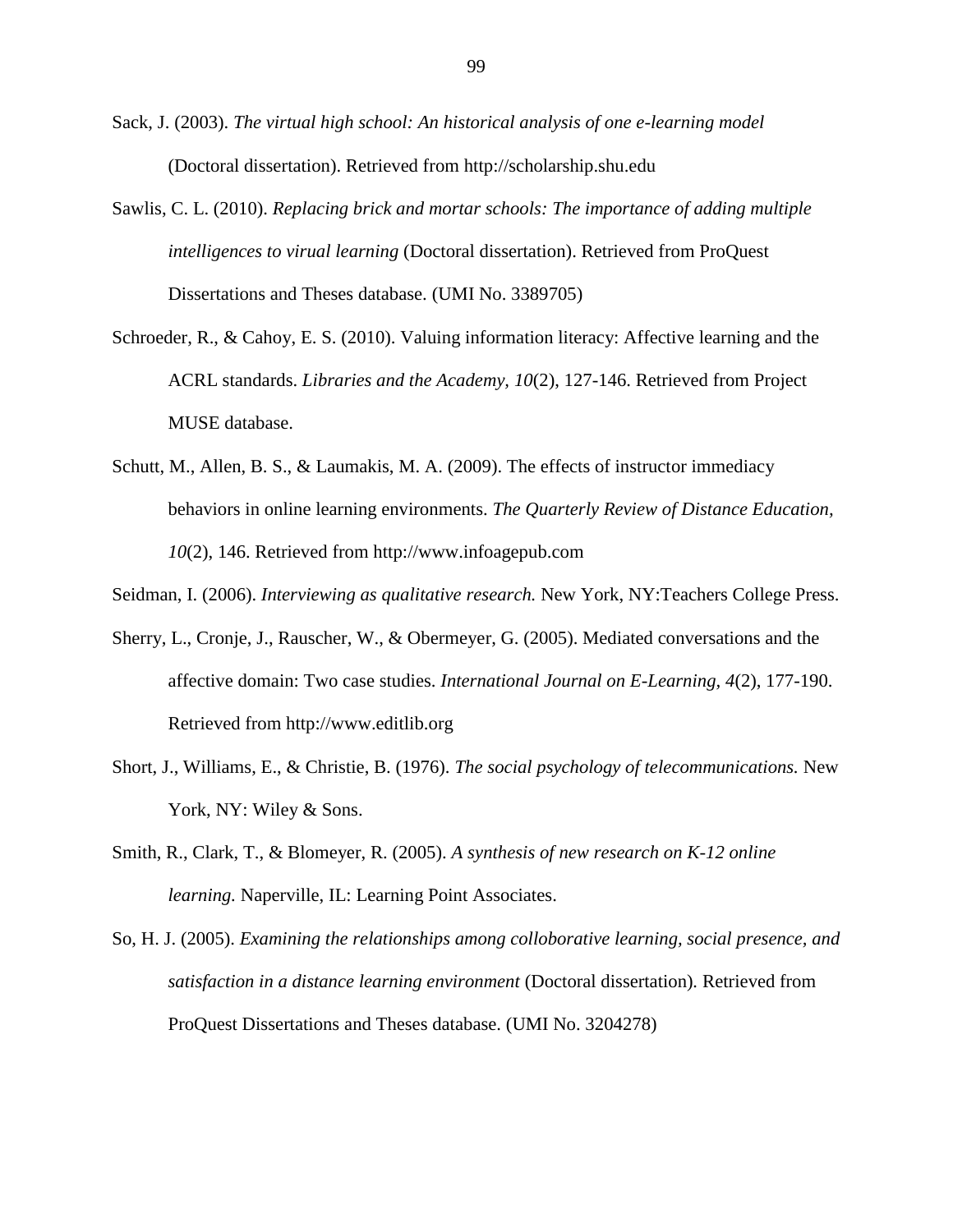- Strauss, J. C., & Corbin, J. M. (1998). *Basics of qualitative research* (3rd ed.). Los Angeles, CA: Sage.
- Swan, K. (2003). Learning effectiveness: What the research tells us. In J. Bourne & J. Moore (Eds.) *Elements of quality online education, practice and directions* (pp. 13-45)*.*  Needham, MA: Sloan Center for Online Education.
- Swan, K., & Shea, P. J. (2005). The development of virtual learning communities. In S. R. Goldman (Ed.), *Asynchronous learning networks: The research frontier* (pp. 239-260). New York, NY: Hampton Press.
- Turner, D. W. (2010). *Qualitative interview design: A practical guide for novice investigators.* Retrieved from [http://www.nova.edu/ssss//QR/QR15-3/qid.pdf](http://www.nova.edu/ssss/QR/QR15-3/qid.pdf)
- United States Distance Learning Association. (2000). *Distance learning fact sheet*. Retrieved from http://www.usdla.org/facts-and-figures/
- Wallen, J. R. (2009). *How to design and evaluate research in education.* New York, NY: McGraw-Hill.
- Watson, J. F., & Kalmon, S. (2005*). Keeping pace with K–12 online learning: A review of statelevel policy and practice.* Naperville, IL: Learning Point Associates. Retrieved from [http://www.learningpt.org/pdfs/tech/Keeping\\_Pace2.pdf](http://www.learningpt.org/pdfs/tech/Keeping_Pace2.pdf)
- Weiner, C. (2001). *A new alternative: Adolescent students study in cyberspace* (Doctoral dissertation)*.* Retrieved from ProQuest Dissertations and Theses database. (UMI No. 3041422)

Whitaker, T. (2004). *What great teachers do differently.* Larchmont, NY: Eye on Education.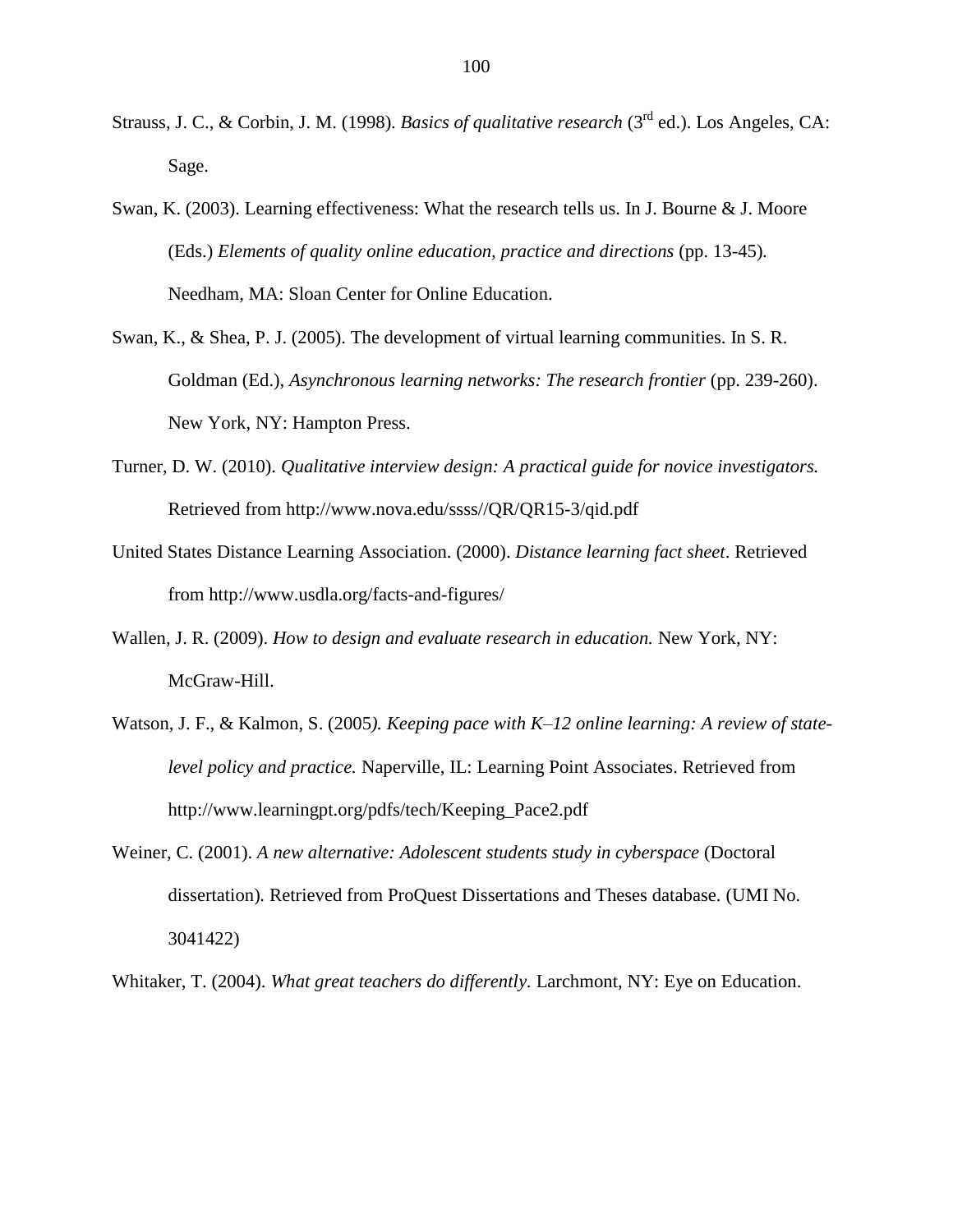#### APPENDIX A: INTERVIEW QUESTIONS

- 1. What pedagogical practices guide you in teaching (insert subject area) to your students?
- 2. Within those practices, what specific instructional strategies or curricular resources do you draw from the affective domain to engage students, ensure their intellectual and emotional presence within the learning and to build the kind of higher order thinking skills outlined in instruments such as Bloom's Taxonomy?
- 3. Based on your experience, when you have taught in other subject areas or in different grade levels within a subject, have you changed your pedagogical practice and your focus on the content included with it?
- 4. Based in your experience in both the traditional classroom and a virtual or hybrid classroom, has it been the case that you have differed in your instructional approach and guiding pedagogy? If so, what have been the differences from traditional instruction and virtual instruction?
- 5. Does technology play a significant role within your pedagogical practice?
- 6. How do you measure students' achievement in higher order thinking, problem solving, engagement in the learning process -typically referred to as affective domain?
- 7. What emphasis do you place on affective learning within the classroom?
- 8. Virtual learning is growing exponentially, what are your beliefs about how traditional classrooms and virtual classrooms are able to connect with students and bring about achievement in the affective domain?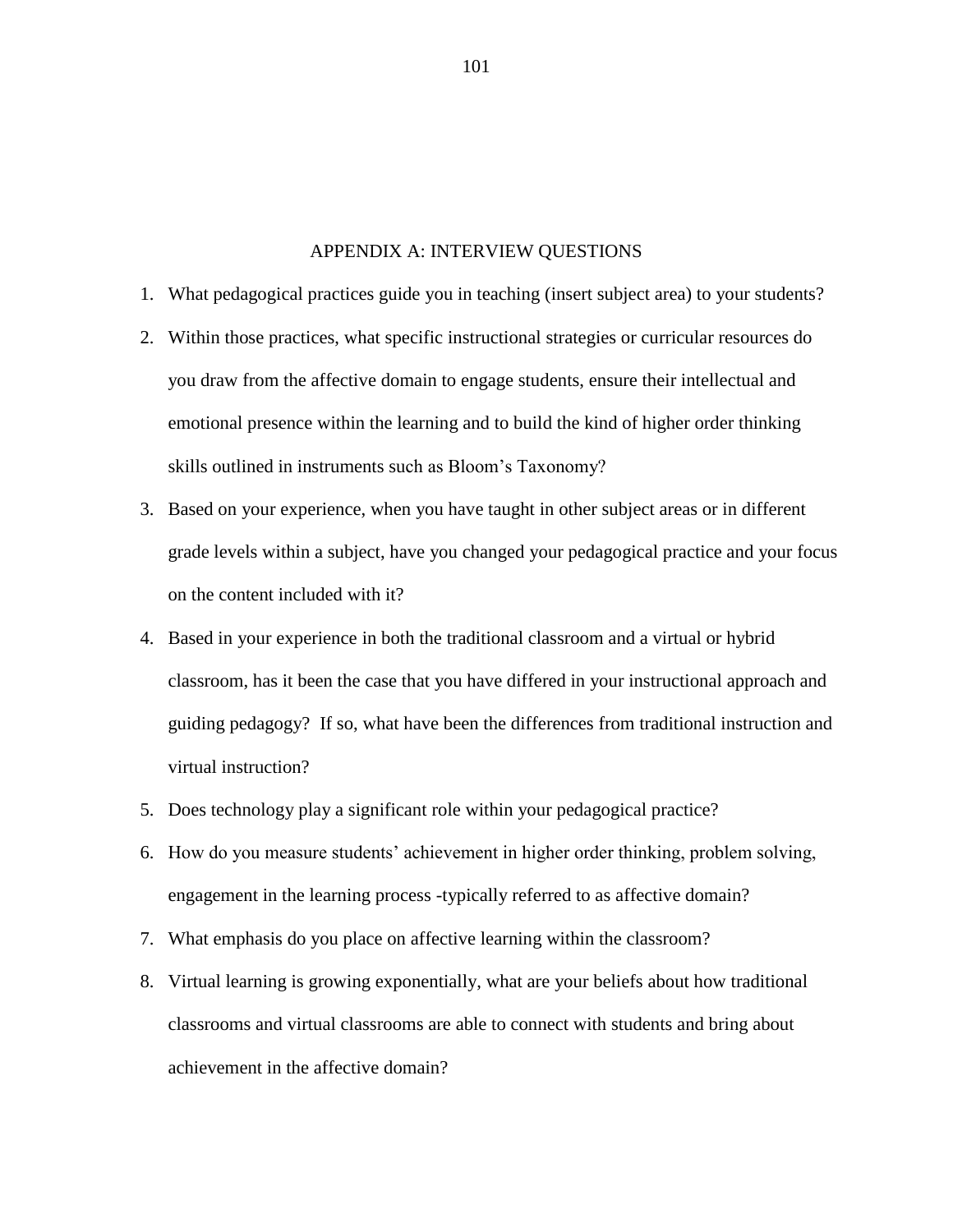## APPENDIX B: ILLINOIS DEPARTMENT OF EDUCATION – SOCIAL EMOTIONAL

## LEARNING STANDARDS FRAMEWORK

Social Emotional Learning Standard Goals: Learning Standard Early Elementary Late Elementary Middle/Jr. High Early H.S. Late H.S.

Goal 1: Develop self-awareness and self-management skills to achieve school and life success.

Why this goal is important: Several key sets of skills and attitudes provide a strong foundation for achieving school and life success. One involves knowing your emotions, how to manage them, and ways to express them constructively. This enables one to handle stress, control impulses, and motivate oneself to persevere in overcoming obstacles to goal achievement. A related set of skills involves accurately assessing your abilities and interests, building strengths, and making effective use of family, school, and community resources. Finally, it is critical for students to be able to establish and monitor their progress toward achieving academic and personal goals.

Goal 2: Use social-awareness and interpersonal skills to establish and maintain positive relationships.

Why this goal is important: Building and maintaining positive relationships with others are central to success in school and life and require the ability to recognize the thoughts, feelings, and perspectives of others, including those different from one's own. In addition, establishing positive peer, family, and work relationships requires skills in cooperating, communicating respectfully, and constructively resolving conflicts with others.

Goal 3: Demonstrate decision-making skills and responsible behaviors in personal, school, and community contexts.

Why this goal is important: Promoting one's own health, avoiding risky behaviors, dealing honestly and fairly with others, and contributing to the good of one's classroom, school, family, community, and environment are essential to citizenship in a democratic society. Achieving these outcomes requires an ability to make decisions and solve problems on the basis of accurately defining decisions to be made, generating alternative solutions, anticipating the consequences of each, and evaluating and learning from one's decision making.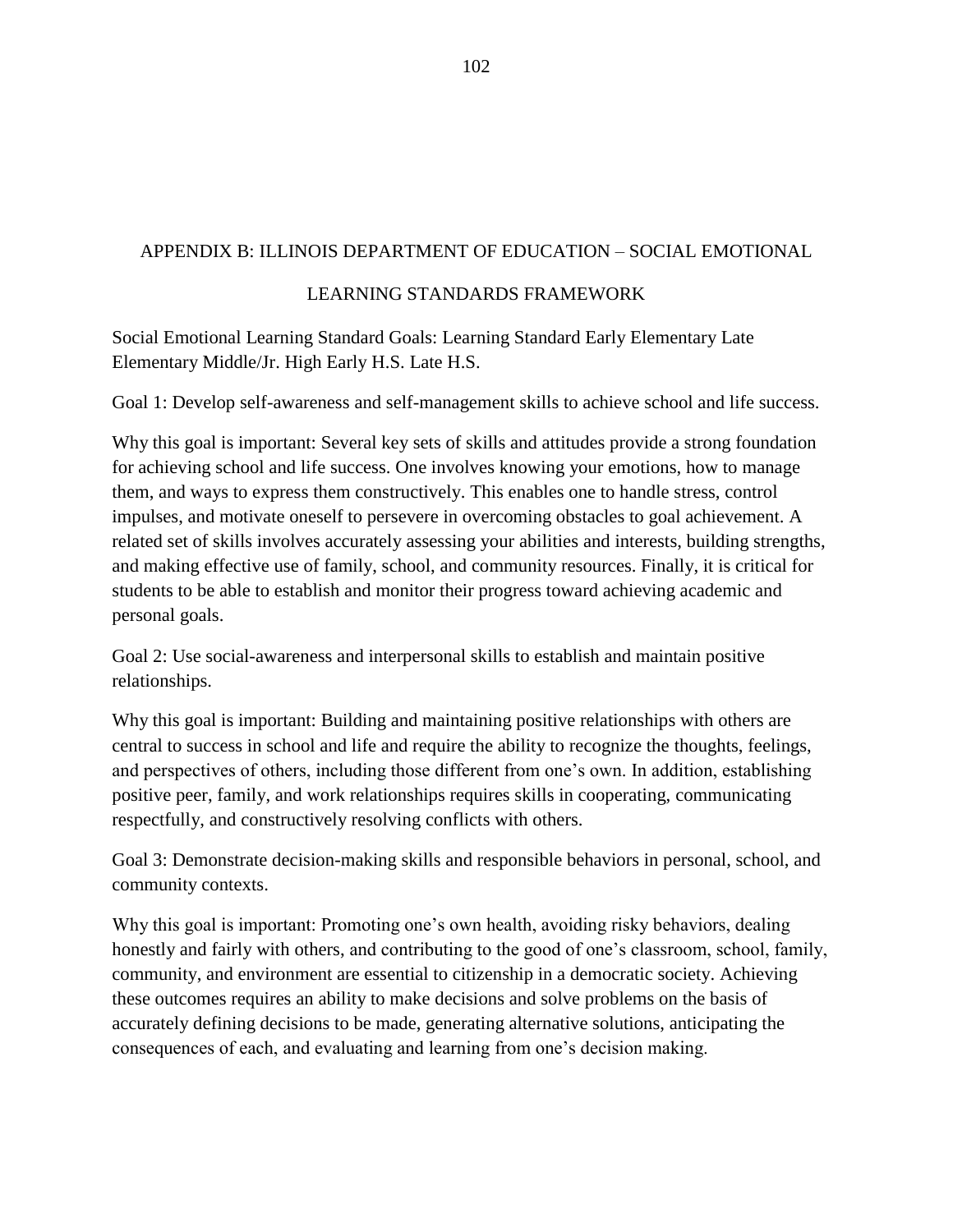### APPENDIX C: GORHAM'S VERBAL IMMEDIACY BEHAVIORS SCALE

The instructor uses personal examples or talks about experiences he/she has had outside of class

The instructor asks questions or encourages students to respond

The instructor gets into discussions based upon something a student brings up even when this doesn't seem to be part of his/her lecture plan

The instructor uses humor in the course

The instructor addresses students by name

The instructor addresses me by name

The instructor gets into conversations with individual students before or after class

The instructor has initiated conversation with me before, after or outside of class

The instructor refers to class as "our" class or what "we" are doing

The instructor provides feedback on my individual work through comments on papers, discussions etc.

The instructor calls on students to answer questions, even if they have not indicated that they want to talk.

The instructor asks how students feel about an assignment, due dates or discussion topics

The instructor invites students to telephone or chat sessions outside of class if they have questions or want to discuss something

The instructor asks questions that solicit viewpoints or opinions

The instructor praises students' work, actions or comments

The instructor will have discussions about things unrelated to class with individual students or with the class as a whole

The instructor is addressed by his/her first name by the students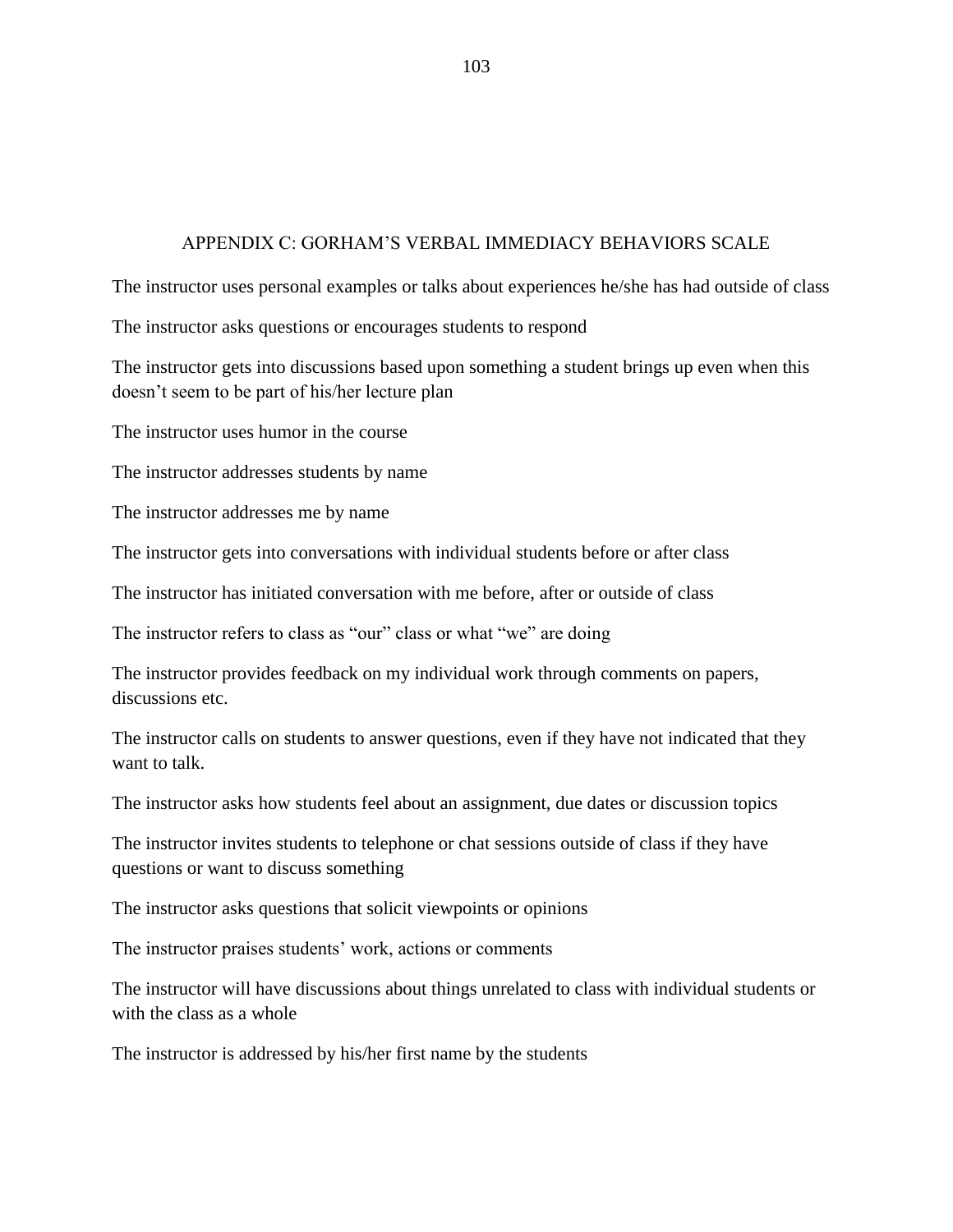Gorham, J. (1988). The relationship between verbal teacher immediacy behavior and student learning. *Communication Education, 37,* 40-53.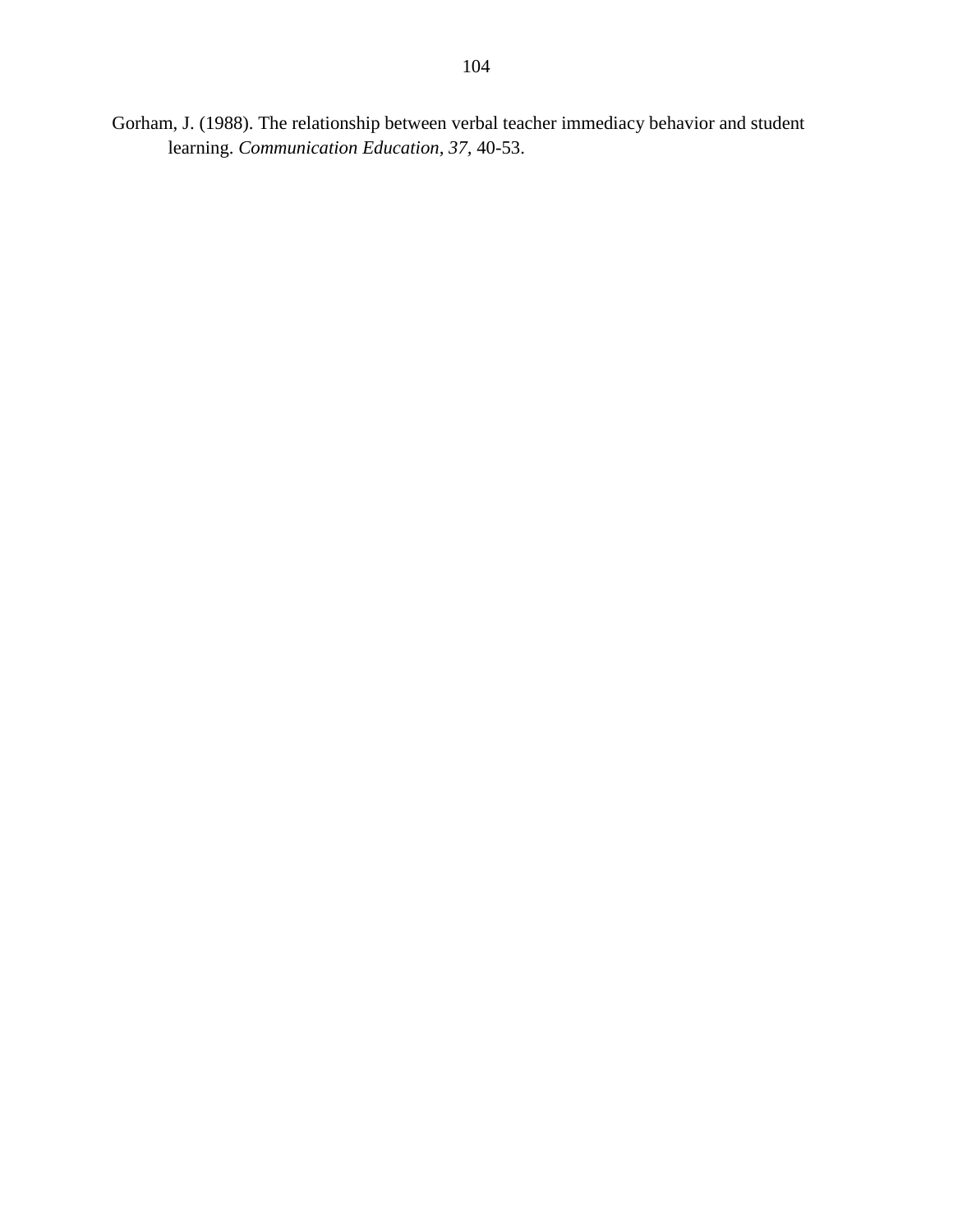## APPENDIX D: ILLINOIS ACADEMIC LEARNING STANDARDS

#### English Language Arts

#### **Error! Bookmark not defined.**

Express and interpret information and ideas.

Communication is the essence of English language arts, and communication surrounds us today in many forms. Individuals and groups of people exchange ideas and information—oral and written—at lunch tables, through newspapers and magazines, and through radio, television and on-line computer services. From the simplest, shortest conversations to the most complex technical manuals, language is the basis of all human communication. A strong command of reading, writing, speaking and listening is vital for communicating in the home, school, workplace and beyond.

#### **Mathematics**

Express and interpret information and ideas.

Everyone must be able to read and write technical material to be competitive in the modern workplace. Mathematics provides students with opportunities to grow in the ability to read, write and talk about situations involving numbers, variables, equations, figures and graphs. The ability to shift between verbal, graphical, numerical and symbolic modes of representing a problem helps people formulate, understand, solve and communicate technical information. Students must have opportunities in mathematics classes to confront problems requiring them to translate between representations, both within mathematics and between mathematics and other areas; to communicate findings both orally and in writing; and to develop displays illustrating the relationships they have observed or constructed

#### **Science**

Express and interpret information and ideas.

Scientists must carefully describe their methods and results to a variety of audiences, including other scientists. This requires precise and complete descriptions and the presentation of conclusions supported by evidence. Young science students develop the powers of observation and description. Older students gain the ability to organize and study data, to determine its meaning, to translate their findings into clear understandable language and to compare their results with those of other investigators.

#### **Social Science**

Express and interpret information and ideas.

To gather a range of opinions and determine the best course of action, students must interpret information. To study and draw conclusions about social science issues, students need to read and interpret textual and visual information, be able to listen carefully to others, and be able to organize and explain their own ideas using various media.

http://www.isbe.state.il.us/ils/Default.htm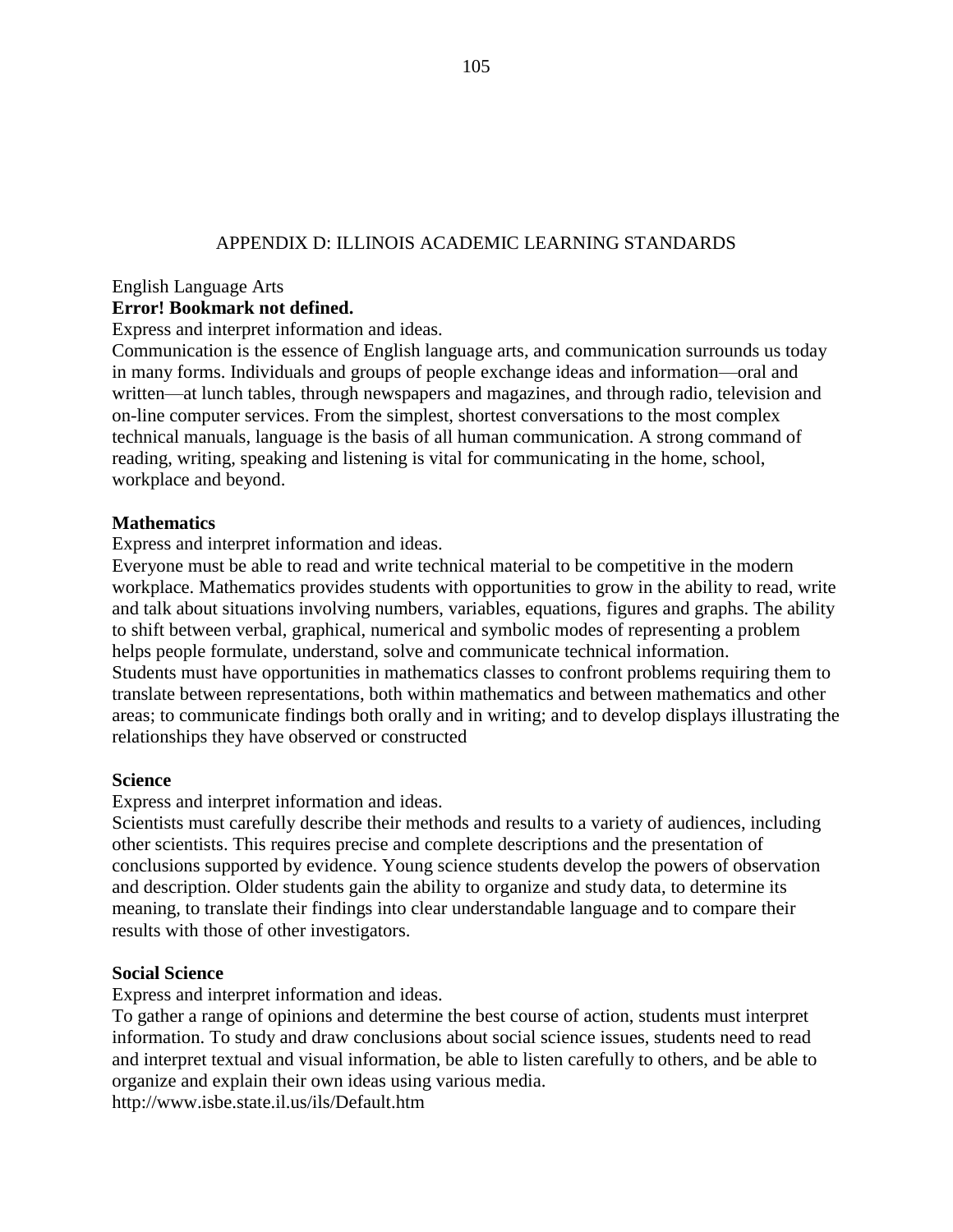## APPENDIX E: LEARNING TAXONOMY – KRATHWOHL'S AFFECTIVE DOMAIN

**Affective** learning is demonstrated by behaviors indicating attitudes of awareness, interest, attention, concern, and responsibility, ability to listen and respond in interactions with others, and ability to demonstrate those attitudinal characteristics or values which are appropriate to the

|                                                                                                                                                                                                                                                                                                                                                                                                                                                                                                                                                                                                                                                                                                     |                                                                                                                                                                          | <u>and ability to demonstrate those attitudinal characteristics of values which are appropriate to the </u>                                                                     |
|-----------------------------------------------------------------------------------------------------------------------------------------------------------------------------------------------------------------------------------------------------------------------------------------------------------------------------------------------------------------------------------------------------------------------------------------------------------------------------------------------------------------------------------------------------------------------------------------------------------------------------------------------------------------------------------------------------|--------------------------------------------------------------------------------------------------------------------------------------------------------------------------|---------------------------------------------------------------------------------------------------------------------------------------------------------------------------------|
| <b>Level and Definition</b>                                                                                                                                                                                                                                                                                                                                                                                                                                                                                                                                                                                                                                                                         | <b>Illustrative Verbs</b>                                                                                                                                                | <b>Example</b>                                                                                                                                                                  |
| <b>Receiving refers to the</b><br>student's willingness to<br>attend to particular<br>phenomena of stimuli<br>(classroom activities,<br>textbook, music, etc.).<br>Learning outcomes in this<br>area range from the simple<br>awareness that a thing exists<br>to selective attention on the<br>part of the learner.<br>Receiving represents the<br>lowest level of learning<br>putcomes in the affective<br>domain.                                                                                                                                                                                                                                                                                | asks, chooses, describes,<br>tollows, gives, holds,<br>identifies, locates,<br>names, points to, selects,<br>sits erect, replies, uses                                   | Listening to discussions of<br>controversial issues with an open<br>mind. Respecting the rights of others.<br>Listen for and remember the name of<br>newly introduced people.   |
| <b>Responding refers to active</b><br>participation on the part of<br>the student. At this level he<br>or she not only attends to a<br>particular phenomenon but<br>also reacts to it in some<br>way. Learning outcomes in<br>this area may emphasize<br>acquiescence in responding<br>(reads assigned material),<br>willingness to respond<br>(voluntarily reads beyond<br>assignment), or satisfaction<br>in responding (reads for<br>pleasure or enjoyment). The<br>higher levels of this<br>category include those<br>instructional objectives that<br>are commonly classified<br>under "interest"; that is,<br>those that stress the seeking<br>out and enjoyment of<br>particular activities. | answers, assists,<br>complies, conforms,<br>discusses, greets,<br>helps, labels, performs,<br>practices, presents,<br>reads, recites, reports,<br>selects, tells, writes | Completing homework assignments.<br>Participating in team problem-<br>solving activities. Questions new<br>ideals, concepts, models, etc. in order<br>to fully understand them. |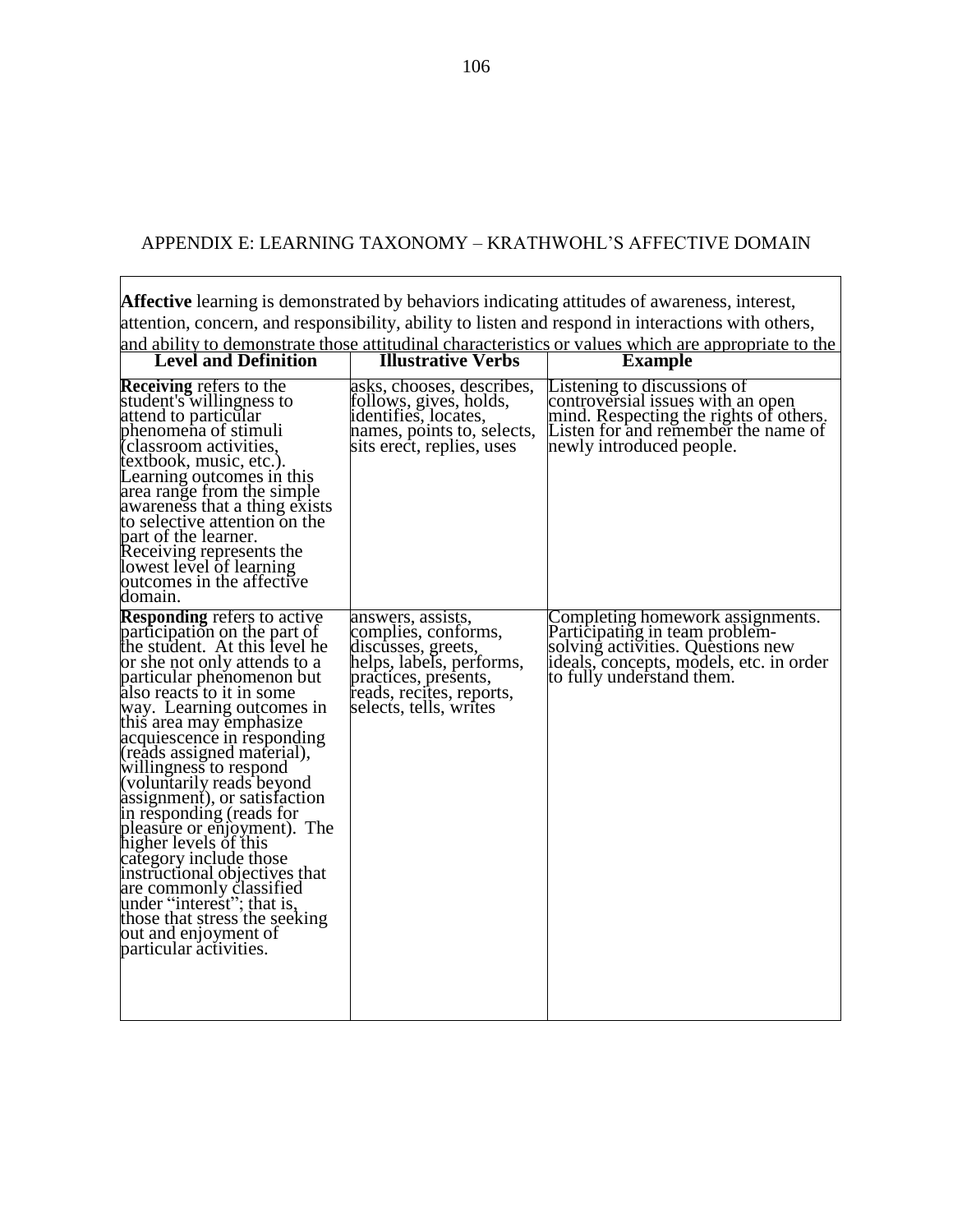| <b>Valuing</b> is concerned with<br>the worth or value a student<br>attaches to a particular<br>object, phenomenon, or<br>behavior. This ranges in<br>degree from the simpler<br>acceptance of a value<br>(desires to improve group<br>skills) to the more complex<br>level of commitment<br>(assumes responsibility for<br>the effective functioning of<br>the group). Valuing is based<br>on the internalization of a<br>set of specified values, but<br>clues to these values are<br>expressed in the student's<br>overt behavior. Learning<br>outcomes in this area are<br>concerned with behavior<br>that is consistent and stable<br>enough to make the value<br>clearly identifiable.<br>Instructional objectives that<br>are commonly classified<br>under "attitudes" and<br>'appreciation'' would fall<br>into this category. | completes, describes,<br>differentiates, explains,<br>follows, forms, initiates,<br>invites, joins, justifies,<br>proposes, reads, reports,<br>selects, shares, studies,<br>works                     | Accepting the idea that integrated<br>curricula is a good way to learn.<br>Participating in a campus blood drive.<br>Demonstrates belief in the democratic<br>process. Shows the ability to solve<br>problems. Informs management on<br>matters that one feels strongly about.                                                                             |
|----------------------------------------------------------------------------------------------------------------------------------------------------------------------------------------------------------------------------------------------------------------------------------------------------------------------------------------------------------------------------------------------------------------------------------------------------------------------------------------------------------------------------------------------------------------------------------------------------------------------------------------------------------------------------------------------------------------------------------------------------------------------------------------------------------------------------------------|-------------------------------------------------------------------------------------------------------------------------------------------------------------------------------------------------------|------------------------------------------------------------------------------------------------------------------------------------------------------------------------------------------------------------------------------------------------------------------------------------------------------------------------------------------------------------|
| <b>Organization</b> is concerned<br>with bringing together<br>different values, resolving<br>conflicts between them, and<br>beginning the building of an<br>internally consistent value<br>system. Thus the emphasis is<br>on comparing, relating, and<br>synthesizing values. Learning<br>outcomes may be concerned<br>with the conceptualization of<br>a value (recognizes the<br>responsibility of each<br>individual for improving<br>human relations) or with the<br>organization of a value<br>system (develops a vocational<br>plan that satisfies his or her<br>heed for both economic<br>security and social service).<br>Instructional objectives<br>relating to the development of<br>a philosophy of life would<br>fall into this category.                                                                                | adheres, alters,<br>arranges, combines,<br>compares, completes,<br>defends, explains,<br>generalizes, identifies,<br>integrates, modifies,<br>orders, organizes,<br>prepares, relates,<br>synthesizes | Recognizing own abilities,<br>limitations, and values and<br>developing realistic aspirations.<br>Accepts responsibility for one's<br>behavior. Explains the role of<br>systematic planning in solving<br>problems. Accepts professional<br>ethical standards. Prioritizes time<br>effectively to meet the needs of the<br>organization, family, and self. |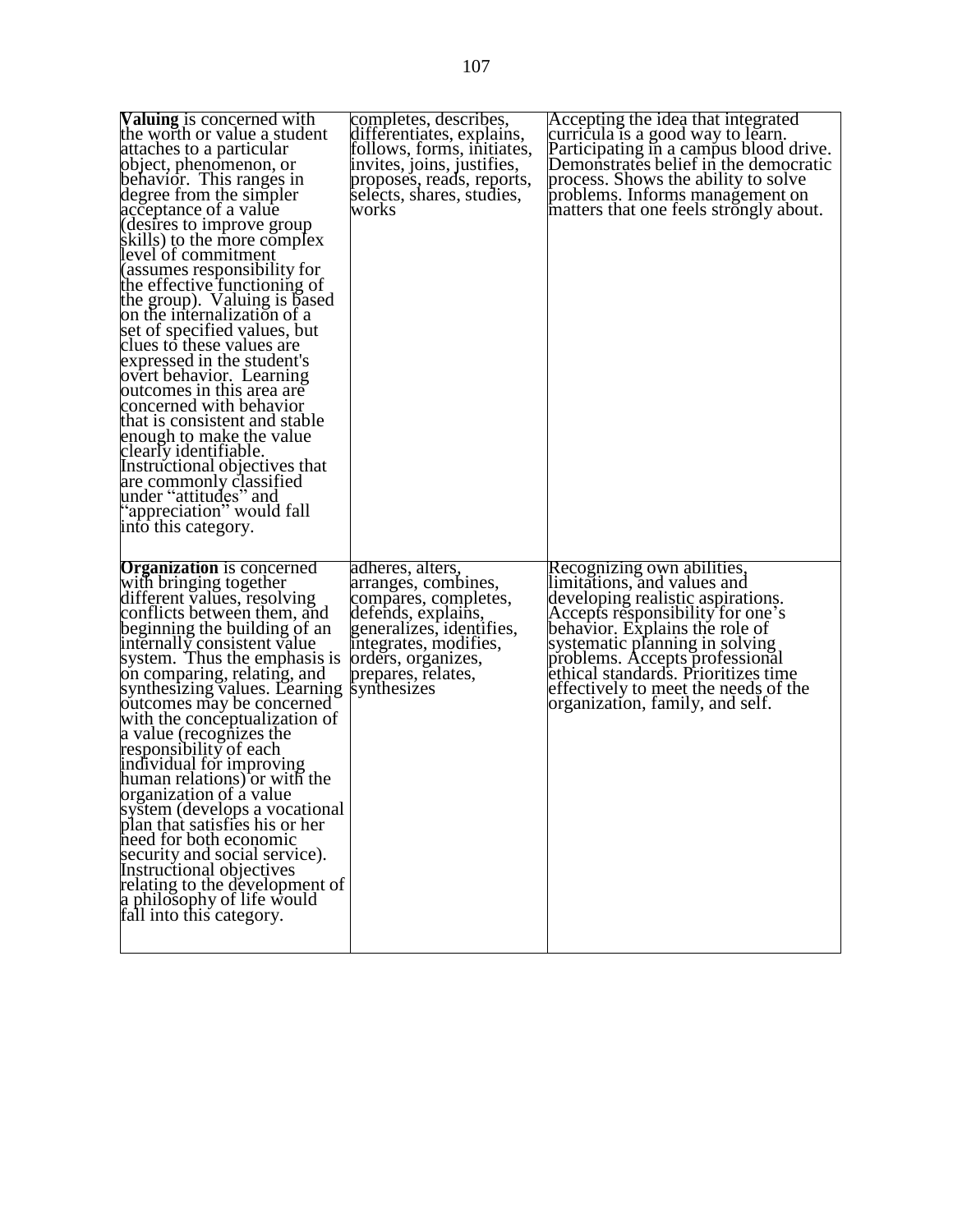| <b>Characterization by a value</b>  | acts, discriminates,  | A person's lifestyle influences      |
|-------------------------------------|-----------------------|--------------------------------------|
| <b>or value set.</b> The individual | displays, influences, | reactions to many different kinds of |
| has a value system that has         | listens, modifies,    | situations. Shows self-reliance when |
| controlled his or her               | performs, practices,  | working independently. Uses an       |
| behavior for a sufficiently         | proposes, qualifies,  | objective approach in problem        |
| long time for him or her to         | questions, revises,   | solving. Displays a professional     |
| develop a characteristic            | serves, solves, uses, | commitment to ethical practice on a  |
| "life-style." Thus the              | verifies              | daily basis. Revises judgments and   |
| behavior is pervasive,              |                       | changes behavior in light of new     |
| consistent, and predictable.        |                       | evidence.                            |
| Learning outcomes at this           |                       |                                      |
| level cover a broad range of        |                       |                                      |
| activities, but the major           |                       |                                      |
| emphasis is on the fact that        |                       |                                      |
| the behavior is typical or          |                       |                                      |
| characteristic of the student.      |                       |                                      |
| Instructional objectives that       |                       |                                      |
| are concerned with the              |                       |                                      |
| student's general patterns of       |                       |                                      |
| adjustment (personal, social,       |                       |                                      |
| emotional) would be                 |                       |                                      |
| appropriate here.                   |                       |                                      |
|                                     |                       |                                      |
|                                     |                       |                                      |